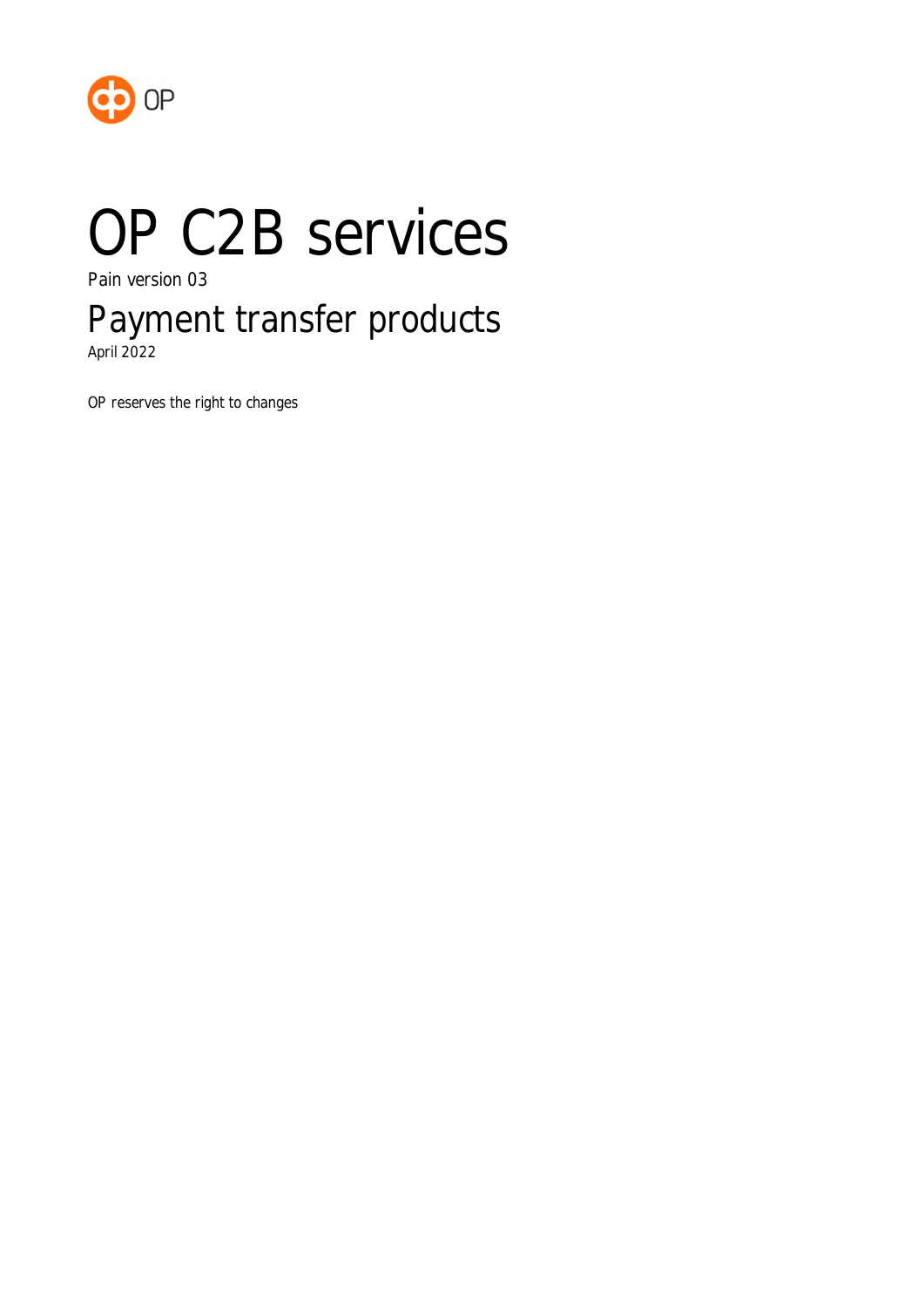

### Contents

| 1              |      |                                                                                                             |  |
|----------------|------|-------------------------------------------------------------------------------------------------------------|--|
|                | 1.1  |                                                                                                             |  |
|                | 1.2  |                                                                                                             |  |
|                | 1.3  |                                                                                                             |  |
|                | 1.4  |                                                                                                             |  |
|                | 1.5  |                                                                                                             |  |
|                | 1.6  |                                                                                                             |  |
|                | 1.7  |                                                                                                             |  |
|                | 1.8  |                                                                                                             |  |
| $\overline{2}$ |      |                                                                                                             |  |
|                | 2.1  |                                                                                                             |  |
|                | 2.2  |                                                                                                             |  |
|                | 2.3  |                                                                                                             |  |
|                | 2.4  |                                                                                                             |  |
|                | 2.5  |                                                                                                             |  |
|                | 2.6  |                                                                                                             |  |
|                | 2.7  |                                                                                                             |  |
|                | 2.8  |                                                                                                             |  |
|                | 2.9  |                                                                                                             |  |
|                | 2.10 |                                                                                                             |  |
|                | 2.11 |                                                                                                             |  |
| 3              |      |                                                                                                             |  |
|                | 3.1  |                                                                                                             |  |
|                | 3.2  |                                                                                                             |  |
|                | 3.3  |                                                                                                             |  |
|                | 3.4  |                                                                                                             |  |
|                | 3.5  |                                                                                                             |  |
|                | 3.6  |                                                                                                             |  |
|                | 3.7  |                                                                                                             |  |
|                | 3.8  |                                                                                                             |  |
|                | 3.9  |                                                                                                             |  |
|                | 3.10 |                                                                                                             |  |
| 4              |      |                                                                                                             |  |
|                | 4.1  |                                                                                                             |  |
|                | 4.2  |                                                                                                             |  |
|                | 4.3  |                                                                                                             |  |
|                | 4.4  |                                                                                                             |  |
|                | 4.5  | Response message to a real-time C2B SEPA instant payment initiation message and the reasons of rejection 67 |  |
| 5              |      |                                                                                                             |  |
| 6              |      |                                                                                                             |  |

Author<br>OP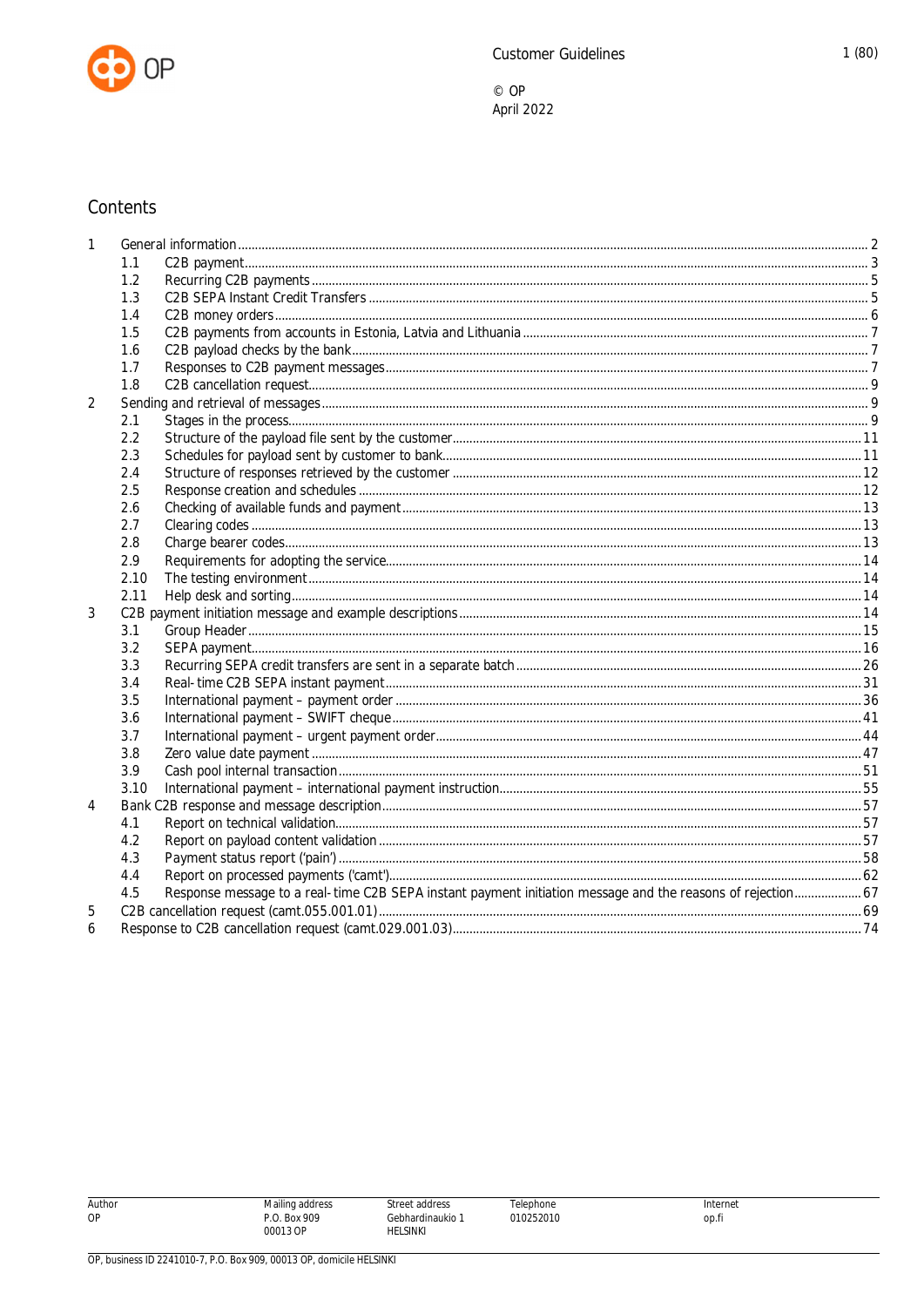

| Version          | Key Changes                                                      | Changed section           |
|------------------|------------------------------------------------------------------|---------------------------|
| November 2012    | added money orders                                               | 1.3 C2B money orders      |
| <b>July 2013</b> | updated payment removal                                          | $1, 1, 5,$ and 6          |
| September 2013   | C2B SEPA instant payment among SEPA payment data, specified      | 3.2, 3.6, 3.7             |
|                  | the currencies of foreign currency cheques and SWIFT cheques     |                           |
| September 2013   | paying in the Baltic countries                                   | 1.4                       |
| December 2013    | Changes to the SEPA End Date setting taken into consideration    |                           |
| March 2015       | Removed foreign currency cheque from the payment methods of      | Removed the previous sec- |
|                  | cross-border payments.                                           | tion $3.6$                |
|                  | Minor updates to the document.                                   |                           |
| June 2018        | Document updated                                                 |                           |
| November 2018    | Changes to cancellation request                                  |                           |
| August 2020      | Updates due to adoption of SEPA Instant Credit Transfer and gen- |                           |
|                  | eral revisions                                                   |                           |
| January 2022     | Document updated                                                 |                           |
| April 2022       | Document updated                                                 | 1.5, 2.7, 3.3.            |

#### <span id="page-2-0"></span>1 General information

With the C2B (Customer-to-Bank) payment initiation message, it is possible to use one payment standard for all company bank transfers. C2B messages can be used for invoice payments, recurring payments, money orders, international payments and SEPA Instant Credit Transfers. C2B payment initiation messages are sent to the Web Services channel. The customer retrieves the bank's responses to C2B messages from the channel to which the payment initiation message was sent. In the Web Services channel, the customer verifies the integrity of the payload retrieved from the bank by verifying the digital signature.

The C2B message is an international ISO 20022 message in XML format. The schema for the payload sent to the bank is pain.001.001.03.xsd, and the schema for the bank's response that the customer retrieves from the bank is pain.002.001.03.xsd.

Using a C2B payment initiation message specified in this description, a company operating in Finland can also send payments where the debit account is an account in Estonia, Latvia or Lithuania.

The C2B cancellation request message is an international ISO 20022 message in XML format. The schema for the cancellation request sent to the bank is camt.055.001.01. The schema for the bank's response that the customer retrieves from the bank is camt.029.001.03.

Finance Finland has published a guide for banks that operate in Finland. It covers the message structure and content of the message used to initiate SEPA credit transfers. In addition to this general guide, the instructions provided by OP apply.

The automated cancellation request message must be implemented in compliance with the guidelines issued by OP for the C2B cancellation request.

The message descriptions are subject to change. For up-to-date descriptions, please refer to:

| Author | Mailing address          | Street address               | Telephone | Internet |
|--------|--------------------------|------------------------------|-----------|----------|
| OP     | P.O. Box 909<br>00013 OP | Gebhardinaukio 1<br>HELSINKI | 010252010 | op.f     |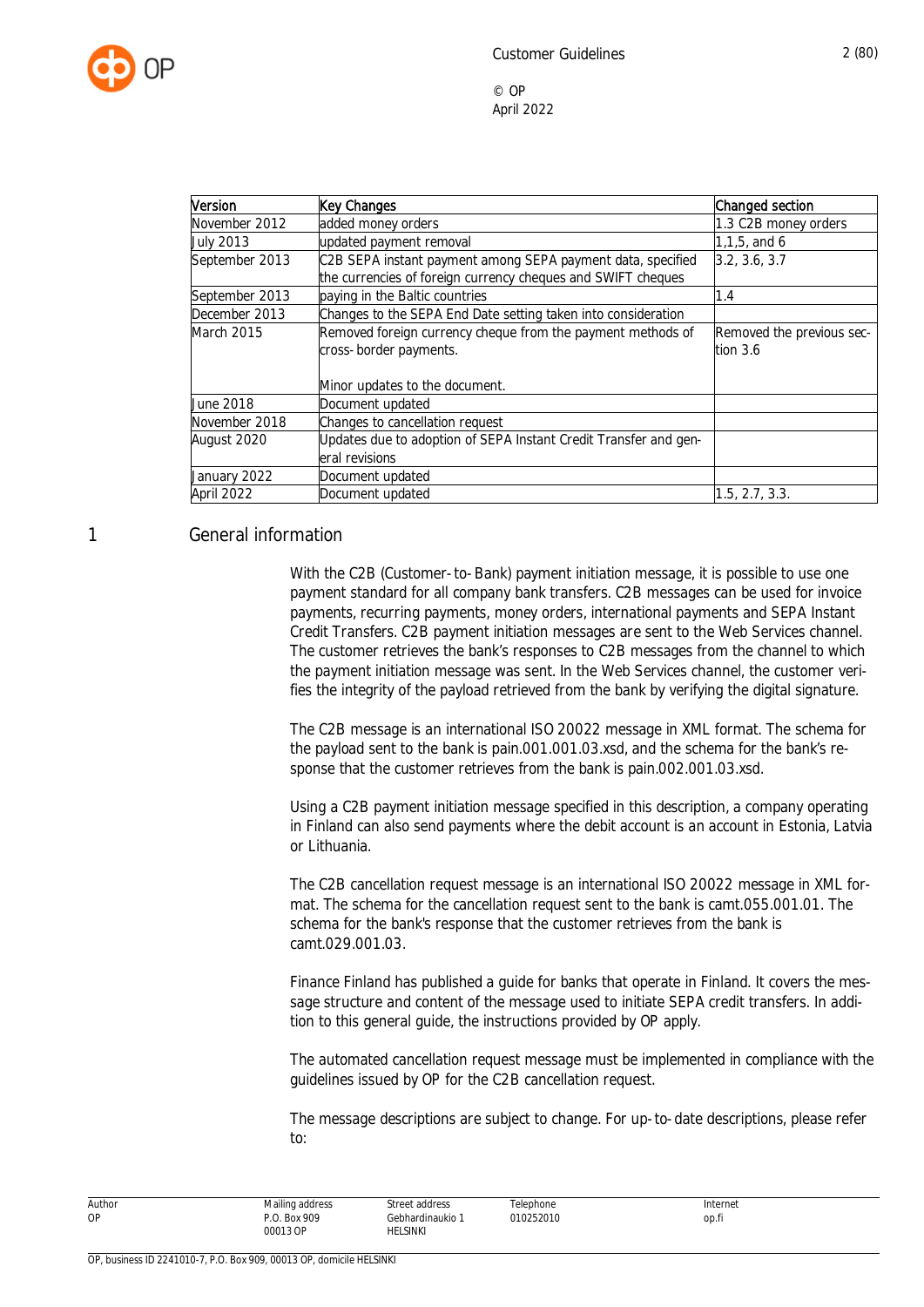

- Website of Finance Finland [www.finanssiala.fi](http://www.finanssiala.fi/)
- The OP website [www.op.fi](http://www.op.fi/)

Message types conforming to the ISO 20022 standard

For the schemas and documentation, please refer to the ISO website at [www.iso20022.org](http://www.iso20022.org/). Additional information is also available on Finance Finland web site, at [www.finanssiala.fi/](http://www.finanssiala.fi/).

#### Material types in the Web Services (WS)

| Name                                                           | Message types conforming to the ISO 20022 standard Value of FileType field in WS |                          |
|----------------------------------------------------------------|----------------------------------------------------------------------------------|--------------------------|
|                                                                | Schema                                                                           | channel                  |
| Customer-sent                                                  |                                                                                  |                          |
| materials                                                      |                                                                                  |                          |
| Credit transfer (incl. C2B SEPA Instant                        | CustomerCreditTransferInitiantionV03                                             | pain.001.001.03          |
| Credit Transfers with SEPA payload con-pain.001.001.03.xsd     |                                                                                  |                          |
| tent.)                                                         |                                                                                  |                          |
| Recurring payments (Salaries and Pen-                          | CustomerCreditTransferInitiantionV03                                             | pain.001.001.03          |
| sions)                                                         | pain.001.001.03.xsd                                                              |                          |
| Money orders                                                   | CustomerCreditTransferInitiantionV03                                             | pain.001.001.03          |
|                                                                | pain.001.001.03.xsd                                                              |                          |
| Cross-border payments                                          | CustomerCreditTransferInitiantionV03                                             | lpain.001.001.03         |
|                                                                | pain.001.001.03.xsd                                                              |                          |
| Individual real-time SEPA Instant Credit                       | CustomerCreditTransferInitiantionV03                                             | pain.001.001.03 TP4 PS01 |
| Transfers                                                      | pain.001.001.03.xsd                                                              | pain.001.001.03 SCTInst  |
| C2B cancellation request                                       | CustomerPaymentCancellationRequestV01                                            | camt.055.001.01          |
|                                                                | camt.055.001.01.xsd                                                              |                          |
| Customer-retrieved                                             |                                                                                  |                          |
| materials                                                      |                                                                                  |                          |
| Report on technical validation                                 | PaymentStatusReportV03                                                           | pain.002.001.03          |
|                                                                | pain.002.001.03                                                                  |                          |
| Report on payload content validation                           | PaymentStatusReportV03                                                           | pain.002.001.03          |
|                                                                | pain.002.001.03                                                                  |                          |
| Report on payment (rejected)                                   | PaymentStatusReportV03                                                           | pain.002.001.03          |
|                                                                | pain.002.001.03                                                                  |                          |
| Report on refund (rejected SEPA Instant PaymentStatusReportV03 |                                                                                  | pain.002.001.03          |
| Credit Transfers)                                              | pain.002.001.03                                                                  |                          |
| Report on processed payments                                   | BankToCustomerDebitCreditNotificationV03                                         | camt.054.001.02          |
|                                                                | camt.054.001.02 MP                                                               |                          |
| Notification for processed cancellation                        | ResolutionOfInvestigationV03 camt.029.001.03                                     | camt.029.001.03          |
| request                                                        |                                                                                  |                          |
|                                                                |                                                                                  |                          |

#### <span id="page-3-0"></span>1.1 C2B payment

For SEPA credit transfers, the account number is given in the international IBAN format.

A reference number provided according to the Finnish reference number standard and given as remittance information in a C2B payment message is passed on to the beneficiary in Finland as a reference for the creditor. The reference number is passed on as-is to other countries, but the manner of passing the data on to the beneficiary depends on the beneficiary's bank.

For C2B payments to Finland, the payment date – that is, information on the account debit date – is transferred to the creditor.

| Author | Mailing address | Street address | elephone                                                    | Internet |
|--------|-----------------|----------------|-------------------------------------------------------------|----------|
| OP     | Box 909         | ebhardinaukio  | 10252010<br>the contract of the contract of the contract of | op.fi    |
|        | 00013 OP        | helsinki       |                                                             |          |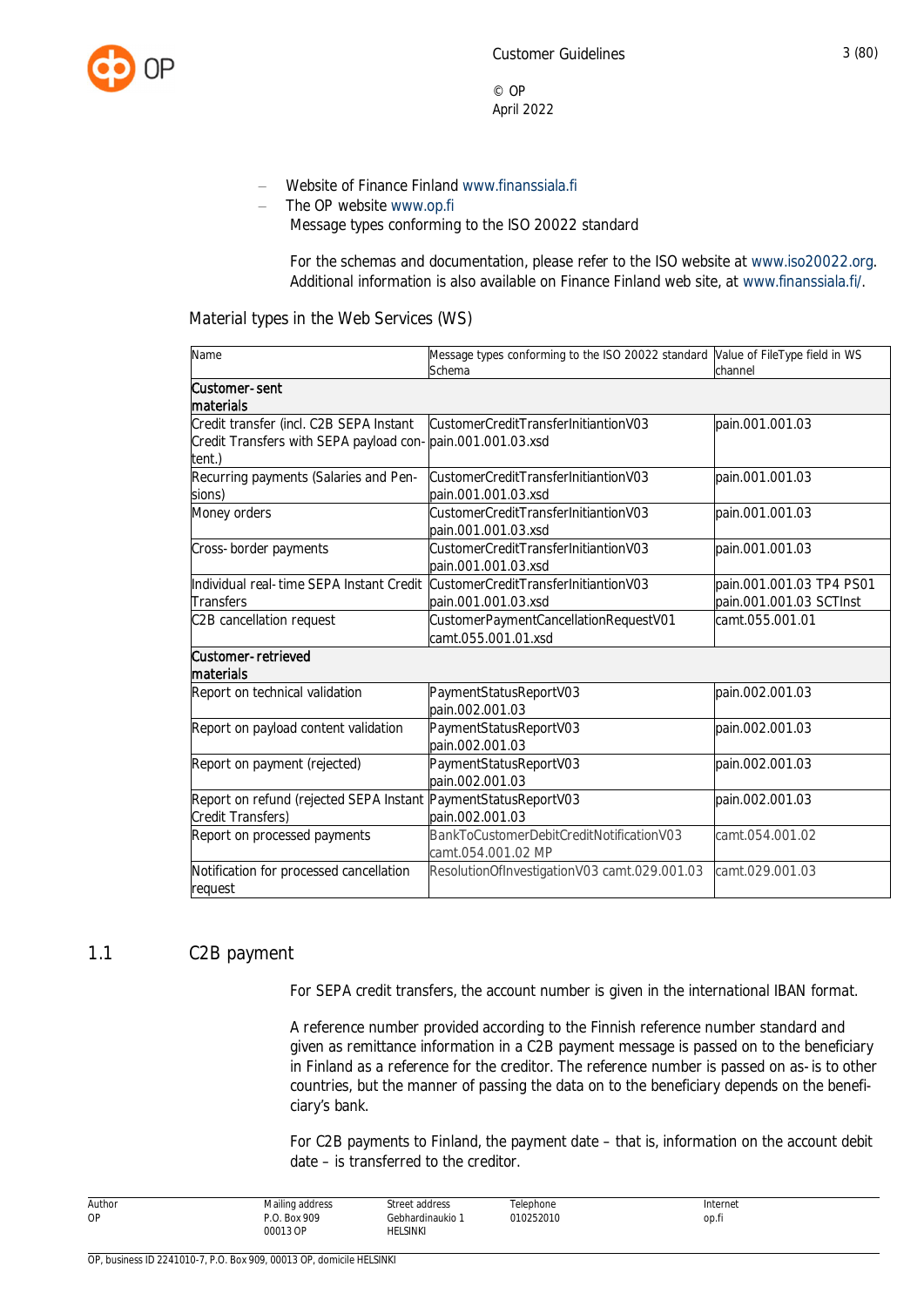

Additional information can be provided in the C2B payload, to facilitate the matching and posting of payments or to identify the debtor, for example. However, it is not possible to guarantee that all information provided will be transferred to the beneficiary, as this depends on the beneficiary's bank.

C2B payment messages can contain one written message (max. 140 characters), in either unstructured or structured format. In a structured message (Strd), the 140-character limit also includes XML tags and data. In an unstructured message (Ustrd), the 140 characters include only the content of the element, without XML tags. Finnish reference numbers are provided in a structured message.

Instead of the 140-character message, it is possible to transfer a maximum of 999 remittance information entries, with a maximum of 280 characters each, to SEPA\* banks that operate in Finland or for payments within the OP in Finland. Invoice details cannot be transmitted in SEPA Instant Credit Transfers.

\*

Aktia (HELSFIHH) Savings banks (ITELFIHH) POP banks (POPFFI22) Danske Bank (DABAFIHH, DABAFIHX)

DnB NOR (DNBAFIHX) Handelsbanken (HANDFIHH) Nordea (NDEAFIHH) OP (OKOYFIHH) SEB (ESSEFIHX) S-Bank (SBANFIHH) Swedbank (SWEDFIHH) Tapiola Bank (TAPIFI22) Ålandsbanken (AABAFI22).

Payments are debited from the customer's account on the requested execution date. It is the debtor's responsibility to make sure that the account to be debited has sufficient funds available to cover the specified message amount on the requested execution date. If the amount of funds is insufficient, the entire batch is rejected during the last run of the requested execution date.

If the due date on the payload sent for processing is the banking day preceding the date it was received, it will be processed, but the due date will be changed to the date of processing. If the date on the payload sent for processing is a banking day before the preceding banking day, the payment amount will be rejected.

The C2B payment service agreement signed by the customer and the bank will specify whether the payments sent in the C2B payload are paid as individual transactions or whether the payments in each individual <PmtfInf> block are bundled into one debit from the debtor's account. In the case of recurring payments, all payments will be bundled into one payment.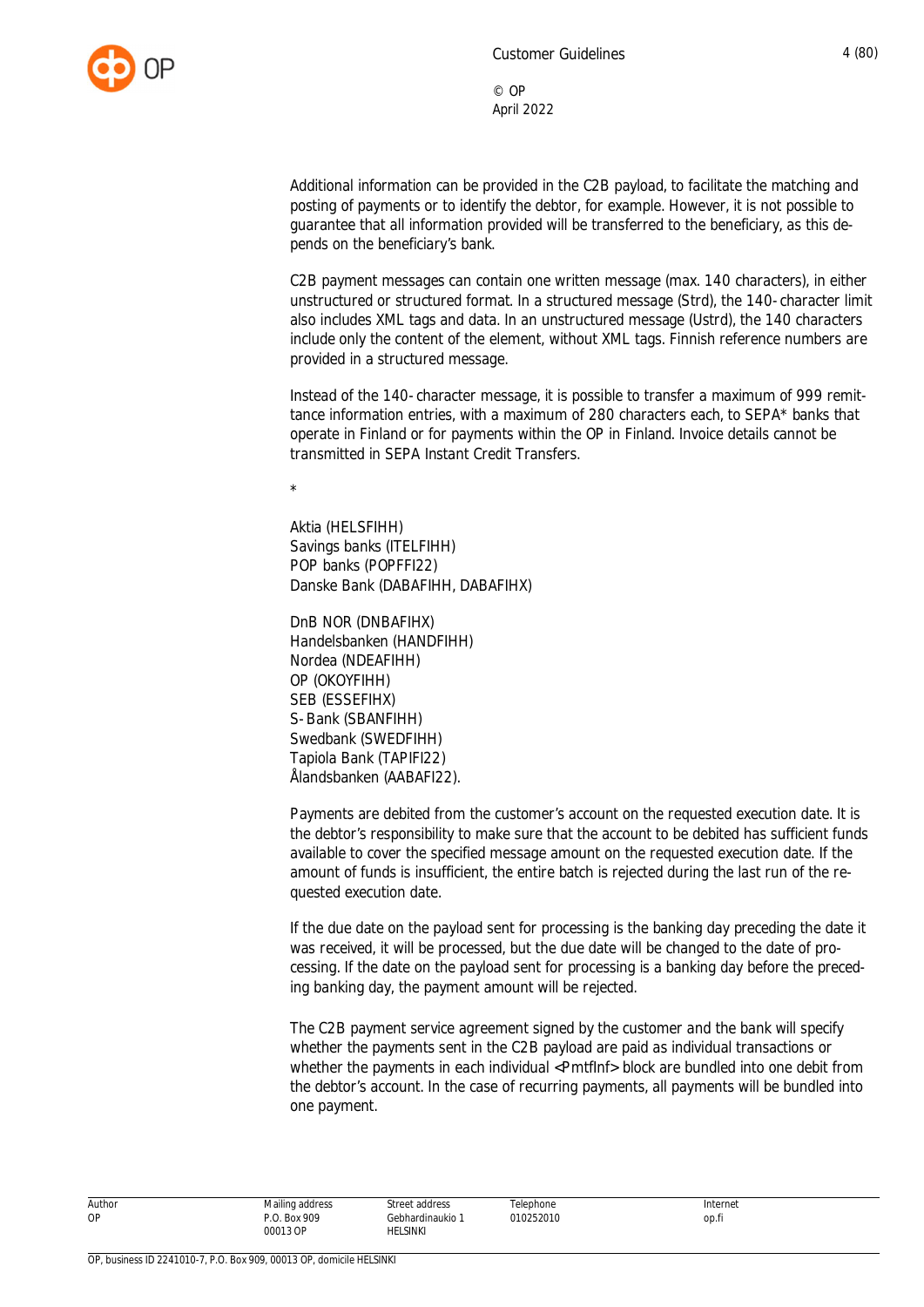

#### <span id="page-5-0"></span>1.2 Recurring C2B payments

The C2B payload can be used to initiate SEPA salary, pension, benefit, and other recurring payments in Finland.

The batch is recognised as a recurring payment through the use of the code SALA in the Category Purpose element of the C2B payment message.

The C2B payment message is used to indicate the requested execution date, that is, the debiting date from the creditor's account, for recurring payments. The funds are credited to the beneficiary's account on the morning of the following banking day, regardless of the domestic bank at which the beneficiary's account is held.

There is no pan-European or global salary payment service agreed between banks. When salaries are paid outside Finland, the payments are either regular SEPA payments (if the requirements for a SEPA payment are otherwise fulfilled), SEPA Instant Credit Transfers or traditional foreign payments. We cannot unilaterally guarantee that they are processed all the way to the payee's bank as salary payments as stipulated by Finnish salary payment regulations.

#### <span id="page-5-1"></span>1.3 C2B SEPA Instant Credit Transfers

OP strives to transmit ordinary current value date SEPA payments compatible with SEPA Instant Credit Transfer and sent as C2B payloads via the SEPA Instant Credit Transfer system in accordance with the processing schedules for SEPA payments (excl. recurring payments and payments with invoice itemisations). If the customer wishes to pay certain payments specifically as SEPA Instant Credit Transfers and receive the relevant reports, SEPA Instant Credit Transfers are payable by two methods in the Web Services channel.

- a) In data format together with SEPA payload content. Standard SEPA payload content may include either SEPA Instant Credit Transfers with the code INST, individual SEPA Instant Credit Transfers, old-style instant payments with the code URGP, or individual URGP instant payments. The size limit for instant payment batches is 1,000 instant payments per batch. Instant payments are identified by the Local Instrument INST or Proprietary Service Level URGP code issued at the batch or transaction level. Instant payments sent among SEPA payload content are processed at OP according to the SEPA payment processing schedules and promptly transferred to the payee's bank. C2B SEPA Instant Credit Transfers in data format can be sent with a value date that is the current date or a future date. The cut-off time for reception on the current day is at 18.00 on the same banking day. If the payee's bank cannot receive SEPA Instant Credit Transfers and the bank is a part of the POPS interbank express transfers and cheques system, OP will direct payments marked with the code URGP automatically to the POPS system if the payment is received before 15.30 on a normal banking day.
- b) In real time as individual SEPA Instant Credit Transfers. These SEPA Instant Credit Transfers sent as separate urgent payload content types (pain.001.001.02 TP4 PS01 and pain.001.001.03 TP4 PS01) are processed immediately with no delays, and the sender will receive an immediate online response message of the transfers (not in the case of retrieved payload). Individual SEPA Instant Credit Transfers do not involve due date

| Author | Mailing address    | Street address   | Telephone | Internet |
|--------|--------------------|------------------|-----------|----------|
| ОP     | .O. Box 909<br>ה ח | Gebhardinaukio 1 | 010252010 | op.fi    |
|        | 00013 OP           | HELSINKI         |           |          |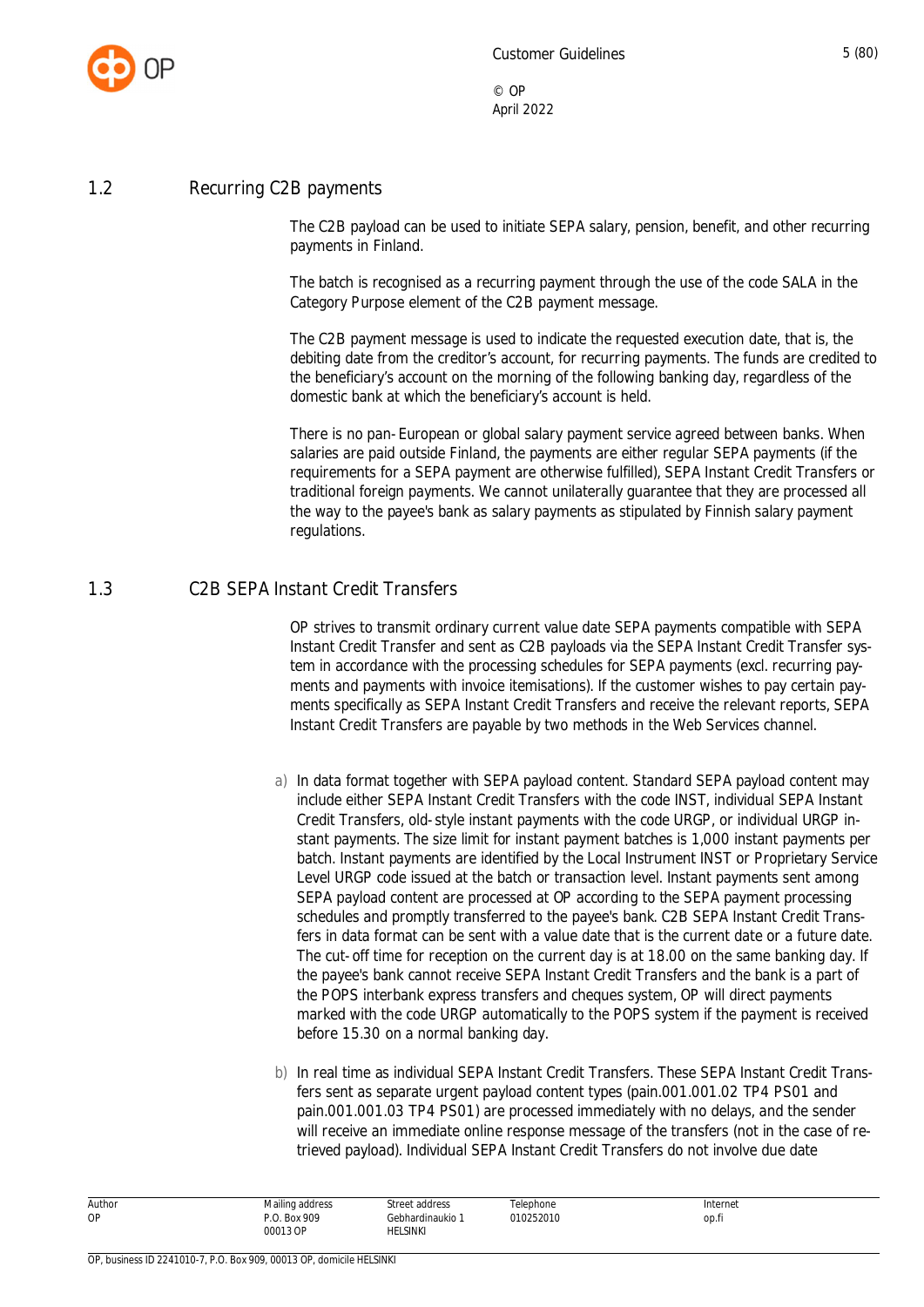

processing and may be sent 24/7/365. If the payee's bank cannot receive SEPA Instant Credit Transfers, but bank is a part of the POPS interbank express transfers, OP will direct payments automatically to the POPS system.

Both of the abovementioned types of SEPA Instant Credit Transfers may be paid to [banks](https://www.ebaclearing.eu/services/instant-payments/participants/) [and payment service providers](https://www.ebaclearing.eu/services/instant-payments/participants/) in Finland and elsewhere in the SEPA, provided that they have adopted the SEPA Instant Credit Transfer service. If a bank operating in Finland cannot receive SEPA Instant Credit Transfers and the bank is part of the POPS interbank express transfers and cheques system, payments marked with the code URGP and sent together with SEPA payload content on normal banking days before 15.30 are transferred to the bank operating in Finland via the POPS system. If a payment to a bank operating in Finland cannot be executed as a SEPA Instant Credit Transfer due to any other reason and the payment passes validations in the POPS system, the payment (payload with the code URGP) is transferred to the POPS interbank express transfers and cheques system, provided that the payment is received on a normal banking day before 15.00. Individual real-time SEPA Instant Credit Transfers are always transferred as SEPA Instant Credit Transfers and will be rejected if the payee's bank cannot process SEPA Instant Credit Transfers. In this event, the customer can, where possible, pay the instant payment to another bank operating in Finland in data format in accordance with alternative a), as a POPS urgent payment via OP eServices or at a bank branch.

#### <span id="page-6-0"></span>1.4 C2B money orders

A money order is a payment sent in a C2B payload, containing the payee's name, postal address, town/city and postcode instead of the payee's account number. It can also include the Personal Identity Number or a Business ID if you wish to specify the payee in more detail. In payment orders, the following standard value is given as the account number: FI5059999999999991.

The bank will debit the payment from the payer's account on the due date and notify the payee that he/she or a person authorised by him/her can redeem the payment at an OP member bank branch. If the payee is a member of OP, he/she can send a deposit order to the bank. The payer can agree a deadline for the redemption; the deadline can be 14, 21, 28 or 45 calendar days. If the last redemption date is not a banking day, the redemption can still be made on the next banking day.

When the redemption deadline is longer than 14 days, the payer can agree with he bank that the payee is sent a notification in addition to the arrival notification if the payment has not been redeemed within 14 calendar days of the due date of the money order. Payments not redeemed within the redemption period specified by the payer are returned to the payer on the banking day following the end of the redemption period according to the payer's choice:

- as Individual transactions on the bank statement
- as a reference service (the money order must have a reference as its identification details)

The money orders must arrive at OP noon on the payment date. The money orders are automatically transferred to further processing at noon on the payment date, after which the payee is mailed a notification of an arrived money order. Once the payee has received the notification, he/she can redeem the money order.

Payers cannot cancel money order transactions after they have become due and debited from their account. The payer must agree directly with the payee on any cancellations. The

| Author    | Mailing address       | Street address                      | Telephone      | Internet |
|-----------|-----------------------|-------------------------------------|----------------|----------|
| <b>OP</b> | . Box 909<br>00013 OP | Gebhardinaukio i<br><b>HELSINKI</b> | 010252010<br>. | op.fi    |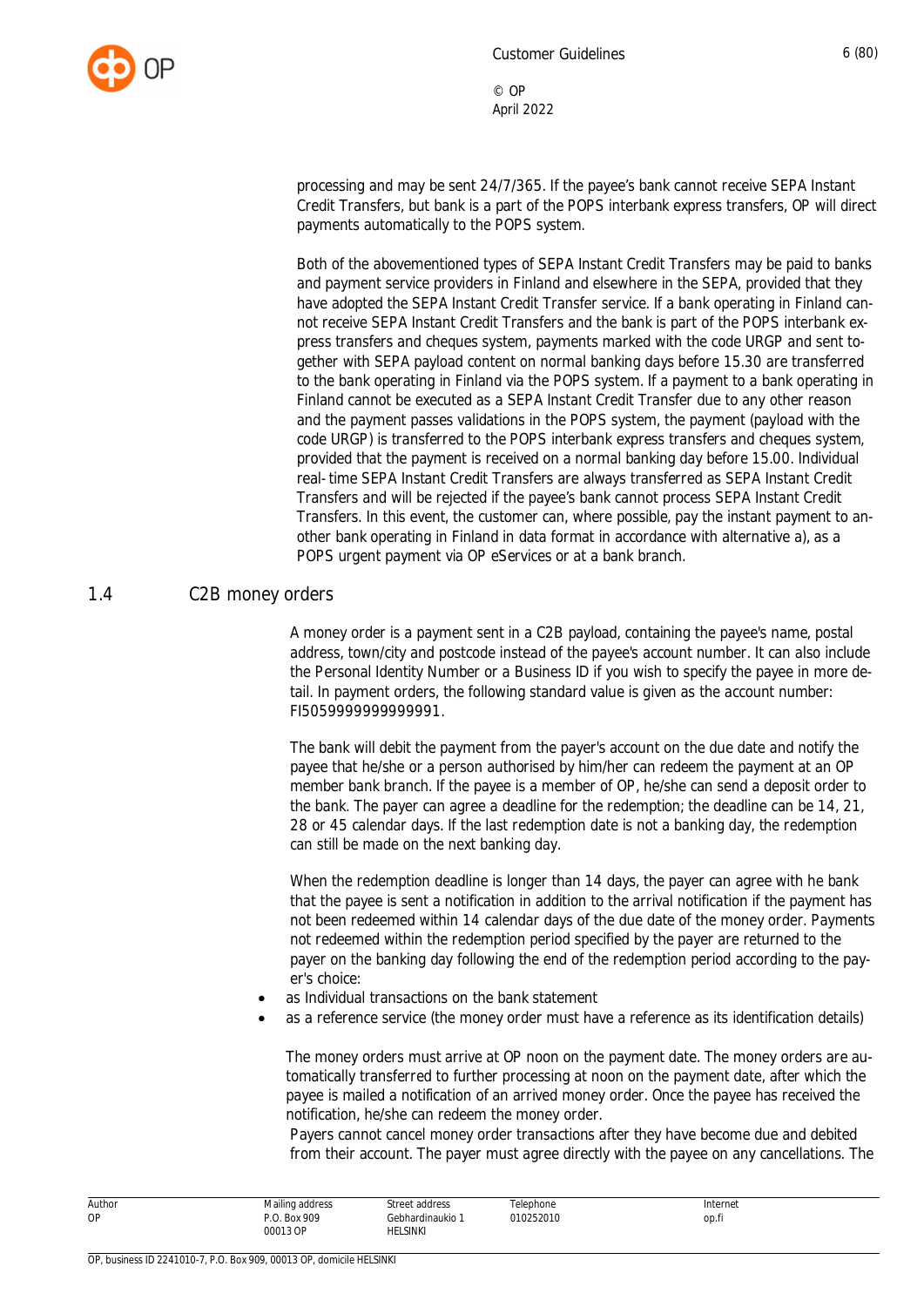

payee can notify an OP bank that he/she will not redeem the money order, or merely leave the money order unredeemed. Cancelled money orders are returned to the payer on the banking day following the cancellation.

The implementation of the service is agreed with a MONEY ORDER SERVICE agreement between the customer and the OP bank.

#### <span id="page-7-0"></span>1.5 C2B payments from accounts in Estonia, Latvia and Lithuania

A company that operates in Finland and has a debit account in Estonia, Latvia or Lithuania can send C2B payment data conforming to this description to OP's Web Services channel. Estonian, Latvian and Lithuanian debit accounts are entered in the international IBAN format for C2B payments.

The features of the SEPA recurring payment service are available in Estonia, Latvia and Lithuania. Cheques are not available in the Baltic countries.

SEPA Instant Credit Transfers are available when paying with OP accounts in the Baltic countries.

When a customer wishes to send local payments in the Baltics with the help of the WS channel in Finland, the customer must complete the payments in accordance with descriptions for the Baltics and as an international payment so that the debit account is an account in the Baltics.

#### <span id="page-7-1"></span>1.6 C2B payload checks by the bank

The bank performs several checks to validate the C2B payload.

A C2B payload sent via the Web Services channel is validated immediately against the schema, and the customer also receives the report in C2B format right away.

The contents of a C2B payment payload, such as account numbers, agent, payment identifier, requested execution date, and amount, are validated during further processing. This validation creates a new C2B report, which notifies the debtor of the acceptance or rejection of the batch/transactions.

The debtor's message ID (MsgId) must be unique for a minimum of three months, to prevent the same payload being sent more than once. If MsgId, the monetary amounts and quantities of the payments belonging to the batch, and the payment identifier of the batch are the same as in a payload sent successfully during the last three months, the payload will be rejected as a duplicate. The duplicate check will not be performed on a C2B payment batch that has been sent previously but rejected. If you wish to resend a payload and do not wish it to be rejected due to the duplicate check, the MsgId or the monetary amount and/or quantity data of the batch must be modified.

#### <span id="page-7-2"></span>1.7 Responses to C2B payment messages

Response and payment identification

| Author | Mailing address | Street address | Telephone | Internet |
|--------|-----------------|----------------|-----------|----------|
| ОP     | P.O. Box 909    | Gebhardinaukio | 010252010 | op.fi    |
|        | 00013 OP        | HELSINKI       |           |          |
|        |                 |                |           |          |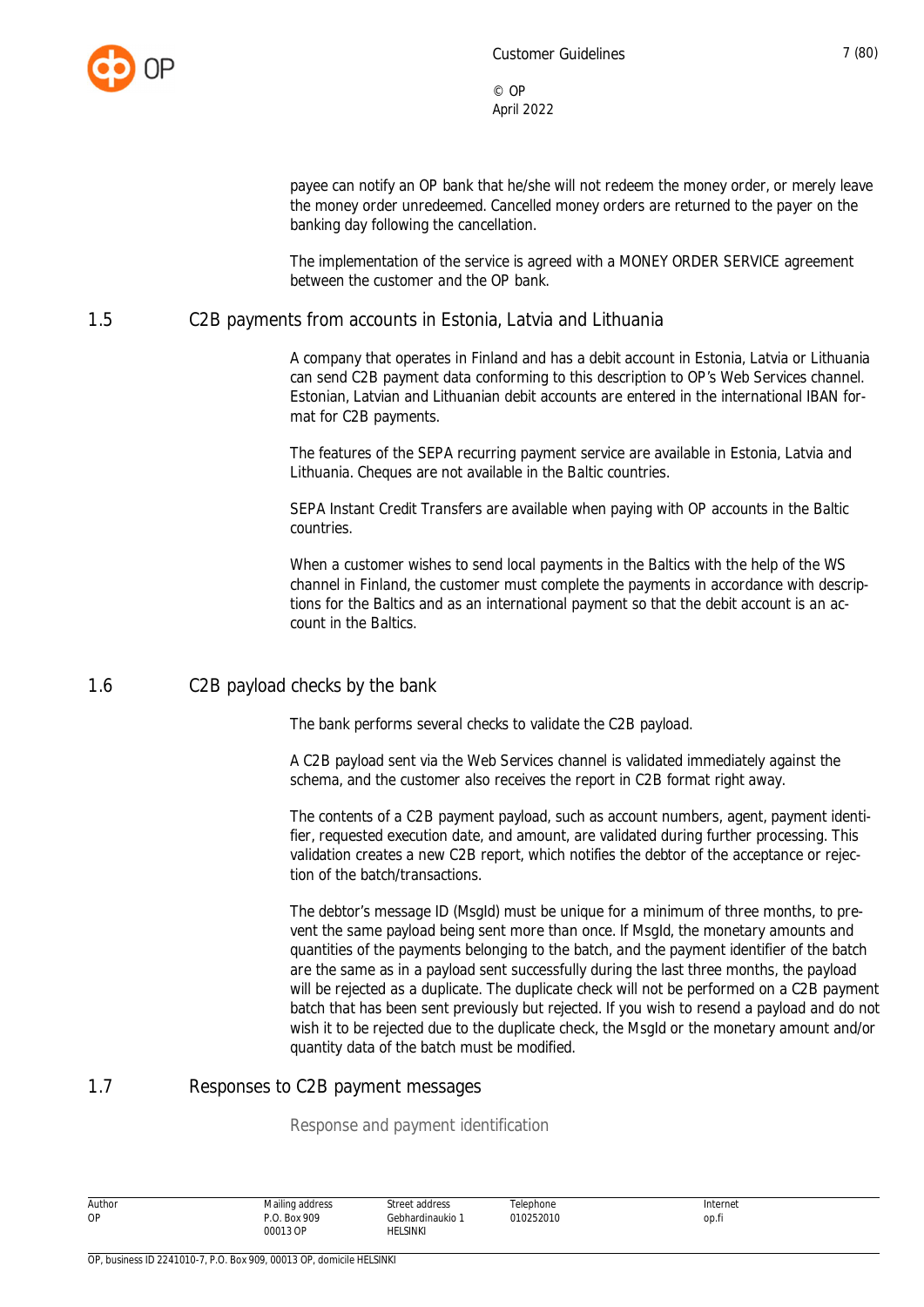

The bank's responses to payments initiated by a C2B payment message contain references to the original payment payload and in some cases also to individual payments in it. If the batches or transactions contain errors, status reports are created after each payload has been processed.

The original C2B payment initiation message (pain.001.001.03) for which the C2B payment status report (pain.002.001.03) is generated is identified in the <OrgnlGrpInfAndSts><OrgnlMsgId> element. This element contains the original <GrpHdr><MsgId> provided by the customer in the C2B payload.

- In the case of individual C2B payments, the report created for an individual payment contains the ID of the original payment given by the customer in <InstrId>.
- An individual batch is identified in the report using the 'OrgnlPmtInfId' element.
- In addition to the ID, the report contains status information and, in the event of errors, a standard C2B error code and possibly a more detailed description of the rejection. The Bank-to-Customer Debit/Credit Notification (camt.054.001.02) message has the following levels: Group Header (GrpHdr) and Notification (Ntfctn). The elements of the Group Header block contain common message information for the message, and the elements of the Notification block contain common status report information for the message. The Notification level is further divided into two: the Entry (Ntry) part contains common information for all transactions processed, and the Transaction Details (TxDtls) part contains all the information for each individual transaction.

The original C2B payment initiation message (pain.001.001.03) for which the Bank-to-Customer Debit/Credit Notification (camt.054.001.02) message is generated is identified in the <Ntry><NtryDtls><Btch><PmtInfId> element. This element contains the original <PmtInf><PmtInfId> data provided by the customer in the C2B payload. Identification is also possible by means of the information in the <Ntry><NtryDtls><TxDtls><Refs><InstrId> element and the <Ntry><NtryDtls><TxDtls><Refs><EndToEndId> element.

The payment identification data provided by the customer in the cancellation message is cleared against the identification data of the original payment initiation message. Only cancellation requests that can be matched with the original payment initiation message proceed to cancellation processing.

The IDs of cancellation request messages must be identical to the respective IDs of the original payment initiation messages.

The cancellation of a payment batch is identified using the 'PaymentInformationIdentification' and payment identifier of the original payment initiation message.

In addition to the InstructionIdentification and EndToEndIdentification in the original payment initiation message, the cancellation of an individual payment is identified by at least one of the following: requested execution date, debtor account, beneficiary account and/or payment amount.

After the cancellation request is processed, the system generates a report for all accepted batches and transactions, as well as for any batch or transaction that cannot be matched, to the customer who submitted the payload.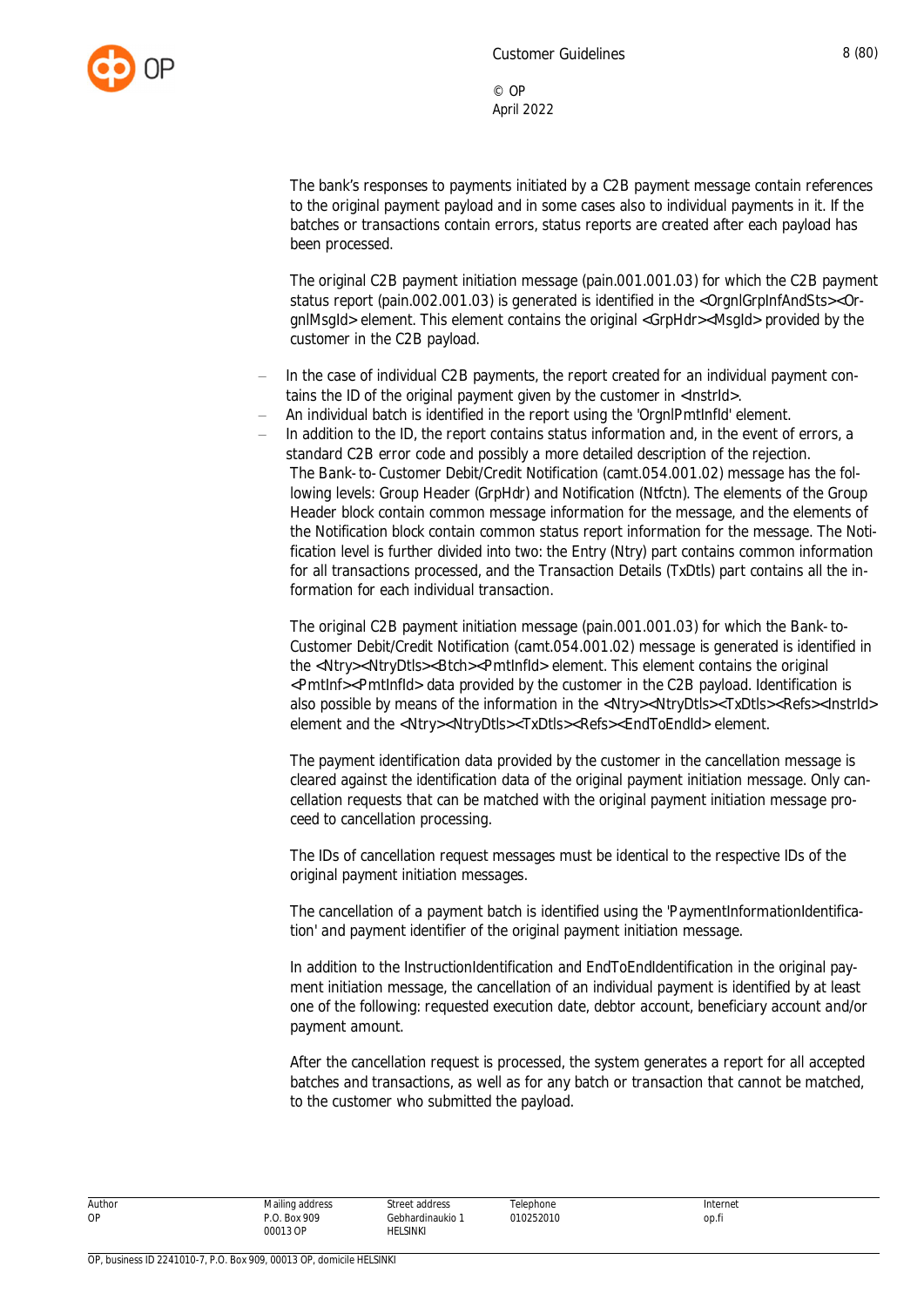

#### <span id="page-9-0"></span>1.8 C2B cancellation request

C2B cancellation request messages can be sent to the co-operative bank 24/7, and C2B cancellation requests are processed on banking days between 8am and 4pm.

The bank performs a number of different checks to validate the C2B cancellation request. C2B cancellation requests sent to the Web Services channel are schema validated immediately by technical means. If the payload validation results in an error, the customer is given the notification '12 schema validation failed' during the session. The technical implementation of the error message given during the session is described in the service description of the Web Services channel. You can get a more detailed description of the reason for the rejection by calling the Corporate and Credit Transfer Services, tel. +358 100 05151. If the payload passes the validation of the Web Services channel, the cancellation request is transferred to processing by the bank systems, and the customer receives a report in the camt.029 format.

The contents of a C2B cancellation request payload, such as account numbers, agent, payment identifier, requested execution date, and amount, are validated during further processing.

If there are several debit batches included in a payload, it is only possible to cancel a whole debit batch and individual refunds cannot be cancelled. If there is only one debit batch included in a payload, it is possible to cancel individual refunds. International payments are always debited individually and therefore, in the case of international payments, a single debit batch includes only one international payment. SEPA payments can be debited either as batch debiting, which means that a single debit includes all SEPA payments included in a payload, or individually, which means that a single debit includes one SEPA payment. Therefore, an individual SEPA payment cannot be cancelled, if the payload contains both SEPA payments and international payments and if batch debiting has been set for SEPA payments.

#### <span id="page-9-1"></span>2 Sending and retrieval of messages

#### <span id="page-9-2"></span>2.1 Stages in the process

#### C2B payment payload

- A customer sends a C2B payload in ISO 20022 message format with contents according to OP's customer instructions.
- The bank identifies the sender and checks that the sender is authorised to send a payload.
- In Finland, the bank returns response messages into the Web Services channel on three levels
	- Channel-level response: Validation of message structure (schema validation). In the batch transfer service, the response is created approximately 30 minutes after the payment initiation message is sent; in the Web Services channel, it is created immediately during the session and sent in a response message. A response is always created.
	- A response concerning the customer profile check: The bank validates the format of the bank account details and control digit, the validity of bank accounts for OP accounts, and the validity of the required agreements. Payments marked as SEPA Instant Credit Transfers with the code INST are rejected if the payee's bank has

| Author | Mailing address          | Street address                                                                  | Telephone | Internet |
|--------|--------------------------|---------------------------------------------------------------------------------|-----------|----------|
| OP     | P.O. Box 909<br>00013 OP | Gebhardinaukio 1<br>HELSINKI<br>the contract of the contract of the contract of | 010252010 | op.fi    |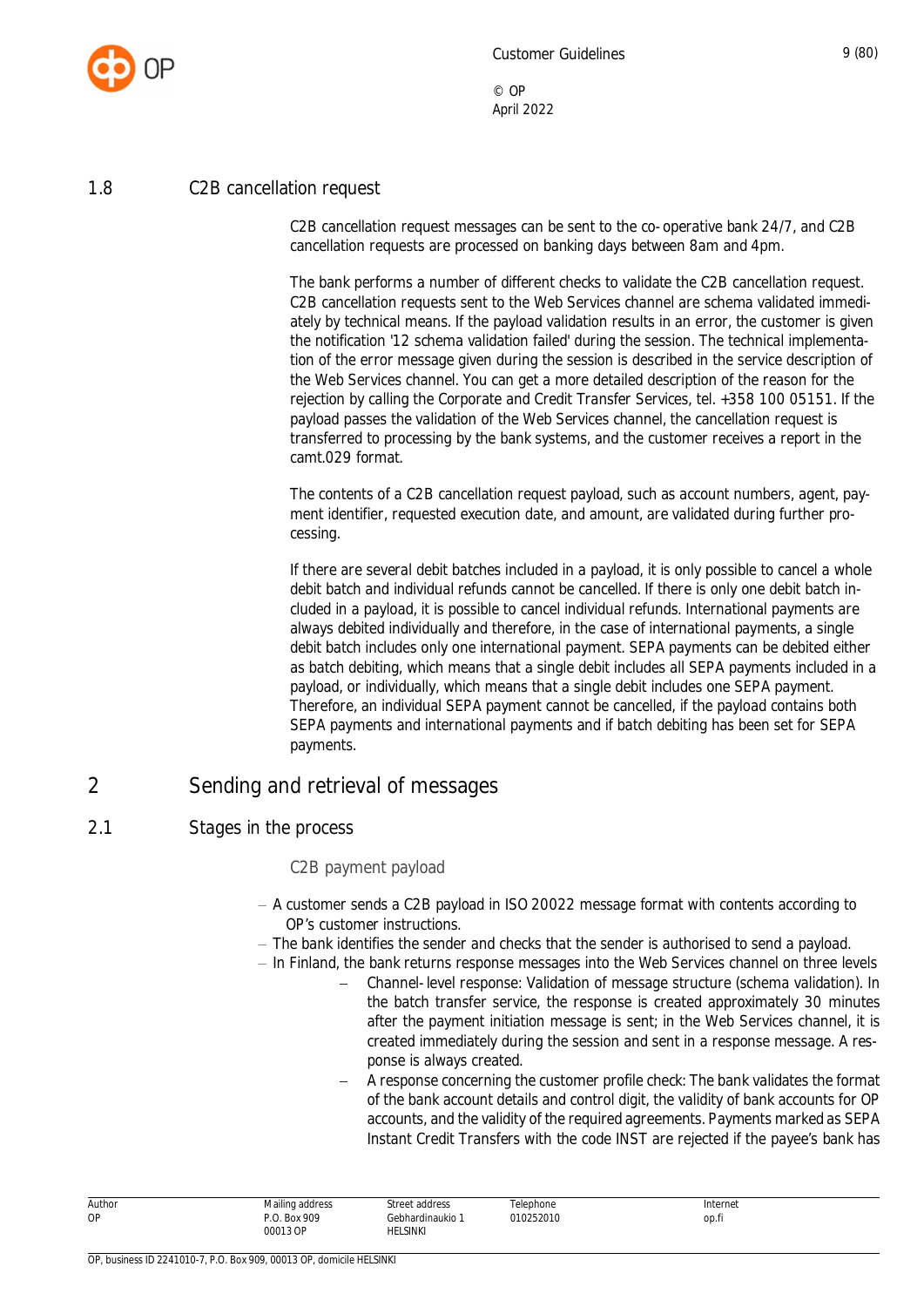not adopted the service. This message is created within about 30 minutes after receipt of the payment message. A response is always created.

- Response for a payment: Response in 'pain' format for SEPA and foreign payments in a single batch that have been paid, and for payments waiting for processing or sufficient funds. This message is created within about 30 minutes after the processing of the payload. The response is a summary of the batch paid thus far and the payments waiting for processing or sufficient funds. The last response of the day at 9.20 p.m. includes the rest of the payments that could be processed during the day and payments that lacked sufficient funds. The customer's C2B payment service agreement specifies whether a message is to be created for processed payments. Reports are always automatically created for payments rejected due to insufficient available funds or for another reason.
- Response for a rejected SEPA Instant Credit Transfer: a response in Pain format on rejected payments marked with the code INST or URGP and transferred to the SEPA Instant Credit Transfer system. The response is delivered in intervals of thirty minutes from the Pain response of the payment's debiting. Rejected SEPA Instant Credit Transfers are credited to the customer's account.
- The responses in 'camt' format is created four times a day (at noon, 3 p.m., 6 p.m. and 9.30 p.m.) for those payments in the batch that have been successfully paid by that time. The customer's C2B payment service agreement specifies whether a message is to be created for successful payments. However, 'camt' messages are never created for batches that contain recurring payments with the code SALA.
- The customer may specify in the C2B payment service agreement that C2B payments will be itemised on the customer's account statement.
- The customer must retrieve these messages immediately after they are created.
- The parameter for message retrieval is in the format 'mmdd.99999', where 99999 is the ID of the message from the bank.

#### Cancellation request

- A customer sends a C2B cancellation request (camt.055.001.01) in ISO 20022 message format via the Web Services channel with contents according to OP's service description.
- $-$  The bank identifies the sender and checks that the sender is authorised to send a payload.
- $-$  In Finland, the bank returns response messages into the Web Services channel as follows:
- Channel-level schema validation response: Validation of message structure (schema validation). Immediately via the Web Services channel. The response is given during the session. Responses in 'pain' or 'camt' formats that need to be retrieved are not generated. The technical implementation of giving an error message during the session is described in the service description of the Web Services channel.
- Cancellation response for reception (technical validation) and processing (processing of the cancellation request):
- Technical validation: Check the agreements and the correctness of the information on the cancellation request message. If the agreements or the information contents have shortcomings or errors, a response is generated for the customer. The response only includes the invalid transactions. Otherwise, the cancellation request message will continue to the final cancellation request processing.
- Processing of the cancellation request: During the processing, the actual cancellation of batches and payments takes place in accordance with the original request. A response is

| Author | Mailing address | Street address   | Telephone | Internet |
|--------|-----------------|------------------|-----------|----------|
| ОP     | P.O. Box 909    | Gebhardinaukio 1 | 010252010 | op.fi    |
|        | 00013 OP        | HELSINKI         |           |          |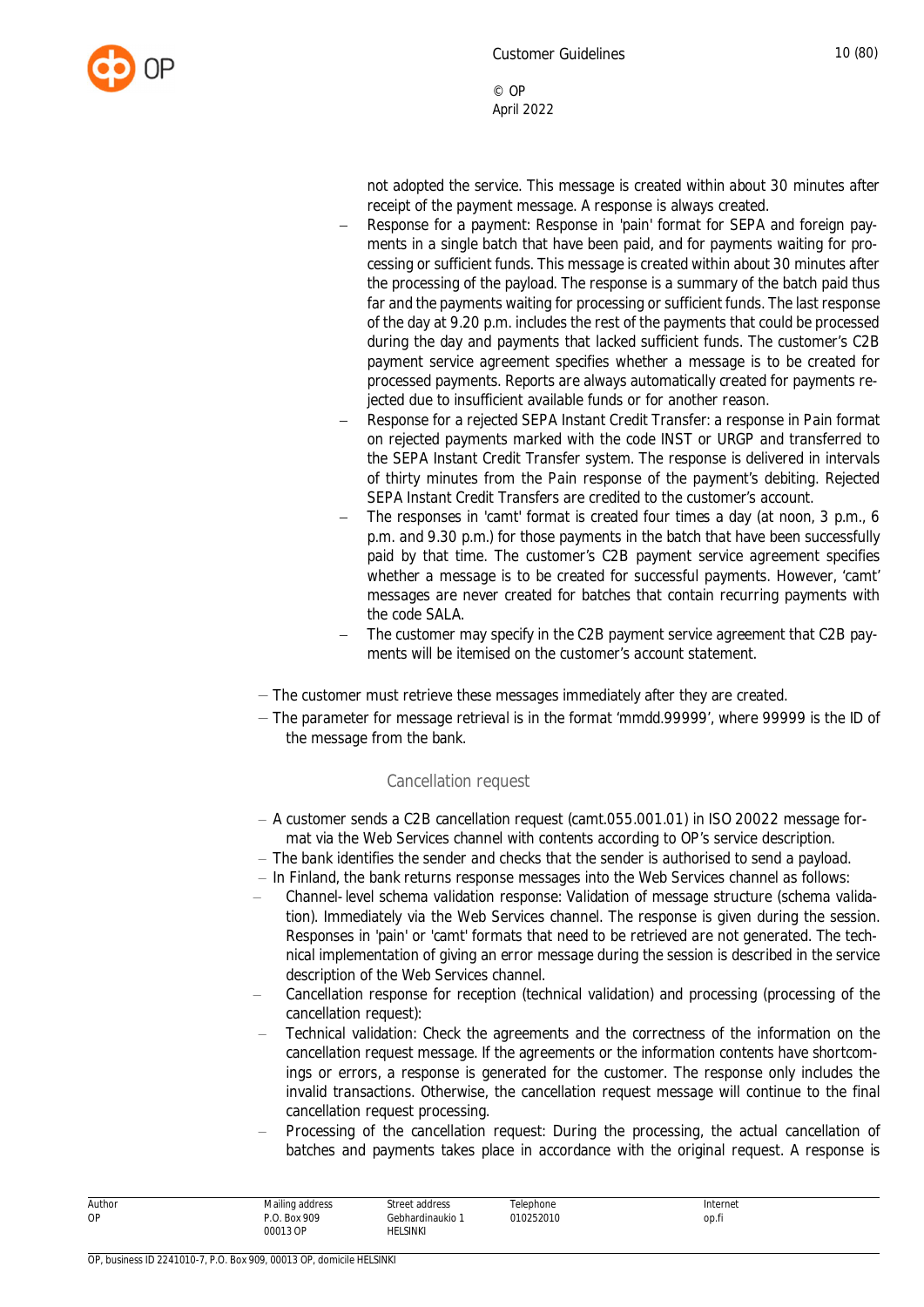

generated for the customer, including both the approved and rejected batches and transactions.

- The customer must retrieve these messages immediately after they have been created. All other responses are retrievable with the exception of the schema validation response that is given to the customer during the session.

#### <span id="page-11-0"></span>2.2 Structure of the payload file sent by the customer

The payment message is composed of three, mandatory parts: Group Header, Payment Information, and Credit Transfer Transaction Information.

Only one Group Header (block A) is allowed in each payment message. It contains the common identifying elements of the message, such as MessageIdentification and CreationDateAndTime.

A payment message may contain several Payment Information (block B) parts. This portion contains the debit information for the transaction, such as the debtor, debtor's account, and requested execution date. The Payment Information part of the message is repeated if, for example, the requested execution date and/or the debtor's account changes.

Credit Transfer Transaction Information (block C) is part of Payment Information and can be repeated. It contains the credit elements for the transaction, including the creditor, creditor's account, and instructed amount.

The C2B payload must use UTF-8 encoding. The payload must be presented in row format and can be without indentation.

The file size limit for payloads sent to OP is 100 MB. An individual C2B payload file can contain a maximum of 100,000 payments. If a file contains more payments, it must be split.

#### <span id="page-11-1"></span>2.3 Schedules for payload sent by customer to bank

Payloads sent to Osuuspankki will be processed further according to the following daily schedule:

SEPA payments (C2B) at 2.30 a.m., then 7.00 a.m.  $\rightarrow$  every 30 minutes  $\rightarrow$  6.00 p.m. Payloads received after 6.00 p.m. will be processed on the next banking day. Payloads can be sent to await payment for max. 364 calendar days prior to the due date.

SEPA recurring payments (C2B) at 2.30 a.m., then 7.00 a.m.  $\rightarrow$  every 30 minutes  $\rightarrow$  6.00 p.m. A payload that is received after 6.00 p.m. will be processed on the next banking day. The due date of a SALA batch must be a banking day. If it is not, the batch will be rejected.

C2B SEPA Instant Credit Transfers with SEPA payload content at 2.30, followed by 7.00  $\rightarrow$  every 30 minutes  $\rightarrow$  18.00 Payments with the code INST can be sent to await payment up to 364 calendar days prior to the due date.

| Author | Mailing address | Street address | Telephone      | Internet |
|--------|-----------------|----------------|----------------|----------|
| ОP     | <b>Box 909</b>  | Gebhardinaukio | 010252010<br>. | op.fi    |
|        | 00013 OP<br>.   | HELSINKI       |                |          |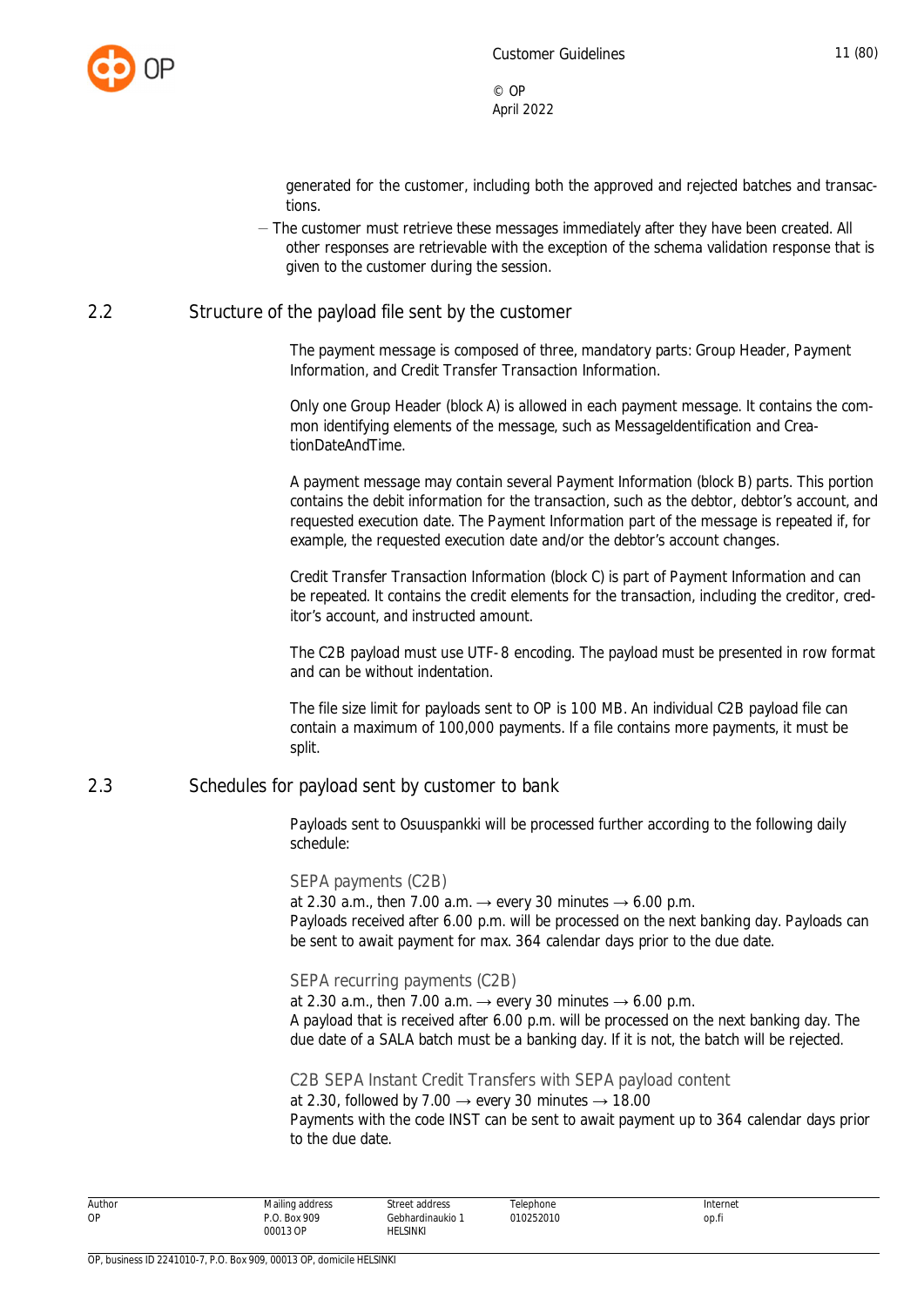

C2B instant payments (POPS interbank express transfers and cheques urgent payments) with SEPA payload content

at 8.00, followed by every 30 minutes  $\rightarrow$  15.30, if the payee's bank is not part of the SEPA Instant Credit Transfer system. C2B instant payments with the current date as the value date and received after cut-off are rejected.

If the payee's bank is also part of the SEPA Instant Credit Transfer system and the payment is rejected, payments with the code URGP received by 15.00 are transferred to the payee's bank via the POPS interbank express transfers and cheques system.

Outgoing international payments (C2B)

at 2.30 a.m., then 7.00 a.m.  $\rightarrow$  every 30 minuts  $\rightarrow$  5.00 p.m. Payments received prior to 5.00 p.m. on the execution date are processed during the same banking day. Payments received before noon on New Year's Day and Maundy Thursday will be processed on the same banking day.

Individual real-time SEPA Instant Credit Transfers 24/7/365 No requested execution date is allowed.

Outgoing payments (C2B) from Estonian, Latvian and Lithuanian accounts Payments received prior to 2.30 p.m. on the execution date are processed on the same banking day.

Outgoing international payments (C2B) from Estonian, Latvian and Lithuanian accounts

Payments received prior to 3.00 p.m. on the execution date are processed on the same banking day.

#### <span id="page-12-0"></span>2.4 Structure of responses retrieved by the customer

The bank's responses to payments initiated by a C2B payment message use the schema 'pain.002.001.03' or 'camt.054.001.02'. The customer retrieves the messages from the batch transfer service or the Web Services channel.

The 'pain' status report on payments initiated by a C2B payment message contains references to the original payload and in some cases also to individual payments. If the batches or transactions contain errors, status reports are created after each payload has been processed.

The 'camt' notification message for payments initiated by a C2B payment message contains details of the credit transfer transactions in the batch, such as debtor's name and account number, the creditor's name and account number, the amount payable, the payment date, the transaction identifier, and (for international payments) exchange rate information.

#### <span id="page-12-1"></span>2.5 Response creation and schedules

Status reports (pain.002.001.03) are created for C2B payment messages as the bank processes the payments, as follows:

| Author | Mailing address    | Street address   | Telephone | Internet |
|--------|--------------------|------------------|-----------|----------|
| ОP     | .O. Box 909<br>ה ה | Gebhardinaukio 1 | 010252010 | op.fi    |
|        | 00013 OP           | HELSINKI         |           |          |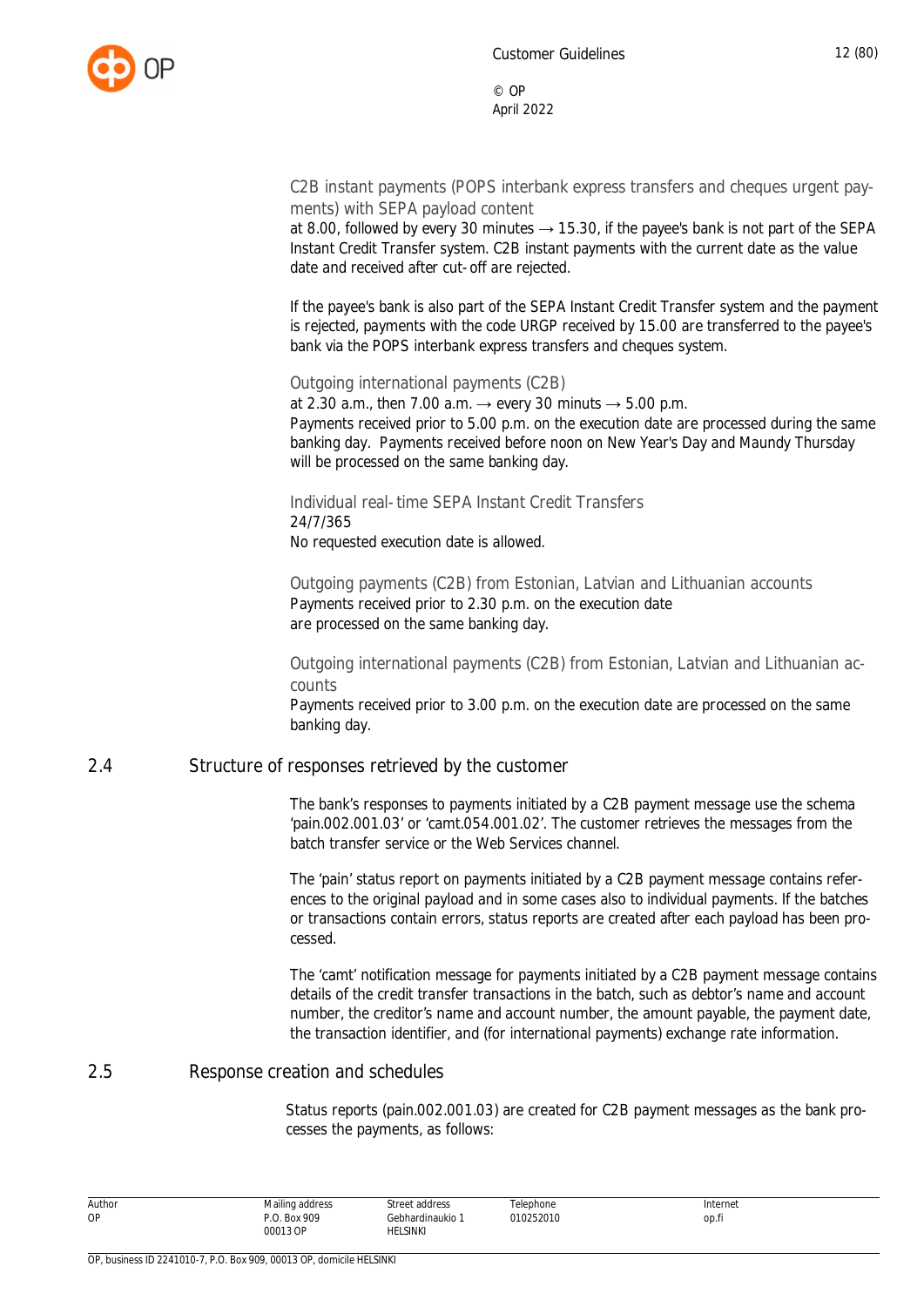

- 1) Report on technical validation in the Web Services channel, immediately after the payload is received.
- 2) Report on content validation within 30 minutes of sending, during processing times.
- 3) Payment status report ('pain') Upon rejection of a payment in debit processing, upon rejection of a payment marked as SEPA Instant Credit Transfer in credit processing, and at the end of the day for payments with insufficient funds. Creation of 'pain messages for successful payments is specified separately in the service agreement.

The 'camt' notifications are created at noon, 3 pm, 6 pm and 9.30 pm for those payments in the batch that have been made successfully by those times. However, 'camt' messages are not created for batches for which the batch-level (PmntInf) payment category code (CtgyPurp) is SALA. Creation of 'camt' messages for successful payments is specified separately in the service agreement.

#### <span id="page-13-0"></span>2.6 Checking of available funds and payment

It is the debtor's responsibility to make sure that the account to be debited has sufficient funds available to cover the specified message amount on the requested execution date.

If the amount of funds is insufficient, the entire batch is rejected during the last run of the requested execution date. If the customer and bank have agreed on individual payments in the C2B agreement, payments are made in the order in which they appear in the payment instruction until insufficient funds remain, and the rest of the payments are rejected.

A retrievable report on payments with insufficient funds is generated for the customer already during the day. Additionally, at 9.20 p.m. at the end of the day, a report is generated for payments with insufficient funds during the day.

Bank service charges are charged monthly by the fifth banking day of the month following the invoicing month.

#### <span id="page-13-1"></span>2.7 Clearing codes

ISO clearing codes are maintained in the External Clearing System Identification Code List, which is available on the Web site of the International Organization for Standardization for ISO20022. OP's SEPA and cross border payment processing and countries bank details guideline is available on the Web site: [Payment processing and countries bank details](https://www.op.fi/documents/20556/35498061/Countries+bank+details+Sepa+and+cross+border+payments/10b221c3-5ec1-0091-8018-e7ac25463cad).

#### <span id="page-13-2"></span>2.8 Charge bearer codes

A charge bearer code can be given at CdtTrfTxInf level for each transaction in the ++ChrgBr element. If a transaction-specific charge bearer code is not given, the PmtInf-level +ChrgBr code is used for the batch.

For SEPA credit transfers, the code is SLEV. For SEPA credit transfers, the code values SHAR and TYHJÄ (empty) are changed to SLEV.

The codes allowed for international payments are SHAR, DEBT, and CRED. For foreign currency and SWIFT cheques, the charge bearer code must be SHAR.

For international payments, the code values SLEV and TYHJÄ (empty) are changed to SHAR.

| Author<br><b>OP</b> | Mailing address<br>. Box 909 | Street address<br>Gebhardinaukio | elephone<br>010252010<br>. | Internet<br>op.h |
|---------------------|------------------------------|----------------------------------|----------------------------|------------------|
|                     | 00013 OP                     | <b>HELSINKI</b>                  |                            |                  |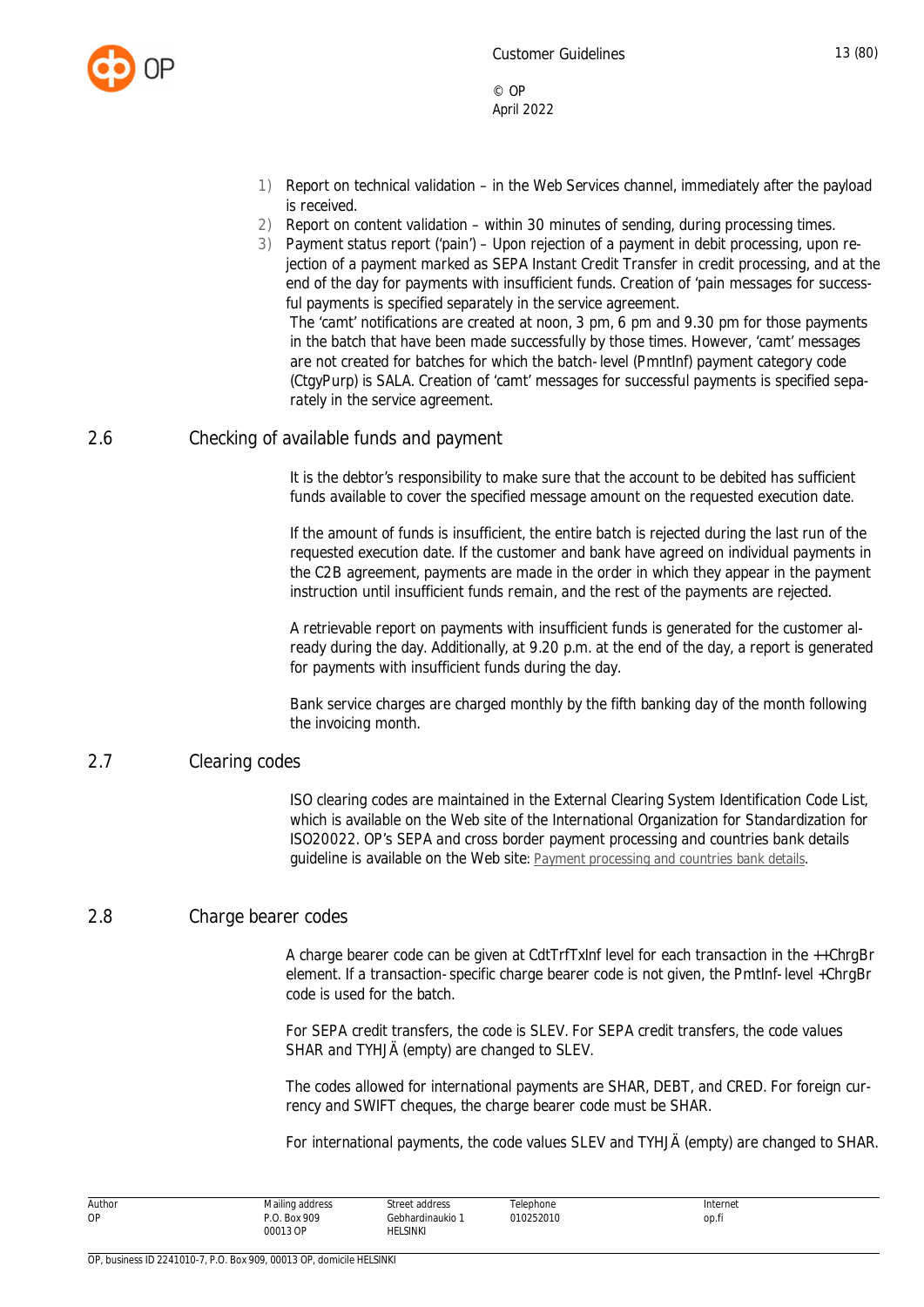

Note that the charge bearer code SHAR is mandatory for international payments that fall under the Finnish Payment Services Act when:

- The creditor's bank is located in an EU or EEA country, and
- The payment currency is the euro or the currency of some other member state, and
- The payment is debited to an account in the same currency (no currency exchange). If a payment that falls under the Finnish Payment Services Act involves currency exchange, the charge bearer code DEBT is also possible. The charge bearer code CRED can never be used for payments that fall under the Finnish Payment Services Act. The program used by the bank automatically changes the charge bearer codes DEBT and CRED to SHAR for payments that fall under the Finnish Payment Services Act.

#### <span id="page-14-0"></span>2.9 Requirements for adopting the service

To be able to send a C2B payload to the bank, the customer must sign a C2B service agreement with Osuuspankki. The agreement specifies items such as the customer's payment identifier, the accounts used, reporting preferences, and the payload sender. The C2B cancellation request procedure is included in the C2B service agreement and does not require a separate agreement.

In addition, the party sending a payload to the bank must sign an agreement on the use of the Web Services channel.

Before a payment payload is sent to the bank, the structural validity of the payload must be checked against the schema and the messages must be tested.

With regard to accounts in Estonia, Latvia and Lithuania, the customer must add the account numbers of its accounts in the Baltic countries into the account register of its system.

#### <span id="page-14-1"></span>2.10 The testing environment

The testing environment is described in separate instructions.

#### <span id="page-14-2"></span>2.11 Help desk and sorting

Corporate and payment transfer services

Phone  $+358$  100 05151 (local network charges). The service is available from 8am to 4pm on weekdays. The service will instruct you how to proceed.

E-mail [yrityspuhelinpalvelu@op.fi](mailto:yrityspuhelinpalvelu@op.fi)

#### <span id="page-14-3"></span>3 C2B payment initiation message and example descriptions

The first column, 'Index', refers to the element number according to the ISO 20022 standard. Please see the following document: UNIFI (ISO20022) Message Definition Report, Payments Standards – Initiation, Edition September 2006, approved by UNIFI Payments SEG on 6 June 2006 (Payments\_Standards-Initiation.pdf).

| Author | address!<br>Mailine | Street address | $\sim$<br>elephone | Internet    |
|--------|---------------------|----------------|--------------------|-------------|
| ОP     | . Box 909           | Gebhardinaukio | 010252010<br>.     | __<br>op.fi |
|        | 00013 OP<br>.       | HELSINKI       |                    |             |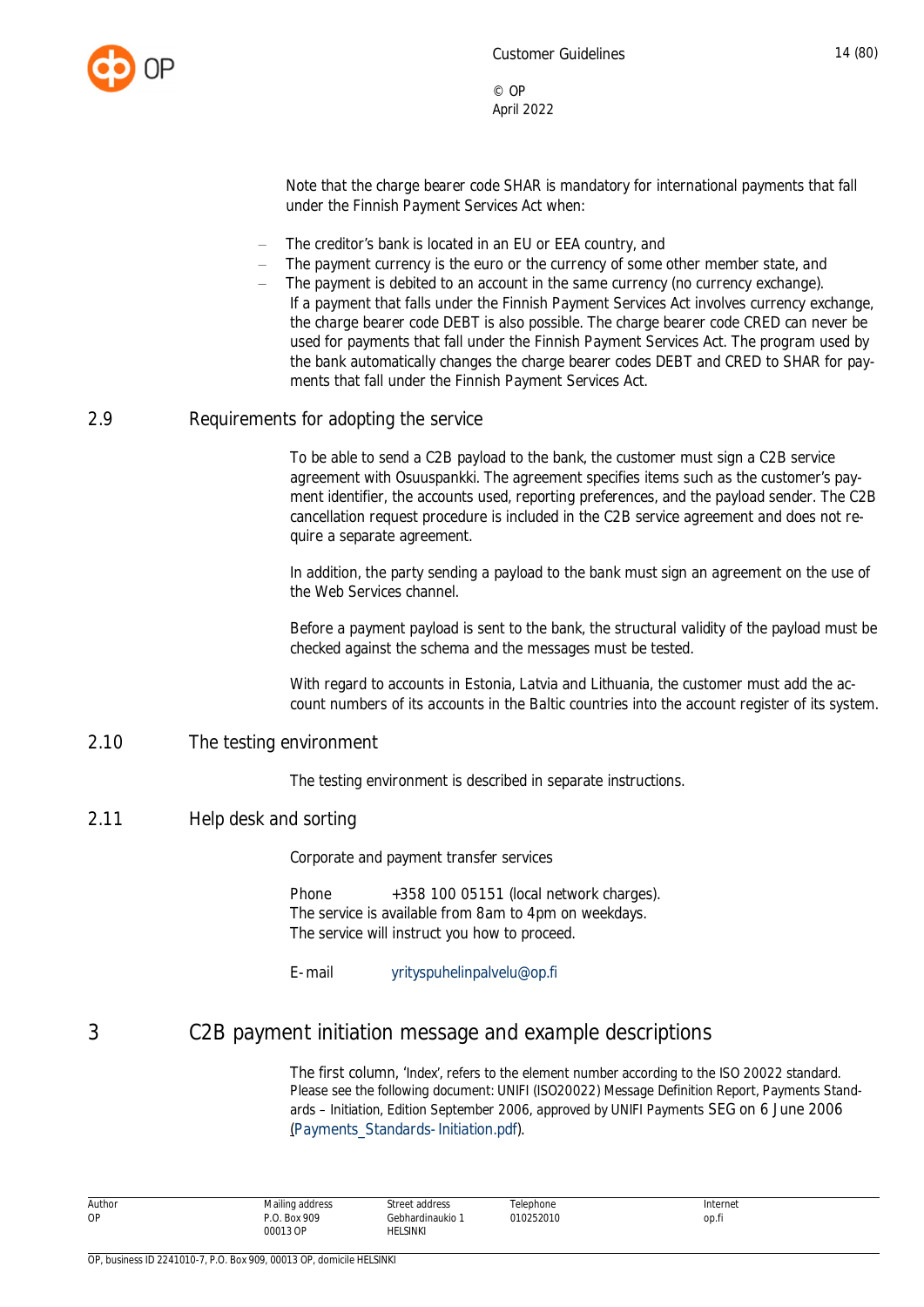

The second column, 'Number', contains the number of element occurrences according to the schema.

0..1 - the element is optional, and there can be only one occurrence;

- 1..1 the element is mandatory, and there must be only one occurrence;
- 0..2 the element is optional, and there can be a maximum of two occurrences;
- 0..n the element is optional, and there can be several occurrences;
- 1..n the element is mandatory, and there can be several occurrences.

The third column, 'Mandatory  $(= X)$ ,' contains an 'X' if the bank requires the field.

The fourth column, 'Element', contains the element name according to the schema. The plus (+) symbols in front of a name indicate how deep the element is in the XML structure.

The fifth column, 'Example content', contains an example of field content.

The sixth column. 'Description', contains a brief description of the element's designed use and provides additional instructions, if any.

The messages have the following structures:

- Group Header this level contains the common information for the message.
- Payment Information there can be more than one. This level is created for credit transfer transactions per requested execution date and debit account. A separate Payment Information level is created for credit transfers that use the 'SALA' code and have the same requested execution date and debit account. If the customer has agreed with the bank on the use of the SDVA code, a separate batch is created for these transactions.
- <span id="page-15-0"></span> Transaction Information – there can be more than one. This level contains the information on an individual credit transfer transaction.

#### 3.1 Group Header

The 'Mandatory' column contains an 'X' if OP requires an element that is marked as optional in the schema.

| Index | Oty | Mandatory<br>(=X) | Element           | Example content               | Description                                                                                                                                                                                                                                                      |
|-------|-----|-------------------|-------------------|-------------------------------|------------------------------------------------------------------------------------------------------------------------------------------------------------------------------------------------------------------------------------------------------------------|
|       | 11  |                   | CstmrCdtTrfInitnl |                               | Message type                                                                                                                                                                                                                                                     |
| 1.0   | 1.1 |                   | GrpHdr            |                               | Each message must contain at least one<br>block of this kind that contains common in-<br>formation for the message                                                                                                                                               |
| 1.1   | 1.1 |                   | +Msgld            | 20180102-0000001              | Message ID given by debtor, which must be<br>unique for a minimum of three months - the<br>bank checks the ID to identify duplicates<br>(If 'Msgld' data is identical, changing the 'Num-<br>ber' or 'Sum' will enable the payload to pass<br>the double check.) |
| 1.2   | 1.1 |                   | +CreDtTm          | 2018-01-<br>02T09:00:01+02:00 | Timestamp of the message's creation by the<br>debtor, mandatory                                                                                                                                                                                                  |
| 1.6   | 1.1 |                   | +NbOfTxs          | O                             | The number of individual transactions, or<br>CdtTrfTxInf transactions, included in the mes-<br>sage by the debtor, mandatory; Bank will not<br>check the information given.                                                                                      |
| 1.7   | 0.1 |                   | +CtrlSum          | 20000.00                      | Not mandatory. Arithmetic sum of the<br>amounts (InstdAmt tai EqvtAmt) of CdtTrfTxInf<br>transactions contained in the message; foreign                                                                                                                          |

| Author | $\cdots$<br>. .<br>Mailing<br>ັ<br>the contract of the contract of | stree<br>، ت ا                                                     | ----<br>hone | Internet<br>. |
|--------|--------------------------------------------------------------------|--------------------------------------------------------------------|--------------|---------------|
| OP     | 0 <sup>0</sup><br><b>Box</b><br>7 L J                              | dinaukic<br>.                                                      | F<br>.       | OD.I.         |
|        | <b>00012</b><br>$\sim$<br>JUU 1<br>.                               | <b>HELSINKI</b><br>the contract of the contract of the contract of |              |               |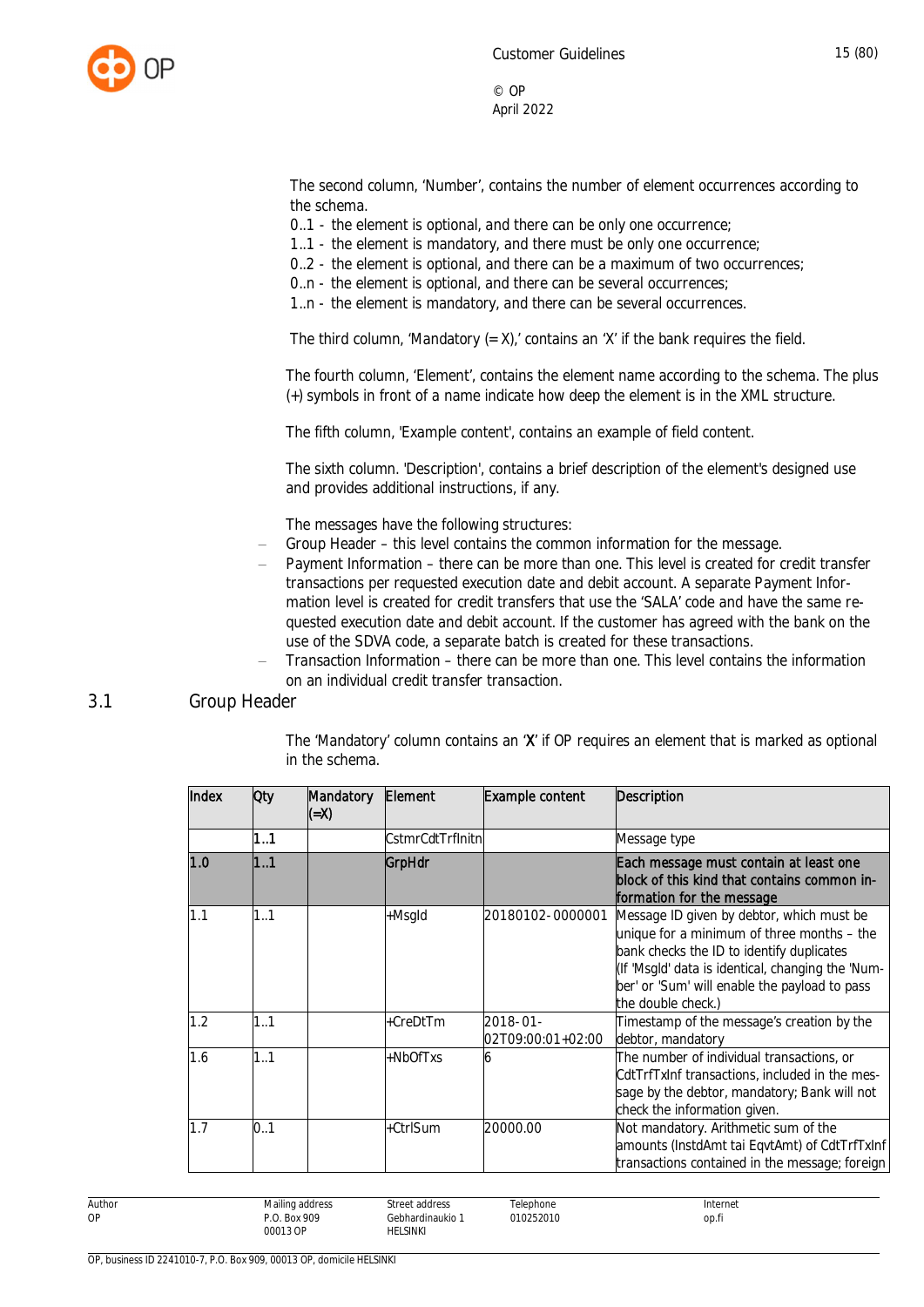

|     |     |            |                  | currencies have no effect on the sum. Bank<br>will not check the information given. |
|-----|-----|------------|------------------|-------------------------------------------------------------------------------------|
| 1.8 | 11  | +InitgPty  |                  |                                                                                     |
| 1.8 | 0.1 | ++Nm       | Firma Oy         | Name of message creator                                                             |
| 1.8 | 0.1 | ++PstlAdr  |                  | Postal address of message creator                                                   |
| 1.8 | 0.1 | +++Ctry    | FI               | Mandatory if AdrLine is given: Country code                                         |
|     |     |            |                  | under ISO 3166, according to Alpha-2.                                               |
| 1.8 | 0.2 | +++AdrLine | Teollisuuskatu 1 | Street address                                                                      |
|     |     |            | 00550 Helsinki   | Postal address                                                                      |

## 3.2 SEPA payment

<span id="page-16-0"></span>(incl. instructions for sending instant credit transfers (one or more) among the rest of the SEPA payload

| Index | Oty            | Mandatory* Element<br>$(X=)$ |                  | SEPA credit transfer<br>example content | Description                                                                                                                                                                                                                                                                                                                                            |
|-------|----------------|------------------------------|------------------|-----------------------------------------|--------------------------------------------------------------------------------------------------------------------------------------------------------------------------------------------------------------------------------------------------------------------------------------------------------------------------------------------------------|
| 2.0   | 1 <sub>n</sub> |                              | PmtInf           |                                         | Each message must contain at least one<br>block of this kind that contains common in-<br>formation for the transfers and the debit in-<br>formation                                                                                                                                                                                                    |
| 2.1   | 1.1            |                              | +PmtInfld        | 20180102-123456-<br>01                  | Mandatory identifier assigned by debtor to<br>identify a payment batch, passed on to the<br>messages for the debtor and account state-<br>ment. Not passed on to the creditor                                                                                                                                                                          |
| 2.2   | 1.1            |                              | +PmtMtd          | <b>TRF</b>                              | Mandatory - the values allowed are TRF, CHK,<br>and TRA<br>The only code allowed for SEPA credit trans-<br>fers is TRF.<br>The CHK value gives instruction to process the<br>credit transfer as a cheque. Cheque infor-<br>mation is primarily checked from element                                                                                    |
|       |                |                              |                  |                                         | 2.53. If element 2.53 is empty and this ele-<br>ment has the value CHK, the value BCHQ is<br>conveyed to element 2.53 on the transaction<br>level.                                                                                                                                                                                                     |
| 2.3   | 0.1            |                              | <b>BtchBookg</b> |                                         | Not in use.<br>For instant payments market with the code<br>URGP, a separate debiting bundle is always<br>created (OP cooperative banks in their own<br>bundle and other financial institutions in a se-<br>parete shared bundle).<br>The debiting methods of other payments (in<br>bundles or individually) are agreed in the ser-<br>vice agreement. |
| 2.6   | 0.1            |                              | +PmtTpInf        |                                         | Not mandatory                                                                                                                                                                                                                                                                                                                                          |
| 2.7   | 0.1            |                              | ++InstrPrty      | <b>NORM</b>                             | Urgency of payment - the codes allowed are:<br>NORM - processed by the debtor's bank as a<br>normal payment order this is the only urgency<br>code allowed for SEPA credit transfers                                                                                                                                                                   |

| Author | Mailing address | Street address                                                     | elephone  | Internet |
|--------|-----------------|--------------------------------------------------------------------|-----------|----------|
| ОP     | P.O. Box 909    | Gebhardinaukio                                                     | 010252010 | op.fi    |
|        | 00013 OP<br>.   | <b>HELSINKI</b><br>the contract of the contract of the contract of |           |          |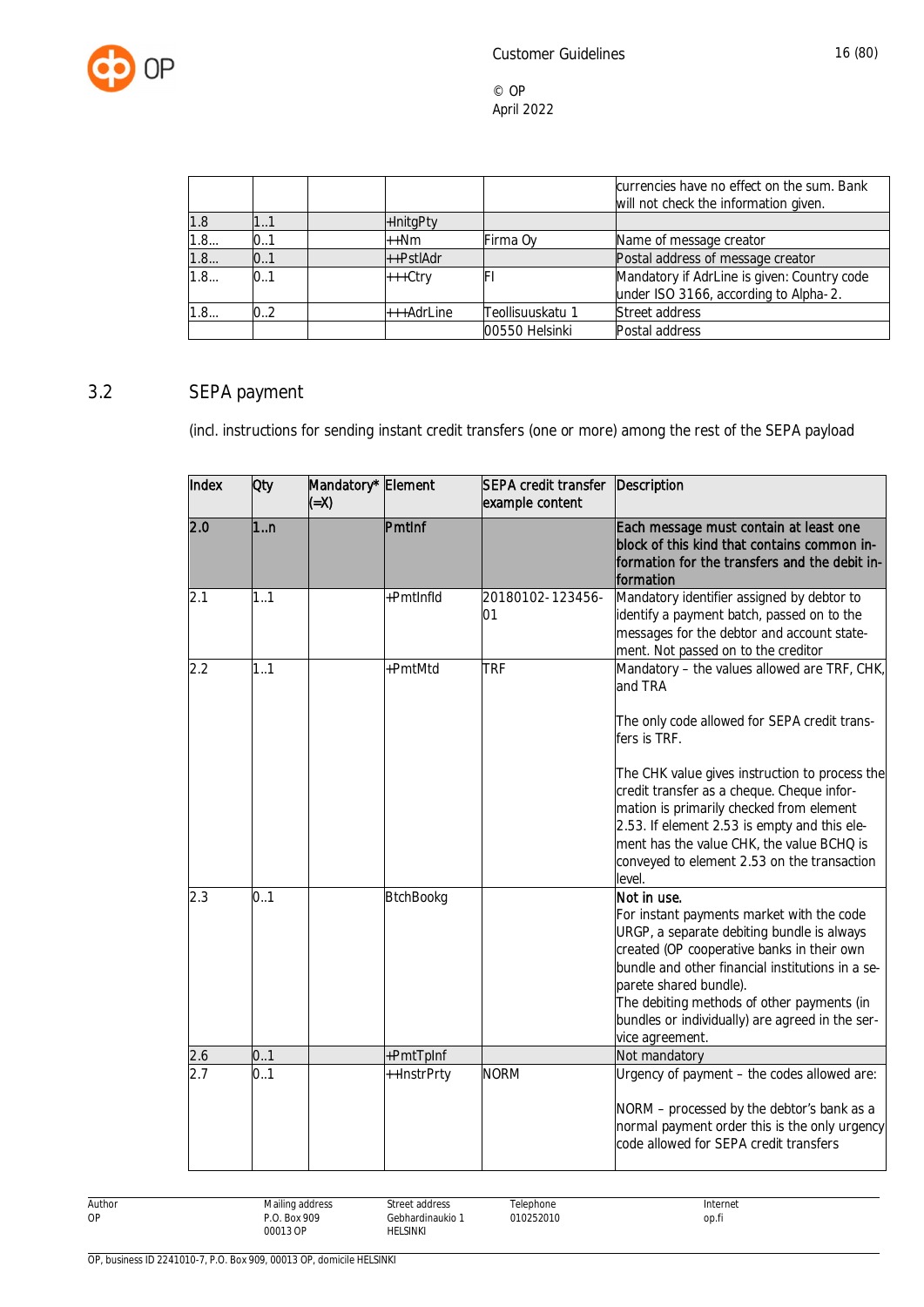

|      |     |                  |              |             | HIGH - not allowed for SEPA credit transfers                                                                                                                                                                                                                                                                                                                    |
|------|-----|------------------|--------------|-------------|-----------------------------------------------------------------------------------------------------------------------------------------------------------------------------------------------------------------------------------------------------------------------------------------------------------------------------------------------------------------|
|      |     |                  |              |             | The information is primarily retrieved from el-<br>ement 2.32. If it is empty, the information<br>contained in this element (if any) is used for<br>the transaction.                                                                                                                                                                                            |
| 2.8  | 0.1 |                  | ++SvcLvl     |             | The Service Level code is primarily given in<br>this field, in which case all payments in the<br>batch are interpreted according to the given<br>code.                                                                                                                                                                                                          |
| 2.9  | 1.1 |                  | $+++Cd$      | <b>SEPA</b> | The values allowed are SEPA, SDVA, PRPT,<br>and URGP.                                                                                                                                                                                                                                                                                                           |
|      |     |                  |              |             | The only value allowed for SEPA credit trans-<br>fers and SEPA Instant Credit Transfers is<br>SEPA.                                                                                                                                                                                                                                                             |
|      |     |                  |              |             | By including it here, payments in the batch<br>are processed primarily as SEPA Instant Credit<br>Transfers and secondarily as POPS urgent<br>payments.<br>You can pay an individual payment as an in-<br>stant payment by entering the URGP code in<br>the crediting information in element 2.34 or<br>the code INST in the Local instrument ele-<br>ment 2.36. |
| 2.11 | 0.1 | +++LclInstr<br>m |              |             |                                                                                                                                                                                                                                                                                                                                                                 |
| 2.12 | 1.1 | $++++$ Cd        | <b>INST</b>  |             | All payments in the batch are processed as<br><b>SEPA Instant Credit Transfers.</b>                                                                                                                                                                                                                                                                             |
|      |     |                  | PERI         |             | Given in the invoice itemisation.                                                                                                                                                                                                                                                                                                                               |
| 2.14 | 0.1 |                  | ++CtgyPurp   |             |                                                                                                                                                                                                                                                                                                                                                                 |
| 2.15 | 1.1 |                  | $***$ Cd     |             | Purpose of payment code, not mandatory.                                                                                                                                                                                                                                                                                                                         |
|      |     |                  |              |             | The SALA code is used to identify recurring<br>SEPA credit transfers; Also see 2.86 (Pur-<br>pose).                                                                                                                                                                                                                                                             |
|      |     |                  |              |             | Payment batches that use the code SALA will<br>be debited from the account on the requested<br>execution date and are credited to the creditor<br>on the banking day following the requested<br>execution date.                                                                                                                                                 |
|      |     |                  |              |             | NB: SALA-coded instant payments are debited<br>and credited on the same day.                                                                                                                                                                                                                                                                                    |
| 2.17 | 1.1 |                  | +ReqdExctnDt | 2018-05-10  | The mandatory requested execution date can<br>be a maximum of 364 days in the future (also<br>applies to instant payments).                                                                                                                                                                                                                                     |
|      |     |                  |              |             | NB: The requested execution date for a SALA<br>batch and an instant payment must be a<br>banking day. If it is not, the batch will be re-<br>jected.                                                                                                                                                                                                            |
| 2.19 | 1.1 |                  | +Dbtr        |             | Mandatory debtor information                                                                                                                                                                                                                                                                                                                                    |

Author OP Mailing address P.O. Box 909 00013 OP Street address Gebhardinaukio 1 HELSINKI Telephone 010252010 Internet op.fi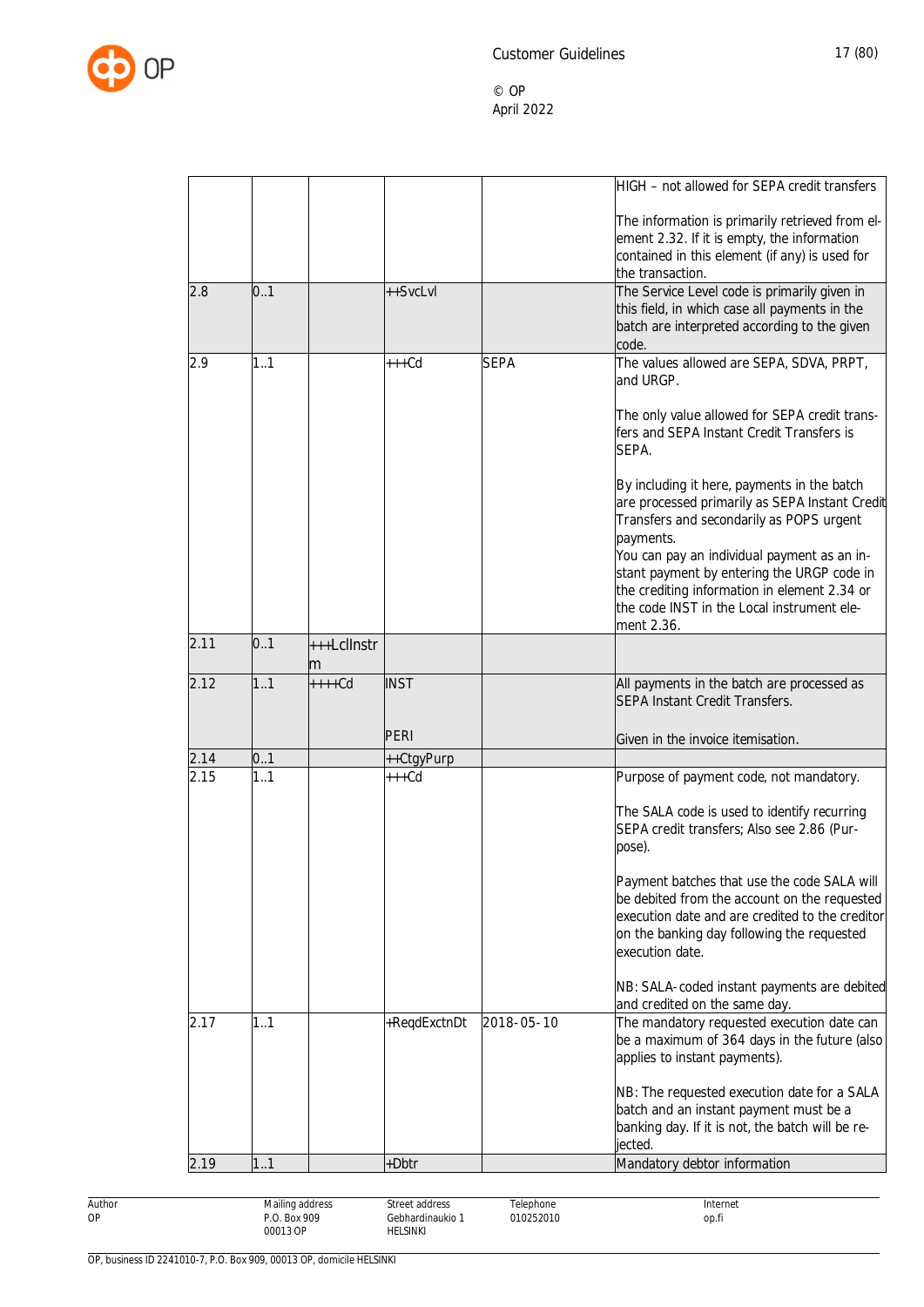

| 2.19 | 0.1           |   | $+$ + Nm         | Firma Oy                | The bank passes on the debtor's name used in<br>the C2B agreement                                                                                                                                                                                                 |
|------|---------------|---|------------------|-------------------------|-------------------------------------------------------------------------------------------------------------------------------------------------------------------------------------------------------------------------------------------------------------------|
|      |               |   |                  |                         | This information is passed on to another fi-<br>nancial institution on an urgent payment.                                                                                                                                                                         |
| 2.19 | 0.1           |   | ++PstlAdr        |                         |                                                                                                                                                                                                                                                                   |
| 2.19 | 0.1           |   | +++Ctry          |                         | The country code is mandatory for the<br>debtor's address if an address is given                                                                                                                                                                                  |
| 2.19 | 0.5           |   | +++AdrLine       |                         | The bank passes on the debtor's address used<br>in the C2B agreement                                                                                                                                                                                              |
| 2.19 | 0.1           | x | $+Hd$            |                         | Debtor ID                                                                                                                                                                                                                                                         |
| 2.19 | 1.1           |   | +++OrgId         |                         |                                                                                                                                                                                                                                                                   |
| 2.19 | 0.1           |   | ++++BICOrBEI     |                         | In SEPA payments, also the BIC or BEI code<br>provided in addition to the payment identifier.                                                                                                                                                                     |
| 2.19 | 0.2           |   | $++++$ Othr      |                         |                                                                                                                                                                                                                                                                   |
| 2.19 | 1.1           |   | $++++$           | 12345678900             | The customer provides the payment identifier,<br>which the bank uses to link the payload to a<br>C2B service agreement - i.e., checks which<br>customer's payload this is.<br>Payment identifier (9-11 char.), mandatory<br>datum, not passed on to the creditor. |
|      |               |   |                  |                         | In SEPA payments, one Compay ID can be<br>provided in addition to the payment identifier<br>by repeating the 'Othr' structure. This identi-<br>fier is passed on to the creditor.                                                                                 |
| 2.19 | 0.1           |   | +++++SchmeN<br>m |                         |                                                                                                                                                                                                                                                                   |
| 2.19 | 1.1<br>{Or    |   | ++++++Cd         | <b>BANK</b>             | The 'BANK' value indicates that a payment<br>identifier is provided in the 'Id' field.                                                                                                                                                                            |
| 2.19 | 1.1<br>$Or\}$ |   | ++++++Prtry      |                         | This indicates the type of a further company<br>ID that may be provided in addition to the<br>payment identifier in SEPA payments, such as<br>a "Business ID".                                                                                                    |
| 2.20 | 1.1           |   | +DbtrAcct        |                         | Mandatory                                                                                                                                                                                                                                                         |
| 2.20 | 1.1           |   | $+Hd$            |                         |                                                                                                                                                                                                                                                                   |
| 2.20 | 1.1<br>${0r}$ |   | +++IBAN          | FI255000152032297<br>I2 | For SEPA credit transfers, the account num-<br>ber is always given in IBAN format                                                                                                                                                                                 |
|      |               |   |                  |                         | The debit account in OP must always be in the<br>IBAN format. Also when the debit account is<br>an account at OP Bank Estonia, Latvia or Lith-<br>uania.                                                                                                          |
| 2.20 | 1.1<br>$Or\}$ |   | $***Other$       |                         |                                                                                                                                                                                                                                                                   |
| 2.20 | 1.1           |   | $+++d$           |                         | A debit account with a bank other than the OP<br>can be presented as BBAN (letters and num-<br>bers) or in proprietary format (letters, num-<br>bers and punctuation marks).                                                                                      |
|      |               |   |                  |                         | For SEPA credit transfers, it is not possible to<br>give an account number in the BBAN or pro-<br>prietary format.                                                                                                                                                |
| 2.20 | 0.1           |   | ++Ccy            | <b>EUR</b>              | Currency of the debit account                                                                                                                                                                                                                                     |
| 2.21 | 1.1           |   | +DbtrAgt         |                         | Debtor's bank information, mandatory                                                                                                                                                                                                                              |

Author OP

HELSINKI

OP, business ID 2241010-7, P.O. Box 909, 00013 OP, domicile HELSINKI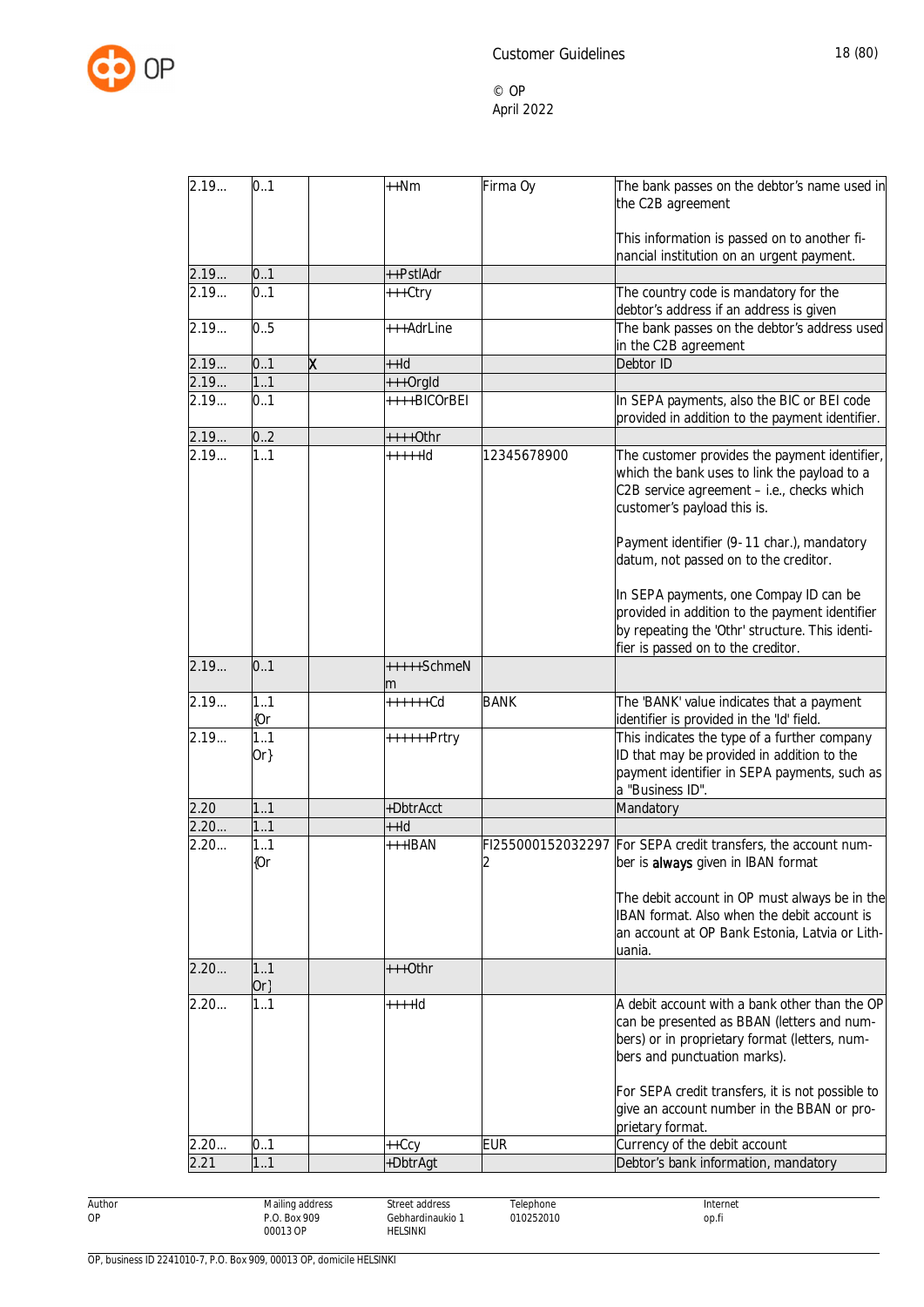

| 2.21<br>11<br>++ FinInstnId<br>2.21<br>0.1<br><b>OKOYFIHH</b><br>$***$ BIC<br>but recommended.<br>0.1<br>2.23<br>+UltmtDbtr<br>Original debtor.<br>0.1<br>2.23<br>$++Nm$<br>2.23<br>0.1<br>$+Hd$<br>2.23<br>+++OrgId<br>1.1<br>{Or<br>2.23<br>0.1<br>++++BICOrBEI<br>BIC or BEI code of the original debtor<br>2.23<br>0.1<br>$***+Othr$<br>2.23<br>1.1<br>$++++$<br>Company ID of the original debtor<br>2.23<br>1.1<br>+++PrvtId<br>$Or\}$<br>0.1<br>2.23<br>++++Othr<br>2.23<br>1.1<br>$++++$<br>Personal ID of the original debtor<br>0.1<br>2.24<br>+ChrgBr<br><b>SLEV</b><br>each individual transaction If there is no<br>checked from this field<br>(empty) are changed to SLEV. | In SEPA credit transfers, BIC is not mandatory<br>The name of the original debtor is passed on<br>by a SWIFT MT103 message to the message<br>field (field 70), preceded by 'B/O' ('By order of')<br>The charge bearer code - can be given for<br>transaction-specific charge bearer code, it is                                                                                                                                                |
|------------------------------------------------------------------------------------------------------------------------------------------------------------------------------------------------------------------------------------------------------------------------------------------------------------------------------------------------------------------------------------------------------------------------------------------------------------------------------------------------------------------------------------------------------------------------------------------------------------------------------------------------------------------------------------------|------------------------------------------------------------------------------------------------------------------------------------------------------------------------------------------------------------------------------------------------------------------------------------------------------------------------------------------------------------------------------------------------------------------------------------------------|
|                                                                                                                                                                                                                                                                                                                                                                                                                                                                                                                                                                                                                                                                                          |                                                                                                                                                                                                                                                                                                                                                                                                                                                |
|                                                                                                                                                                                                                                                                                                                                                                                                                                                                                                                                                                                                                                                                                          |                                                                                                                                                                                                                                                                                                                                                                                                                                                |
|                                                                                                                                                                                                                                                                                                                                                                                                                                                                                                                                                                                                                                                                                          |                                                                                                                                                                                                                                                                                                                                                                                                                                                |
|                                                                                                                                                                                                                                                                                                                                                                                                                                                                                                                                                                                                                                                                                          |                                                                                                                                                                                                                                                                                                                                                                                                                                                |
|                                                                                                                                                                                                                                                                                                                                                                                                                                                                                                                                                                                                                                                                                          |                                                                                                                                                                                                                                                                                                                                                                                                                                                |
|                                                                                                                                                                                                                                                                                                                                                                                                                                                                                                                                                                                                                                                                                          |                                                                                                                                                                                                                                                                                                                                                                                                                                                |
|                                                                                                                                                                                                                                                                                                                                                                                                                                                                                                                                                                                                                                                                                          |                                                                                                                                                                                                                                                                                                                                                                                                                                                |
|                                                                                                                                                                                                                                                                                                                                                                                                                                                                                                                                                                                                                                                                                          |                                                                                                                                                                                                                                                                                                                                                                                                                                                |
|                                                                                                                                                                                                                                                                                                                                                                                                                                                                                                                                                                                                                                                                                          |                                                                                                                                                                                                                                                                                                                                                                                                                                                |
|                                                                                                                                                                                                                                                                                                                                                                                                                                                                                                                                                                                                                                                                                          |                                                                                                                                                                                                                                                                                                                                                                                                                                                |
|                                                                                                                                                                                                                                                                                                                                                                                                                                                                                                                                                                                                                                                                                          |                                                                                                                                                                                                                                                                                                                                                                                                                                                |
|                                                                                                                                                                                                                                                                                                                                                                                                                                                                                                                                                                                                                                                                                          |                                                                                                                                                                                                                                                                                                                                                                                                                                                |
| are SHAR, DEBT, and CRED. Code values<br>SLEV and TYHJÄ (empty) are changed to<br>SHAR.                                                                                                                                                                                                                                                                                                                                                                                                                                                                                                                                                                                                  | In SEPA payments, the charge bearer code<br>must be SLEV. Code values SHAR and TYHJÄ<br>The codes allowed for international payments                                                                                                                                                                                                                                                                                                           |
| 2.27<br>+CdtTrfTxInf<br>Credit transfer trans- At least one block of this kind is required<br>1 <sub>n</sub><br>action information                                                                                                                                                                                                                                                                                                                                                                                                                                                                                                                                                       |                                                                                                                                                                                                                                                                                                                                                                                                                                                |
| 2.28<br>11<br>++Pmtld<br>Mandatory payment identification                                                                                                                                                                                                                                                                                                                                                                                                                                                                                                                                                                                                                                |                                                                                                                                                                                                                                                                                                                                                                                                                                                |
| 2.29<br>0.1<br>+++InstrId<br>debtor, passed on to the messages for the<br>debtor and account statement (customer's<br>itor                                                                                                                                                                                                                                                                                                                                                                                                                                                                                                                                                               | Identification assigned to the payment by the<br>own information) - not passed on to the cred-                                                                                                                                                                                                                                                                                                                                                 |
| ++EndToEndId 9834454645554699<br>2.30<br>11<br>individual payments<br>will indicate NOTPROVIDED.<br>erence').                                                                                                                                                                                                                                                                                                                                                                                                                                                                                                                                                                            | Mandatory end-to-end reference, or unique<br>identification, assigned by the debtor to iden-<br>tify the transaction - always passed on to the<br>creditor but passed on to the debtor only for<br>In the absence of this information, the bank<br>EndToEndId is passed on by a SWIFT MT103<br>message to the message field (field 70), line 1<br>preceded by '/ROC/' ('Ordering Customer Ref-<br>Not forwarded to the creditor in POPS urgent |
| payments.<br>Payment type information for the bank<br>2.31<br>0.1<br>++PmtTpInf                                                                                                                                                                                                                                                                                                                                                                                                                                                                                                                                                                                                          |                                                                                                                                                                                                                                                                                                                                                                                                                                                |
| 0.1<br>2.32<br>Urgency of payment - the codes allowed are:                                                                                                                                                                                                                                                                                                                                                                                                                                                                                                                                                                                                                               |                                                                                                                                                                                                                                                                                                                                                                                                                                                |

Author OP Mailing address P.O. Box 909 00013 OP Street address Gebhardinaukio 1 HELSINKI Telephone 010252010 Internet op.fi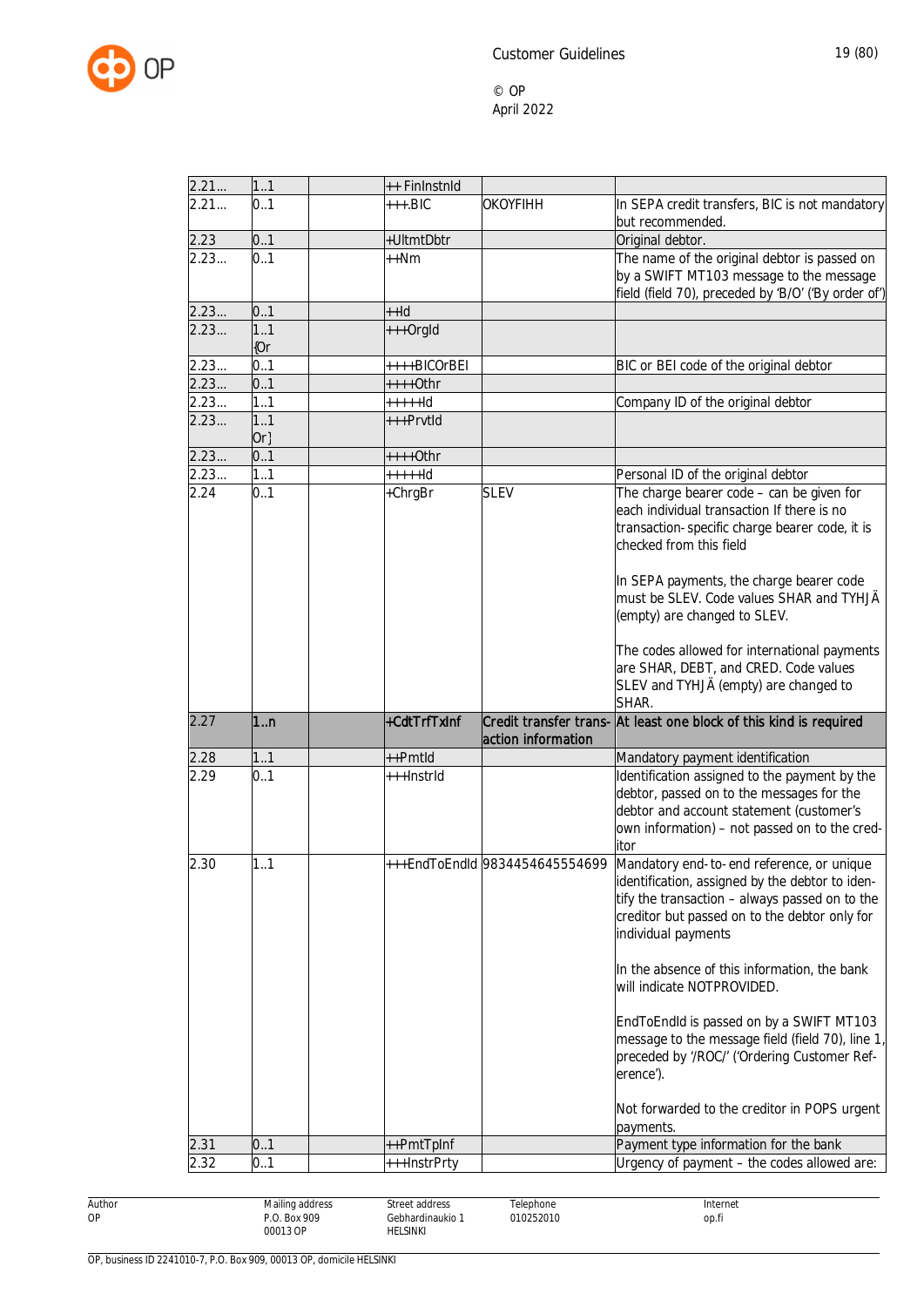

|      |     |                  |                                |             | NORM - processed by the debtor's bank as a<br>normal payment order this is the only urgency<br>code allowed for SEPA credit transfers                                                                                                                                                             |
|------|-----|------------------|--------------------------------|-------------|---------------------------------------------------------------------------------------------------------------------------------------------------------------------------------------------------------------------------------------------------------------------------------------------------|
|      |     |                  |                                |             | HIGH - not allowed for SEPA credit transfers                                                                                                                                                                                                                                                      |
|      |     |                  |                                |             | The information is primarily retrieved from<br>this element. If this element has no value, the<br>value in element 2.7 (if any) is used for the<br>transaction.                                                                                                                                   |
| 2.33 | 0.1 |                  | +++SvcLvl                      |             | Service level. Information is primarily entered<br>at PmtInf level, or element 2.9.                                                                                                                                                                                                               |
| 2.34 | 1.1 |                  | $***Cd$                        | <b>URGP</b> | The only code allowed for instant payments is<br>URGP.                                                                                                                                                                                                                                            |
|      |     |                  |                                |             | You can pay an individual payment as an in-<br>stant payment by entering the code here. The<br>payment is processed primarily as an SEPA<br>Instant Credit Transfer and secondarily as<br>POPS urgent payment. Another option is to<br>enter the code in INST Local Instrument ele-<br>ment 2.37. |
|      |     |                  |                                |             | If you wish to pay all payments in the batch as<br>instant payments, enter the URGP code in el-<br>ement 2.9. or the code INST in element 2.12.                                                                                                                                                   |
| 2.36 | 0.1 | +++Lcllnstr<br>m |                                |             |                                                                                                                                                                                                                                                                                                   |
| 2.37 | 1.1 | $++++$ Cd        | <b>INST</b>                    |             | The payment is processed only as an SEPA<br>Instant Credit Transfer. Another option is to<br>enter the code URGP in Service Level element<br>2.34. In this case, the payment may be routed<br>as a POPS urgent payment if SEPA Instant<br>Credit Transfer cannot be used.                         |
| 2.39 | 0.1 |                  | +++CtgyPurp                    |             |                                                                                                                                                                                                                                                                                                   |
| 2.42 | 1.1 |                  | $++Amt$                        |             | As mandatory information, the amount paya-<br>ble                                                                                                                                                                                                                                                 |
| 2.43 | 1.1 |                  | +++InstdAmt                    | 150.00      | Instructed amount payable.<br>The specified amount must be between 0,01<br>€ and 999.999.999,99 €.                                                                                                                                                                                                |
| 2.43 | 1.1 |                  | +++InstdAmt<br>attribute 'Ccy' | <b>EUR</b>  | Currency of the amount instructed                                                                                                                                                                                                                                                                 |
| 2.47 | 0.1 |                  | ++XchgRateInf                  |             | Exchange rate information                                                                                                                                                                                                                                                                         |
| 2.50 | 0.1 |                  | +++CtrctId                     |             | Currency exchange deal number - i.e., rate<br>reference, which is used only in international<br>payments                                                                                                                                                                                          |
| 2.51 | 0.1 |                  | ++ChrgBr                       |             | The charge bearer code is determined primar-<br>ily at transaction level<br>In SEPA payments, the charge bearer code<br>must be SLEV. Code values SHAR and TYHJÄ                                                                                                                                  |
|      |     |                  |                                |             | (empty) are changed to SLEV.                                                                                                                                                                                                                                                                      |
|      |     |                  |                                |             | The codes allowed for international payments<br>are SHAR, DEBT, and CRED. Code values                                                                                                                                                                                                             |

Author OP Mailing address P.O. Box 909 00013 OP Street address Gebhardinaukio 1 HELSINKI Telephone 010252010 Internet op.fi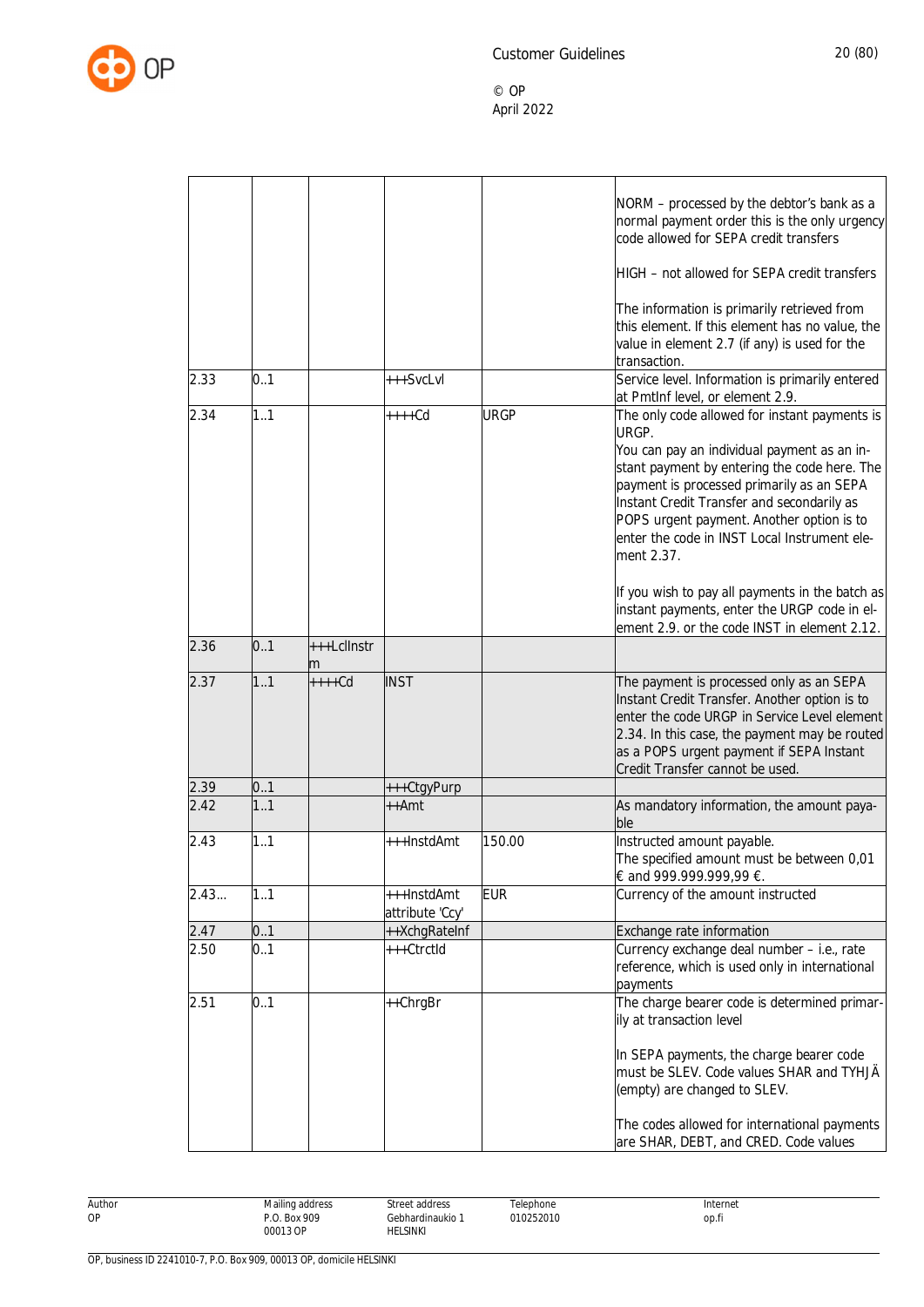

|      |               |                             | SLEV and TYHJÄ (empty) are changed to<br>SHAR.                                                                                                                                                                                                |
|------|---------------|-----------------------------|-----------------------------------------------------------------------------------------------------------------------------------------------------------------------------------------------------------------------------------------------|
| 2.52 | 0.1           | ++Chqlnstr                  |                                                                                                                                                                                                                                               |
| 2.53 | 0.1           | +++ChqTp                    | For foreign-currency cheques, a field with the<br>value BCHQ                                                                                                                                                                                  |
|      |               |                             | The values CCCH, CCHQ, DRFT, and ELDR are<br>changed to BCHQ.                                                                                                                                                                                 |
|      |               |                             | The CHK value in element 2.2 instructs that<br>the credit transfer be processed as a cheque.<br>Cheque information is primarily checked from<br>element 2.53. If this element is empty and el-<br>ement 2.2 contains the value CHK, the value |
|      |               |                             | used for this element is BCHQ.                                                                                                                                                                                                                |
| 2.58 | 0.1           | +++DlvryMtd                 | Cheque delivery method                                                                                                                                                                                                                        |
| 2.60 | 1.1           | ++++Prtry                   | For a SWIFT cheque, a field with the manda-<br>tory value SWIFT                                                                                                                                                                               |
| 2.70 | 0.1           | ++UltmtDbtr                 | Original debtor. This data can also be provided<br>at 'PaymentInformation' level in field 2.23.                                                                                                                                               |
|      |               |                             | If both fields 2.23 and 2.70 contain data, the<br>data in field 2.70 is observed.                                                                                                                                                             |
| 2.70 | 0.1           | $***Nm$                     | The name of the original debtor is passed on<br>by a SWIFT MT103 message to the message<br>field (field 70), preceded by 'B/O' ('By order of')                                                                                                |
| 2.70 | 0.1           | $++$ ld                     |                                                                                                                                                                                                                                               |
| 2.70 | 1.1<br>${or}$ | $++++$ Orgld                |                                                                                                                                                                                                                                               |
| 2.70 | 0.1           | +++++BICOrBEI               | BIC or BEI code of the original debtor                                                                                                                                                                                                        |
| 2.70 | 0.1           | +++++0thr                   |                                                                                                                                                                                                                                               |
| 2.70 | 1.1           | $+++++Id$                   | Company ID of the original debtor                                                                                                                                                                                                             |
| 2.70 | 1.1<br>Or     | $***$ PrvtId                |                                                                                                                                                                                                                                               |
| 2.70 | 0.1           | $++++$ Othr                 |                                                                                                                                                                                                                                               |
| 2.70 | 1.1           | $+++++Id$                   | Personal ID of the original debtor                                                                                                                                                                                                            |
| 2.77 | 0.1           | ++CdtrAgt                   |                                                                                                                                                                                                                                               |
| 2.77 | 1.1           | +++FinInstnId               |                                                                                                                                                                                                                                               |
| 2.77 | 0.1           | $+++BIC$<br><b>GENODEFF</b> | The BIC code of the creditor's bank is not<br>mandatory information for SEPA credit trans-<br>fers. If it has been specified, it will only be<br>used as complementary information in excep-<br>tional situations.                            |
| 2.77 | 0.1           | ++++ClrSysMmb<br>ld         | Clearing code                                                                                                                                                                                                                                 |
| 2.77 | 1.1           | $++++Mmbld$                 | The clearing code of the creditor's bank can be<br>given for international payment if the BIC is<br>not known;                                                                                                                                |
|      |               |                             | The clearing code must be given according to<br>the ISO standard                                                                                                                                                                              |
|      |               |                             | The name and address of the creditor's bank<br>are mandatory in connection with a clearing<br>code.                                                                                                                                           |

Author OP

Street address

HELSINKI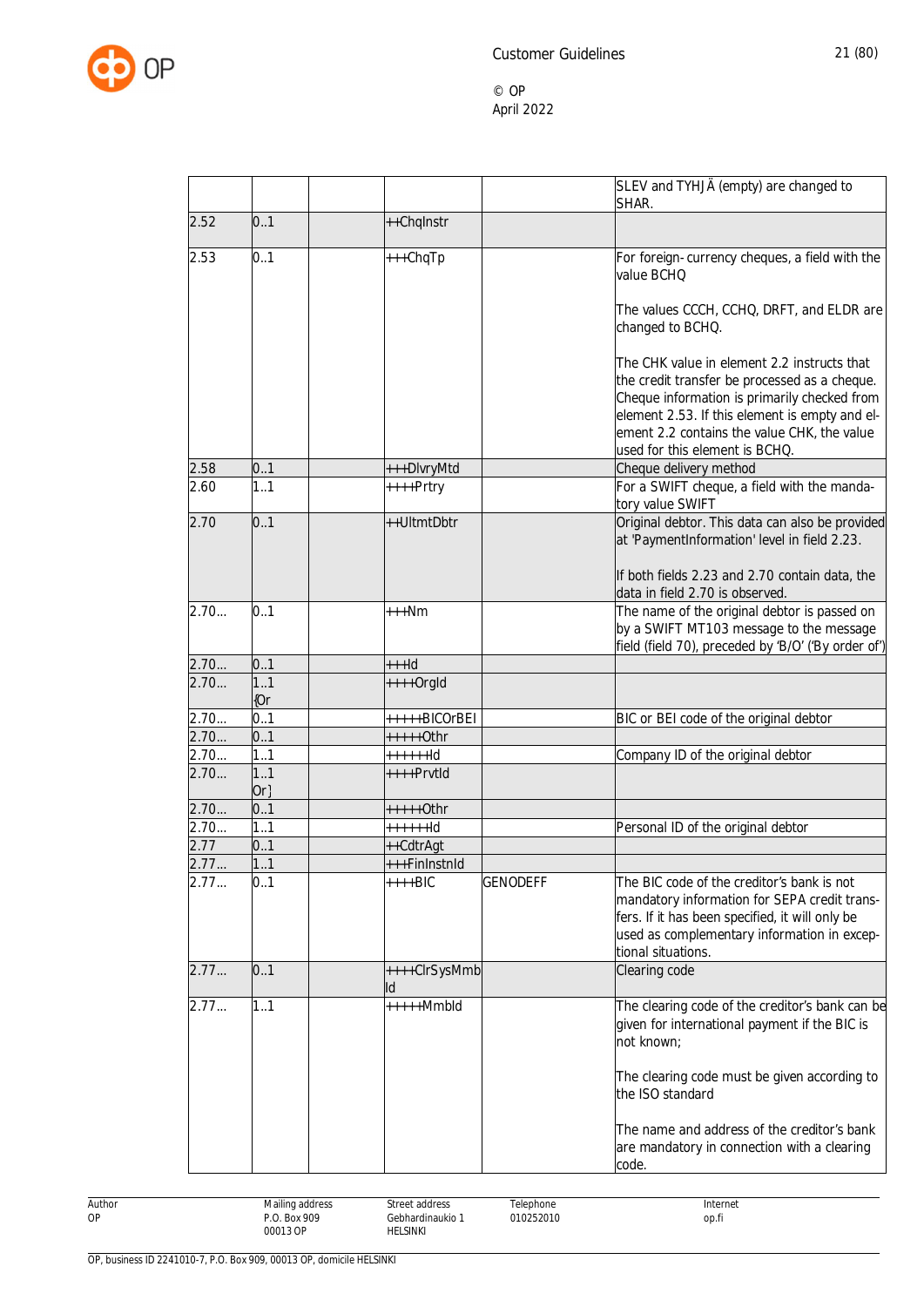

| 2.77  | 0.1    |   | $***Nm$        |                  | In international payments, the name of the       |
|-------|--------|---|----------------|------------------|--------------------------------------------------|
|       |        |   |                |                  | creditor's bank is mandatory if a BIC code is    |
|       |        |   |                |                  | not given and/or the payment is not identified   |
|       |        |   |                |                  | as a cheque                                      |
| 2.77  | 0.1    |   | ++++PstlAdr    |                  |                                                  |
| 2.77  | 0.1    |   | +++++Ctry      |                  | The country code is mandatory for the            |
|       |        |   |                |                  | debtor's address if an address is given          |
| 2.77  | 0.5    |   | +++++AdrLine   |                  | In international payments, the address of the    |
|       |        |   |                |                  | creditor's bank is mandatory if a BIC code is    |
|       |        |   |                |                  | not given and/or the payment is not identified   |
|       |        |   |                |                  | as a cheque                                      |
| 2.79  | 0.1    | X | ++Cdtr         |                  | Creditor's name and address                      |
| 2.79  |        | x |                |                  |                                                  |
|       | 0.1    |   | $***Nm$        | Warenhaus Köln   | Creditor's name is mandatory. Maximum            |
|       |        |   |                |                  | length of the creditor's name on money orders    |
|       |        |   |                |                  | and SEPA-payments is 70 characters.              |
| 2.79  | 0.1    |   | +++PstlAdr     |                  | Creditor's postal address                        |
| 2.79  | 0.1    |   | ++++StrtNm     |                  | Street address is mandatory and used only in     |
|       |        |   |                |                  | payment orders Maximum length 70 charac-         |
|       |        |   |                |                  | ters.                                            |
| 2.79  | 0.1    |   | ++++PstCd      |                  | Postal code is mandatory and used only in        |
|       |        |   |                |                  | payment orders Maximum length 16 charac-         |
|       |        |   |                |                  | ters.                                            |
| 2.79  | 0.1    |   | ++++TwnNm      |                  | Town name is mandatory and used only in          |
|       |        |   |                |                  | payment orders Maximum length 35 charac-         |
|       |        |   |                |                  | ters.                                            |
| 2.79  | 0.1    |   |                | <b>DE</b>        |                                                  |
|       |        |   | $++++$ Ctry    |                  | Creditor's country code is mandatory if the      |
|       |        |   |                |                  | creditor's address is given                      |
| 2.79  | 0.4    |   | ++++AdrLine    | Kirchenstrasse 3 | Not mandatory but recommended for SEPA           |
|       |        |   |                |                  | payments and recurring payments.                 |
|       |        |   |                |                  | recurring payments. Max 2 address                |
|       |        |   |                |                  | lines. In international payments, the creditor's |
|       |        |   |                |                  | address is mandatory.                            |
|       |        |   | ++++AdrLine    | DE-26458 Köln    |                                                  |
| 2.79  | 0.1    |   | $++$ $+d$      |                  | Creditor ID                                      |
|       |        |   |                |                  |                                                  |
|       |        |   |                |                  | In payment orders, it is recommended to give     |
|       |        |   |                |                  | either the creditor's Business ID or Social Se-  |
|       |        |   |                |                  | curity Number (TaxIdNb or SclSctyNb).            |
| 2.79. | 1.1    |   | ++++OrgId      |                  |                                                  |
|       | ${0r}$ |   |                |                  |                                                  |
|       |        |   |                |                  |                                                  |
| 2.79  | 0.1    |   | +++++BICOrBEI  |                  | <b>BIC</b> or BEI                                |
| 2.79  | 0.1    |   | +++++0thr      |                  |                                                  |
| 2.79  | 1.1    |   | $***++$ ld     |                  | Creditor company ID                              |
| 2.79  | 0.1    |   | ++++++SchmeN   |                  |                                                  |
|       |        |   |                |                  |                                                  |
| 2.79  | 11     |   | m<br>+++++++Cd |                  | For SEPA payments, the allowed company IDs       |
|       |        |   |                |                  |                                                  |
|       | {{Or   |   |                |                  | are: BANK, CUST, DUNS, EMPL, GS1G and            |
|       |        |   |                |                  | TXID.                                            |
| 2.79  | 1.1    |   | $+++++Prtry$   |                  | Any other company ID values are provided in      |
|       | $Or\}$ |   |                |                  | this element.                                    |
| 2.79  | 11     |   | ++++PrvtId     |                  |                                                  |
|       | $Or\}$ |   |                |                  |                                                  |
|       |        |   |                |                  |                                                  |
| 2.79  | 0.1    |   | $***+Othr$     |                  |                                                  |

Author OP

Street address

HELSINKI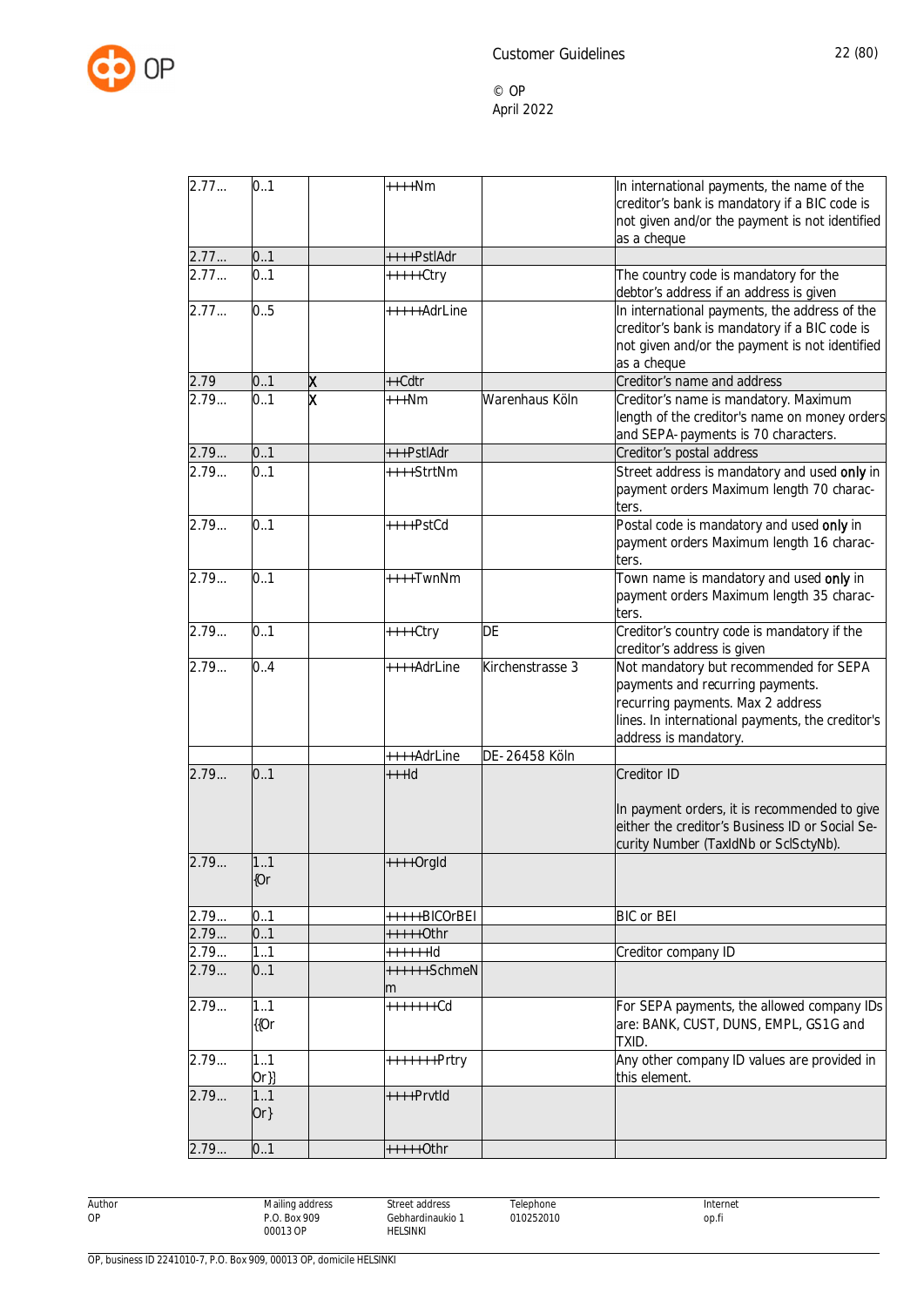

| 2.79 | 1.1        | $+++++Id$         |        | In SEPA salary payments (payment coded as<br>SALA), it is recommendable to use the credi-                                                                                                                                                                 |
|------|------------|-------------------|--------|-----------------------------------------------------------------------------------------------------------------------------------------------------------------------------------------------------------------------------------------------------------|
|      |            |                   |        | tor's social security number (SclSctyNb).                                                                                                                                                                                                                 |
| 2.79 | 0.1        | ++++++SchmeN<br>m |        |                                                                                                                                                                                                                                                           |
| 2.79 | 1.1<br>{Or | +++++++Cd         |        | For SEPA payments, the allowed personal IDs<br>are: ARNU, CCPT, CUST, DRLC, EMPL, NIDN,<br>SOSE ja TXID.                                                                                                                                                  |
| 2.79 | 1.1<br>Or} | +++++++Prtry      |        | Any other personal ID values are provided in<br>this element.                                                                                                                                                                                             |
| 2.80 | 0.1        | ++CdtrAcct        |        | In international payments, the account num-                                                                                                                                                                                                               |
|      |            |                   |        | ber can also be in the BBAN or proprietary<br>format.                                                                                                                                                                                                     |
|      |            |                   |        | Creditor's account is not given for foreign-<br>currency cheques and SWIFT cheques.                                                                                                                                                                       |
|      |            |                   |        | If the payment is not a foreign-currency<br>cheque or a SWIFT cheque, an account num-<br>ber is mandatory and the payment is rejected<br>if it is missing.                                                                                                |
| 2.80 | 1.1        | $++$ $+$ $d$      |        |                                                                                                                                                                                                                                                           |
| 2.80 | 1.1        | ++++IBAN          | 013000 | DE89370400440532 For SEPA credit transfers and instant pay-<br>ments, the creditor's account number is al-<br>ways given in the IBAN format.<br>In payment orders, the following standard<br>value is given as the account number:<br>FI5059999999999991. |
|      |            |                   |        | IBAN format is not mandatory for interna-<br>tional payments.                                                                                                                                                                                             |
| 2.80 | 11         | ++++0thr          |        |                                                                                                                                                                                                                                                           |
| 2.80 | 1.1        | $***+Id$          |        | In international payments, the account num-<br>ber can also be provided in a format other<br>than IBAN.                                                                                                                                                   |
| 2.81 | 0.1        | ++UltmtCdtr       |        | Ultimate creditor. Passed on for SEPA credit<br>transfers                                                                                                                                                                                                 |
| 2.81 | 0.1        | $***Nm$           |        | Name of ultimate creditor                                                                                                                                                                                                                                 |
| 2.81 | 0.1        | $++$ -Id          |        | ID for ultimate creditor                                                                                                                                                                                                                                  |
| 2.81 | 11<br>[Or  | $***+Orgld$       |        | Company ID for ultimate creditor                                                                                                                                                                                                                          |
| 2.81 | 1.1<br>Or} | ++++PrvtId        |        | Personal ID for ultimate creditor                                                                                                                                                                                                                         |
| 2.82 | 0.2        | ++Instr-          |        | Instructions for the creditor agent / creditor                                                                                                                                                                                                            |
|      |            | ForCdtrAgt        |        | bank are passed on for international pay-                                                                                                                                                                                                                 |
|      |            |                   |        | ments                                                                                                                                                                                                                                                     |
|      |            |                   |        | The first two instructions are ob-<br>$\bullet$<br>served.                                                                                                                                                                                                |
| 2.83 | 0.1        | $***$ Cd          |        | Payment instruction code according to the<br><b>UNIFI standard</b><br>Codes currently in use:                                                                                                                                                             |
|      |            |                   |        | [PHOB] - creditor collects from the<br>$\bullet$<br>bank Paid once the creditor is identi-<br>fied                                                                                                                                                        |
|      |            |                   |        | [CHQB] - payment to creditor by cheque                                                                                                                                                                                                                    |

Author OP Mailing address P.O. Box 909 00013 OP Street address Gebhardinaukio 1 HELSINKI Telephone 010252010 Internet op.fi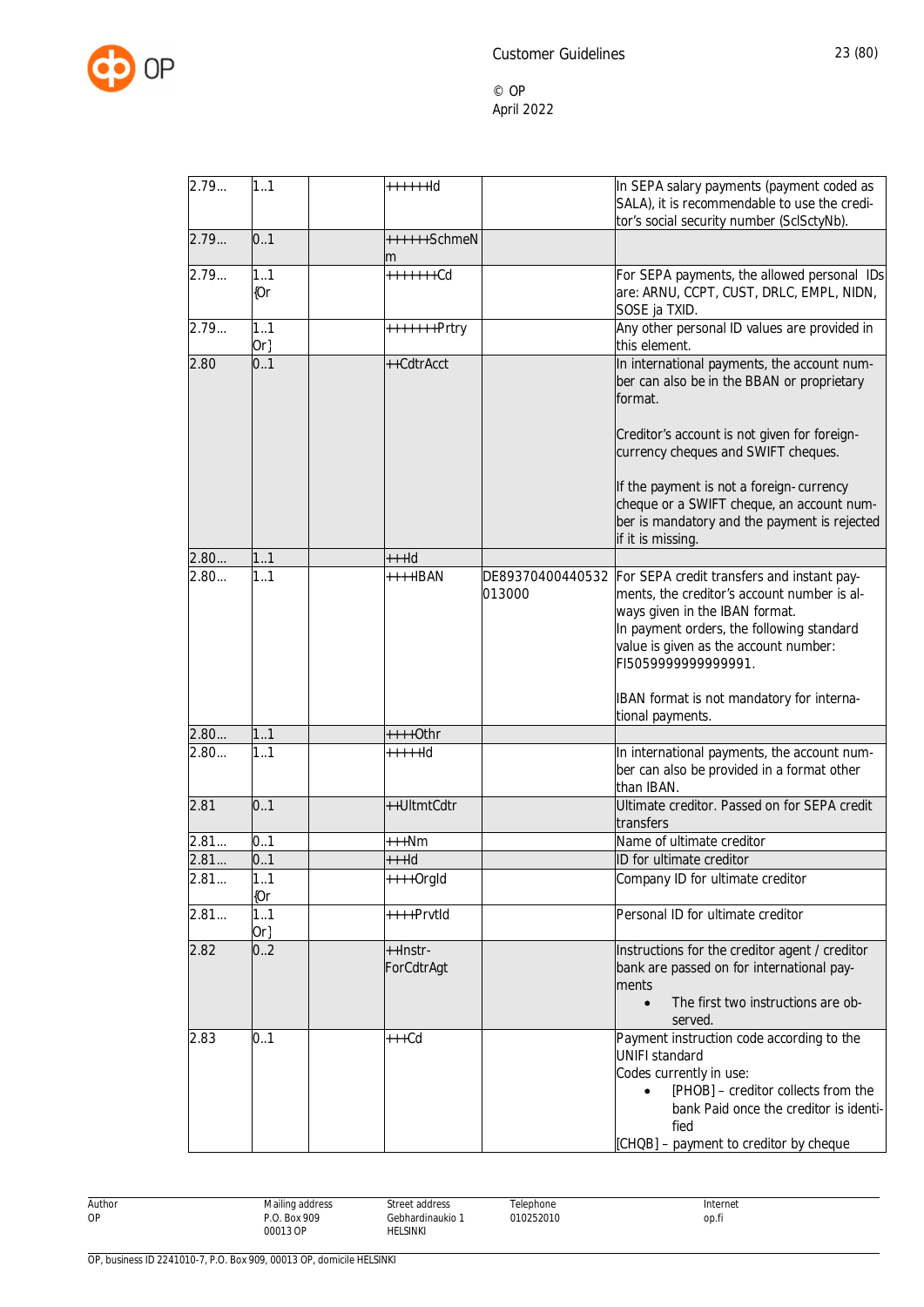

| 2.84 | 0.1 | +++InstrInf            | Further instructions for the foreign bank, max.<br>140 characters                                                                                                                                                                                                                                                          |
|------|-----|------------------------|----------------------------------------------------------------------------------------------------------------------------------------------------------------------------------------------------------------------------------------------------------------------------------------------------------------------------|
| 2.85 | 0.1 | ++InstrForD-<br>btrAgt | Instructions for the debtor's bank                                                                                                                                                                                                                                                                                         |
|      |     |                        | The only instruction code currently in use for<br>SEPA credit transfers:                                                                                                                                                                                                                                                   |
|      |     |                        | [EIOHJ] - no instruction                                                                                                                                                                                                                                                                                                   |
| 2.86 | 0.1 | ++Purp                 | Purpose of payment                                                                                                                                                                                                                                                                                                         |
| 2.87 | 1.1 | +++Cd                  | Additional information on the purpose of the<br>SEPA credit transfer from the debtor to the<br>creditor                                                                                                                                                                                                                    |
|      |     |                        | This is entered as a code.                                                                                                                                                                                                                                                                                                 |
|      |     |                        | STDY (Study)<br><b>BECH</b> (ChildBenefit)<br>PENS (PensionPayment)<br><b>BENE</b> (UnemploymentDisabilityBenefit)<br><b>SSBE</b> (SocialSecurityBenefit)<br><b>AGRT</b> (Agricultural Payment)<br><b>SALA</b> (Salary)<br><b>TAXS</b> (TaxPayment)                                                                        |
|      |     |                        | If the Category Purpose field (Index 2.15) con-<br>tains the code SALA and this field contains<br>one of the codes listed, the text matching the<br>code will be passed on to the OP creditor's ac-<br>count information. Other Purpose codes are<br>passed on as given.<br>NB: If the Category Purpose field (index 2.15) |
|      |     |                        | does not contain the code SALA, the code<br>provided is passed on as given.                                                                                                                                                                                                                                                |
| 2.98 | 0.1 | ++Rmtlnf               | Message or reference for the creditor<br>The message can contain a Remittance Infor-<br>mation block, which may contain a Ustrd ele-<br>ment and, at maximum, 999 Strd elements.<br>If both are given, the Strd elements are                                                                                               |
|      |     |                        | passed on to another bank in Finland and the<br>Ustrd element for cross-border payments.                                                                                                                                                                                                                                   |
|      |     |                        | In such a case,                                                                                                                                                                                                                                                                                                            |
|      |     |                        | 1st occurrence must be data in Ustrd format:<br>max. 140 characters<br>option of supplying invoice details<br>٠<br>using code words                                                                                                                                                                                        |
|      |     |                        | 2nd-999th occurrence can be long Strd<br>blocks:<br>max. 280 characters each<br>structured invoice details<br>if tax-message payment, only one<br>Strd block allowed                                                                                                                                                       |

| Author | Mailing address       | Street address   | elephone       | 'nternet |
|--------|-----------------------|------------------|----------------|----------|
| OP     | <b>Box 909</b><br>n c | ≩ebhardinaukio ∶ | 010252010<br>. | op.fi    |
|        | 00013 OP<br>.         | <b>HELSINKI</b>  |                |          |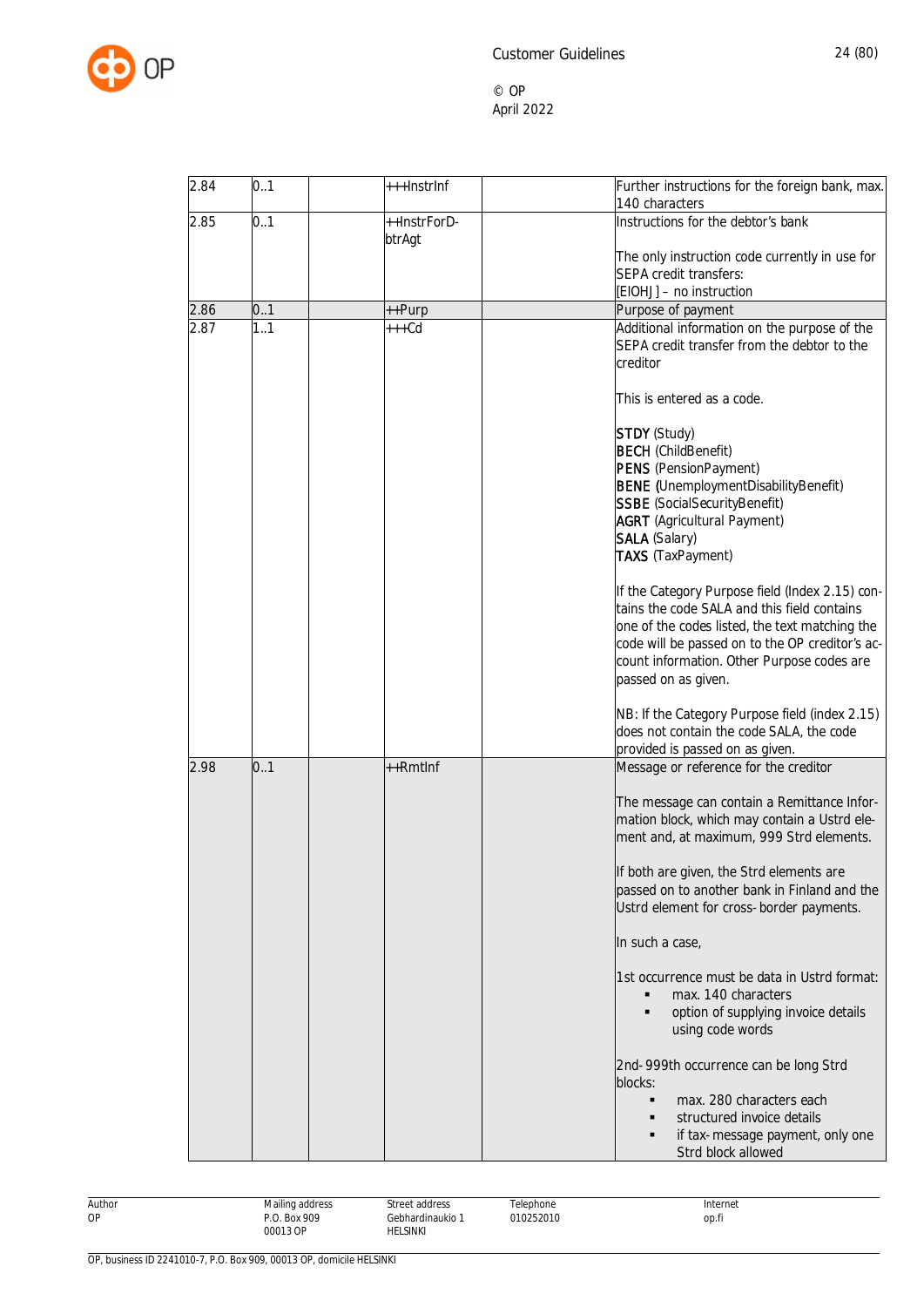

|       |     |                        | NB: XML tags are included in the length of the<br>Strd element but only the content in the<br>length of the Usdr element.<br>The bank will not check these details but en-<br>sures that long Strd data will be passed on to<br>only those banks that accept long Strd data.<br>Ustrd data will be sent to other banks.<br>Further instructions on the provision of invoice<br>details can be found in UNIFI Guide prepared<br>by the Finance Finland; visit www.finanssiala.fi.<br>Invoice itemisations cannot be transmitted |
|-------|-----|------------------------|--------------------------------------------------------------------------------------------------------------------------------------------------------------------------------------------------------------------------------------------------------------------------------------------------------------------------------------------------------------------------------------------------------------------------------------------------------------------------------------------------------------------------------|
|       |     |                        | with SEPA Instant Credit Transfers.                                                                                                                                                                                                                                                                                                                                                                                                                                                                                            |
|       |     |                        | In invoice itemisations both Strd and Ustrd el-<br>ements cannot be given.                                                                                                                                                                                                                                                                                                                                                                                                                                                     |
| 2.99  | 0.1 | +++Ustrd               | Unstructured message to the creditor.                                                                                                                                                                                                                                                                                                                                                                                                                                                                                          |
|       |     |                        | In international payments, the purpose of the<br>payment (max. 140 characters) is given in this<br>field. Max. 1 occurrence.                                                                                                                                                                                                                                                                                                                                                                                                   |
|       |     |                        | The information is conveyed to the message<br>field (field 70) by a SWIFT MT 103 message. It<br>should also be noted that EndToEndId (2.30)<br>is placed at the beginning of the message<br>field. If provided in the payload, Ref (2.126)                                                                                                                                                                                                                                                                                     |
|       |     |                        | and UltmtDbtr/Nm (2.23 or 2.70) are also<br>used. This information decreases the number<br>of characters available for the open-ended<br>message.                                                                                                                                                                                                                                                                                                                                                                              |
| 2.100 | 0n  | +++Strd                | Structured message to the payee; see 2.98.                                                                                                                                                                                                                                                                                                                                                                                                                                                                                     |
| 2.101 | 0.1 | ++++RfrdDocInf         |                                                                                                                                                                                                                                                                                                                                                                                                                                                                                                                                |
| 2.102 | 0.1 | +++++Tp                | Invoice type                                                                                                                                                                                                                                                                                                                                                                                                                                                                                                                   |
| 2.103 | 1.1 | ++++++CdOrPrtr         |                                                                                                                                                                                                                                                                                                                                                                                                                                                                                                                                |
| 2.104 | 1.1 | +++++++Cd              | Used only if the amount has not been given.<br>Used only in ERI invoice itemisations.<br>$CREN = credit note$                                                                                                                                                                                                                                                                                                                                                                                                                  |
|       |     |                        | $CINV$ or other code = invoice                                                                                                                                                                                                                                                                                                                                                                                                                                                                                                 |
|       |     |                        | Otherwise, the code (CREN or CINV) is deter-<br>mined by the total bucket (2.112 or 2.119) in<br>which the amount of the invoice or credit note<br>has been entered.                                                                                                                                                                                                                                                                                                                                                           |
| 2.107 | 0.1 | +++++Nb                | Invoice number, not passed on for interna-<br>tional payments                                                                                                                                                                                                                                                                                                                                                                                                                                                                  |
| 2.108 | 0.1 | +++++RltdDt            | Date of invoice, not in use for the time being                                                                                                                                                                                                                                                                                                                                                                                                                                                                                 |
| 2.109 | 0.1 | ++++RfrdDocAm          | Amount and currency of the invoice or credit<br>note                                                                                                                                                                                                                                                                                                                                                                                                                                                                           |
| 2.112 | 0.1 | $++++-CdtNo-$<br>teAmt | Credit note amount                                                                                                                                                                                                                                                                                                                                                                                                                                                                                                             |

Author OP

Street address Gebhardinaukio 1 HELSINKI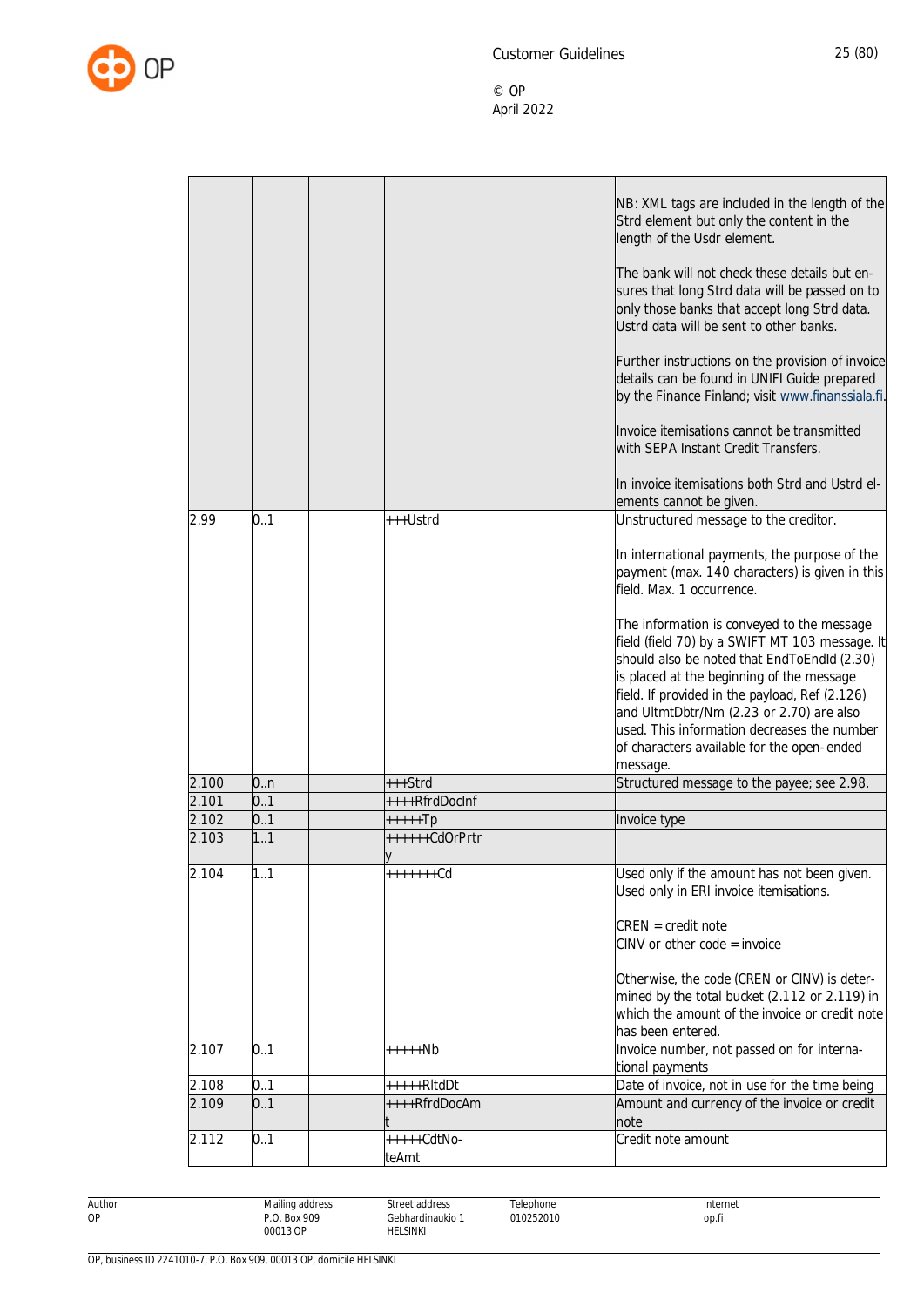

|       |     | $***+CdtNo-$<br>teAmt 'Ccy' |              | Currency of credit note                                                                                       |
|-------|-----|-----------------------------|--------------|---------------------------------------------------------------------------------------------------------------|
| 2.119 | 0.1 | $***+RmtdAmt$               |              | Invoice amount                                                                                                |
|       |     |                             |              | If the invoice type is CINV or some other code<br>(excl. CREN), this element is to be used.                   |
|       |     |                             |              | In international payments, the invoice amount<br>is placed in the 'camt' message to the debtor.               |
|       |     |                             |              | This datum is not passed on to the creditor or<br>the debtor's account statement.                             |
|       |     | +++++RmtdAmt<br>'Ccy'       |              | Currency of invoice                                                                                           |
| 2.120 | 0.1 | ++++CdtrRefInf              |              | Creditor reference information - i.e., invoice or<br>credit note reference                                    |
| 2.121 | 0.1 | $++++$                      |              |                                                                                                               |
| 2.122 | 1.1 | ++++++CdOrPrtr              |              |                                                                                                               |
| 2.123 | 1.1 | $+++++Cd$                   | <b>SCOR</b>  | If field 2.126 contains a domestic or RF refer-<br>ence, the value SCOR is given in this field.               |
| 2.125 | 0.1 | $+++++I$ sr                 |              | Indicator of which standards-based reference<br>number is in use. Not used in ERI invoice<br>itemisations.    |
| 2.126 | 0.1 | $+++++Ref$                  | RF0212345614 | Reference, for example a Finnish reference<br>number.                                                         |
|       |     |                             |              | The processing of the reference as a reference<br>cannot be guaranteed in domestic POPS ur-<br>gent payments. |
|       |     |                             |              | The information is conveyed to the message<br>field (field 70) by a SWIFT MT 103 message.                     |
| 2.129 | 0.1 | ++++AddtlRm-<br>tlnf        |              | Max. 140 characters of unstructured infor-<br>mation                                                          |
|       |     |                             |              | Not passed on for international payments.                                                                     |

# 3.3 Recurring SEPA credit transfers are sent in a separate batch

<span id="page-26-0"></span>(used in Finland, Estonia, Latvia and Lithuania)

| <b>2.0</b> | 1:n | Pmtlnf       | <b>transfer</b>  | Example content for Each message must contain at least one<br>recurring SEPA credit block of this kind that contains common in-<br>formation for the transfers and the debit in-<br><b>formation</b> |
|------------|-----|--------------|------------------|------------------------------------------------------------------------------------------------------------------------------------------------------------------------------------------------------|
| 2.1        | 1.1 | $+$ PmtInfld | 20180102-123456- | Mandatory identifier assigned by debtor to<br>identify a payment batch, passed on to the<br>messages for the debtor and account state-<br>ment. Not passed on to the creditor                        |
| 2.2        | 1.1 | +PmtMtd      | <b>TRF</b>       | The only code allowed for SEPA credit trans-<br>fers is TRF.                                                                                                                                         |
| 2.6        | 0.1 | $+PmtTplnf$  |                  | Not mandatory                                                                                                                                                                                        |
| 2.7        | 0.1 | ++InstrPrty  | <b>NORM</b>      | The only code allowed for SEPA credit trans-<br>fers is NORM.                                                                                                                                        |

Author OP Mailing address P.O. Box 909 00013 OP Street address Gebhardinaukio 1 HELSINKI Telephone 010252010 Internet op.fi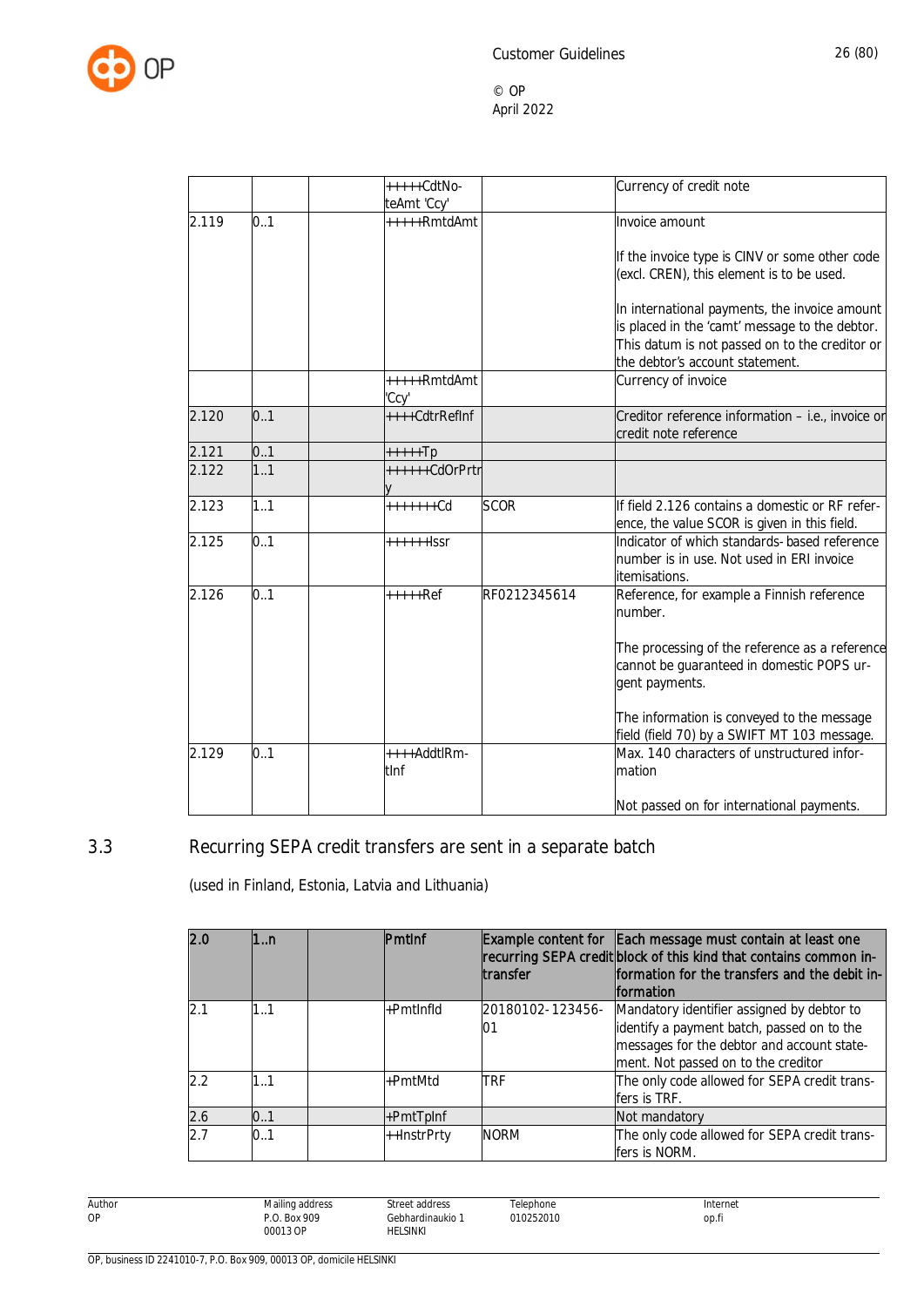

| 2.8  | 0.1           |   | ++SvcLvl           |             |                                                                                                                                                                                                                                                                                                             |
|------|---------------|---|--------------------|-------------|-------------------------------------------------------------------------------------------------------------------------------------------------------------------------------------------------------------------------------------------------------------------------------------------------------------|
| 2.9  | 1.1           |   | $***$ Cd           | <b>SEPA</b> | The only value allowed for SEPA credit trans-<br>fers is SEPA.                                                                                                                                                                                                                                              |
| 2.14 | 0.1           |   | ++CtgyPurp         |             |                                                                                                                                                                                                                                                                                                             |
| 2.15 | 1.1           |   | $+++Cd$            | <b>SALA</b> | The code SALA must be used to identify re-<br>current SEPA credit transfers; See also 2.86<br>(Purpose).<br>Payment batches that use the code SALA will                                                                                                                                                     |
|      |               |   |                    |             | be debited from the account on the requested<br>execution date and are credited to the creditor<br>on the banking day following the requested<br>execution date.                                                                                                                                            |
| 2.17 | 1.1           |   | +ReqdExctnDt       | 2018-05-10  | The requested execution date - mandatory -<br>may be, at max., 364 days in the future<br>NB: The SALA requested execution date must<br>be a banking day. If it is not, the batch will be                                                                                                                    |
|      |               |   |                    |             | rejected.                                                                                                                                                                                                                                                                                                   |
| 2.19 | 1.1           |   | +Dbtr              |             |                                                                                                                                                                                                                                                                                                             |
| 2.19 | 0.1           |   | ++Nm               | Firma Oy    | The bank passes on the debtor's name used in<br>the C2B agreement                                                                                                                                                                                                                                           |
| 2.19 | 0.1           |   | ++PstlAdr          |             |                                                                                                                                                                                                                                                                                                             |
| 2.19 | 0.1           |   | +++Ctry            |             | The country code is mandatory for the<br>debtor's address if an address is given                                                                                                                                                                                                                            |
| 2.19 | 0.5           |   | +++AdrLine         |             | The bank passes on the debtor's address used<br>in the C2B agreement                                                                                                                                                                                                                                        |
| 2.19 | 0.1           | X | ++ld               |             | Debtor ID                                                                                                                                                                                                                                                                                                   |
| 2.19 | 1.1           |   | +++OrgId           |             |                                                                                                                                                                                                                                                                                                             |
| 2.19 | 0.1           |   | ++++BICOrBEI       |             | In SEPA payments, also the BIC or BEI code<br>provided in addition to the payment identifier.                                                                                                                                                                                                               |
| 2.19 | 0.2           |   | $***+Othr$         |             |                                                                                                                                                                                                                                                                                                             |
| 2.19 | 1.1           |   | $++++$             | 12345678900 | The customer provides the payment identifier,<br>which the bank uses to link the payload to a<br>C2B service agreement - i.e., checks which<br>customer's payload this is.<br>Payment identifier (9-11 char.), mandatory<br>datum, not passed on to the creditor.<br>In SEPA payments, one Compay ID can be |
|      |               |   |                    |             | provided in addition to the payment identifier<br>by repeating the 'Othr' structure. This identi-<br>fier is passed on to the creditor.                                                                                                                                                                     |
| 2.19 | 0.1           |   | $++++$ SchmeN<br>m |             |                                                                                                                                                                                                                                                                                                             |
| 2.19 | 1.1<br>{Or    |   | $+++++Cd$          | <b>BANK</b> | The 'BANK' value indicates that a payment<br>identifier is provided in the 'Id' field.                                                                                                                                                                                                                      |
| 2.19 | 1.1<br>$Or\}$ |   | $+++++Prtry$       |             | This indicates another type of company ID that<br>may be provided in addition to the payment<br>identifier in SEPA payments, such as a "Busi-<br>ness ID".                                                                                                                                                  |
| 2.20 | 1.1           |   | +DbtrAcct          |             |                                                                                                                                                                                                                                                                                                             |
| 2.20 | 1.1           |   | $++Id$             |             |                                                                                                                                                                                                                                                                                                             |
| 2.20 | 1.1           |   | $+++IBAN$          |             | FI255000152032297 For SEPA credit transfers, the account num-<br>ber is always given in IBAN format                                                                                                                                                                                                         |

Author OP

HELSINKI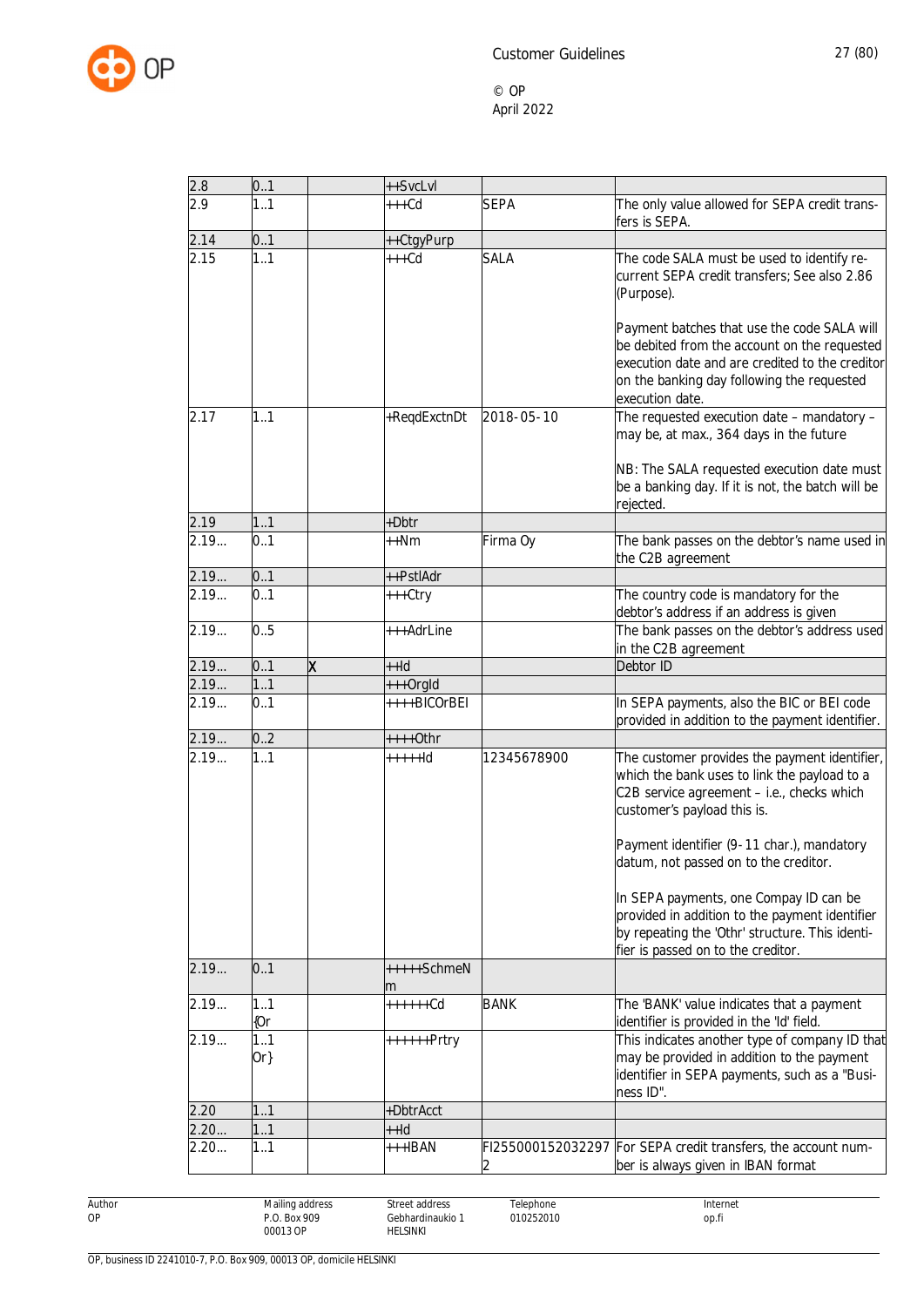

| 2.20         | 0.1            | $++Ccy$                        | <b>EUR</b>                     | Currency of the debit account                                                                                                                                                                                                                                                                        |
|--------------|----------------|--------------------------------|--------------------------------|------------------------------------------------------------------------------------------------------------------------------------------------------------------------------------------------------------------------------------------------------------------------------------------------------|
| 2.21         | 1.1            | +DbtrAgt                       |                                | Information of debtor's bank                                                                                                                                                                                                                                                                         |
| 2.21         | 11             | ++ FinInstnId                  |                                |                                                                                                                                                                                                                                                                                                      |
| 2.21         | 0.1            | $+++BIC$                       | <b>OKOYFIHH</b>                | In SEPA credit transfers, BIC is not mandatory<br>but recommended.                                                                                                                                                                                                                                   |
| 2.23         | 0.1            | +UltmtDbtr                     |                                | Not mandatory, original debtor. When speci-<br>fied in this field, information is transferred to<br>the bank statement of both the debtor and the<br>creditor.                                                                                                                                       |
| 2.23         | 0.1            | ++Nm                           |                                | Name of original debtor                                                                                                                                                                                                                                                                              |
| 2.23         | 0.1            | $+Hd$                          |                                |                                                                                                                                                                                                                                                                                                      |
| 2.23         | 1.1<br>{Or     | +++OrgId                       |                                |                                                                                                                                                                                                                                                                                                      |
| 2.23         | 0.1            | ++++BICOrBEI                   |                                | BIC or BEI code of the original debtor                                                                                                                                                                                                                                                               |
| 2.23         | 0.1            | $***+Othr$                     |                                |                                                                                                                                                                                                                                                                                                      |
| 2.23         | 1.1            | $++++$                         |                                | Company ID of the original debtor                                                                                                                                                                                                                                                                    |
| 2.23         | 11<br>$Or\}$   | +++Prvtld                      |                                |                                                                                                                                                                                                                                                                                                      |
| 2.23         | 0.1            | $***+0$ thr                    |                                |                                                                                                                                                                                                                                                                                                      |
| 2.23         | 11             | $++++$                         |                                | Personal ID of the original debtor                                                                                                                                                                                                                                                                   |
| 2.24         | 0.1            | +ChrgBr                        | <b>SLEV</b>                    | The charge bearer code - can be given for<br>each individual transaction If there is no<br>transaction-specific charge bearer code, it is<br>checked from this field<br>For SEPA credit transfers, the code values                                                                                   |
|              |                |                                |                                | SHAR and TYHJÄ (empty) are changed to                                                                                                                                                                                                                                                                |
| 2.27         | 1 <sub>n</sub> | +CdtTrfTxInf                   |                                | SLEV.<br>Credit transfer trans- At least one block of this kind is required                                                                                                                                                                                                                          |
|              |                |                                | action information             |                                                                                                                                                                                                                                                                                                      |
| 2.28<br>2.29 | 1.1<br>0.1     | ++Pmtld<br>+++InstrId          |                                | Mandatory payment identification<br>Identification assigned to the payment by the<br>debtor, passed on to the messages for the<br>debtor and account statement (customer's<br>own information) - not passed on to the cred-<br>itor                                                                  |
| 2.30         | 1.1            |                                | +++EndToEndId 9834454645554699 | Mandatory end-to-end reference, or unique<br>identification, assigned by the debtor to iden-<br>tify the transaction - always passed on to the<br>creditor but passed on to the debtor only for<br>individual payments<br>In the absence of this information, the bank<br>will indicate NOTPROVIDED. |
| 2.42         | 1.1            | ++Amt                          |                                | As mandatory information, the amount paya-<br>ble                                                                                                                                                                                                                                                    |
| 2.43         | 11             | +++InstdAmt                    | 2000.00                        | Instructed amount payable.<br>The specified amount must be between 0,01<br>€ and 999.999.999,99 €.                                                                                                                                                                                                   |
| 2.43         | 1.1            | +++InstdAmt<br>attribute 'Ccy' | <b>EUR</b>                     | Currency of the amount instructed                                                                                                                                                                                                                                                                    |

| Author | Mailing address | Street address                                                     | Telephone      | Internet |
|--------|-----------------|--------------------------------------------------------------------|----------------|----------|
| ОP     | P.O. Box 909    | Gebhardinaukio 1                                                   | 010252010<br>. | op.fi    |
|        | 00013 OP<br>.   | <b>HELSINKI</b><br>the contract of the contract of the contract of |                |          |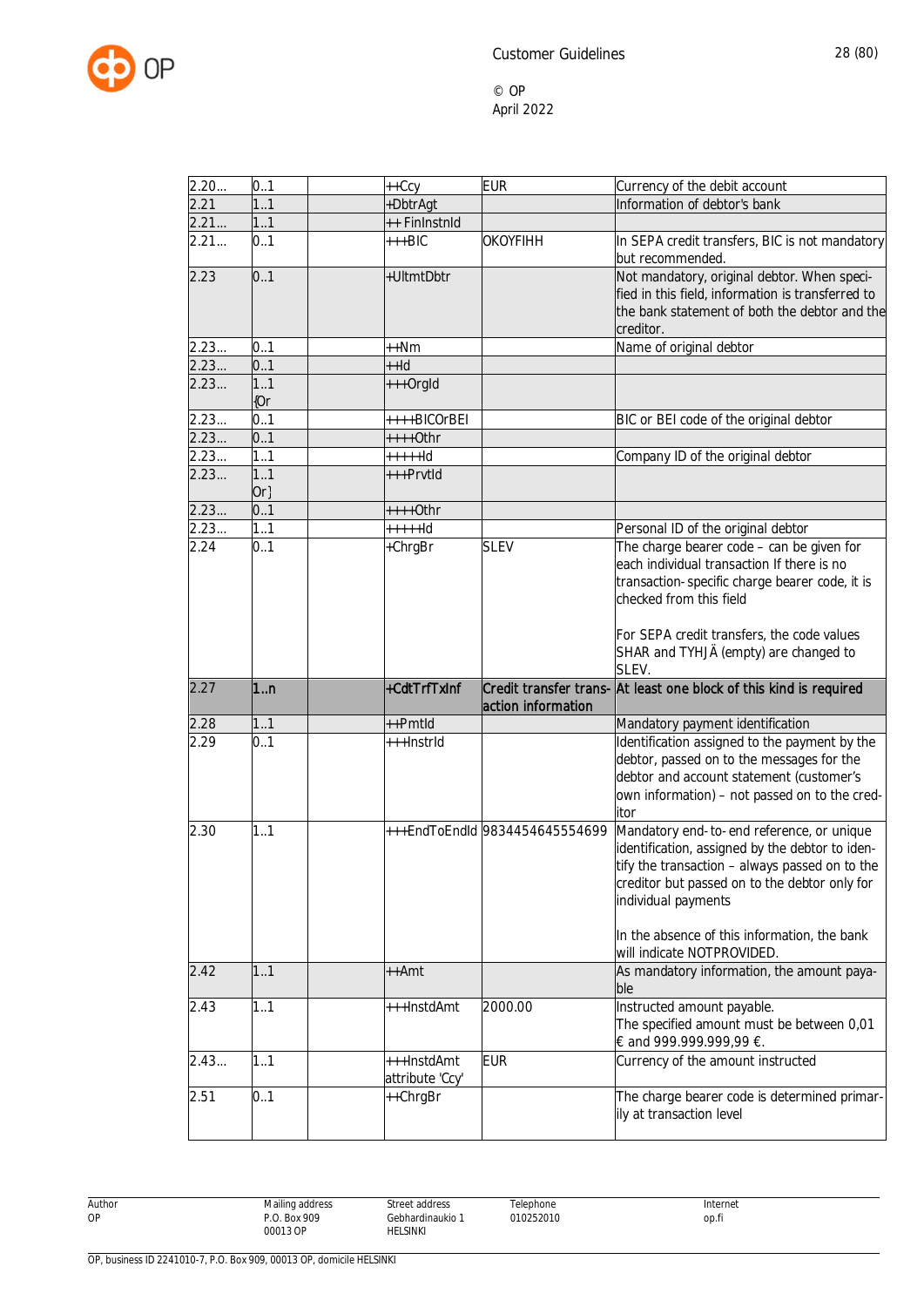

|      |            |   |                |                   | For SEPA payments, the allowed values are        |
|------|------------|---|----------------|-------------------|--------------------------------------------------|
|      |            |   |                |                   | SLEV, SHAR and empty. SHAR and empty are         |
|      |            |   |                |                   | changed to SLEV.                                 |
| 2.70 | 0.1        |   | ++UltmtDbtr    |                   | Original debtor. This data can also be provided  |
|      |            |   |                |                   | at 'PaymentInformation' level in field 2.23.     |
|      |            |   |                |                   |                                                  |
|      |            |   |                |                   | If both fields 2.23 and 2.70 contain data, the   |
|      |            |   |                |                   | data in field 2.70 is observed.                  |
| 2.70 | 0.1        |   | $***Nm$        |                   | Name of original debtor                          |
| 2.70 | 0.1        |   | $++$ -Id       |                   |                                                  |
| 2.70 | 1.1        |   | $++++$ Orgld   |                   |                                                  |
|      | ${0r}$     |   |                |                   |                                                  |
| 2.70 | 0.1        |   | +++++BICOrBEI  |                   | BIC or BEI code of the original debtor           |
| 2.70 | 0.1        |   | $++++-0$ thr   |                   |                                                  |
| 2.70 | 1.1        |   | $+++++Id$      |                   | Company ID of the original debtor                |
| 2.70 | 1.1        |   | $+++$ Prvtld   |                   |                                                  |
|      | $Or\}$     |   |                |                   |                                                  |
| 2.70 | 0.1        |   | +++++0thr      |                   |                                                  |
| 2.70 | 1.1        |   | $+++++Id$      |                   | Personal ID of the original debtor               |
| 2.77 | [01]       |   | ++CdtrAgt      |                   |                                                  |
| 2.77 | 1.1        |   | +++FinInstnId  |                   |                                                  |
| 2.77 | 0.1        |   | $***BIC$       | <b>OKOYFIHH</b>   | The BIC code of the creditor's bank is manda-    |
|      |            |   |                |                   | tory for SEPA credit transfers                   |
| 2.79 | 0.1        | X | ++Cdtr         |                   | Creditor's name and address                      |
| 2.79 | 0.1        | x | $***Nm$        | Pekka Palkansaaja | Creditor's name is mandatory                     |
| 2.79 | 0.1        |   | +++PstlAdr     |                   | Creditor's postal address                        |
| 2.79 | 0.1        |   | $++++Ctry$     | FI                | Creditor's country code is mandatory if the      |
|      |            |   |                |                   | creditor's address is given                      |
| 2.79 | 0.4        |   | ++++AdrLine    | Kotikatu 1        | Not mandatory but recommended for SEPA           |
|      |            |   |                |                   | payments and recurring payments. Max 2           |
|      |            |   |                |                   | address lines.                                   |
|      |            |   |                | 00100 Helsinki    |                                                  |
| 2.79 | 0.1        |   | $++$ -Id       |                   | Creditor ID                                      |
| 2.79 | 1.1        |   | $***$ Prvtld   |                   |                                                  |
|      |            |   |                |                   |                                                  |
| 2.79 | 0.1        |   | $***+Othr$     |                   |                                                  |
| 2.79 | 1.1        |   | $+++++Id$      | 010160-777H       | In SEPA salary payments (payment coded as        |
|      |            |   |                |                   | SALA), it is recommendable to use the credi-     |
|      |            |   |                |                   | tor's social security number (SclSctyNb).        |
| 2.79 | 0.1        |   | $+++++SchmeN$  |                   |                                                  |
|      |            |   |                |                   |                                                  |
| 2.79 | 1.1        |   | m<br>+++++++Cd | <b>SOSE</b>       | The code indicates that the value provided in    |
|      |            |   |                |                   | the 'Id' element is a social security number.    |
|      |            |   |                |                   |                                                  |
| 2.80 | 0.1<br>1.1 |   | ++CdtrAcct     |                   |                                                  |
| 2.80 |            |   | $++$ ld        |                   |                                                  |
| 2.80 | 11         |   | $***$ HBAN     | FI515841022002520 | For SEPA credit transfers, the creditor's ac-    |
|      |            |   |                |                   | count number is always given in the IBAN for-    |
|      |            |   |                |                   | mat                                              |
| 2.81 | 0.1        |   | ++UltmtCdtr    |                   | 'Ultimate creditor' is passed on for SEPA credit |
|      |            |   |                |                   | transfers                                        |
| 2.81 | 0.1        |   | $***Nm$        |                   | Name of ultimate creditor                        |
| 2.81 | 0.1        |   | $++$ ld        |                   |                                                  |
| 2.81 | 1.1        |   | $++++$ Orgld   |                   | Company ID for ultimate creditor                 |
|      | $\{0r$     |   |                |                   |                                                  |
| 2.81 | 11         |   | ++++PrvtId     |                   | Personal ID for ultimate creditor                |

Author OP

Gebhardinaukio 1 Telephone 010252010

Street address

HELSINKI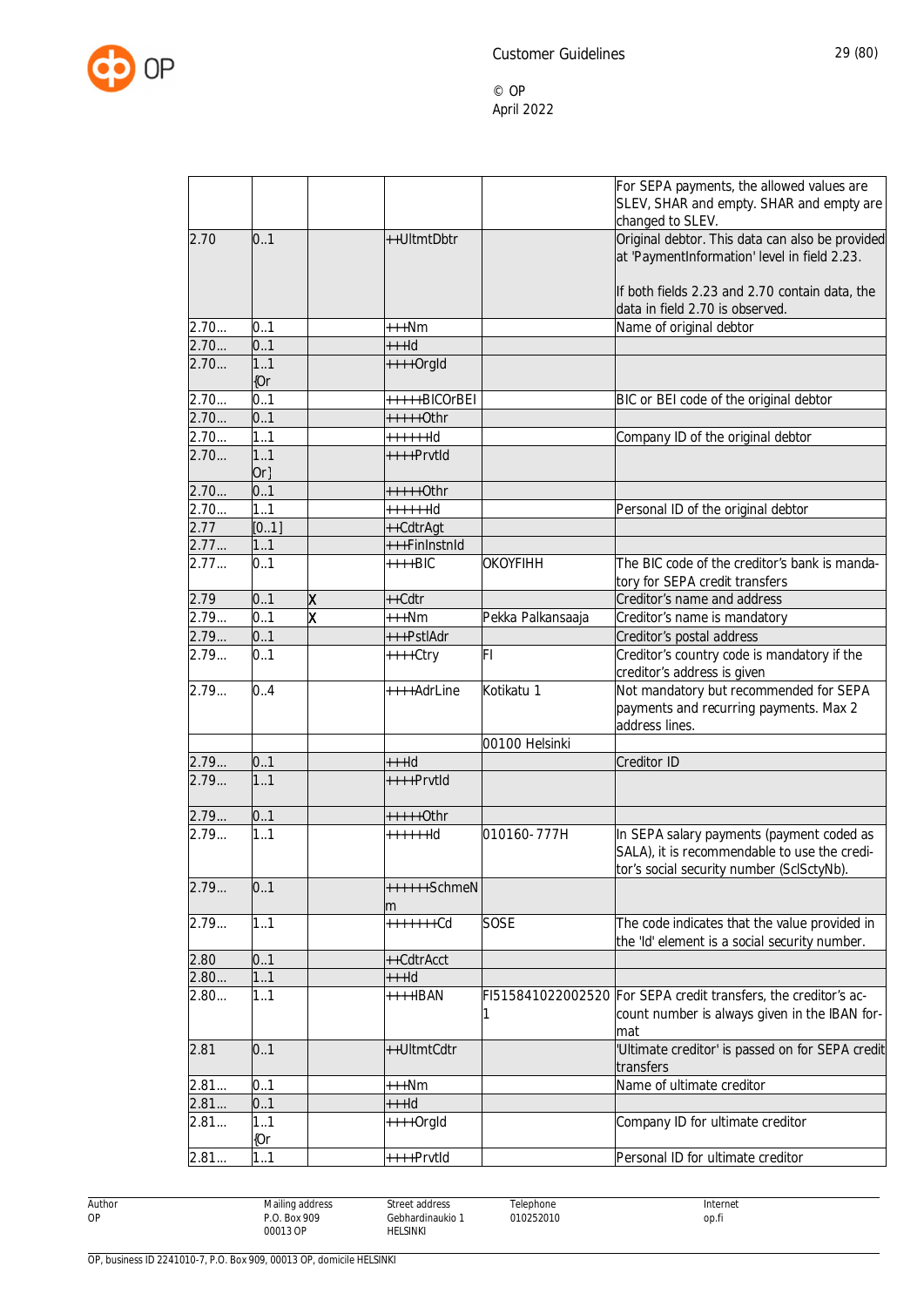

| 2.85<br>0.1<br>++InstrForD-<br>Instructions for the debtor's bank<br>btrAgt<br>The only instruction code currently in use for<br><b>SEPA credit transfers:</b><br>[EIOHJ] - no instruction<br>2.86<br>0.1<br>Purpose of payment<br>++Purp<br>Additional information on the purpose of the<br>2.87<br>1.1<br>$***$ Cd<br><b>SALA</b><br>SEPA credit transfer from the debtor to the<br>creditor<br>This is entered as a code.<br><b>STDY</b> (Study)<br><b>BECH</b> (ChildBenefit)<br>PENS (PensionPayment)<br><b>BENE</b> (UnemploymentDisabilityBenefit)<br><b>SSBE</b> (SocialSecurityBenefit)<br><b>AGRT</b> (Agricultural Payment)<br><b>SALA (Salary)</b><br><b>TAXS</b> (TaxPayment)<br>tains the code SALA and this field contains<br>one of the codes listed, the text matching the<br>code will be passed on to the OP creditor's ac-<br>count information. Other Purpose codes are<br>passed on as given.<br>NB: If the Category Purpose field (index 2.15)<br>does not contain the code SALA, the code<br>provided is passed on as given.<br>2.98<br>0.1<br>++Rmtlnf<br>Message or reference for the creditor<br>2.99<br>0.1<br>Unstructured message to the creditor.<br>+++Ustrd<br>2.100<br>0n<br>+++Strd<br>Structured message to the payee; see 2.98.<br>0.1<br>++++RfrdDocInf<br>2.101<br>0.1<br>2.102<br>+++++Tp<br>Invoice type<br>1.1<br>2.103<br>++++++CdOrPrtr<br>Ŋ<br>2.104<br>1.1<br>+++++++Cd<br>Used only if the amount has not been given.<br>Used only in ERI invoice itemisations.<br>$CREN = credit note$<br>$CINV$ or other code = invoice<br>Otherwise, the code (CREN or CINV) is deter-<br>mined by the total bucket (2.112 or 2.119) in<br>which the amount of the invoice or credit note<br>has been entered.<br>'Invoice number' is not passed on for interna-<br>2.107<br>0.1<br>+++++Nb<br>tional payments<br>0.1<br>2.108<br>Date of invoice, not in use for the time being<br>+++++RItdDt<br>2.109<br>Amount and currency of the invoice or credit<br>0.1<br>++++RfrdDocAm<br>note<br>0.1<br>$++++Cdt -$<br>Credit note amount<br>2.112<br>NoteAmt | Or |  |                                                 |
|--------------------------------------------------------------------------------------------------------------------------------------------------------------------------------------------------------------------------------------------------------------------------------------------------------------------------------------------------------------------------------------------------------------------------------------------------------------------------------------------------------------------------------------------------------------------------------------------------------------------------------------------------------------------------------------------------------------------------------------------------------------------------------------------------------------------------------------------------------------------------------------------------------------------------------------------------------------------------------------------------------------------------------------------------------------------------------------------------------------------------------------------------------------------------------------------------------------------------------------------------------------------------------------------------------------------------------------------------------------------------------------------------------------------------------------------------------------------------------------------------------------------------------------------------------------------------------------------------------------------------------------------------------------------------------------------------------------------------------------------------------------------------------------------------------------------------------------------------------------------------------------------------------------------------------------------------------------------------------------------------------------------------------------------------------------------------------------------|----|--|-------------------------------------------------|
|                                                                                                                                                                                                                                                                                                                                                                                                                                                                                                                                                                                                                                                                                                                                                                                                                                                                                                                                                                                                                                                                                                                                                                                                                                                                                                                                                                                                                                                                                                                                                                                                                                                                                                                                                                                                                                                                                                                                                                                                                                                                                            |    |  |                                                 |
|                                                                                                                                                                                                                                                                                                                                                                                                                                                                                                                                                                                                                                                                                                                                                                                                                                                                                                                                                                                                                                                                                                                                                                                                                                                                                                                                                                                                                                                                                                                                                                                                                                                                                                                                                                                                                                                                                                                                                                                                                                                                                            |    |  |                                                 |
|                                                                                                                                                                                                                                                                                                                                                                                                                                                                                                                                                                                                                                                                                                                                                                                                                                                                                                                                                                                                                                                                                                                                                                                                                                                                                                                                                                                                                                                                                                                                                                                                                                                                                                                                                                                                                                                                                                                                                                                                                                                                                            |    |  |                                                 |
|                                                                                                                                                                                                                                                                                                                                                                                                                                                                                                                                                                                                                                                                                                                                                                                                                                                                                                                                                                                                                                                                                                                                                                                                                                                                                                                                                                                                                                                                                                                                                                                                                                                                                                                                                                                                                                                                                                                                                                                                                                                                                            |    |  |                                                 |
|                                                                                                                                                                                                                                                                                                                                                                                                                                                                                                                                                                                                                                                                                                                                                                                                                                                                                                                                                                                                                                                                                                                                                                                                                                                                                                                                                                                                                                                                                                                                                                                                                                                                                                                                                                                                                                                                                                                                                                                                                                                                                            |    |  |                                                 |
|                                                                                                                                                                                                                                                                                                                                                                                                                                                                                                                                                                                                                                                                                                                                                                                                                                                                                                                                                                                                                                                                                                                                                                                                                                                                                                                                                                                                                                                                                                                                                                                                                                                                                                                                                                                                                                                                                                                                                                                                                                                                                            |    |  |                                                 |
|                                                                                                                                                                                                                                                                                                                                                                                                                                                                                                                                                                                                                                                                                                                                                                                                                                                                                                                                                                                                                                                                                                                                                                                                                                                                                                                                                                                                                                                                                                                                                                                                                                                                                                                                                                                                                                                                                                                                                                                                                                                                                            |    |  |                                                 |
|                                                                                                                                                                                                                                                                                                                                                                                                                                                                                                                                                                                                                                                                                                                                                                                                                                                                                                                                                                                                                                                                                                                                                                                                                                                                                                                                                                                                                                                                                                                                                                                                                                                                                                                                                                                                                                                                                                                                                                                                                                                                                            |    |  |                                                 |
|                                                                                                                                                                                                                                                                                                                                                                                                                                                                                                                                                                                                                                                                                                                                                                                                                                                                                                                                                                                                                                                                                                                                                                                                                                                                                                                                                                                                                                                                                                                                                                                                                                                                                                                                                                                                                                                                                                                                                                                                                                                                                            |    |  |                                                 |
|                                                                                                                                                                                                                                                                                                                                                                                                                                                                                                                                                                                                                                                                                                                                                                                                                                                                                                                                                                                                                                                                                                                                                                                                                                                                                                                                                                                                                                                                                                                                                                                                                                                                                                                                                                                                                                                                                                                                                                                                                                                                                            |    |  |                                                 |
|                                                                                                                                                                                                                                                                                                                                                                                                                                                                                                                                                                                                                                                                                                                                                                                                                                                                                                                                                                                                                                                                                                                                                                                                                                                                                                                                                                                                                                                                                                                                                                                                                                                                                                                                                                                                                                                                                                                                                                                                                                                                                            |    |  |                                                 |
|                                                                                                                                                                                                                                                                                                                                                                                                                                                                                                                                                                                                                                                                                                                                                                                                                                                                                                                                                                                                                                                                                                                                                                                                                                                                                                                                                                                                                                                                                                                                                                                                                                                                                                                                                                                                                                                                                                                                                                                                                                                                                            |    |  |                                                 |
|                                                                                                                                                                                                                                                                                                                                                                                                                                                                                                                                                                                                                                                                                                                                                                                                                                                                                                                                                                                                                                                                                                                                                                                                                                                                                                                                                                                                                                                                                                                                                                                                                                                                                                                                                                                                                                                                                                                                                                                                                                                                                            |    |  |                                                 |
|                                                                                                                                                                                                                                                                                                                                                                                                                                                                                                                                                                                                                                                                                                                                                                                                                                                                                                                                                                                                                                                                                                                                                                                                                                                                                                                                                                                                                                                                                                                                                                                                                                                                                                                                                                                                                                                                                                                                                                                                                                                                                            |    |  |                                                 |
|                                                                                                                                                                                                                                                                                                                                                                                                                                                                                                                                                                                                                                                                                                                                                                                                                                                                                                                                                                                                                                                                                                                                                                                                                                                                                                                                                                                                                                                                                                                                                                                                                                                                                                                                                                                                                                                                                                                                                                                                                                                                                            |    |  |                                                 |
|                                                                                                                                                                                                                                                                                                                                                                                                                                                                                                                                                                                                                                                                                                                                                                                                                                                                                                                                                                                                                                                                                                                                                                                                                                                                                                                                                                                                                                                                                                                                                                                                                                                                                                                                                                                                                                                                                                                                                                                                                                                                                            |    |  |                                                 |
|                                                                                                                                                                                                                                                                                                                                                                                                                                                                                                                                                                                                                                                                                                                                                                                                                                                                                                                                                                                                                                                                                                                                                                                                                                                                                                                                                                                                                                                                                                                                                                                                                                                                                                                                                                                                                                                                                                                                                                                                                                                                                            |    |  |                                                 |
|                                                                                                                                                                                                                                                                                                                                                                                                                                                                                                                                                                                                                                                                                                                                                                                                                                                                                                                                                                                                                                                                                                                                                                                                                                                                                                                                                                                                                                                                                                                                                                                                                                                                                                                                                                                                                                                                                                                                                                                                                                                                                            |    |  | If the Category Purpose field (Index 2.15) con- |
|                                                                                                                                                                                                                                                                                                                                                                                                                                                                                                                                                                                                                                                                                                                                                                                                                                                                                                                                                                                                                                                                                                                                                                                                                                                                                                                                                                                                                                                                                                                                                                                                                                                                                                                                                                                                                                                                                                                                                                                                                                                                                            |    |  |                                                 |
|                                                                                                                                                                                                                                                                                                                                                                                                                                                                                                                                                                                                                                                                                                                                                                                                                                                                                                                                                                                                                                                                                                                                                                                                                                                                                                                                                                                                                                                                                                                                                                                                                                                                                                                                                                                                                                                                                                                                                                                                                                                                                            |    |  |                                                 |
|                                                                                                                                                                                                                                                                                                                                                                                                                                                                                                                                                                                                                                                                                                                                                                                                                                                                                                                                                                                                                                                                                                                                                                                                                                                                                                                                                                                                                                                                                                                                                                                                                                                                                                                                                                                                                                                                                                                                                                                                                                                                                            |    |  |                                                 |
|                                                                                                                                                                                                                                                                                                                                                                                                                                                                                                                                                                                                                                                                                                                                                                                                                                                                                                                                                                                                                                                                                                                                                                                                                                                                                                                                                                                                                                                                                                                                                                                                                                                                                                                                                                                                                                                                                                                                                                                                                                                                                            |    |  |                                                 |
|                                                                                                                                                                                                                                                                                                                                                                                                                                                                                                                                                                                                                                                                                                                                                                                                                                                                                                                                                                                                                                                                                                                                                                                                                                                                                                                                                                                                                                                                                                                                                                                                                                                                                                                                                                                                                                                                                                                                                                                                                                                                                            |    |  |                                                 |
|                                                                                                                                                                                                                                                                                                                                                                                                                                                                                                                                                                                                                                                                                                                                                                                                                                                                                                                                                                                                                                                                                                                                                                                                                                                                                                                                                                                                                                                                                                                                                                                                                                                                                                                                                                                                                                                                                                                                                                                                                                                                                            |    |  |                                                 |
|                                                                                                                                                                                                                                                                                                                                                                                                                                                                                                                                                                                                                                                                                                                                                                                                                                                                                                                                                                                                                                                                                                                                                                                                                                                                                                                                                                                                                                                                                                                                                                                                                                                                                                                                                                                                                                                                                                                                                                                                                                                                                            |    |  |                                                 |
|                                                                                                                                                                                                                                                                                                                                                                                                                                                                                                                                                                                                                                                                                                                                                                                                                                                                                                                                                                                                                                                                                                                                                                                                                                                                                                                                                                                                                                                                                                                                                                                                                                                                                                                                                                                                                                                                                                                                                                                                                                                                                            |    |  |                                                 |
|                                                                                                                                                                                                                                                                                                                                                                                                                                                                                                                                                                                                                                                                                                                                                                                                                                                                                                                                                                                                                                                                                                                                                                                                                                                                                                                                                                                                                                                                                                                                                                                                                                                                                                                                                                                                                                                                                                                                                                                                                                                                                            |    |  |                                                 |
|                                                                                                                                                                                                                                                                                                                                                                                                                                                                                                                                                                                                                                                                                                                                                                                                                                                                                                                                                                                                                                                                                                                                                                                                                                                                                                                                                                                                                                                                                                                                                                                                                                                                                                                                                                                                                                                                                                                                                                                                                                                                                            |    |  |                                                 |
|                                                                                                                                                                                                                                                                                                                                                                                                                                                                                                                                                                                                                                                                                                                                                                                                                                                                                                                                                                                                                                                                                                                                                                                                                                                                                                                                                                                                                                                                                                                                                                                                                                                                                                                                                                                                                                                                                                                                                                                                                                                                                            |    |  |                                                 |
|                                                                                                                                                                                                                                                                                                                                                                                                                                                                                                                                                                                                                                                                                                                                                                                                                                                                                                                                                                                                                                                                                                                                                                                                                                                                                                                                                                                                                                                                                                                                                                                                                                                                                                                                                                                                                                                                                                                                                                                                                                                                                            |    |  |                                                 |
|                                                                                                                                                                                                                                                                                                                                                                                                                                                                                                                                                                                                                                                                                                                                                                                                                                                                                                                                                                                                                                                                                                                                                                                                                                                                                                                                                                                                                                                                                                                                                                                                                                                                                                                                                                                                                                                                                                                                                                                                                                                                                            |    |  |                                                 |
|                                                                                                                                                                                                                                                                                                                                                                                                                                                                                                                                                                                                                                                                                                                                                                                                                                                                                                                                                                                                                                                                                                                                                                                                                                                                                                                                                                                                                                                                                                                                                                                                                                                                                                                                                                                                                                                                                                                                                                                                                                                                                            |    |  |                                                 |
|                                                                                                                                                                                                                                                                                                                                                                                                                                                                                                                                                                                                                                                                                                                                                                                                                                                                                                                                                                                                                                                                                                                                                                                                                                                                                                                                                                                                                                                                                                                                                                                                                                                                                                                                                                                                                                                                                                                                                                                                                                                                                            |    |  |                                                 |
|                                                                                                                                                                                                                                                                                                                                                                                                                                                                                                                                                                                                                                                                                                                                                                                                                                                                                                                                                                                                                                                                                                                                                                                                                                                                                                                                                                                                                                                                                                                                                                                                                                                                                                                                                                                                                                                                                                                                                                                                                                                                                            |    |  |                                                 |
|                                                                                                                                                                                                                                                                                                                                                                                                                                                                                                                                                                                                                                                                                                                                                                                                                                                                                                                                                                                                                                                                                                                                                                                                                                                                                                                                                                                                                                                                                                                                                                                                                                                                                                                                                                                                                                                                                                                                                                                                                                                                                            |    |  |                                                 |
|                                                                                                                                                                                                                                                                                                                                                                                                                                                                                                                                                                                                                                                                                                                                                                                                                                                                                                                                                                                                                                                                                                                                                                                                                                                                                                                                                                                                                                                                                                                                                                                                                                                                                                                                                                                                                                                                                                                                                                                                                                                                                            |    |  |                                                 |
|                                                                                                                                                                                                                                                                                                                                                                                                                                                                                                                                                                                                                                                                                                                                                                                                                                                                                                                                                                                                                                                                                                                                                                                                                                                                                                                                                                                                                                                                                                                                                                                                                                                                                                                                                                                                                                                                                                                                                                                                                                                                                            |    |  |                                                 |
|                                                                                                                                                                                                                                                                                                                                                                                                                                                                                                                                                                                                                                                                                                                                                                                                                                                                                                                                                                                                                                                                                                                                                                                                                                                                                                                                                                                                                                                                                                                                                                                                                                                                                                                                                                                                                                                                                                                                                                                                                                                                                            |    |  |                                                 |
|                                                                                                                                                                                                                                                                                                                                                                                                                                                                                                                                                                                                                                                                                                                                                                                                                                                                                                                                                                                                                                                                                                                                                                                                                                                                                                                                                                                                                                                                                                                                                                                                                                                                                                                                                                                                                                                                                                                                                                                                                                                                                            |    |  |                                                 |
|                                                                                                                                                                                                                                                                                                                                                                                                                                                                                                                                                                                                                                                                                                                                                                                                                                                                                                                                                                                                                                                                                                                                                                                                                                                                                                                                                                                                                                                                                                                                                                                                                                                                                                                                                                                                                                                                                                                                                                                                                                                                                            |    |  |                                                 |
|                                                                                                                                                                                                                                                                                                                                                                                                                                                                                                                                                                                                                                                                                                                                                                                                                                                                                                                                                                                                                                                                                                                                                                                                                                                                                                                                                                                                                                                                                                                                                                                                                                                                                                                                                                                                                                                                                                                                                                                                                                                                                            |    |  |                                                 |
|                                                                                                                                                                                                                                                                                                                                                                                                                                                                                                                                                                                                                                                                                                                                                                                                                                                                                                                                                                                                                                                                                                                                                                                                                                                                                                                                                                                                                                                                                                                                                                                                                                                                                                                                                                                                                                                                                                                                                                                                                                                                                            |    |  |                                                 |
|                                                                                                                                                                                                                                                                                                                                                                                                                                                                                                                                                                                                                                                                                                                                                                                                                                                                                                                                                                                                                                                                                                                                                                                                                                                                                                                                                                                                                                                                                                                                                                                                                                                                                                                                                                                                                                                                                                                                                                                                                                                                                            |    |  |                                                 |
|                                                                                                                                                                                                                                                                                                                                                                                                                                                                                                                                                                                                                                                                                                                                                                                                                                                                                                                                                                                                                                                                                                                                                                                                                                                                                                                                                                                                                                                                                                                                                                                                                                                                                                                                                                                                                                                                                                                                                                                                                                                                                            |    |  |                                                 |
|                                                                                                                                                                                                                                                                                                                                                                                                                                                                                                                                                                                                                                                                                                                                                                                                                                                                                                                                                                                                                                                                                                                                                                                                                                                                                                                                                                                                                                                                                                                                                                                                                                                                                                                                                                                                                                                                                                                                                                                                                                                                                            |    |  |                                                 |
|                                                                                                                                                                                                                                                                                                                                                                                                                                                                                                                                                                                                                                                                                                                                                                                                                                                                                                                                                                                                                                                                                                                                                                                                                                                                                                                                                                                                                                                                                                                                                                                                                                                                                                                                                                                                                                                                                                                                                                                                                                                                                            |    |  |                                                 |
|                                                                                                                                                                                                                                                                                                                                                                                                                                                                                                                                                                                                                                                                                                                                                                                                                                                                                                                                                                                                                                                                                                                                                                                                                                                                                                                                                                                                                                                                                                                                                                                                                                                                                                                                                                                                                                                                                                                                                                                                                                                                                            |    |  |                                                 |
|                                                                                                                                                                                                                                                                                                                                                                                                                                                                                                                                                                                                                                                                                                                                                                                                                                                                                                                                                                                                                                                                                                                                                                                                                                                                                                                                                                                                                                                                                                                                                                                                                                                                                                                                                                                                                                                                                                                                                                                                                                                                                            |    |  |                                                 |
|                                                                                                                                                                                                                                                                                                                                                                                                                                                                                                                                                                                                                                                                                                                                                                                                                                                                                                                                                                                                                                                                                                                                                                                                                                                                                                                                                                                                                                                                                                                                                                                                                                                                                                                                                                                                                                                                                                                                                                                                                                                                                            |    |  |                                                 |

Author OP

Street address

HELSINKI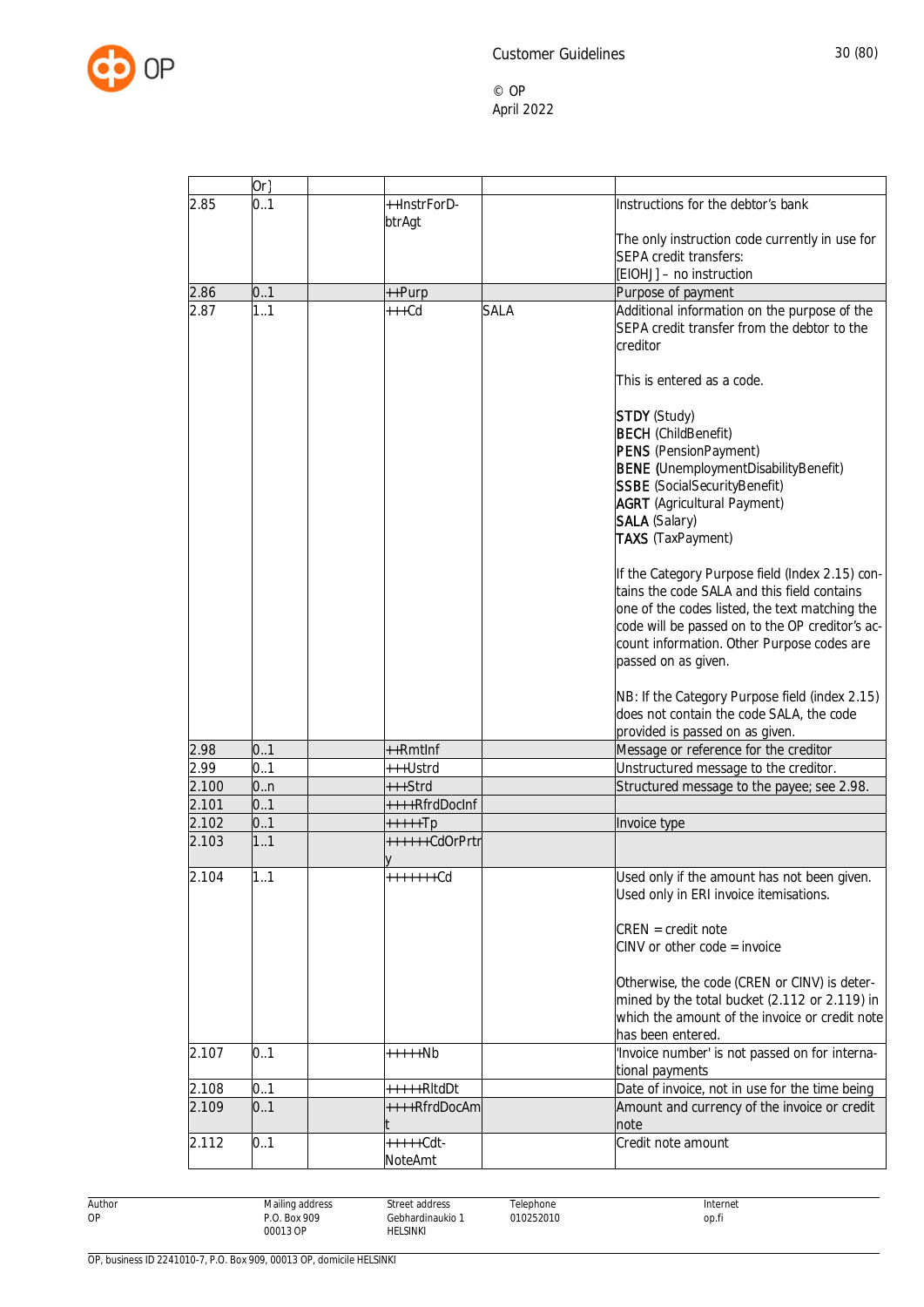

|       |     | $++++Cdt -$<br>NoteAmt 'Ccy' | Currency of credit note                                                                          |
|-------|-----|------------------------------|--------------------------------------------------------------------------------------------------|
| 2.119 | 0.1 | +++++RmtdAmt                 | Invoice amount                                                                                   |
|       |     |                              | If the invoice type is CINV or some other code<br>(excl. CREN), this element is to be used.      |
|       |     | +++++RmtdAmt<br>'Ccv'        | Currency of invoice                                                                              |
| 2.120 | 0.1 | ++++CdtrRefInf               | Creditor reference information - i.e., invoice or<br>credit note reference                       |
| 2.121 | 0.1 | $++++$ Tp                    |                                                                                                  |
| 2.122 | 1.1 | ++++++CdOrPrtr               |                                                                                                  |
| 2.123 | 1.1 | $+++++Cd$                    | llf field 2.126 contains a domestic or RF refer-<br>ence, the value SCOR is given in this field. |
| 2.125 | 0.1 | ++++++lssr                   | Indicator of which standards-based reference<br>number is in use                                 |
| 2.126 | 0.1 | $***+Ref$                    | Creditor reference - e.g., Finnish reference<br>number                                           |

#### <span id="page-31-0"></span>3.4 Real-time C2B SEPA instant payment

The real-time C2B SEPA instant payment initiation message is an international ISO 20022 message in XML format. The schema for the payload sent to the bank is pain.001.001.03.xsd, and the schema for the payload generated for bank's immediate response is pain.002.001.03.xsd.

The real-time C2B SEPA instant payment uses the 'uploadFile' operation:

- a request file is uploaded to the Web Services channel in the 'ApplicationRequest.content' element.
- The 'ApplicationRequest.fileType is 'pain.001.001.02 TP4 PS01 Notwithstanding the 'ResponseCode' value of the application request response, the response provided in the 'ApplicationResponse.content' element must be checked. If the value in the 'GrpSts' and 'TxtSts' elements is 'ACSC', the debit and credit transactions associated with the payment are successful.

| Index | <b>Oty</b> | Mandatory* Element<br>(=X) |          | Example content                                 | <b>Description</b>                                                                                                                                                        |
|-------|------------|----------------------------|----------|-------------------------------------------------|---------------------------------------------------------------------------------------------------------------------------------------------------------------------------|
| 1.0   | 1.1        |                            | GrpHdr   |                                                 | Each message must contain at least one block of<br>this kind that contains common information for<br>the message                                                          |
| 1.1   | 11         |                            | +Msgld   | 20180901-0000001                                | Message ID given by debtor, which must be unique<br>for a minimum of three months – the bank checks<br>the ID to identify duplicates                                      |
| 1.2   | 11         |                            | +CreDtTm | 2018-09-<br>20T07:32:34.834+03: mandatory<br>00 | Timestamp of the message's creation by the debtor,                                                                                                                        |
| 1.6   | 1.1        |                            | +NbOfTxs |                                                 | The number of individual transactions, or CdtTrfTxInf<br>transactions, included in the message by the debtor,<br>mandatory; Bank will not check the information<br>aiven. |
| 1.7   | 0.1        |                            | +CtrlSum | 150                                             | Not mandatory. Arithmetic sum of the amounts (In-<br>stdAmt tai EqvtAmt) of CdtTrfTxInf transactions con-<br>tained in the message; foreign currencies have no            |

| Author    | $\cdots$<br>. Mailine<br>address | Street<br>∶address | Telephone     | Internet |
|-----------|----------------------------------|--------------------|---------------|----------|
| <b>OP</b> | <b>Box 909</b><br>P.O            | Gebhardinaukio     | 10252010<br>. | op.fi    |
|           | 00013 OP                         | <b>HELSINKI</b>    |               |          |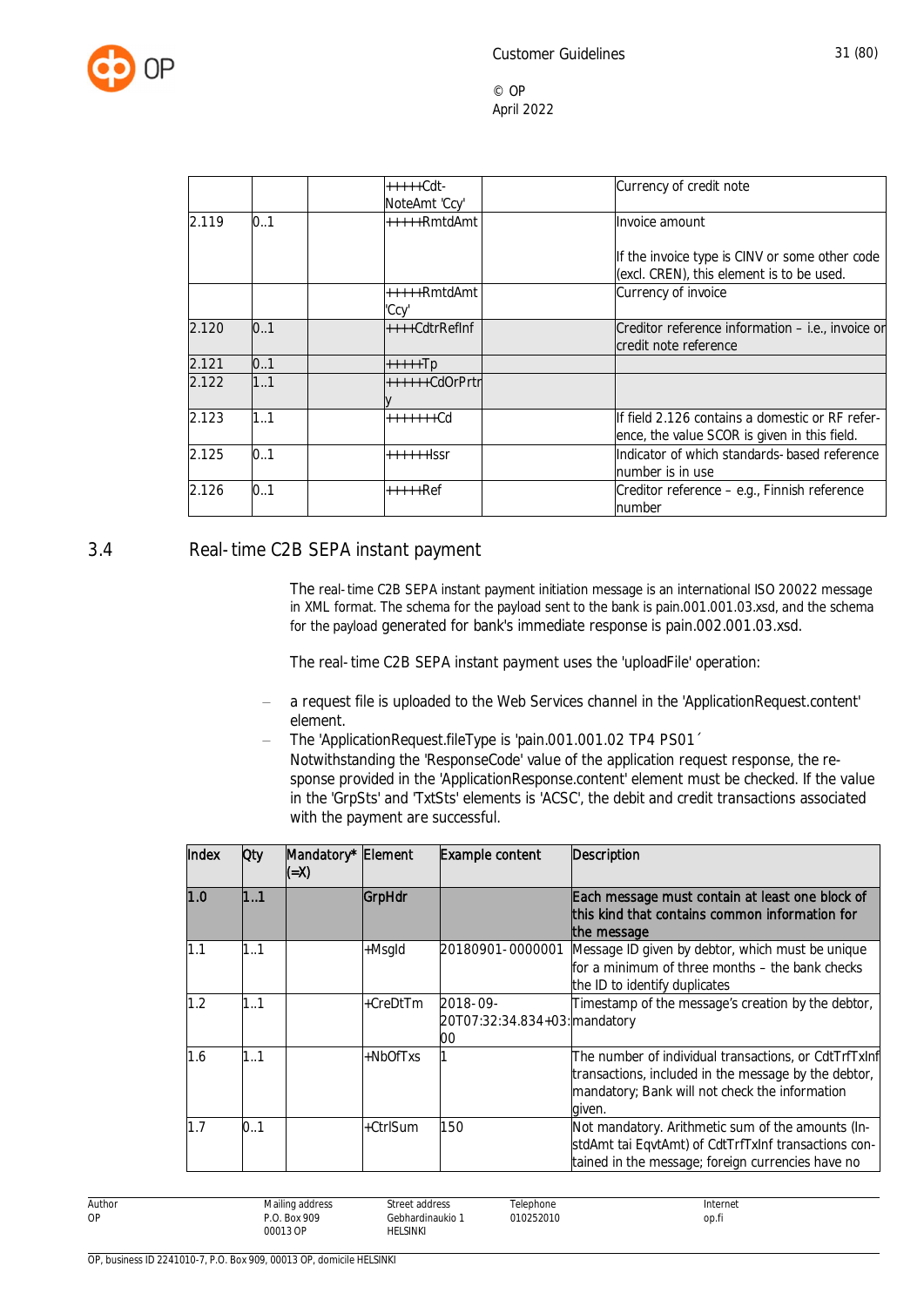

|       |            |   |                   |                                    | effect on the sum. Bank will not check the informa-                                                                                                                                                                                                                                                                                                                                                             |
|-------|------------|---|-------------------|------------------------------------|-----------------------------------------------------------------------------------------------------------------------------------------------------------------------------------------------------------------------------------------------------------------------------------------------------------------------------------------------------------------------------------------------------------------|
| 1.8   | 11         |   |                   |                                    | tion given.                                                                                                                                                                                                                                                                                                                                                                                                     |
| 1.8   | 0.1        |   | +InitgPty<br>++Nm | Firma Oy                           |                                                                                                                                                                                                                                                                                                                                                                                                                 |
| 1.8   | 0.1        |   | ++PstlAdr         |                                    | Name of message creator<br>Postal address of message creator                                                                                                                                                                                                                                                                                                                                                    |
| 1.8   | 0.1        |   | +++Ctry           | FI                                 | Mandatory if AdrLine is given: Country code under                                                                                                                                                                                                                                                                                                                                                               |
|       |            |   |                   |                                    | ISO 3166, according to Alpha-2.                                                                                                                                                                                                                                                                                                                                                                                 |
| 1.8   | 0.2        |   | +++AdrLine        | Teollisuuskatu 1                   | Street address                                                                                                                                                                                                                                                                                                                                                                                                  |
|       |            |   |                   | 00550 Helsinki                     | Postal address                                                                                                                                                                                                                                                                                                                                                                                                  |
| 2.0   | 1n         |   | PmtInf            |                                    | Each message must contain at least one block of<br>this kind that contains common information for<br>the transfers and the debit information                                                                                                                                                                                                                                                                    |
| 2.1   | 1.1        |   | +PmtInfld         | 20180920-123456-<br>01             | Mandatory identifier assigned by debtor to identify a<br>payment batch, passed on to the messages for the<br>debtor and account statement. Not passed on to the<br>creditor                                                                                                                                                                                                                                     |
| 2.2   | 1.1        |   | +PmtMtd           | <b>TRF</b>                         | The only code allowed for instant payments is TRF.                                                                                                                                                                                                                                                                                                                                                              |
| 2.6   | 0.1        |   | +PmtTpInf         |                                    | Not mandatory                                                                                                                                                                                                                                                                                                                                                                                                   |
| 2.7   | 0.1        |   | ++InstrPrty       |                                    | Urgency of payment - the codes allowed are:<br>NORM - processed by the debtor's bank as a normal<br>payment order this is the only urgency code allowed<br>for SEPA credit transfers<br>HIGH - processed by the debtor's bank as an urgent<br>payment order; does not require that the creditor's<br>bank process the transfer as an urgent payment or-<br>der<br>HIGH is not allowed for SEPA credit transfers |
| 2.8   | 0.1        |   | ++SvcLvl          |                                    | Service Level.                                                                                                                                                                                                                                                                                                                                                                                                  |
| 2.9   | 1.1<br>{Or |   | $+++Cd$           | <b>URGP</b>                        | In instant payments, the permitted value for this ele-<br>ment is URGP. FK_ISO20022_Payments_guide.pdf.<br>Another option for instant payments is to enter the<br>code INST in Local Instrument element 2.12. Re-<br>gardless of the code used, the payment is processed<br>only as an SEPA Instant Credit Transfer.                                                                                            |
| 2.11  | 0.1        |   | ++LclInstrm       |                                    |                                                                                                                                                                                                                                                                                                                                                                                                                 |
| 2.12  | 11         |   | $+++Cd$           | <b>INST</b>                        | The payment is processed as an SEPA Instant Credit<br>Transfer. Another option is to enter the code URGP<br>in Service Level element 2.9.                                                                                                                                                                                                                                                                       |
| 2.14  | 0.1        |   | ++CtgyPurp        |                                    |                                                                                                                                                                                                                                                                                                                                                                                                                 |
| 2.15  | 11         |   | $***Cd$           |                                    | Purpose of payment code, not mandatory.                                                                                                                                                                                                                                                                                                                                                                         |
| 2.17  | 1.1        |   | +RegdExc-<br>tnDt | 2011-09-20                         | For instant payments, the current banking day is the<br>mandatory requested execution date.<br>If such date is not the current date, service rejects<br>the message                                                                                                                                                                                                                                             |
| 2.19  | 11         |   | +Dbtr             |                                    | Mandatory debtor information                                                                                                                                                                                                                                                                                                                                                                                    |
| 2.19  | 0.1        |   | ++Nm              | Firma Oy                           | The bank passes on the debtor's name used in the<br>C2B agreement                                                                                                                                                                                                                                                                                                                                               |
| 2.15  | 0.1        |   | ++PstlAdr         |                                    |                                                                                                                                                                                                                                                                                                                                                                                                                 |
| 2.19  | 0.1        |   | +++Ctry           | F1                                 | The country code is mandatory for the debtor's ad-<br>dress if an address is given                                                                                                                                                                                                                                                                                                                              |
| 2.19  | 0.5        |   | +++AdrLine        | Teollisuuskatu 1<br>00550 Helsinki | The bank passes on the debtor's address used in the<br>C2B agreement                                                                                                                                                                                                                                                                                                                                            |
| 2.19  | 0.1        | Χ | $+$ -Id           |                                    | Debtor ID                                                                                                                                                                                                                                                                                                                                                                                                       |
| 2.19. | 11         |   | +++OrgId          |                                    |                                                                                                                                                                                                                                                                                                                                                                                                                 |

Author OP

Telephone 010252010

Street address Gebhardinaukio 1 HELSINKI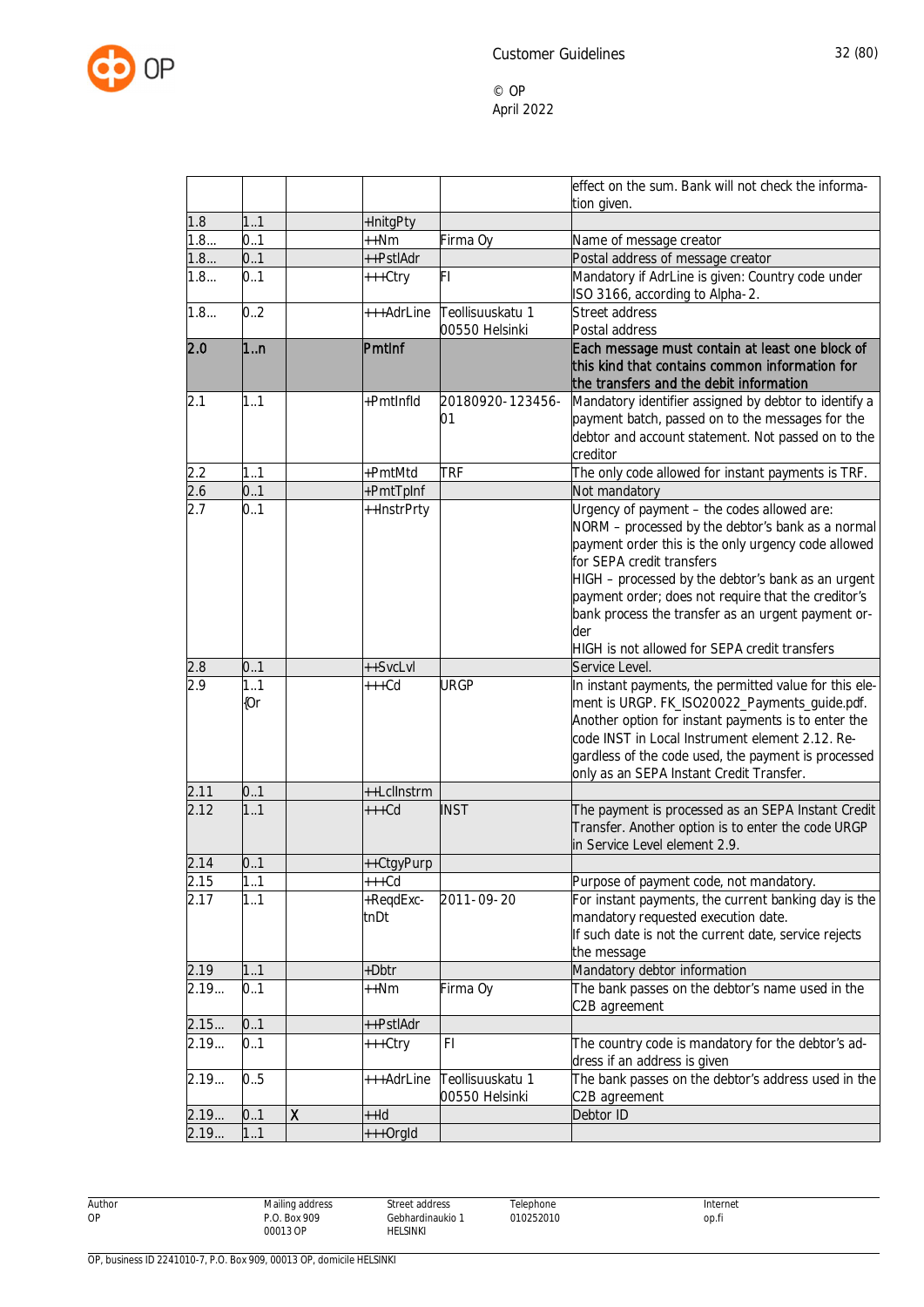

| 2.19  | 0.1           | $++++BICOr-$<br><b>BEI</b> |                 | In urgent payments, also the BIC or BEI code pro-<br>vided in addition to the payment identifier.                                                                                                                                                                                       |
|-------|---------------|----------------------------|-----------------|-----------------------------------------------------------------------------------------------------------------------------------------------------------------------------------------------------------------------------------------------------------------------------------------|
| 2.19  | 0.2           | $***+0$ thr                |                 |                                                                                                                                                                                                                                                                                         |
| 2.19  | 1.1           | $++++$                     | 12345678900     | The customer provides the payment identifier, which<br>the bank uses to link the payload to a C2B service<br>agreement - i.e., checks which customer's payload<br>this is.<br>Payment identifier (9-11 char.), mandatory datum,<br>not passed on to the creditor.                       |
| 2.19  | 0.1           | $++++Schm$<br>eNm          |                 |                                                                                                                                                                                                                                                                                         |
| 2.19  | 1.1<br>{Or    | $+++++Cd$                  | <b>BANK</b>     | The 'BANK' value indicates that a payment identifier<br>is provided in the 'Id' field.                                                                                                                                                                                                  |
| 2.19  | 1.1<br>{Or    | ++++++Prtry                |                 | This indicates another type of company ID that may<br>be provided in addition to the payment identifier,<br>such as a "Business ID".                                                                                                                                                    |
| 2.20  | 1.1           | +DbtrAcct                  |                 | Mandatory                                                                                                                                                                                                                                                                               |
| 2.20. | 1.1           | $++Id$                     |                 |                                                                                                                                                                                                                                                                                         |
| 2.20  | 1.1<br>[Or    | $+++IBAN$                  |                 | FI255000152032297 The debit account in OP must always be in the IBAN<br>format.                                                                                                                                                                                                         |
| 2.20  | 1.1<br>$Or\}$ | $+++O$ thr                 |                 |                                                                                                                                                                                                                                                                                         |
| 2.20  | 1.1           | $+++Id$                    |                 | A debit account with a bank other than the OP can<br>be presented as BBAN (letters and numbers) or in<br>proprietary format (letters, numbers and punctua-<br>tion marks).<br>For urgent payments, it is not possible to give an ac-<br>count number in the BBAN or proprietary format. |
| 2.20  | 0.1           | $++Ccy$                    | <b>EUR</b>      | Currency of the debit account                                                                                                                                                                                                                                                           |
| 2.21  | 11            | +DbtrAgt                   |                 | Debtor's bank information, mandatory                                                                                                                                                                                                                                                    |
| 2.21  | 1.1           | ++ FinInstnId              |                 |                                                                                                                                                                                                                                                                                         |
| 2.21  | 01            | $+++.BIC$                  | <b>OKOYFIHH</b> | BIC code for debtor's bank                                                                                                                                                                                                                                                              |
| 2.23  | 0.1           | +UltmtDbtr                 |                 | Original debtor.<br>This data can also be conveyed at level C in field<br>2.70.<br>If both fields 2.23 and 2.70 contain data, the data in<br>field 2.70 is observed.                                                                                                                    |
| 2.23  | 01            | $++Nm$                     |                 | Name of original debtor                                                                                                                                                                                                                                                                 |
| 2.23  | 0.1           | $+Hd$                      |                 |                                                                                                                                                                                                                                                                                         |
| 2.23  | 11<br>[0r]    | +++OrgId                   |                 |                                                                                                                                                                                                                                                                                         |
| 2.23  | 0.1           | ++++BICOr-<br>BEI          |                 | BIC or BEI code of the original debtor                                                                                                                                                                                                                                                  |
| 2.23  | 0.1           | $***+0$ thr                |                 |                                                                                                                                                                                                                                                                                         |
| 2.23  | 1.1           | +++++ld                    |                 | Company ID of the original debtor                                                                                                                                                                                                                                                       |
| 2.23  | 1.1<br>$Or\}$ | +++PrvtId                  |                 |                                                                                                                                                                                                                                                                                         |
| 2.23  | 0.1           | ++++0thr                   |                 |                                                                                                                                                                                                                                                                                         |
| 2.23. | 11            | $++++$                     |                 | Personal ID of the original debtor                                                                                                                                                                                                                                                      |
| 2.24  | 0.1           | +ChrgBr                    | <b>SLEV</b>     | The charge bearer code - can be given for each indi-<br>vidual transaction If there is no transaction-specific<br>charge bearer code, it is checked from this field<br>In urgent payments, the charge bearer code must be                                                               |

Author OP Mailing address P.O. Box 909 00013 OP Street address Gebhardinaukio 1 HELSINKI Telephone 010252010 Internet op.fi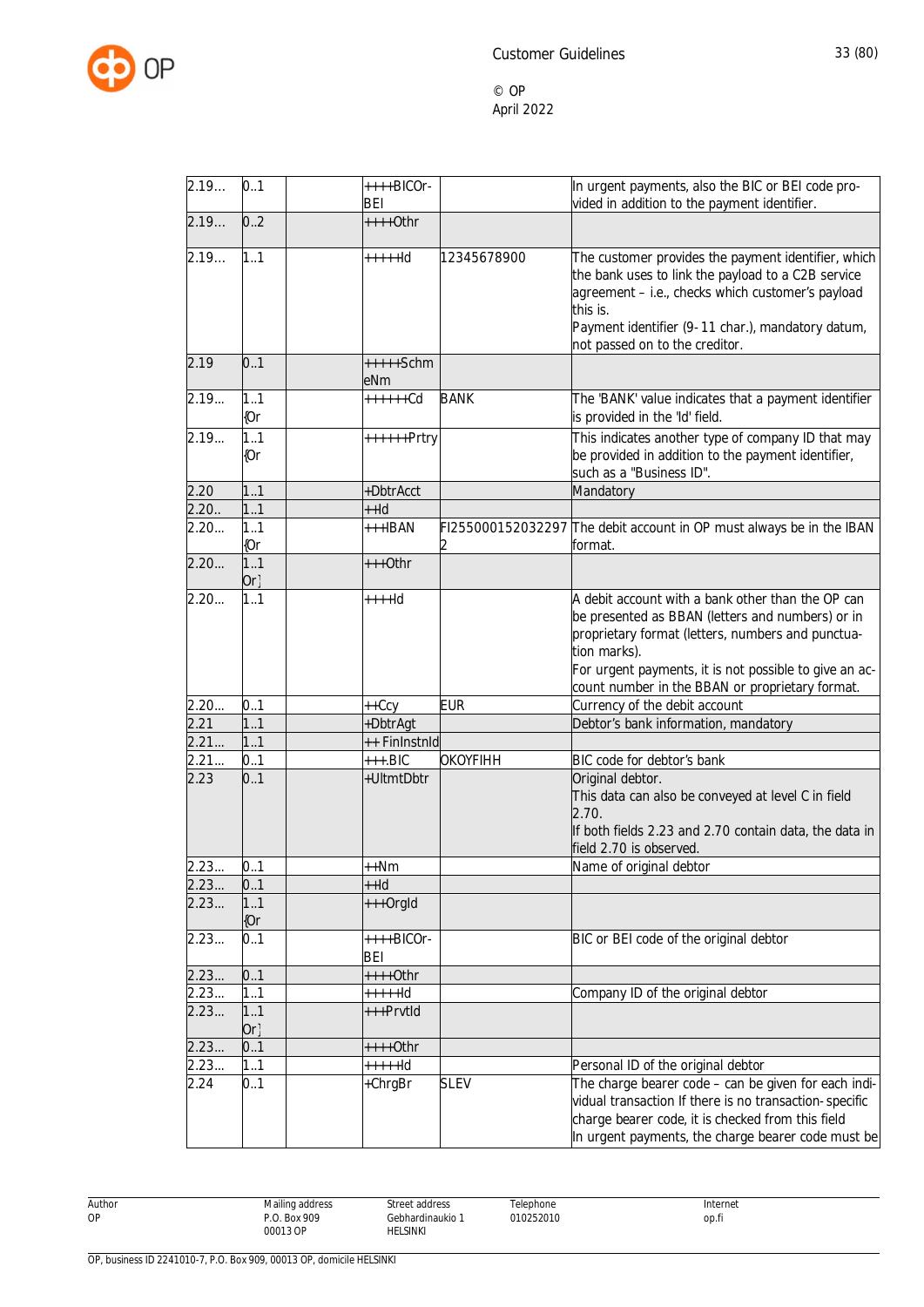

|      |     |                  |                            | SLEV. Code values SHAR and TYHJÄ (empty) are                                                              |
|------|-----|------------------|----------------------------|-----------------------------------------------------------------------------------------------------------|
|      |     |                  |                            | changed to SLEV.                                                                                          |
|      |     |                  |                            |                                                                                                           |
|      |     |                  |                            |                                                                                                           |
| 2.27 | 1n  |                  |                            | +CdtTrfTxInfCredit transfer trans-The message must contain at least one of these                          |
|      |     |                  | action information         | blocks (in urgent payments, only one block per                                                            |
| 2.28 | 11  | ++Pmtld          |                            | payment/message allowed)                                                                                  |
| 2.29 | 0.1 | +++InstrId       |                            | Mandatory payment identification<br>Identification assigned to the payment by the debtor,                 |
|      |     |                  |                            | passed on to the messages for the debtor and ac-                                                          |
|      |     |                  |                            | count statement (customer's own information) - not                                                        |
|      |     |                  |                            | passed on to the creditor                                                                                 |
| 2.30 | 1.1 |                  | +++EndToEn9834454645554699 | Mandatory end-to-end reference, or unique identifi-                                                       |
|      |     | dld              |                            | cation, assigned by the debtor to identify the trans-                                                     |
|      |     |                  |                            | action - always passed on to the creditor but passed                                                      |
|      |     |                  |                            | on to the debtor only for individual payments                                                             |
|      |     |                  |                            | In the absence of this information, the bank will indi-                                                   |
|      |     |                  |                            | cate NOTPROVIDED.                                                                                         |
| 2.31 | 0.1 | ++PmtTpInf       |                            | Payment type information for the bank                                                                     |
| 2.32 | 0.1 | ++InstrPrty      |                            | Urgency of payment - the codes allowed are:                                                               |
|      |     |                  |                            | NORM - processed by the debtor's bank as a normal<br>payment order this is the only urgency code allowed  |
|      |     |                  |                            | for SEPA credit transfers                                                                                 |
|      |     |                  |                            | HIGH - processed by the debtor's bank as an urgent                                                        |
|      |     |                  |                            | payment order; does not require that the creditor's                                                       |
|      |     |                  |                            | bank process the transfer as an urgent payment or-                                                        |
|      |     |                  |                            | der HIGH is not allowed for SEPA credit transfers                                                         |
|      |     |                  |                            | The information is primarily retrieved from this ele-                                                     |
|      |     |                  |                            | ment. If this element has no value, the value in ele-                                                     |
|      |     |                  |                            | ment 2.7 (if any) is used for the transaction.                                                            |
| 2.33 | 0.1 | +++SvcLvl        |                            | Service Level.                                                                                            |
| 2.34 | 1.1 | $+++Cd$          | <b>URGP</b>                | The payment is processed as an SEPA Instant Credit                                                        |
|      | {Or |                  |                            | Transfer. Another option is to enter the code INST in<br>Local Instrument element 2.37. Regardless of the |
|      |     |                  |                            | code used, the payment is processed only as an                                                            |
|      |     |                  |                            | SEPA Instant Credit Transfer.                                                                             |
| 2.36 | 0.1 | +++Lcllnstr      |                            |                                                                                                           |
|      |     | m                |                            |                                                                                                           |
| 2.37 | 11  | $++++$ Cd        | <b>INST</b>                | The payment is processed as an SEPA Instant Credit                                                        |
|      |     |                  |                            | Transfer. Another option is to enter the Proprietary                                                      |
|      |     |                  |                            | code URGP in Service Level element 2.34.                                                                  |
| 2.42 | 1.1 | ++Amt            |                            | As mandatory information, the amount payable                                                              |
| 2.43 | 11  | +++InstdAmt10000 |                            | Amount payable                                                                                            |
| 2.43 | 1.1 | +++InstdAmtEUR   |                            | Currency of the amount instructed                                                                         |
|      |     | attribute        |                            |                                                                                                           |
| 2.51 | 0.1 | 'Ccy'            | <b>SLEV</b>                |                                                                                                           |
|      |     | ++ChrgBr         |                            | The charge bearer code is determined primarily at<br>transaction level. In instant payments, the charge   |
|      |     |                  |                            | bearer code must be SLEV.                                                                                 |
| 2.70 | 0.1 | ++UltmtDbtr      |                            | Original debtor. This data can also be conveyed at                                                        |
|      |     |                  |                            | the 'Payment Information' hierarchy level in field                                                        |
|      |     |                  |                            | 2.23.                                                                                                     |
|      |     |                  |                            | If both fields 2.23 and 2.70 contain data, the data in                                                    |
|      |     |                  |                            | field 2.70 is observed.                                                                                   |
| 2.70 | 0.1 | +++Nm            |                            | Name of original debtor                                                                                   |
| 2.70 | 0.1 | $++$ -Id         |                            |                                                                                                           |

Author OP

Gebhardinaukio 1 Telephone 010252010

Street address

HELSINKI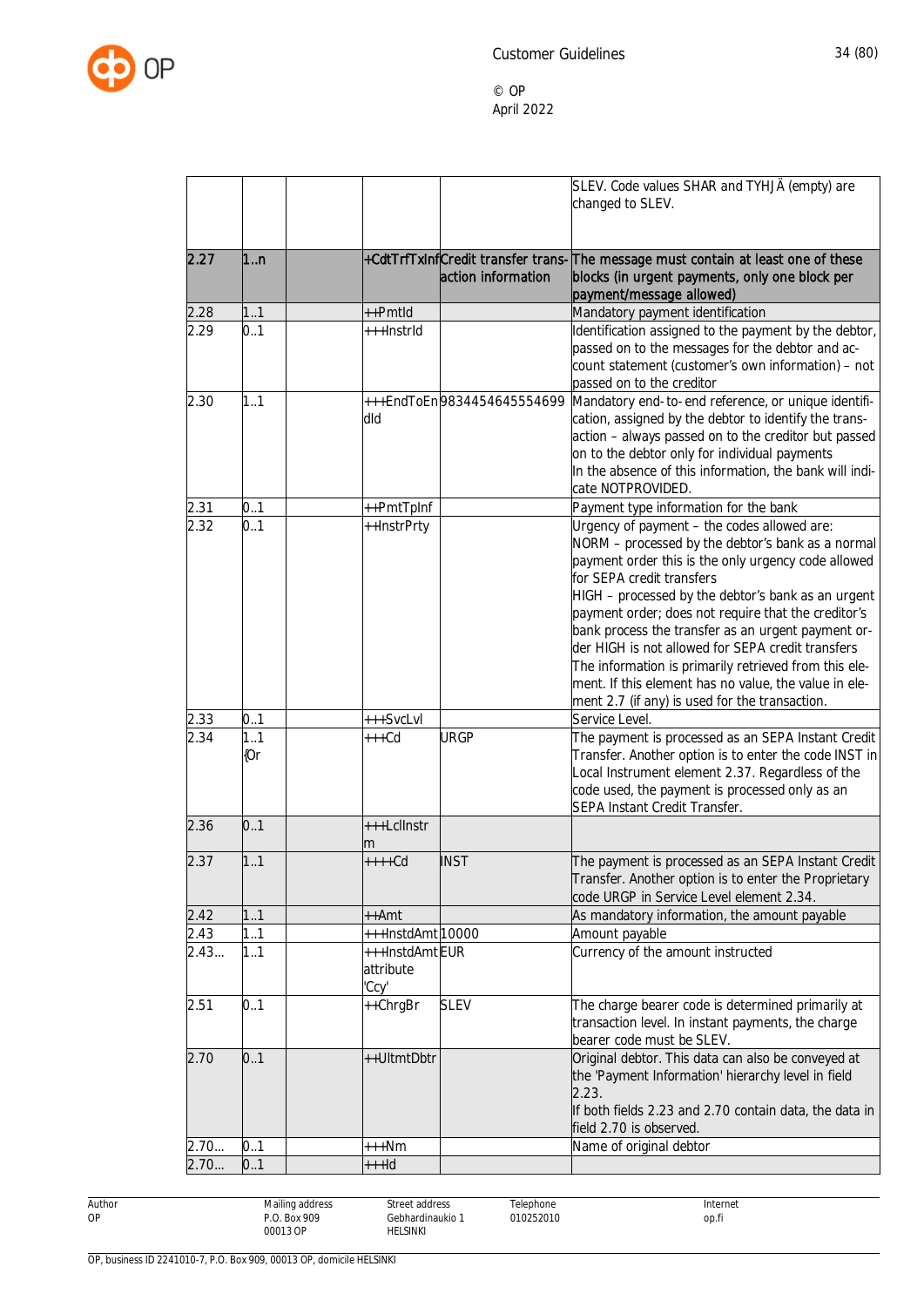

| 2.70 | 1.1    |   | $***+Orgld$  |                              |                                                                                                            |
|------|--------|---|--------------|------------------------------|------------------------------------------------------------------------------------------------------------|
| 2.70 | 0.1    |   | $+++++BICOr$ |                              | BIC or BEI code of the original debtor                                                                     |
|      |        |   | BEI          |                              |                                                                                                            |
| 2.70 | 0.1    |   | +++++0thr    |                              |                                                                                                            |
| 2.70 | 1.1    |   | $+++++d$     |                              | Company ID of the original debtor                                                                          |
| 2.70 | 1.1    |   | ++++Prvtld   |                              |                                                                                                            |
|      | ${0r}$ |   |              |                              |                                                                                                            |
| 2.70 | 0.1    |   | +++++0thr    |                              |                                                                                                            |
| 2.70 | 1.1    |   | $+++++d$     |                              | Personal ID of the original debtor                                                                         |
| 2.77 | 0.1    |   | ++CdtrAgt    |                              |                                                                                                            |
| 2.77 | 1.1    | x | +++FinInst-  |                              |                                                                                                            |
|      |        |   | nld          |                              |                                                                                                            |
| 2.77 | 01     |   | $***BIC$     | NDEAFIHH                     | The BIC code of the creditor's bank.                                                                       |
| 2.79 | 0.1    | X | ++Cdtr       |                              | Creditor's name and address                                                                                |
| 2.79 | 0.1    | ᡑ | $***Nm$      | Company Ltd                  | Creditor's name is mandatory                                                                               |
| 2.79 | 0.1    |   | +++PstlAdr   |                              | Creditor's postal address                                                                                  |
| 2.79 | 0.1    |   | ++++Ctry     | FI                           | Creditor's country code is mandatory if the creditor's                                                     |
|      |        |   |              |                              | address is given                                                                                           |
| 2.79 | 0.4    |   |              | ++++AdrLineMannerheimintie 1 | In urgent payments, address datum is not manda-                                                            |
|      |        |   |              |                              | tory but recommended. Max. two (2) address lines.                                                          |
|      |        |   |              | ++++AdrLineFI-00100 Helsinki |                                                                                                            |
| 2.79 | 0.1    |   | $++$ -Id     |                              | Creditor ID                                                                                                |
| 2.79 | 1.1    |   | $++++$ Orgld |                              |                                                                                                            |
|      | {Or    |   |              |                              |                                                                                                            |
| 2.79 | 0.1    |   | +++++BICOr   |                              | <b>BIC or BEI</b>                                                                                          |
|      |        |   | <b>BEI</b>   |                              |                                                                                                            |
| 2.79 | 0.1    |   | $***+Othr$   |                              |                                                                                                            |
| 2.79 | 1.1    |   | $+++++Id$    |                              | Creditor company ID                                                                                        |
| 2.79 | 0.1    |   | $+++++Sch$   |                              |                                                                                                            |
|      |        |   | meNm         |                              |                                                                                                            |
| 2.79 | 1.1    |   | $+++++Cd$    |                              | For SEPA payments, the allowed company IDs are:                                                            |
|      | {{Or   |   |              |                              | BANK, CUST, DUNS, EMPL, GS1G and TXID.                                                                     |
| 2.79 | 1.1    |   | +++++++Prtr  |                              | Any other company ID values are provided in this el-                                                       |
|      | $Or\}$ |   |              |                              | ement.                                                                                                     |
| 2.79 | 1.1    |   | ++++Prvtld   |                              |                                                                                                            |
|      | $Or\}$ |   |              |                              |                                                                                                            |
| 2.79 | 0.1    |   | +++++0thr    |                              |                                                                                                            |
| 2.79 | 1.1    |   | $+++++Id$    |                              |                                                                                                            |
|      |        |   | ++++++Sch    |                              |                                                                                                            |
| 2.79 | 01     |   | meNm         |                              |                                                                                                            |
| 2.79 | 11     |   | +++++++Cd    |                              | For SEPA payments, the allowed personal IDs are:                                                           |
|      | ${0r}$ |   |              |                              | ARNU, CCPT, CUST, DRLC, EMPL, NIDN, SOSE ja                                                                |
|      |        |   |              |                              | TXID.                                                                                                      |
|      |        |   |              |                              |                                                                                                            |
| 2.79 | 1.1    |   | +++++++Prtr  |                              | Any other personal ID values are provided in this el-                                                      |
|      | $Or\}$ |   |              |                              | ement.                                                                                                     |
| 2.80 | 0.1    | x | ++CdtrAcct   |                              | Account number is mandatory for instant payments.                                                          |
| 2.80 | 11     |   | $++$ -Id     |                              |                                                                                                            |
| 2.80 | 1.1    |   | $***+IBAN$   | 5                            | FI211234560000078 For instant payment, the creditor's account number<br>is always given in the IBAN format |
| 2.80 | 1.1    |   | ++++0thr     |                              |                                                                                                            |
| 2.80 | 1.1    |   | +++++ld      |                              |                                                                                                            |
|      |        |   |              |                              | In international payments, the account number can<br>also be provided in a format other than IBAN.         |
| 2.81 | 0.1    |   | ++UltmtCdtr  |                              | Ultimate creditor. This information is included in ur-                                                     |
|      |        |   |              |                              | gent payments.                                                                                             |
| 2.81 | 0.1    |   | $***Nm$      |                              | Name of ultimate creditor                                                                                  |
|      |        |   |              |                              |                                                                                                            |

Author OP

Gebhardinaukio 1 Telephone 010252010

Street address

HELSINKI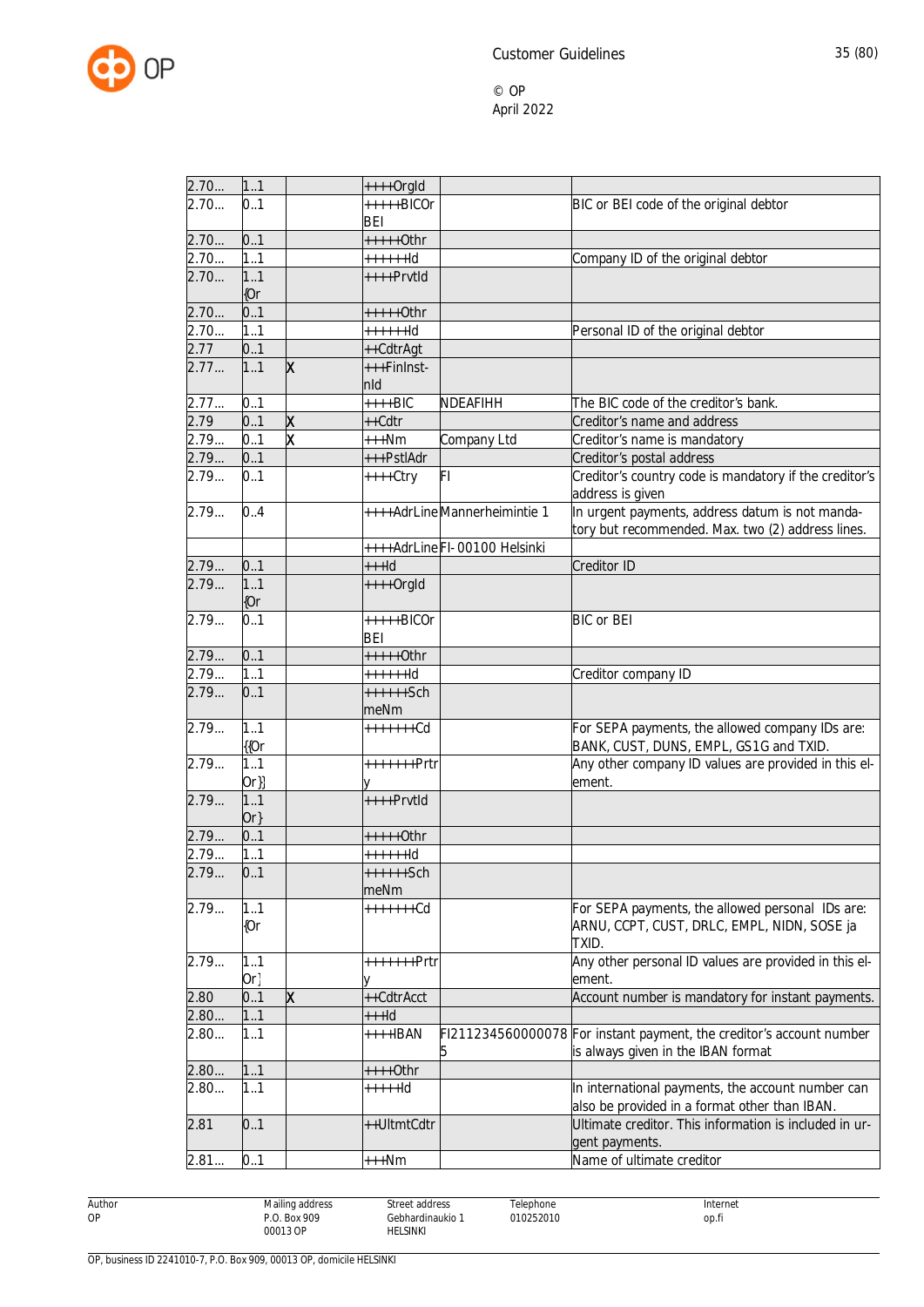

| 2.81  | 0.1        | $++$ ld               |              | ID for ultimate creditor                                                                      |
|-------|------------|-----------------------|--------------|-----------------------------------------------------------------------------------------------|
| 2.81  | 1.1<br>{Or | $+++Orgld$            |              | Company ID for ultimate creditor                                                              |
| 2.81  | 1.1<br>Or} | $***$ Prvtld          |              | Personal ID for ultimate creditor                                                             |
| 2.98  | 0.1        | $++RmtInf$            |              | Message or reference for the creditor                                                         |
| 2.99  | 0.1        | +++Ustrd              |              | Unstructured message to creditor.                                                             |
| 2.100 | 0.n        | $++strd$              |              | Structured message to the payee; see 2.98.                                                    |
| 2.120 | 0.1        | $+++Cdt$ rRe-<br>finf |              | Creditor reference information - i.e., invoice or credit<br>note reference                    |
| 2.121 | 0.1        | $++++$ Tp             |              |                                                                                               |
| 2.122 | 1.1        | $+++++CdOr$<br>Prtry  |              |                                                                                               |
| 2.123 | 1.1        | $++++++Cd$ SCOR       |              | If field 2.126 contains a domestic or RF reference,<br>the value SCOR is given in this field. |
| 2.125 | 0.1        | $++++$                |              | Indicator of which standards-based reference num-<br>ber is in use                            |
| 2.126 | 0.1        | +++++Ref              | RF0212345614 | Creditor reference - e.g., Finnish reference number                                           |

## 3.5 International payment – payment order

| 2.0  | 1:n               |   | PmtInf         |                  | Each message must contain at least one block<br>of this kind that contains common information |
|------|-------------------|---|----------------|------------------|-----------------------------------------------------------------------------------------------|
|      |                   |   |                |                  | for the transfers and the debit information                                                   |
| 2.1  | 1.1               |   | +PmtInfld      | 20180102-123456- | Mandatory identifier assigned by debtor to                                                    |
|      |                   |   |                | 01               | identify a payment batch, passed on to the                                                    |
|      |                   |   |                |                  | messages for the debtor and account state-                                                    |
|      |                   |   |                |                  | ment. Not passed on to the creditor                                                           |
| 2.2  | 1.1               |   | +PmtMtd        | <b>TRF</b>       | The only code allowed for payment orders is<br>TRF.                                           |
| 2.17 | 1.1               |   | +RegdExctnDt   | 2018-05-10       | The requested execution date - mandatory -                                                    |
|      |                   |   |                |                  | may be, at max., 364 days in the future                                                       |
| 2.19 | 1.1               |   | $+Dbtr$        |                  |                                                                                               |
| 2.19 | 0.1               |   | $++Nm$         | Firma Oy         | The bank passes on the debtor's name used in<br>the C2B agreement                             |
| 2.19 | 0.1               |   | ++PstlAdr      |                  |                                                                                               |
| 2.19 | 0.1               |   | +++Ctry        |                  | The country code is mandatory for the                                                         |
|      |                   |   |                |                  | debtor's address if an address is given                                                       |
| 2.19 | 0.5               |   | $++AdrLine$    |                  | The bank passes on the debtor's address used                                                  |
|      |                   |   |                |                  | in the C2B agreement                                                                          |
| 2.19 | 0.1               | X | $hH+$          |                  | Debtor ID                                                                                     |
| 2.19 | 1.1               |   | +++OrgId       |                  |                                                                                               |
| 2.19 | 0.1               |   | $***+0$ thr    |                  |                                                                                               |
| 2.19 | $\overline{1}$ .1 |   | $+ + + + +$ Id | 12345678900      | The customer provides the payment identifier,                                                 |
|      |                   |   |                |                  | which the bank uses to link the payload to a                                                  |
|      |                   |   |                |                  | C2B service agreement - i.e., checks which                                                    |
|      |                   |   |                |                  | customer's payload this is.                                                                   |
|      |                   |   |                |                  | Payment identifier (9-11 char.), mandatory                                                    |
|      |                   |   |                |                  | datum, not passed on to the creditor.                                                         |
| 2.19 | 0.1               |   | $++++SchmeN$   |                  |                                                                                               |
|      |                   |   | m              |                  |                                                                                               |
| 2.19 | 1.1               |   | $+++++Cd$      | <b>BANK</b>      | The 'BANK' value indicates that a payment                                                     |
|      |                   |   |                |                  | identifier is provided in the 'Id' field.                                                     |

Author OP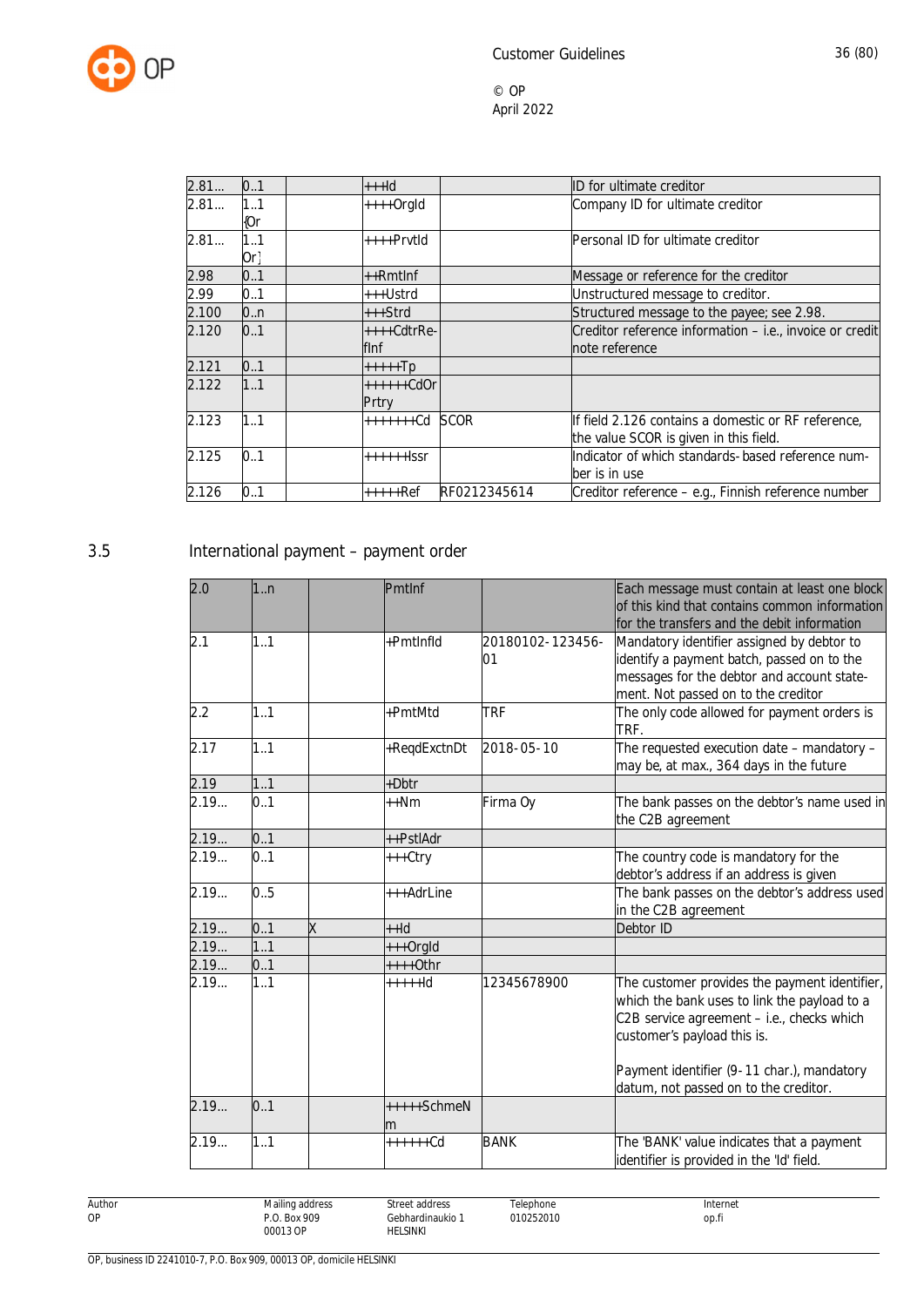

| 2.20 | 1.1           | +DbtrAcct     |                                              | Mandatory                                                                                                                                                                                                                                                                                                                                                                                                                                                                                                                                                        |
|------|---------------|---------------|----------------------------------------------|------------------------------------------------------------------------------------------------------------------------------------------------------------------------------------------------------------------------------------------------------------------------------------------------------------------------------------------------------------------------------------------------------------------------------------------------------------------------------------------------------------------------------------------------------------------|
| 2.20 | 1.1           | $++Id$        |                                              |                                                                                                                                                                                                                                                                                                                                                                                                                                                                                                                                                                  |
| 2.20 | 1.1<br>{Or    | +++IBAN       |                                              | FI255000152032297 The debit account in OP must always be in the<br>IBAN format. Also when the debit account is<br>an account at OP Bank Estonia, Latvia or Lith-<br>uania.                                                                                                                                                                                                                                                                                                                                                                                       |
| 2.20 | 1.1<br>$Or\}$ | $+++O$ thr    |                                              |                                                                                                                                                                                                                                                                                                                                                                                                                                                                                                                                                                  |
| 2.20 | 1.1           | $+++Id$       |                                              | A debit account with a bank other than OP can<br>be presented as BBAN (letters and numbers)<br>or in proprietary format (letters, numbers and<br>punctuation marks).                                                                                                                                                                                                                                                                                                                                                                                             |
| 2.20 | 0.1           | ++Ccy         |                                              | Currency of the debit account                                                                                                                                                                                                                                                                                                                                                                                                                                                                                                                                    |
| 2.21 | 11            | +DbtrAgt      |                                              | Information of debtor's bank                                                                                                                                                                                                                                                                                                                                                                                                                                                                                                                                     |
| 2.21 | 1.1           | ++ FinInstnId |                                              |                                                                                                                                                                                                                                                                                                                                                                                                                                                                                                                                                                  |
| 2.21 | 0.1           | $++BIC$       | <b>OKOYFIHH</b>                              | BIC code for debtor's bank                                                                                                                                                                                                                                                                                                                                                                                                                                                                                                                                       |
| 2.23 | 0.1           | +UltmtDbtr    |                                              | Original debtor                                                                                                                                                                                                                                                                                                                                                                                                                                                                                                                                                  |
| 2.23 | 0.1           | $++Nm$        |                                              | The name of the original debtor is passed on<br>by a SWIFT MT103 message to the message<br>field (field 70), preceded by 'B/O' ('By order of')                                                                                                                                                                                                                                                                                                                                                                                                                   |
| 2.24 | 0.1           | +ChrgBr       |                                              | The charge bearer code - can be given for<br>each individual transaction If there is no<br>transaction-specific charge bearer code, it is<br>checked from this field<br>The codes allowed are SHAR, DEBT, and<br>CRED.                                                                                                                                                                                                                                                                                                                                           |
|      |               |               |                                              | For international payments, the code values<br>SLEV and TYHJÄ (empty) are changed to<br>SHAR.                                                                                                                                                                                                                                                                                                                                                                                                                                                                    |
| 2.27 | 1:n           | +CdtTrfTxInf  | Credit transfer trans-<br>action information | At least one block of this kind is required                                                                                                                                                                                                                                                                                                                                                                                                                                                                                                                      |
| 2.28 | 1.1           | ++Pmtld       |                                              | Mandatory payment identification                                                                                                                                                                                                                                                                                                                                                                                                                                                                                                                                 |
| 2.29 | 0.1           | +++InstrId    |                                              | Identification assigned to the payment by the<br>debtor, passed on to the messages for the<br>debtor and account statement (customer's<br>own information) - not passed on to the cred-<br>itor                                                                                                                                                                                                                                                                                                                                                                  |
| 2.30 | 1.1           |               | +++EndToEndId 9834454645554699               | Mandatory end-to-end reference, or unique<br>identification, assigned by the debtor to iden-<br>tify the transaction - always passed on to the<br>creditor but passed on to the debtor only for<br>individual payments<br>When payment is debited from a foreign ac-<br>count, the debtor's reference is given in this<br>element.<br>In the absence of this information, the bank<br>will indicate NOTPROVIDED.<br>EndToEndId is passed on by a SWIFT MT103<br>message to the message field (field 70), line 1,<br>preceded by '/ROC/' ('Ordering Customer Ref- |

Author OP Mailing address P.O. Box 909 00013 OP Street address Gebhardinaukio 1 HELSINKI Telephone 010252010 Internet op.fi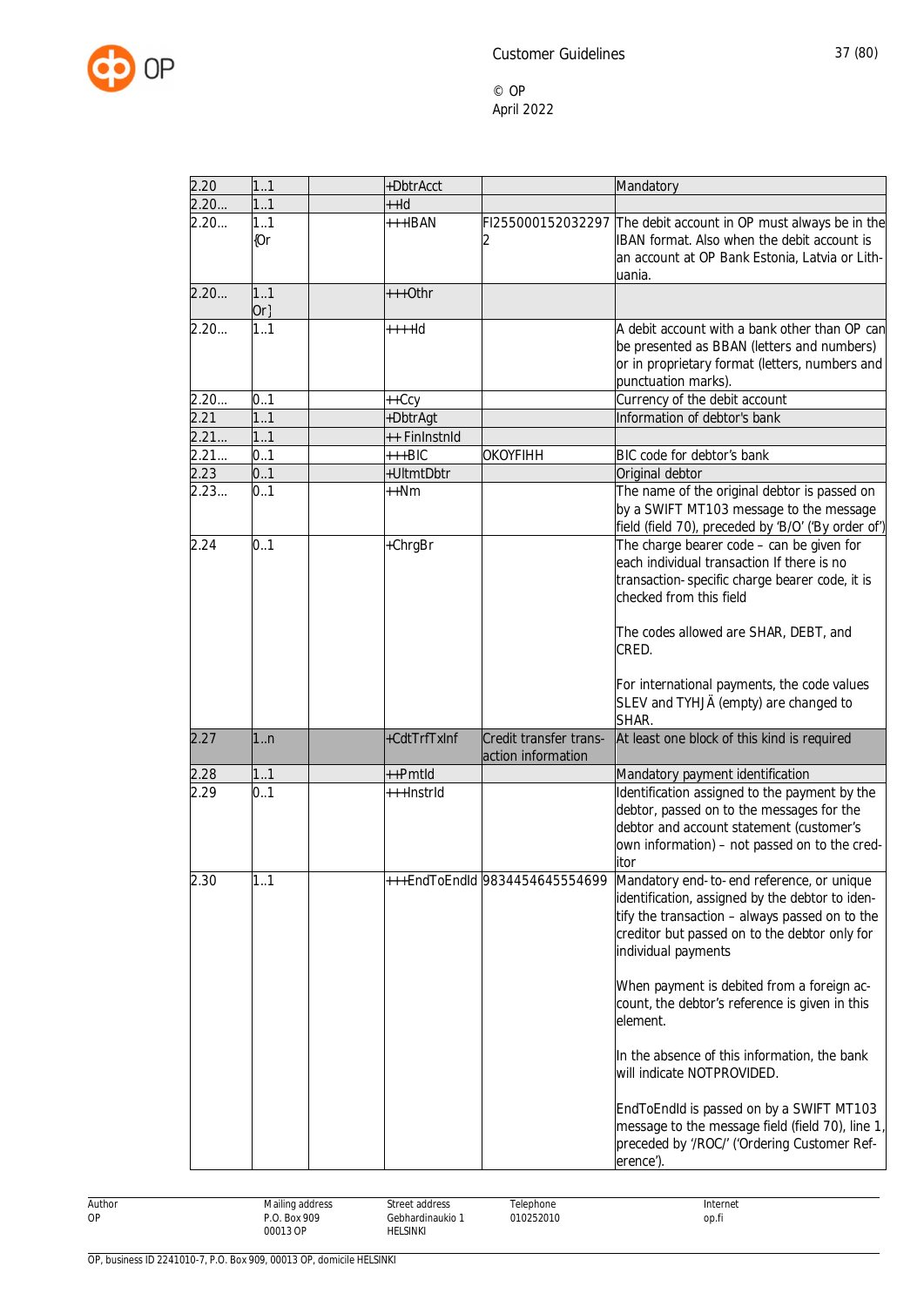

| 2.31              | 0.1           | ++PmtTpInf                          |                 | Payment type information for the bank                                                                                                          |
|-------------------|---------------|-------------------------------------|-----------------|------------------------------------------------------------------------------------------------------------------------------------------------|
| 2.32              | 0.1           | +++InstrPrty                        | <b>NORM</b>     | The only code allowed for payment orders is<br>NORM.                                                                                           |
|                   |               |                                     |                 | The information is primarily retrieved from<br>this element. If this element has no value, the                                                 |
|                   |               |                                     |                 | value in element 2.7 (if any) is used for the<br>transaction.                                                                                  |
| 2.42              | 1.1           | ++Amt                               |                 | Amount instructed                                                                                                                              |
| $\overline{2}.43$ | 1.1<br>${0r}$ | +++InstdAmt                         | 250.90          | Amount payable                                                                                                                                 |
| 2.43              | 1.1           | +++InstdAmt at-USD<br>tribute 'Ccy' |                 | Currency of the amount instructed                                                                                                              |
| 2.44              | 1.1<br>$Or\}$ | +++EqvtAmt                          |                 | Information on the amount of the counter-<br>value payment                                                                                     |
| 2.45              | 1.1           | +++Amt                              | 2500.00         | Amount payable in the currency of the debit<br>account (EUR)                                                                                   |
| 2.45.             | 1.1           | +++InstdAmt at-EUR<br>tribute 'Ccy' |                 | Currency of debit transaction, always EUR.                                                                                                     |
| 2.46              | 1.1           | ++++CcyOfTrf                        |                 | Currency of payment transaction, other than<br>the currency of debit account                                                                   |
| 2.47              | 0.1           | ++XchgRateInf                       |                 | Exchange rate information                                                                                                                      |
| 2.50              | 0.1           | +++CtrctId                          |                 | Currency exchange deal number - i.e., rate<br>reference, which is used only in international<br>payments                                       |
| 2.51              | 0.1           | ++ChrgBr                            | <b>SHAR</b>     | The charge bearer code is determined primar-<br>ily at transaction level                                                                       |
|                   |               |                                     |                 | The codes allowed are SHAR, DEBT, and<br>CRED.                                                                                                 |
|                   |               |                                     |                 | For international payments, the code values<br>SLEV and TYHJÄ (empty) are changed to<br>SHAR.                                                  |
| 2.70              | 0.1           | ++UltmtDbtr                         |                 | Original debtor. This data can also be provided<br>at 'PaymentInformation' level in field 2.23.                                                |
|                   |               |                                     |                 | If both fields 2.23 and 2.70 contain data, the<br>data in field 2.70 is observed.                                                              |
| 2.70              | 0.1           | $***Nm$                             |                 | The name of the original debtor is passed on<br>by a SWIFT MT103 message to the message<br>field (field 70), preceded by 'B/O' ('By order of') |
| 2.77              | 0.1           | ++CdtrAgt                           |                 |                                                                                                                                                |
| 2.77              | 1.1           | +++FinInstnId                       |                 |                                                                                                                                                |
| 2.77              | 0.1           | $***BIC$                            | <b>IRVTUS3N</b> | BIC code for creditor's bank                                                                                                                   |
| 2.77              | 0.1           | ++++ClrSysMm-<br>bld                |                 | Clearing code                                                                                                                                  |
| 2.77              | 1.1           | $***+Mmbld$                         |                 | The clearing code of the creditor's bank can be<br>given for international payment if the BIC is<br>not known;                                 |
|                   |               |                                     |                 | The clearing code must be given according to<br>the ISO standard                                                                               |

Author Mailing address P.O. Box 909 00013 OP Street address Gebhardinaukio 1 HELSINKI Telephone 010252010 Internet op.fi

OP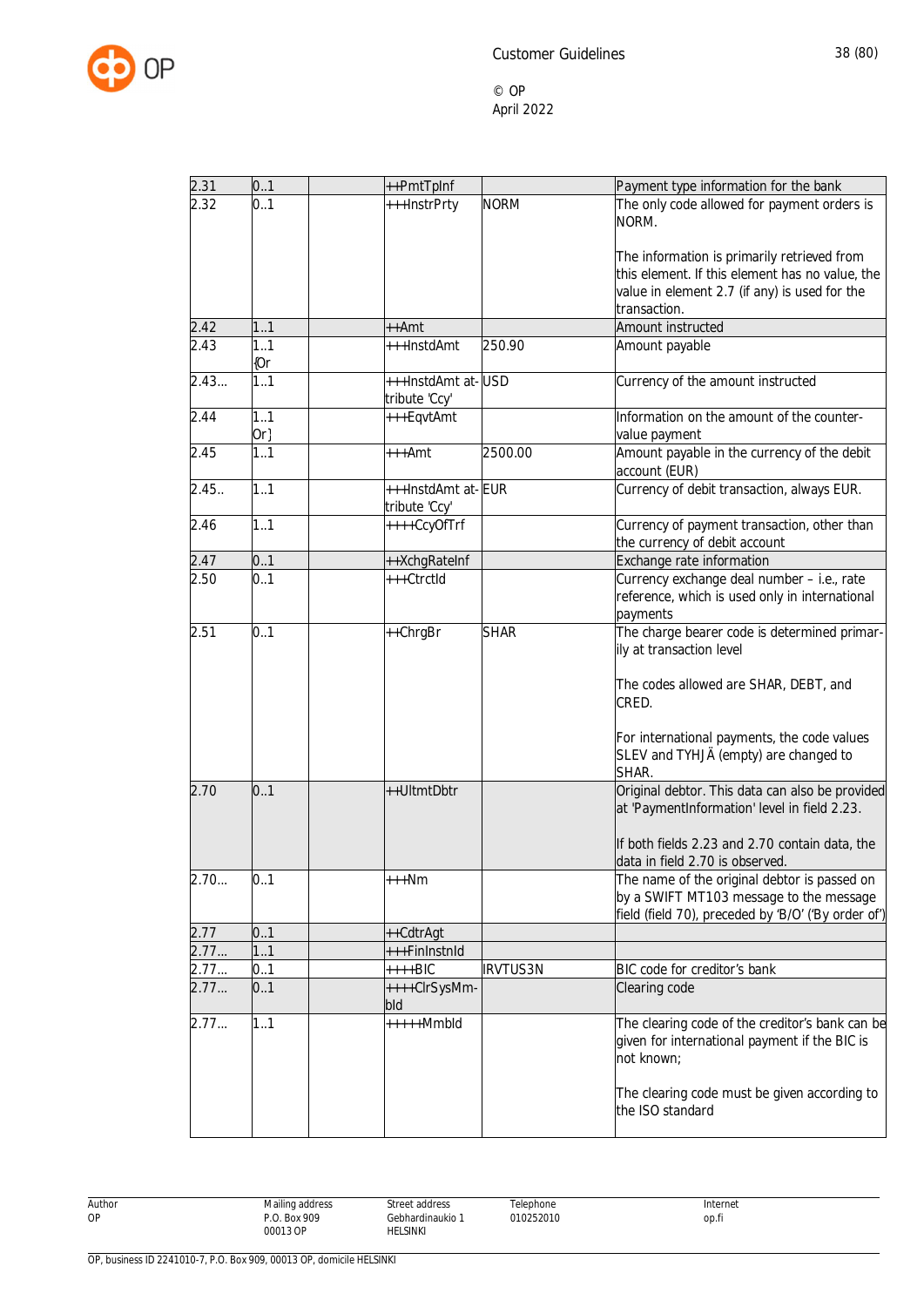

|      |     |   |                                 |                   | The name and address of the creditor's bank<br>are mandatory in connection with a clearing<br>code.                                                                                                                                                                   |
|------|-----|---|---------------------------------|-------------------|-----------------------------------------------------------------------------------------------------------------------------------------------------------------------------------------------------------------------------------------------------------------------|
| 2.77 | 0.1 |   | ++++Nm                          |                   | In international payments, the name of the<br>creditor's bank is mandatory if a BIC code is<br>not given and/or the payment is not identified<br>as a cheque                                                                                                          |
| 2.77 | 0.1 |   | ++++PstlAdr                     |                   |                                                                                                                                                                                                                                                                       |
| 2.77 | 0.1 |   | +++++Ctry                       |                   | The country code of creditor's bank is manda-<br>tory if an address is given                                                                                                                                                                                          |
| 2.77 | 0.5 |   | +++++AdrLine                    |                   | In international payments, the address of the<br>creditor's bank is mandatory if a BIC code is<br>not given and/or the payment is not identified<br>as a cheque                                                                                                       |
| 2.79 | 0.1 | Χ | ++Cdtr                          |                   | Creditor's name and address                                                                                                                                                                                                                                           |
| 2.79 | 0.1 | Χ | +++Nm                           | Ewing Oil         | Creditor's name is mandatory                                                                                                                                                                                                                                          |
| 2.79 | 0.1 |   | +++PstlAdr                      |                   | Creditor's postal address                                                                                                                                                                                                                                             |
| 2.79 | 0.1 |   | ++++Ctry                        | US                | Creditor's country code is mandatory if the<br>creditor's address is given                                                                                                                                                                                            |
| 2.79 | 0.4 |   | ++++AdrLine                     | 5th Avenue        | In international payments, the creditor's ad-<br>dress is mandatory.                                                                                                                                                                                                  |
|      |     |   |                                 | Dallas            |                                                                                                                                                                                                                                                                       |
|      |     |   |                                 | <b>TEXAS 1234</b> |                                                                                                                                                                                                                                                                       |
|      |     |   |                                 | USA               |                                                                                                                                                                                                                                                                       |
| 2.80 | 0.1 |   | ++CdtrAcct                      |                   | Account number is mandatory for payment<br>orders.                                                                                                                                                                                                                    |
| 2.80 | 11  |   | $++$ -Id                        |                   |                                                                                                                                                                                                                                                                       |
| 2.80 | 1.1 |   | $++++IBAN$                      |                   | In international payments, the account num-<br>ber can also be provided as IBAN.                                                                                                                                                                                      |
| 2.80 | 11  |   | $***+Othr$                      |                   |                                                                                                                                                                                                                                                                       |
| 2.80 | 1.1 |   | $++++$                          | 9876543210        | In international payments, the account num-<br>ber can also be provided in a format other<br>than IBAN.                                                                                                                                                               |
| 2.82 | 0.2 |   | $+$ $+$ $ln$ -<br>strForCdtrAgt |                   | Instructions for the creditor agent / creditor<br>bank are passed on for international pay-<br>ments                                                                                                                                                                  |
| 2.83 | 0.1 |   | $+++Cd$                         |                   | The first two instructions are observed.<br>Payment instruction code according to the<br><b>UNIFI standard</b><br>Codes currently in use:<br>[PHOB] - creditor collects from the<br>bank Paid once the creditor is identi-<br>fied<br>[CHQB] - payment to creditor by |
| 2.84 | 0.1 |   | +++InstrInf                     |                   | cheque<br>Further instructions for the foreign bank, max.<br>140 characters                                                                                                                                                                                           |
| 2.85 | 0.1 |   | ++InstrForD-<br>btrAgt          |                   | Instructions for the debtor's bank<br>Only used for special payment methods re-<br>quiring a separate agreement.                                                                                                                                                      |
| 2.98 | 0.1 |   | ++Rmtlnf                        |                   | Message or reference for the creditor                                                                                                                                                                                                                                 |
| 2.99 | 0.1 |   | +++Ustrd                        | Invoice 5656      | Unstructured message to the creditor                                                                                                                                                                                                                                  |

Author OP

Street address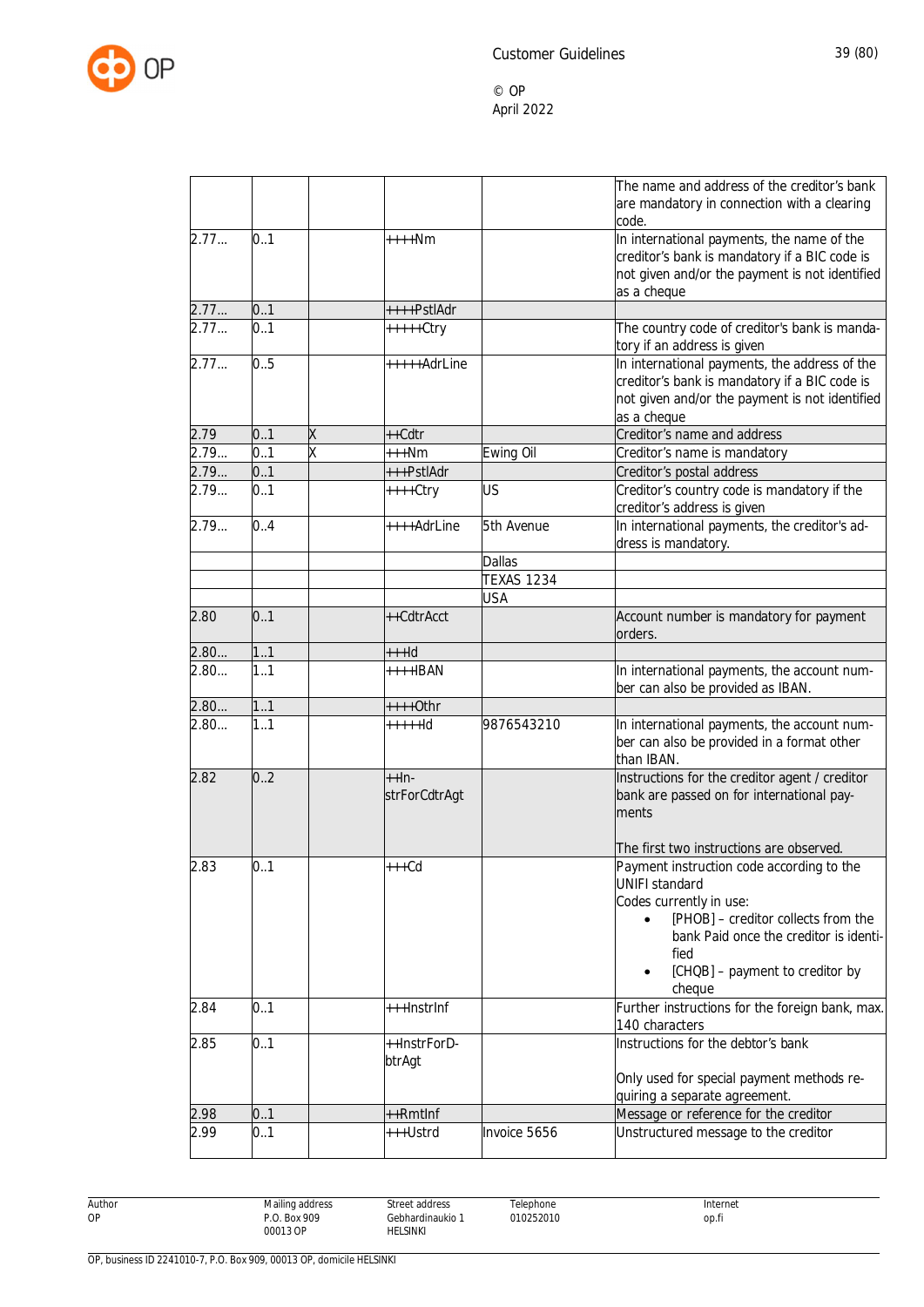

|       |     |                | In international payments, the purpose of the                                                                                                                |
|-------|-----|----------------|--------------------------------------------------------------------------------------------------------------------------------------------------------------|
|       |     |                | payment (max. 140 characters) is given in this                                                                                                               |
|       |     |                | field. Max. 1 occurrence.                                                                                                                                    |
|       |     |                |                                                                                                                                                              |
|       |     |                |                                                                                                                                                              |
|       |     |                | The information is conveyed to the message                                                                                                                   |
|       |     |                | field (field 70) by a SWIFT MT 103 message. It                                                                                                               |
|       |     |                | should be noted also that EndToEndId (2.30)                                                                                                                  |
|       |     |                | is placed at the beginning of the message                                                                                                                    |
|       |     |                | field. If provided in the payload, Ref (2.126)                                                                                                               |
|       |     |                | and UltmtDbtr/Nm (2.23 and 2.70) are also                                                                                                                    |
|       |     |                | used. This information decreases the number                                                                                                                  |
|       |     |                | of characters available for the open-ended                                                                                                                   |
|       |     |                | message.                                                                                                                                                     |
| 2.100 | 0.n | +++Strd        | Structured message to the payee; see 2.98.                                                                                                                   |
| 2.101 | 0.1 | ++++RfrdDocInf |                                                                                                                                                              |
| 2.102 | 0.1 | +++++Tp        | Invoice type                                                                                                                                                 |
| 2.103 | 1.1 | ++++++CdOrPrtr |                                                                                                                                                              |
|       |     |                |                                                                                                                                                              |
| 2.104 | 1.1 | +++++++Cd      | Used only if the amount has not been given                                                                                                                   |
|       |     |                |                                                                                                                                                              |
|       |     |                | $CREN = credit note$                                                                                                                                         |
|       |     |                | CINV or other code = invoice                                                                                                                                 |
|       |     |                |                                                                                                                                                              |
|       |     |                | Otherwise, the code (CREN or CINV) is deter-                                                                                                                 |
|       |     |                | mined by the total bucket (2.112 or 2.119) in                                                                                                                |
|       |     |                | which the amount of the invoice or credit note                                                                                                               |
|       |     |                |                                                                                                                                                              |
|       |     |                | has been entered.                                                                                                                                            |
|       |     |                |                                                                                                                                                              |
| 2.109 | 0.1 | ++++RfrdDocAm  | Amount and currency of the invoice or credit                                                                                                                 |
|       |     |                | note                                                                                                                                                         |
| 2.112 | 0.1 | +++++Cdt-      | Credit note amount                                                                                                                                           |
|       |     | NoteAmt        |                                                                                                                                                              |
|       |     | $++++-Cdt-$    | Currency of credit note                                                                                                                                      |
|       |     | NoteAmt 'Ccy'  |                                                                                                                                                              |
| 2.119 | 0.1 | +++++RmtdAmt   | Invoice amount                                                                                                                                               |
|       |     |                |                                                                                                                                                              |
|       |     |                | If the invoice type is CINV or some other code                                                                                                               |
|       |     |                | (excl. CREN), this element is to be used.                                                                                                                    |
|       |     |                |                                                                                                                                                              |
|       |     |                |                                                                                                                                                              |
|       |     |                | is placed in the 'camt' message to the debtor.                                                                                                               |
|       |     |                | This datum is not passed on to the creditor or                                                                                                               |
|       |     |                | the debtor's account statement.                                                                                                                              |
|       |     | +++++RmtdAmt   | Currency of invoice                                                                                                                                          |
|       |     | 'Ccy'          |                                                                                                                                                              |
| 2.120 | 0.1 | ++++CdtrRefInf |                                                                                                                                                              |
|       |     |                | credit note reference                                                                                                                                        |
| 2.121 | 0.1 | +++++Tp        |                                                                                                                                                              |
| 2.122 | 1.1 | ++++++CdOrPrtr |                                                                                                                                                              |
|       | 1.1 | +++++++Cd      | If field 2.126 contains a domestic or RF refer-                                                                                                              |
| 2.123 |     |                |                                                                                                                                                              |
|       |     |                | ence, the value SCOR is given in this field.                                                                                                                 |
| 2.125 | 0.1 | ++++++lssr     | Indicator of which standards-based reference                                                                                                                 |
| 2.126 | 0.1 | +++++Ref       | number is in use                                                                                                                                             |
|       |     |                | In international payments, the invoice amount<br>Creditor reference information - i.e., invoice or<br>Creditor reference - e.g., Finnish reference<br>number |

Author OP

Telephone 010252010

Street address Gebhardinaukio 1 HELSINKI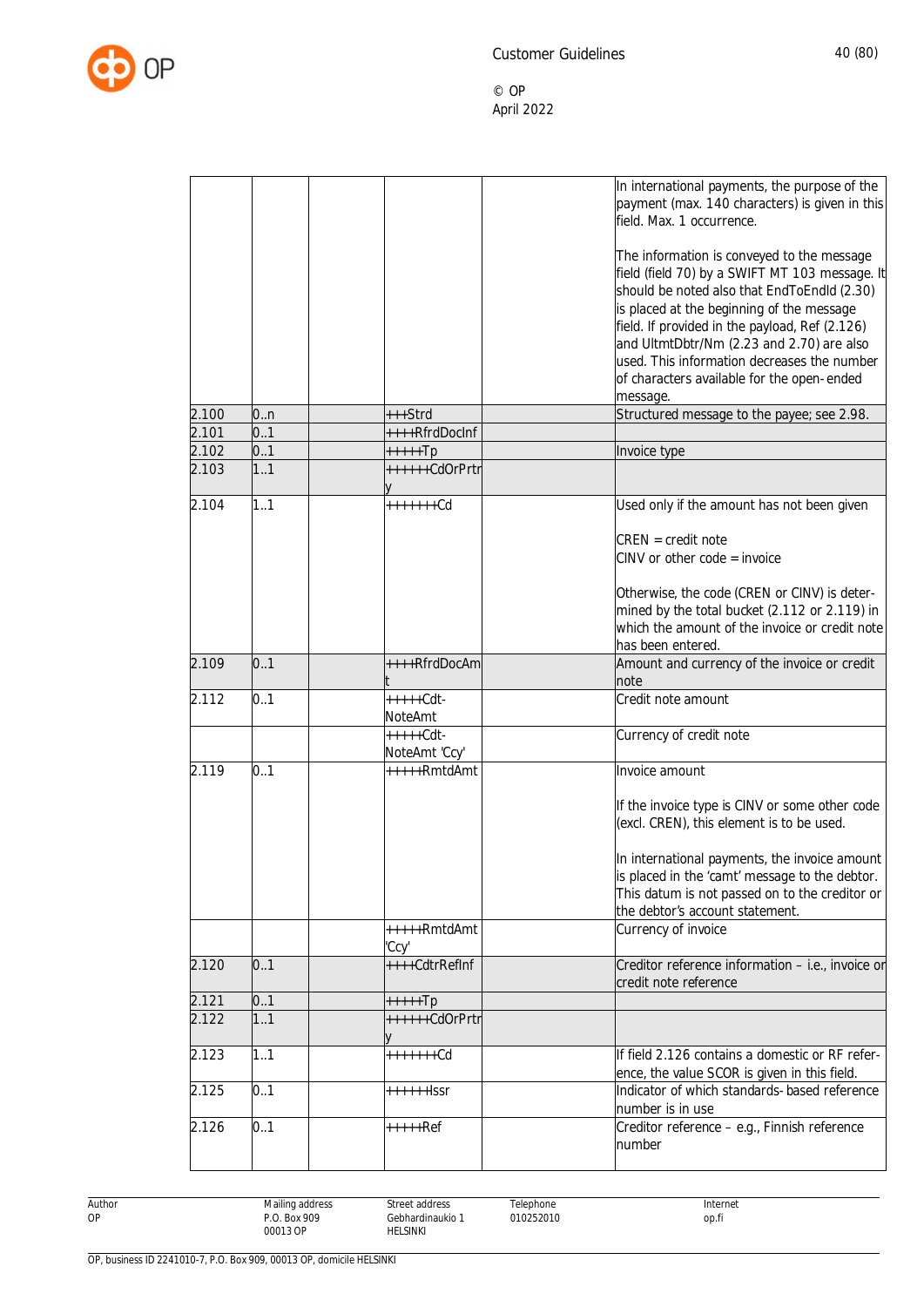

|  |  | II he information is conveved to the message                            |
|--|--|-------------------------------------------------------------------------|
|  |  | 03 ا<br>МT<br>lfield<br>a SWIET.<br>$.101$ hy $2.1$<br>esage.<br>(field |

# 3.6 International payment – SWIFT cheque

| 2.27 | 1n  | +CdtTrfTxInf                   | action information             | Credit transfer trans- At least one block of this kind is required                                                                                                                                                                                                                                                                                                                                                                                                |
|------|-----|--------------------------------|--------------------------------|-------------------------------------------------------------------------------------------------------------------------------------------------------------------------------------------------------------------------------------------------------------------------------------------------------------------------------------------------------------------------------------------------------------------------------------------------------------------|
| 2.28 | 1.1 | ++Pmtld                        |                                | Mandatory payment identification                                                                                                                                                                                                                                                                                                                                                                                                                                  |
| 2.29 | 0.1 | +++InstrId                     |                                | Identification assigned to the payment by the<br>debtor, passed on to the messages for the<br>debtor and account statement (customer's<br>own information) - not passed on to the cred-<br>itor                                                                                                                                                                                                                                                                   |
| 2.30 | 1.1 |                                | +++EndToEndId 9834454645554699 | Mandatory end-to-end reference, or unique<br>identification, assigned by the debtor to iden-<br>tify the transaction - always passed on to the<br>creditor but passed on to the debtor only for<br>individual payments<br>In the absence of this information, the bank<br>will indicate NOTPROVIDED.<br>EndToEndId is passed on by a SWIFT MT103<br>message to the message field (field 70), line 1,<br>preceded by '/ROC/' ('Ordering Customer Ref-<br>erence'). |
| 2.31 | 0.1 | ++PmtTpInf                     |                                | Payment type information for the bank                                                                                                                                                                                                                                                                                                                                                                                                                             |
| 2.32 | 0.1 | +++InstrPrty                   | <b>NORM</b>                    | The only code allowed for SWIFT cheques is<br>NORM.<br>The information is primarily retrieved from<br>this element. If this element has no value, the<br>value in element 2.7 (if any) is used for the<br>transaction.                                                                                                                                                                                                                                            |
| 2.42 | 1.1 | $++Amt$                        |                                | Amount instructed                                                                                                                                                                                                                                                                                                                                                                                                                                                 |
| 2.43 | 1.1 | +++InstdAmt                    | 150.00                         | Amount payable                                                                                                                                                                                                                                                                                                                                                                                                                                                    |
| 2.43 | 1.1 | +++InstdAmt<br>attribute 'Ccy' | <b>USD</b>                     | Payment currency, the possible currencies on<br>SWIFT cheques are: EUR, USD and GBP.                                                                                                                                                                                                                                                                                                                                                                              |
| 2.47 | 0.1 | ++XchgRateInf                  |                                | Exchange rate information                                                                                                                                                                                                                                                                                                                                                                                                                                         |
| 2.50 | 0.1 | +++CtrctId                     |                                | Currency exchange deal number - i.e., rate<br>reference, which is used only in international<br>payments                                                                                                                                                                                                                                                                                                                                                          |
| 2.51 | 0.1 | ++ChrgBr                       | <b>SHAR</b>                    | The charge bearer code is determined primar-<br>ily at transaction level<br>For international payments, the code values<br>SLEV and TYHJÄ (empty) are changed to<br>SHAR.                                                                                                                                                                                                                                                                                         |
| 2.52 | 0.1 | ++Chqlnstr                     |                                |                                                                                                                                                                                                                                                                                                                                                                                                                                                                   |
| 2.53 | 0.1 | +++ChqTp                       |                                | For foreign-currency cheques, a field with the<br>value BCHQ                                                                                                                                                                                                                                                                                                                                                                                                      |

Author OP

Gebhardinaukio 1 Telephone 010252010

Street address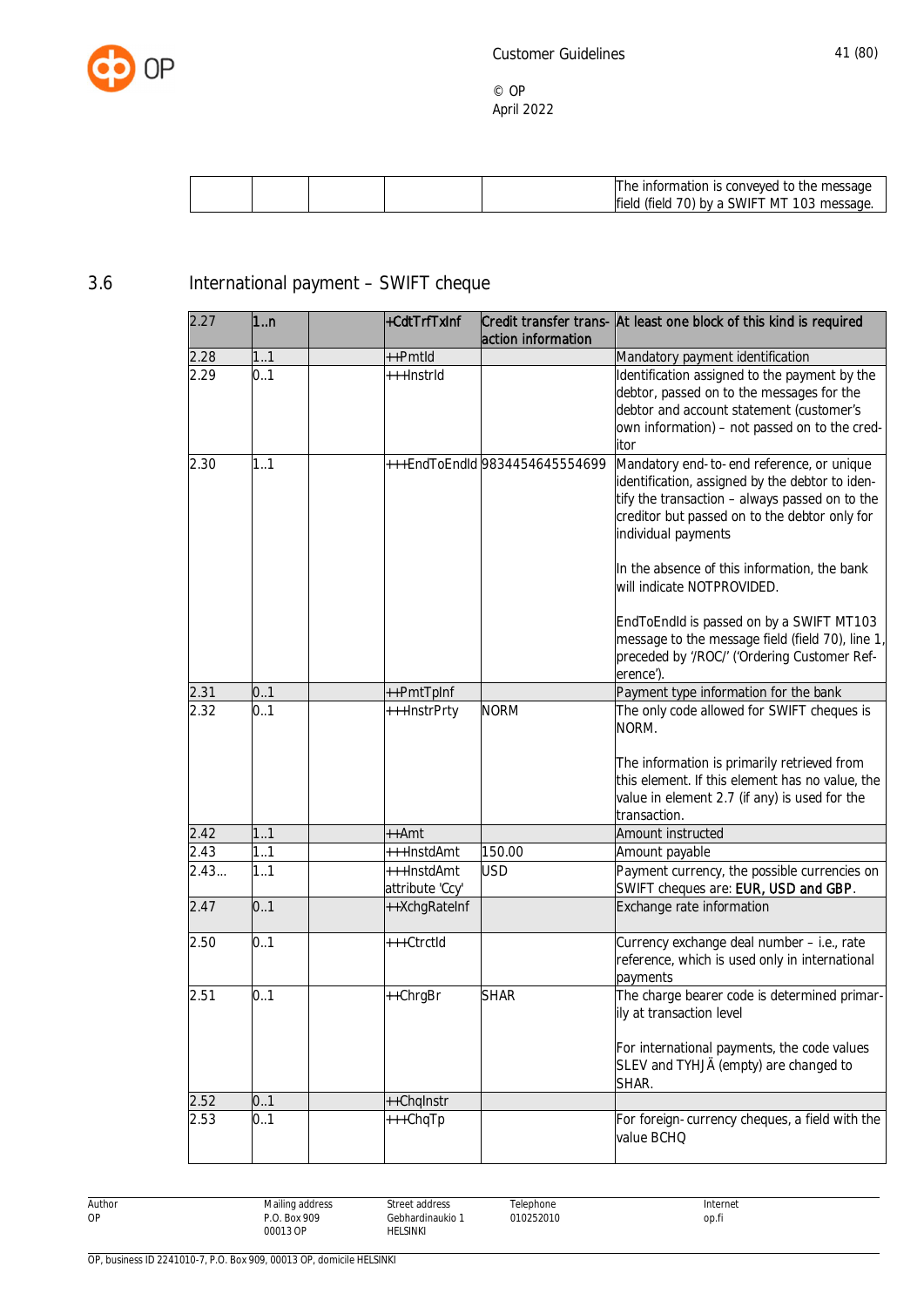

|      |     |                         |              |                     | The values CCCH, CCHQ, DRFT, and ELDR are           |
|------|-----|-------------------------|--------------|---------------------|-----------------------------------------------------|
|      |     |                         |              |                     | changed to BCHQ.                                    |
|      |     |                         |              |                     |                                                     |
|      |     |                         |              |                     | The CHK value in element 2.2 instructs that         |
|      |     |                         |              |                     | the credit transfer be processed as a cheque.       |
|      |     |                         |              |                     | Cheque information is primarily checked from        |
|      |     |                         |              |                     | element 2.53. If this element is empty and el-      |
|      |     |                         |              |                     | ement 2.2 contains the value CHK, the value         |
|      |     |                         |              |                     |                                                     |
|      |     |                         |              |                     | used for this element is BCHQ.                      |
| 2.58 | 0.1 |                         | +++DlvryMtd  |                     | Cheque delivery method                              |
| 2.60 | 1.1 |                         | ++++Prtry    | <b>SWIFT</b>        | For a SWIFT cheque, a field with the manda-         |
|      |     |                         |              |                     | tory value SWIFT                                    |
| 2.70 | 0.1 |                         | ++UltmtDbtr  |                     | Original debtor. This data can also be provided     |
|      |     |                         |              |                     | at 'PaymentInformation' level in field 2.23.        |
|      |     |                         |              |                     |                                                     |
|      |     |                         |              |                     | If both fields 2.23 and 2.70 contain data, the      |
|      |     |                         |              |                     | data in field 2.70 is observed.                     |
| 2.70 | 0.1 |                         | $***Nm$      |                     | The name of the original debtor is passed on        |
|      |     |                         |              |                     | by a SWIFT MT103 message to the message             |
|      |     |                         |              |                     | field (field 70), preceded by 'B/O' ('By order of') |
| 2.79 | 0.1 | X                       | ++Cdtr       |                     | Creditor's name and address                         |
| 2.79 | 0.1 | $\overline{\mathsf{x}}$ |              |                     |                                                     |
|      |     |                         | $***Nm$      | <b>Hotel Ahmed</b>  | Creditor's name is mandatory                        |
| 2.79 | 0.1 |                         | +++PstlAdr   |                     | Creditor's postal address                           |
| 2.79 | 0.1 |                         | $++++Ctry$   | <b>TR</b>           | Creditor's country code is mandatory if the         |
|      |     |                         |              |                     | creditor's address is given                         |
| 2.79 | 0.4 |                         | ++++AdrLine  | Ata 7               | In international payments, the creditor's ad-       |
|      |     |                         |              |                     | dress                                               |
|      |     |                         |              |                     | is mandatory. 70 characters in total on the         |
|      |     |                         |              |                     | first two address line are observed.                |
|      |     |                         |              | Istanbul            |                                                     |
|      |     |                         |              | <b>TURKEY</b>       |                                                     |
| 2.82 | 0.2 |                         | ++Instr-     |                     | Instructions for the creditor agent / creditor      |
|      |     |                         | ForCdtrAgt   |                     | bank are passed on for international pay-           |
|      |     |                         |              |                     | ments                                               |
|      |     |                         |              |                     |                                                     |
|      |     |                         |              |                     | The first two instructions are observed.            |
| 2.83 | 0.1 |                         | $+++Cd$      |                     | Payment instruction code according to the           |
|      |     |                         |              |                     | <b>UNIFI standard</b>                               |
|      |     |                         |              |                     | Codes currently in use:                             |
|      |     |                         |              |                     | [PHOB] - creditor collects from the                 |
|      |     |                         |              |                     | bank Paid once the creditor is identi-              |
|      |     |                         |              |                     |                                                     |
|      |     |                         |              |                     | fied                                                |
|      |     |                         |              |                     | [CHQB] - payment to creditor by                     |
|      |     |                         |              |                     | cheque                                              |
| 2.84 | 0.1 |                         | +++InstrInf  |                     | Further instructions for the foreign bank, max.     |
|      |     |                         |              |                     | 140 characters                                      |
| 2.85 | 0.1 |                         | ++InstrForD- |                     | Instructions for the debtor's bank                  |
|      |     |                         | btrAgt       |                     |                                                     |
|      |     |                         |              |                     | Not in use for SWIFT cheques.                       |
| 2.98 | 0.1 |                         | ++Rmtlnf     |                     | Message or reference for the creditor               |
| 2.99 | 0.1 |                         | +++Ustrd     | Reservation 7878799 | Unstructured message to the creditor.               |
|      |     |                         |              |                     |                                                     |
|      |     |                         |              |                     | In international payments, the purpose of the       |
|      |     |                         |              |                     | payment (max. 140 characters) is given in this      |
|      |     |                         |              |                     | field. Max. 1 occurrence.                           |
|      |     |                         |              |                     |                                                     |
|      |     |                         |              |                     |                                                     |

Author OP

Street address Gebhardinaukio 1 HELSINKI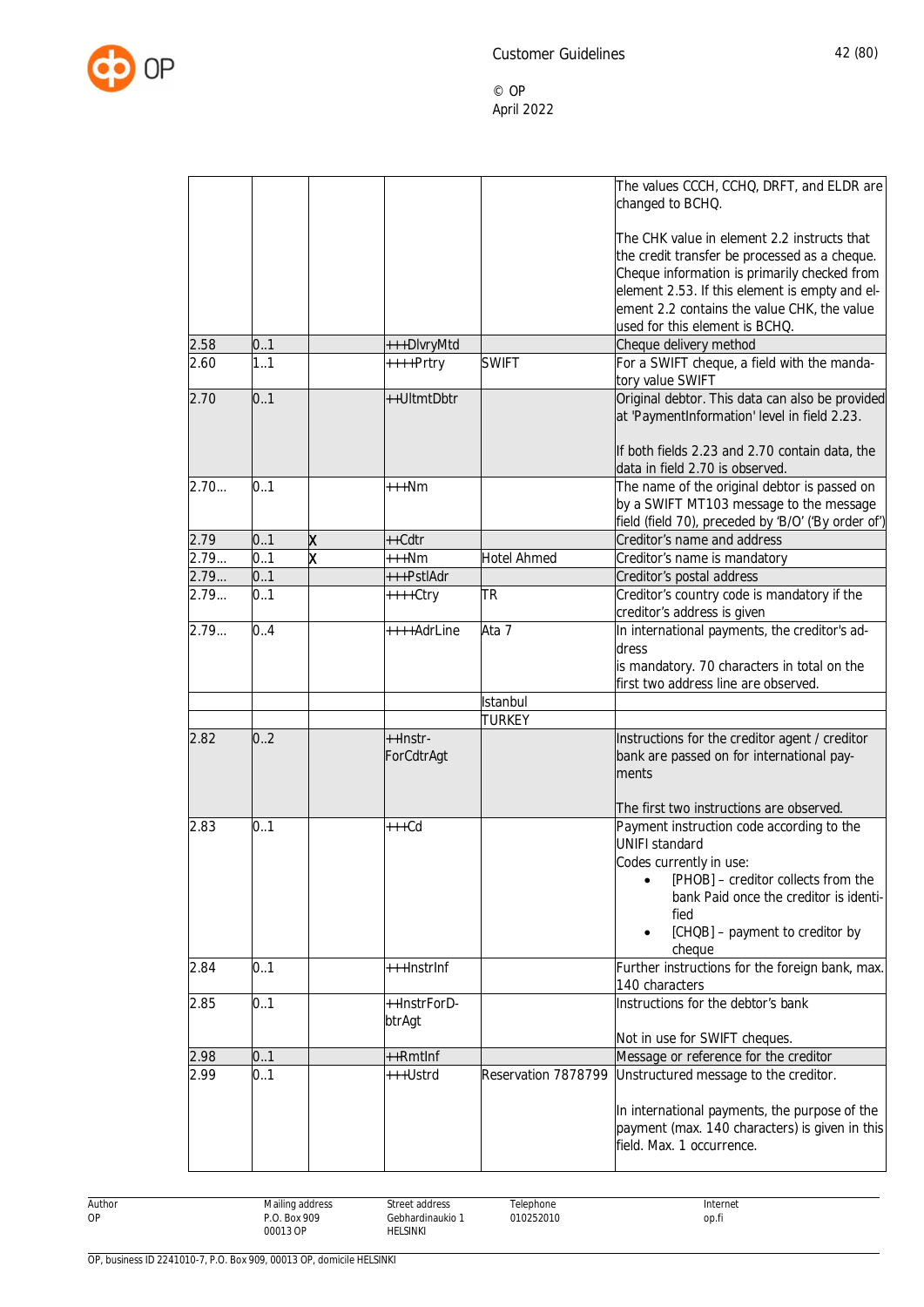

|                |            |                           | The information is conveyed to the message<br>field (field 70) by a SWIFT MT 103 message. It<br>should be noted also that EndToEndId (2.30) |
|----------------|------------|---------------------------|---------------------------------------------------------------------------------------------------------------------------------------------|
|                |            |                           | is placed at the beginning of the message<br>field. If provided in the payload, Ref (2.126)                                                 |
|                |            |                           | and UltmtDbtr/Nm (2.23 and 2.70) are also                                                                                                   |
|                |            |                           | used. This information decreases the number                                                                                                 |
|                |            |                           | of characters available for the open-ended                                                                                                  |
|                |            |                           | message.                                                                                                                                    |
| 2.100<br>2.101 | 0.n<br>0.1 | +++Strd<br>++++RfrdDocInf | Structured message to the payee; see 2.98.                                                                                                  |
| 2.102          | 0.1        | $++++$                    | Invoice type                                                                                                                                |
| 2.103          | 1.1        | ++++++CdOrPrt             |                                                                                                                                             |
|                |            | ry                        |                                                                                                                                             |
| 2.104          | 1.1        | $+++++Cd$                 | Used only if the amount has not been given                                                                                                  |
|                |            |                           | $CREN = credit note$                                                                                                                        |
|                |            |                           | $CINV$ or other code = invoice                                                                                                              |
|                |            |                           | Otherwise, the code (CREN or CINV) is deter-                                                                                                |
|                |            |                           | mined by the total bucket (2.112 or 2.119) in                                                                                               |
|                |            |                           | which the amount of the invoice or credit note                                                                                              |
|                |            |                           | has been entered.                                                                                                                           |
| 2.109          | 0.1        | ++++RfrdDocAm             | Amount and currency of the invoice or credit<br>note                                                                                        |
| 2.112          | 0.1        | +++++CdtNo-<br>teAmt      | Credit note amount                                                                                                                          |
|                |            | $++++-CdtNo-$             | Currency of credit note                                                                                                                     |
|                |            | teAmt 'Ccy'               |                                                                                                                                             |
| 2.119          | 0.1        | +++++RmtdAmt              | Invoice amount                                                                                                                              |
|                |            |                           | If the invoice type is CINV or some other code                                                                                              |
|                |            |                           | (excl. CREN), this element is to be used.                                                                                                   |
|                |            |                           | In international payments, the invoice amount                                                                                               |
|                |            |                           | is placed in the 'camt' message to the debtor.                                                                                              |
|                |            |                           | This datum is not passed on to the creditor or<br>the debtor's account statement.                                                           |
|                |            | +++++RmtdAmt              | Currency of invoice                                                                                                                         |
|                |            | 'Ccy'                     |                                                                                                                                             |
| 2.120          | 0.1        | ++++CdtrRefInf            | Creditor reference information - i.e., invoice or                                                                                           |
|                |            |                           | credit note reference                                                                                                                       |
| 2.121          | 0.1        | $+++++Tp$                 |                                                                                                                                             |
| 2.122          | 11         | ++++++CdOrPrt<br>ry       |                                                                                                                                             |
| 2.123          | 1.1        | $+++++Cd$                 | If field 2.126 contains a domestic or RF refer-<br>ence, the value SCOR is given in this field.                                             |
| 2.125          | 0.1        | $+++++I$                  | Indicator of which standards-based reference                                                                                                |
| 2.126          | 0.1        | $+++++Ref$                | number is in use<br>Creditor reference - e.g., Finnish reference                                                                            |
|                |            |                           | number                                                                                                                                      |
|                |            |                           | The information is conveyed to the message                                                                                                  |
|                |            |                           | field (field 70) by a SWIFT MT 103 message.                                                                                                 |

Author OP Mailing address P.O. Box 909 00013 OP Street address Gebhardinaukio 1 HELSINKI Telephone 010252010 Internet op.fi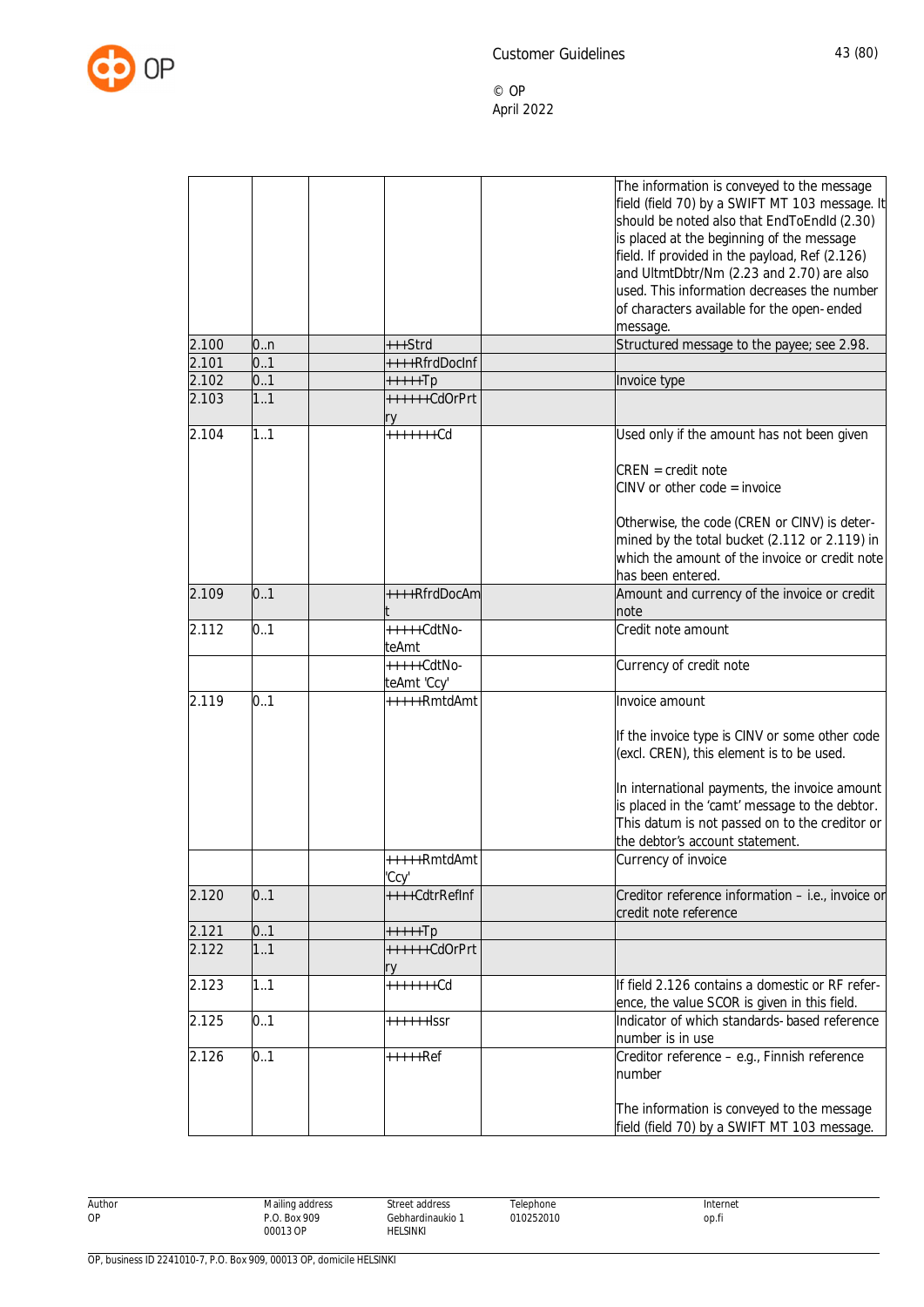

# 3.7 International payment – urgent payment order

| 2.27  | 1n         | +CdtTrfTxInf                     | action information             | Credit transfer trans- At least one block of this kind is required                                                                                                                                                                                                                                                                               |
|-------|------------|----------------------------------|--------------------------------|--------------------------------------------------------------------------------------------------------------------------------------------------------------------------------------------------------------------------------------------------------------------------------------------------------------------------------------------------|
| 2.28  | 11         | ++Pmtld                          |                                | Mandatory payment identification                                                                                                                                                                                                                                                                                                                 |
| 2.29  | 0.1        | +++InstrId                       |                                | Identification assigned to the payment by the<br>debtor, passed on to the messages for the<br>debtor and account statement (customer's<br>own information) - not passed on to the cred-<br>itor                                                                                                                                                  |
| 2.30  | 1.1        |                                  | +++EndToEndId 9834454645554699 | Mandatory end-to-end reference, or unique<br>identification, assigned by the debtor to iden-<br>tify the transaction - always passed on to the<br>creditor but passed on to the debtor only for<br>individual payments<br>In the absence of this information, the bank<br>will indicate NOTPROVIDED.<br>EndToEndId is passed on by a SWIFT MT103 |
|       |            |                                  |                                | message to the message field (field 70), line 1,<br>preceded by '/ROC/' ('Ordering Customer Ref-<br>erence').                                                                                                                                                                                                                                    |
| 2.31  | 0.1        | ++PmtTpInf                       |                                | Payment type information for the bank                                                                                                                                                                                                                                                                                                            |
| 2.32  | 0.1        | +++InstrPrty                     | <b>HIGH</b>                    | The only code allowed for urgent international<br>payment orders is HIGH. HIGH - processed by<br>the debtor's bank as an urgent payment or-<br>der; does not require that the creditor's bank<br>process the transfer as an urgent payment<br>order                                                                                              |
|       |            |                                  |                                | The information is primarily retrieved from<br>this element. If this element has no value, the<br>value in element 2.7 (if any) at 'Payment In-<br>formation' level is used for the transaction.                                                                                                                                                 |
| 2.42  | 1.1        | ++Amt                            |                                | As mandatory information, the amount paya-<br>ble                                                                                                                                                                                                                                                                                                |
| 2.43  | 11<br>{Or  | +++InstdAmt                      | 290.10                         | Amount payable                                                                                                                                                                                                                                                                                                                                   |
| 2.43  | 1.1        | +++InstdAmt<br>attribute 'Ccy'   | <b>INR</b>                     | Currency of the amount instructed                                                                                                                                                                                                                                                                                                                |
| 2.44  | 1.,1<br>Or | +++EqvtAmt                       |                                | Information on the amount of the counter-<br>value payment                                                                                                                                                                                                                                                                                       |
| 2.45  | 1.1        | $***Amt$                         | 2500.00                        | Amount payable in the currency of the debit<br>account                                                                                                                                                                                                                                                                                           |
| 2.45. | 1.1        | ++++EqvtAmt<br>attribuutti 'Ccy' | <b>EUR</b>                     | Currency of amount payable                                                                                                                                                                                                                                                                                                                       |
| 2.46  | 1.1        | ++++CcyOfTrf                     |                                | Currency of payment transaction, other than<br>the currency of debit account                                                                                                                                                                                                                                                                     |
| 2.47  | 0.1        | ++XchgRateInf                    |                                | Exchange rate information                                                                                                                                                                                                                                                                                                                        |
| 2.50  | 0.1        | +++CtrctId                       |                                | Currency exchange deal number - i.e., rate<br>reference, which is used only in international<br>payments                                                                                                                                                                                                                                         |

Author OP

Gebhardinaukio 1 Telephone 010252010

Street address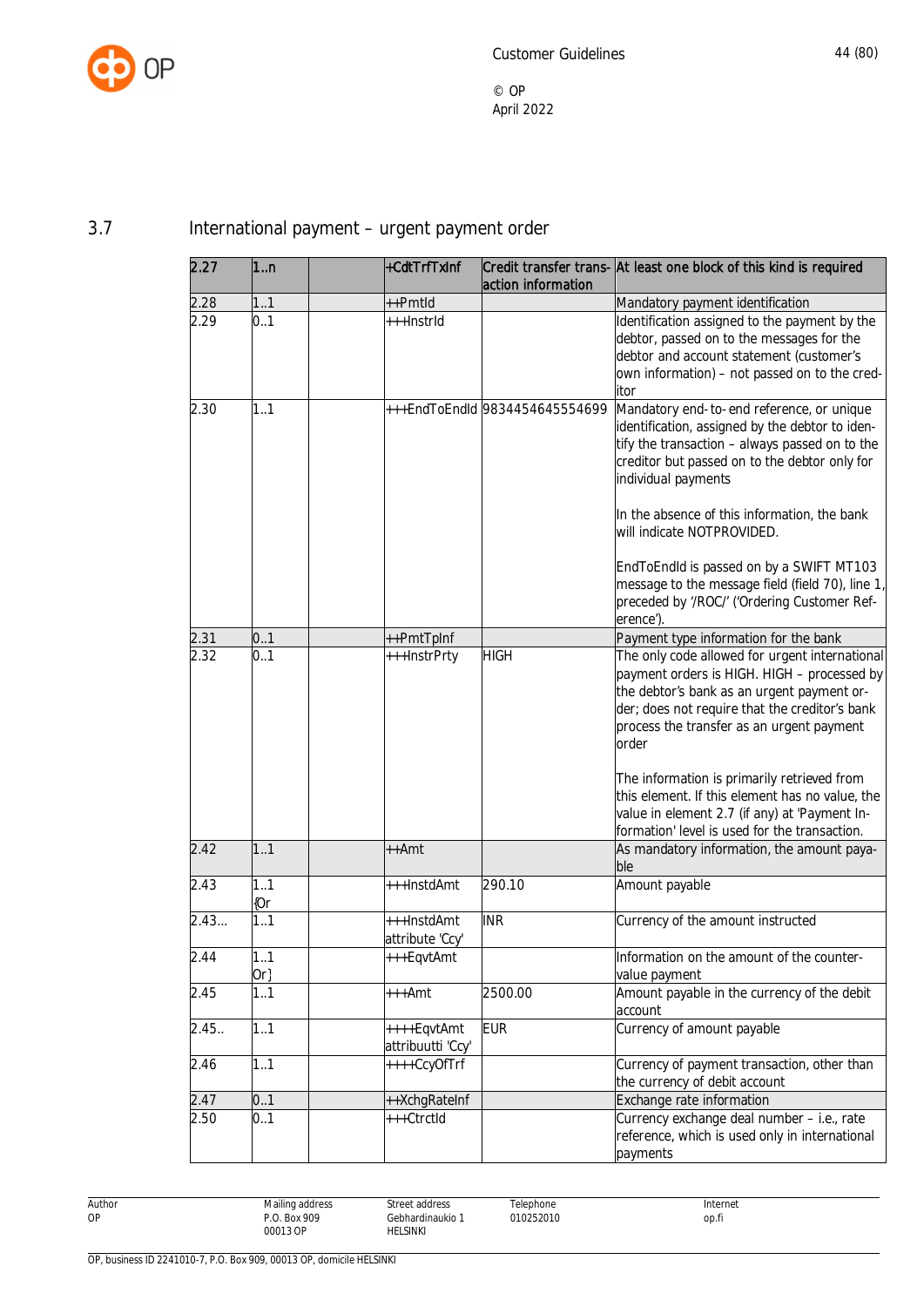

| 2.51<br>0.1<br>++ChrgBr<br><b>SHAR</b><br>The charge bearer code is determined primar-<br>ily at transaction level<br>The codes allowed are SHAR, DEBT, and<br>CRED.<br>For international payments, the code values<br>SLEV and TYHJÄ (empty) are changed to<br>SHAR.<br>Original debtor. This data can also be provided<br>0.1<br>++UltmtDbtr<br>2.70<br>at 'PaymentInformation' level in field 2.23.<br>If both fields 2.23 and 2.70 contain data, the<br>data in field 2.70 is observed.<br>0.1<br>The name of the original debtor is passed on<br>2.70<br>$+++Nm$<br>by a SWIFT MT103 message to the message<br>field (field 70), preceded by 'B/O' ('By order of')<br>2.77<br>0.1<br>++CdtrAgt<br>2.77<br>1.1<br>+++FinInstnId<br>2.77<br>0.1<br>BIC code for creditor's bank<br>SBININBB104<br>++++BIC<br>0.1<br>2.77<br>Clearing code<br>++++ClrSysMmb<br>lld<br>1.1<br>2.77<br>$++++Mmbld$<br>The clearing code of the creditor's bank can be<br>given for international payment if the BIC is<br>not known;<br>The clearing code must be given according to<br>the ISO standard<br>The name and address of the creditor's bank<br>are mandatory in connection with a clearing<br>code.<br>0.1<br>2.77<br>In international payments, the name of the<br>$***Nm$<br>creditor's bank is mandatory if a BIC code is<br>not given and/or the payment is not identified<br>as a cheque<br>2.77<br>0.1<br>++++PstlAdr<br>0.1<br>2.77<br>The country code of creditor's bank is manda-<br>+++++Ctry<br>tory if an address is given<br>In international payments, the address of the<br>0.5<br>+++++AdrLine<br>2.77<br>creditor's bank is mandatory if a BIC code is<br>not given and/or the payment is not identified<br>as a cheque<br>2.79<br>0.1<br>++Cdtr<br>Creditor's name and address<br>Χ<br>0.1<br>X<br>2.79<br>Indi As<br>+++Nm<br>Creditor's name is mandatory<br>0.1<br>2.79<br>+++PstlAdr<br>Creditor's postal address<br>0.1<br>Creditor's country code is mandatory if the<br>IN<br>2.79<br>++++Ctry<br>creditor's address is given<br>2.79<br>0.4<br>Indian Street 3<br>In international payments, the creditor's ad-<br>++++AdrLine<br>dress<br>is mandatory. 70 characters in total on the<br>first two address line are observed.<br>Indiala<br>Kalkuta<br><b>INDIA</b> |  |  |  |
|---------------------------------------------------------------------------------------------------------------------------------------------------------------------------------------------------------------------------------------------------------------------------------------------------------------------------------------------------------------------------------------------------------------------------------------------------------------------------------------------------------------------------------------------------------------------------------------------------------------------------------------------------------------------------------------------------------------------------------------------------------------------------------------------------------------------------------------------------------------------------------------------------------------------------------------------------------------------------------------------------------------------------------------------------------------------------------------------------------------------------------------------------------------------------------------------------------------------------------------------------------------------------------------------------------------------------------------------------------------------------------------------------------------------------------------------------------------------------------------------------------------------------------------------------------------------------------------------------------------------------------------------------------------------------------------------------------------------------------------------------------------------------------------------------------------------------------------------------------------------------------------------------------------------------------------------------------------------------------------------------------------------------------------------------------------------------------------------------------------------------------------------------------------------------------------------------------------------------------------------------------------------------------------------|--|--|--|
|                                                                                                                                                                                                                                                                                                                                                                                                                                                                                                                                                                                                                                                                                                                                                                                                                                                                                                                                                                                                                                                                                                                                                                                                                                                                                                                                                                                                                                                                                                                                                                                                                                                                                                                                                                                                                                                                                                                                                                                                                                                                                                                                                                                                                                                                                             |  |  |  |
|                                                                                                                                                                                                                                                                                                                                                                                                                                                                                                                                                                                                                                                                                                                                                                                                                                                                                                                                                                                                                                                                                                                                                                                                                                                                                                                                                                                                                                                                                                                                                                                                                                                                                                                                                                                                                                                                                                                                                                                                                                                                                                                                                                                                                                                                                             |  |  |  |
|                                                                                                                                                                                                                                                                                                                                                                                                                                                                                                                                                                                                                                                                                                                                                                                                                                                                                                                                                                                                                                                                                                                                                                                                                                                                                                                                                                                                                                                                                                                                                                                                                                                                                                                                                                                                                                                                                                                                                                                                                                                                                                                                                                                                                                                                                             |  |  |  |
|                                                                                                                                                                                                                                                                                                                                                                                                                                                                                                                                                                                                                                                                                                                                                                                                                                                                                                                                                                                                                                                                                                                                                                                                                                                                                                                                                                                                                                                                                                                                                                                                                                                                                                                                                                                                                                                                                                                                                                                                                                                                                                                                                                                                                                                                                             |  |  |  |
|                                                                                                                                                                                                                                                                                                                                                                                                                                                                                                                                                                                                                                                                                                                                                                                                                                                                                                                                                                                                                                                                                                                                                                                                                                                                                                                                                                                                                                                                                                                                                                                                                                                                                                                                                                                                                                                                                                                                                                                                                                                                                                                                                                                                                                                                                             |  |  |  |
|                                                                                                                                                                                                                                                                                                                                                                                                                                                                                                                                                                                                                                                                                                                                                                                                                                                                                                                                                                                                                                                                                                                                                                                                                                                                                                                                                                                                                                                                                                                                                                                                                                                                                                                                                                                                                                                                                                                                                                                                                                                                                                                                                                                                                                                                                             |  |  |  |
|                                                                                                                                                                                                                                                                                                                                                                                                                                                                                                                                                                                                                                                                                                                                                                                                                                                                                                                                                                                                                                                                                                                                                                                                                                                                                                                                                                                                                                                                                                                                                                                                                                                                                                                                                                                                                                                                                                                                                                                                                                                                                                                                                                                                                                                                                             |  |  |  |
|                                                                                                                                                                                                                                                                                                                                                                                                                                                                                                                                                                                                                                                                                                                                                                                                                                                                                                                                                                                                                                                                                                                                                                                                                                                                                                                                                                                                                                                                                                                                                                                                                                                                                                                                                                                                                                                                                                                                                                                                                                                                                                                                                                                                                                                                                             |  |  |  |
|                                                                                                                                                                                                                                                                                                                                                                                                                                                                                                                                                                                                                                                                                                                                                                                                                                                                                                                                                                                                                                                                                                                                                                                                                                                                                                                                                                                                                                                                                                                                                                                                                                                                                                                                                                                                                                                                                                                                                                                                                                                                                                                                                                                                                                                                                             |  |  |  |
|                                                                                                                                                                                                                                                                                                                                                                                                                                                                                                                                                                                                                                                                                                                                                                                                                                                                                                                                                                                                                                                                                                                                                                                                                                                                                                                                                                                                                                                                                                                                                                                                                                                                                                                                                                                                                                                                                                                                                                                                                                                                                                                                                                                                                                                                                             |  |  |  |
|                                                                                                                                                                                                                                                                                                                                                                                                                                                                                                                                                                                                                                                                                                                                                                                                                                                                                                                                                                                                                                                                                                                                                                                                                                                                                                                                                                                                                                                                                                                                                                                                                                                                                                                                                                                                                                                                                                                                                                                                                                                                                                                                                                                                                                                                                             |  |  |  |
|                                                                                                                                                                                                                                                                                                                                                                                                                                                                                                                                                                                                                                                                                                                                                                                                                                                                                                                                                                                                                                                                                                                                                                                                                                                                                                                                                                                                                                                                                                                                                                                                                                                                                                                                                                                                                                                                                                                                                                                                                                                                                                                                                                                                                                                                                             |  |  |  |
|                                                                                                                                                                                                                                                                                                                                                                                                                                                                                                                                                                                                                                                                                                                                                                                                                                                                                                                                                                                                                                                                                                                                                                                                                                                                                                                                                                                                                                                                                                                                                                                                                                                                                                                                                                                                                                                                                                                                                                                                                                                                                                                                                                                                                                                                                             |  |  |  |
|                                                                                                                                                                                                                                                                                                                                                                                                                                                                                                                                                                                                                                                                                                                                                                                                                                                                                                                                                                                                                                                                                                                                                                                                                                                                                                                                                                                                                                                                                                                                                                                                                                                                                                                                                                                                                                                                                                                                                                                                                                                                                                                                                                                                                                                                                             |  |  |  |
|                                                                                                                                                                                                                                                                                                                                                                                                                                                                                                                                                                                                                                                                                                                                                                                                                                                                                                                                                                                                                                                                                                                                                                                                                                                                                                                                                                                                                                                                                                                                                                                                                                                                                                                                                                                                                                                                                                                                                                                                                                                                                                                                                                                                                                                                                             |  |  |  |
|                                                                                                                                                                                                                                                                                                                                                                                                                                                                                                                                                                                                                                                                                                                                                                                                                                                                                                                                                                                                                                                                                                                                                                                                                                                                                                                                                                                                                                                                                                                                                                                                                                                                                                                                                                                                                                                                                                                                                                                                                                                                                                                                                                                                                                                                                             |  |  |  |
|                                                                                                                                                                                                                                                                                                                                                                                                                                                                                                                                                                                                                                                                                                                                                                                                                                                                                                                                                                                                                                                                                                                                                                                                                                                                                                                                                                                                                                                                                                                                                                                                                                                                                                                                                                                                                                                                                                                                                                                                                                                                                                                                                                                                                                                                                             |  |  |  |
|                                                                                                                                                                                                                                                                                                                                                                                                                                                                                                                                                                                                                                                                                                                                                                                                                                                                                                                                                                                                                                                                                                                                                                                                                                                                                                                                                                                                                                                                                                                                                                                                                                                                                                                                                                                                                                                                                                                                                                                                                                                                                                                                                                                                                                                                                             |  |  |  |
|                                                                                                                                                                                                                                                                                                                                                                                                                                                                                                                                                                                                                                                                                                                                                                                                                                                                                                                                                                                                                                                                                                                                                                                                                                                                                                                                                                                                                                                                                                                                                                                                                                                                                                                                                                                                                                                                                                                                                                                                                                                                                                                                                                                                                                                                                             |  |  |  |
|                                                                                                                                                                                                                                                                                                                                                                                                                                                                                                                                                                                                                                                                                                                                                                                                                                                                                                                                                                                                                                                                                                                                                                                                                                                                                                                                                                                                                                                                                                                                                                                                                                                                                                                                                                                                                                                                                                                                                                                                                                                                                                                                                                                                                                                                                             |  |  |  |
|                                                                                                                                                                                                                                                                                                                                                                                                                                                                                                                                                                                                                                                                                                                                                                                                                                                                                                                                                                                                                                                                                                                                                                                                                                                                                                                                                                                                                                                                                                                                                                                                                                                                                                                                                                                                                                                                                                                                                                                                                                                                                                                                                                                                                                                                                             |  |  |  |
|                                                                                                                                                                                                                                                                                                                                                                                                                                                                                                                                                                                                                                                                                                                                                                                                                                                                                                                                                                                                                                                                                                                                                                                                                                                                                                                                                                                                                                                                                                                                                                                                                                                                                                                                                                                                                                                                                                                                                                                                                                                                                                                                                                                                                                                                                             |  |  |  |
|                                                                                                                                                                                                                                                                                                                                                                                                                                                                                                                                                                                                                                                                                                                                                                                                                                                                                                                                                                                                                                                                                                                                                                                                                                                                                                                                                                                                                                                                                                                                                                                                                                                                                                                                                                                                                                                                                                                                                                                                                                                                                                                                                                                                                                                                                             |  |  |  |
|                                                                                                                                                                                                                                                                                                                                                                                                                                                                                                                                                                                                                                                                                                                                                                                                                                                                                                                                                                                                                                                                                                                                                                                                                                                                                                                                                                                                                                                                                                                                                                                                                                                                                                                                                                                                                                                                                                                                                                                                                                                                                                                                                                                                                                                                                             |  |  |  |
|                                                                                                                                                                                                                                                                                                                                                                                                                                                                                                                                                                                                                                                                                                                                                                                                                                                                                                                                                                                                                                                                                                                                                                                                                                                                                                                                                                                                                                                                                                                                                                                                                                                                                                                                                                                                                                                                                                                                                                                                                                                                                                                                                                                                                                                                                             |  |  |  |
|                                                                                                                                                                                                                                                                                                                                                                                                                                                                                                                                                                                                                                                                                                                                                                                                                                                                                                                                                                                                                                                                                                                                                                                                                                                                                                                                                                                                                                                                                                                                                                                                                                                                                                                                                                                                                                                                                                                                                                                                                                                                                                                                                                                                                                                                                             |  |  |  |
|                                                                                                                                                                                                                                                                                                                                                                                                                                                                                                                                                                                                                                                                                                                                                                                                                                                                                                                                                                                                                                                                                                                                                                                                                                                                                                                                                                                                                                                                                                                                                                                                                                                                                                                                                                                                                                                                                                                                                                                                                                                                                                                                                                                                                                                                                             |  |  |  |
|                                                                                                                                                                                                                                                                                                                                                                                                                                                                                                                                                                                                                                                                                                                                                                                                                                                                                                                                                                                                                                                                                                                                                                                                                                                                                                                                                                                                                                                                                                                                                                                                                                                                                                                                                                                                                                                                                                                                                                                                                                                                                                                                                                                                                                                                                             |  |  |  |
|                                                                                                                                                                                                                                                                                                                                                                                                                                                                                                                                                                                                                                                                                                                                                                                                                                                                                                                                                                                                                                                                                                                                                                                                                                                                                                                                                                                                                                                                                                                                                                                                                                                                                                                                                                                                                                                                                                                                                                                                                                                                                                                                                                                                                                                                                             |  |  |  |
|                                                                                                                                                                                                                                                                                                                                                                                                                                                                                                                                                                                                                                                                                                                                                                                                                                                                                                                                                                                                                                                                                                                                                                                                                                                                                                                                                                                                                                                                                                                                                                                                                                                                                                                                                                                                                                                                                                                                                                                                                                                                                                                                                                                                                                                                                             |  |  |  |
|                                                                                                                                                                                                                                                                                                                                                                                                                                                                                                                                                                                                                                                                                                                                                                                                                                                                                                                                                                                                                                                                                                                                                                                                                                                                                                                                                                                                                                                                                                                                                                                                                                                                                                                                                                                                                                                                                                                                                                                                                                                                                                                                                                                                                                                                                             |  |  |  |
|                                                                                                                                                                                                                                                                                                                                                                                                                                                                                                                                                                                                                                                                                                                                                                                                                                                                                                                                                                                                                                                                                                                                                                                                                                                                                                                                                                                                                                                                                                                                                                                                                                                                                                                                                                                                                                                                                                                                                                                                                                                                                                                                                                                                                                                                                             |  |  |  |
|                                                                                                                                                                                                                                                                                                                                                                                                                                                                                                                                                                                                                                                                                                                                                                                                                                                                                                                                                                                                                                                                                                                                                                                                                                                                                                                                                                                                                                                                                                                                                                                                                                                                                                                                                                                                                                                                                                                                                                                                                                                                                                                                                                                                                                                                                             |  |  |  |
|                                                                                                                                                                                                                                                                                                                                                                                                                                                                                                                                                                                                                                                                                                                                                                                                                                                                                                                                                                                                                                                                                                                                                                                                                                                                                                                                                                                                                                                                                                                                                                                                                                                                                                                                                                                                                                                                                                                                                                                                                                                                                                                                                                                                                                                                                             |  |  |  |
|                                                                                                                                                                                                                                                                                                                                                                                                                                                                                                                                                                                                                                                                                                                                                                                                                                                                                                                                                                                                                                                                                                                                                                                                                                                                                                                                                                                                                                                                                                                                                                                                                                                                                                                                                                                                                                                                                                                                                                                                                                                                                                                                                                                                                                                                                             |  |  |  |
|                                                                                                                                                                                                                                                                                                                                                                                                                                                                                                                                                                                                                                                                                                                                                                                                                                                                                                                                                                                                                                                                                                                                                                                                                                                                                                                                                                                                                                                                                                                                                                                                                                                                                                                                                                                                                                                                                                                                                                                                                                                                                                                                                                                                                                                                                             |  |  |  |
|                                                                                                                                                                                                                                                                                                                                                                                                                                                                                                                                                                                                                                                                                                                                                                                                                                                                                                                                                                                                                                                                                                                                                                                                                                                                                                                                                                                                                                                                                                                                                                                                                                                                                                                                                                                                                                                                                                                                                                                                                                                                                                                                                                                                                                                                                             |  |  |  |
|                                                                                                                                                                                                                                                                                                                                                                                                                                                                                                                                                                                                                                                                                                                                                                                                                                                                                                                                                                                                                                                                                                                                                                                                                                                                                                                                                                                                                                                                                                                                                                                                                                                                                                                                                                                                                                                                                                                                                                                                                                                                                                                                                                                                                                                                                             |  |  |  |
|                                                                                                                                                                                                                                                                                                                                                                                                                                                                                                                                                                                                                                                                                                                                                                                                                                                                                                                                                                                                                                                                                                                                                                                                                                                                                                                                                                                                                                                                                                                                                                                                                                                                                                                                                                                                                                                                                                                                                                                                                                                                                                                                                                                                                                                                                             |  |  |  |
|                                                                                                                                                                                                                                                                                                                                                                                                                                                                                                                                                                                                                                                                                                                                                                                                                                                                                                                                                                                                                                                                                                                                                                                                                                                                                                                                                                                                                                                                                                                                                                                                                                                                                                                                                                                                                                                                                                                                                                                                                                                                                                                                                                                                                                                                                             |  |  |  |
|                                                                                                                                                                                                                                                                                                                                                                                                                                                                                                                                                                                                                                                                                                                                                                                                                                                                                                                                                                                                                                                                                                                                                                                                                                                                                                                                                                                                                                                                                                                                                                                                                                                                                                                                                                                                                                                                                                                                                                                                                                                                                                                                                                                                                                                                                             |  |  |  |
|                                                                                                                                                                                                                                                                                                                                                                                                                                                                                                                                                                                                                                                                                                                                                                                                                                                                                                                                                                                                                                                                                                                                                                                                                                                                                                                                                                                                                                                                                                                                                                                                                                                                                                                                                                                                                                                                                                                                                                                                                                                                                                                                                                                                                                                                                             |  |  |  |
|                                                                                                                                                                                                                                                                                                                                                                                                                                                                                                                                                                                                                                                                                                                                                                                                                                                                                                                                                                                                                                                                                                                                                                                                                                                                                                                                                                                                                                                                                                                                                                                                                                                                                                                                                                                                                                                                                                                                                                                                                                                                                                                                                                                                                                                                                             |  |  |  |
|                                                                                                                                                                                                                                                                                                                                                                                                                                                                                                                                                                                                                                                                                                                                                                                                                                                                                                                                                                                                                                                                                                                                                                                                                                                                                                                                                                                                                                                                                                                                                                                                                                                                                                                                                                                                                                                                                                                                                                                                                                                                                                                                                                                                                                                                                             |  |  |  |
|                                                                                                                                                                                                                                                                                                                                                                                                                                                                                                                                                                                                                                                                                                                                                                                                                                                                                                                                                                                                                                                                                                                                                                                                                                                                                                                                                                                                                                                                                                                                                                                                                                                                                                                                                                                                                                                                                                                                                                                                                                                                                                                                                                                                                                                                                             |  |  |  |
|                                                                                                                                                                                                                                                                                                                                                                                                                                                                                                                                                                                                                                                                                                                                                                                                                                                                                                                                                                                                                                                                                                                                                                                                                                                                                                                                                                                                                                                                                                                                                                                                                                                                                                                                                                                                                                                                                                                                                                                                                                                                                                                                                                                                                                                                                             |  |  |  |
|                                                                                                                                                                                                                                                                                                                                                                                                                                                                                                                                                                                                                                                                                                                                                                                                                                                                                                                                                                                                                                                                                                                                                                                                                                                                                                                                                                                                                                                                                                                                                                                                                                                                                                                                                                                                                                                                                                                                                                                                                                                                                                                                                                                                                                                                                             |  |  |  |
|                                                                                                                                                                                                                                                                                                                                                                                                                                                                                                                                                                                                                                                                                                                                                                                                                                                                                                                                                                                                                                                                                                                                                                                                                                                                                                                                                                                                                                                                                                                                                                                                                                                                                                                                                                                                                                                                                                                                                                                                                                                                                                                                                                                                                                                                                             |  |  |  |
|                                                                                                                                                                                                                                                                                                                                                                                                                                                                                                                                                                                                                                                                                                                                                                                                                                                                                                                                                                                                                                                                                                                                                                                                                                                                                                                                                                                                                                                                                                                                                                                                                                                                                                                                                                                                                                                                                                                                                                                                                                                                                                                                                                                                                                                                                             |  |  |  |
|                                                                                                                                                                                                                                                                                                                                                                                                                                                                                                                                                                                                                                                                                                                                                                                                                                                                                                                                                                                                                                                                                                                                                                                                                                                                                                                                                                                                                                                                                                                                                                                                                                                                                                                                                                                                                                                                                                                                                                                                                                                                                                                                                                                                                                                                                             |  |  |  |
|                                                                                                                                                                                                                                                                                                                                                                                                                                                                                                                                                                                                                                                                                                                                                                                                                                                                                                                                                                                                                                                                                                                                                                                                                                                                                                                                                                                                                                                                                                                                                                                                                                                                                                                                                                                                                                                                                                                                                                                                                                                                                                                                                                                                                                                                                             |  |  |  |
|                                                                                                                                                                                                                                                                                                                                                                                                                                                                                                                                                                                                                                                                                                                                                                                                                                                                                                                                                                                                                                                                                                                                                                                                                                                                                                                                                                                                                                                                                                                                                                                                                                                                                                                                                                                                                                                                                                                                                                                                                                                                                                                                                                                                                                                                                             |  |  |  |
|                                                                                                                                                                                                                                                                                                                                                                                                                                                                                                                                                                                                                                                                                                                                                                                                                                                                                                                                                                                                                                                                                                                                                                                                                                                                                                                                                                                                                                                                                                                                                                                                                                                                                                                                                                                                                                                                                                                                                                                                                                                                                                                                                                                                                                                                                             |  |  |  |
|                                                                                                                                                                                                                                                                                                                                                                                                                                                                                                                                                                                                                                                                                                                                                                                                                                                                                                                                                                                                                                                                                                                                                                                                                                                                                                                                                                                                                                                                                                                                                                                                                                                                                                                                                                                                                                                                                                                                                                                                                                                                                                                                                                                                                                                                                             |  |  |  |

Author OP

Street address Gebhardinaukio 1 Telephone 010252010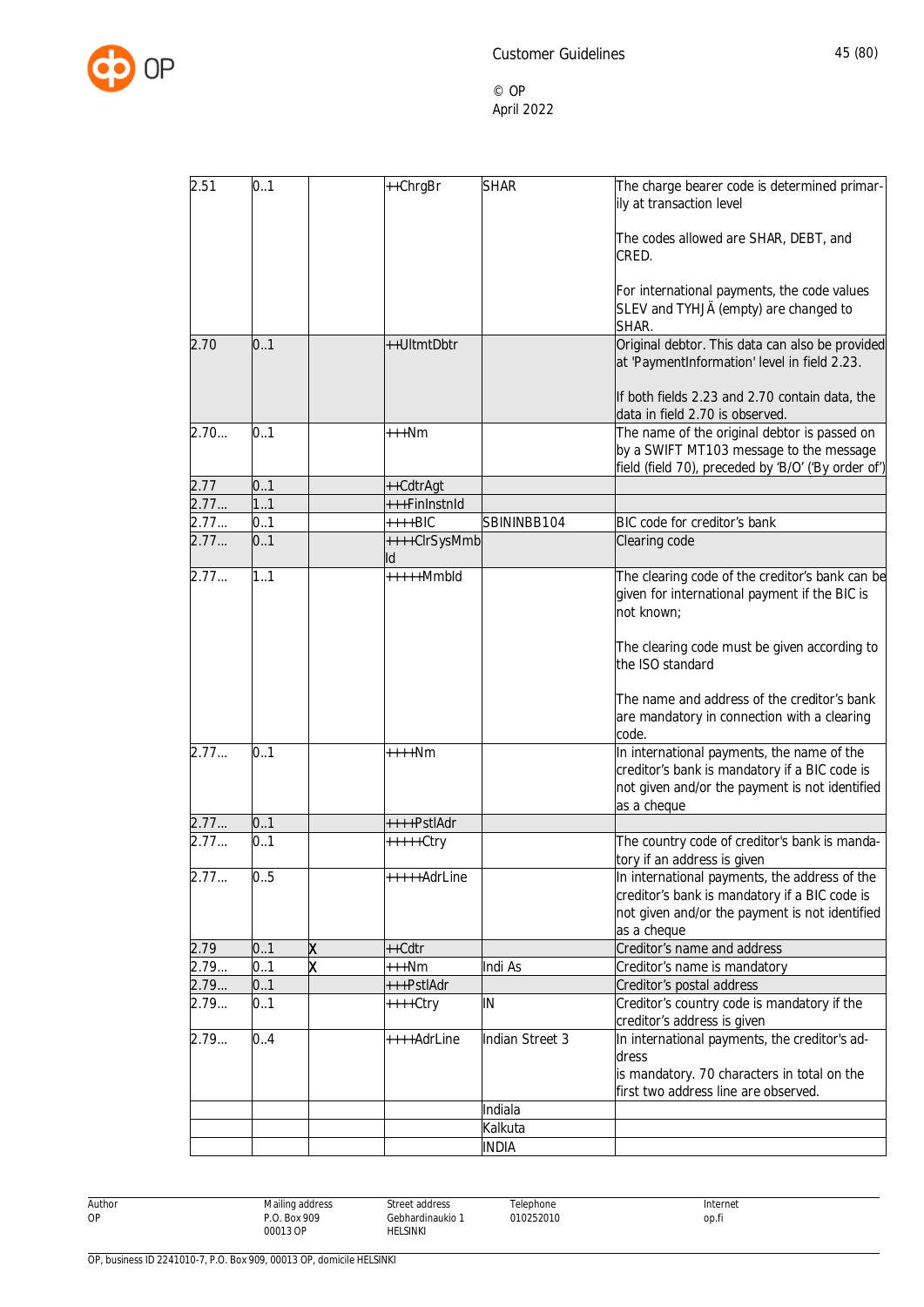

| 2.80  | 0.1 | ++CdtrAcct             |             | Account number is mandatory for urgent pay-<br>ment orders.                                                                                                                                                                                                                                                                                                                                                                                                                                                                                                                                  |
|-------|-----|------------------------|-------------|----------------------------------------------------------------------------------------------------------------------------------------------------------------------------------------------------------------------------------------------------------------------------------------------------------------------------------------------------------------------------------------------------------------------------------------------------------------------------------------------------------------------------------------------------------------------------------------------|
| 2.80  | 11  | $++$ -Id               |             |                                                                                                                                                                                                                                                                                                                                                                                                                                                                                                                                                                                              |
| 2.80  | 1.1 | $++++IBAN$             |             | In international payments, the account num-<br>ber can also be provided as IBAN.                                                                                                                                                                                                                                                                                                                                                                                                                                                                                                             |
| 2.80  | 11  | ++++0thr               |             |                                                                                                                                                                                                                                                                                                                                                                                                                                                                                                                                                                                              |
| 2.80  | 1.1 | $++++$                 | C-310312345 | In international payments, the account num-<br>ber can also be provided in a format other<br>than IBAN.                                                                                                                                                                                                                                                                                                                                                                                                                                                                                      |
| 2.82  | 0.2 | ++Instr-<br>ForCdtrAgt |             | Instructions for the creditor agent / creditor<br>bank are passed on for international pay-<br>ments<br>The first two instructions are observed.                                                                                                                                                                                                                                                                                                                                                                                                                                             |
| 2.83  | 0.1 | $+++Cd$                |             | Payment instruction code according to the<br><b>UNIFI standard</b><br>Codes currently in use:<br>[PHOB] - creditor collects from the<br>bank Paid once the creditor is identi-<br>fied<br>[CHQB] - payment to creditor by<br>cheque                                                                                                                                                                                                                                                                                                                                                          |
| 2.84  | 0.1 | +++InstrInf            |             | Further instructions for the foreign bank, max.<br>140 characters                                                                                                                                                                                                                                                                                                                                                                                                                                                                                                                            |
| 2.85  | 0.1 | ++InstrForD-<br>btrAgt |             | Instructions for the debtor's bank<br>Only used for special payment methods re-                                                                                                                                                                                                                                                                                                                                                                                                                                                                                                              |
|       |     |                        |             | quiring a separate agreement.                                                                                                                                                                                                                                                                                                                                                                                                                                                                                                                                                                |
| 2.98  | 0.1 | ++Rmtlnf               |             | Message or reference for the creditor                                                                                                                                                                                                                                                                                                                                                                                                                                                                                                                                                        |
| 2.99  | 0.1 | +++Ustrd               | 5 carpets   | Payment number 678 Unstructured message to the creditor.<br>In international payments, the purpose of the<br>payment (max. 140 characters) is given in this<br>field. Max. 1 occurrence.<br>The information is conveyed to the message<br>field (field 70) by a SWIFT MT 103 message. It<br>should be noted also that EndToEndld (2.30)<br>is placed at the beginning of the message<br>field. If provided in the payload, Ref (2.126)<br>and UltmtDbtr/Nm (2.23 and 2.70) are also<br>used. This information decreases the number<br>of characters available for the open-ended<br>message. |
| 2.100 | 0n  | +++Strd                |             | Structured message to the payee; see 2.98.                                                                                                                                                                                                                                                                                                                                                                                                                                                                                                                                                   |
| 2.101 | 0.1 | ++++RfrdDocInf         |             |                                                                                                                                                                                                                                                                                                                                                                                                                                                                                                                                                                                              |
| 2.102 | 0.1 | $++++$ Fp              |             | Invoice type                                                                                                                                                                                                                                                                                                                                                                                                                                                                                                                                                                                 |
| 2.103 | 1.1 | ++++++CdOrPrtr         |             |                                                                                                                                                                                                                                                                                                                                                                                                                                                                                                                                                                                              |
| 2.104 | 1.1 | +++++++Cd              |             | Used only if the amount has not been given<br>$CREN = credit note$<br>$CINV$ or other code = invoice<br>Otherwise, the code (CREN or CINV) is deter-<br>mined by the total bucket (2.112 or 2.119) in                                                                                                                                                                                                                                                                                                                                                                                        |

Author Mailing address P.O. Box 909 00013 OP Street address Gebhardinaukio 1 HELSINKI Telephone 010252010 Internet op.fi

OP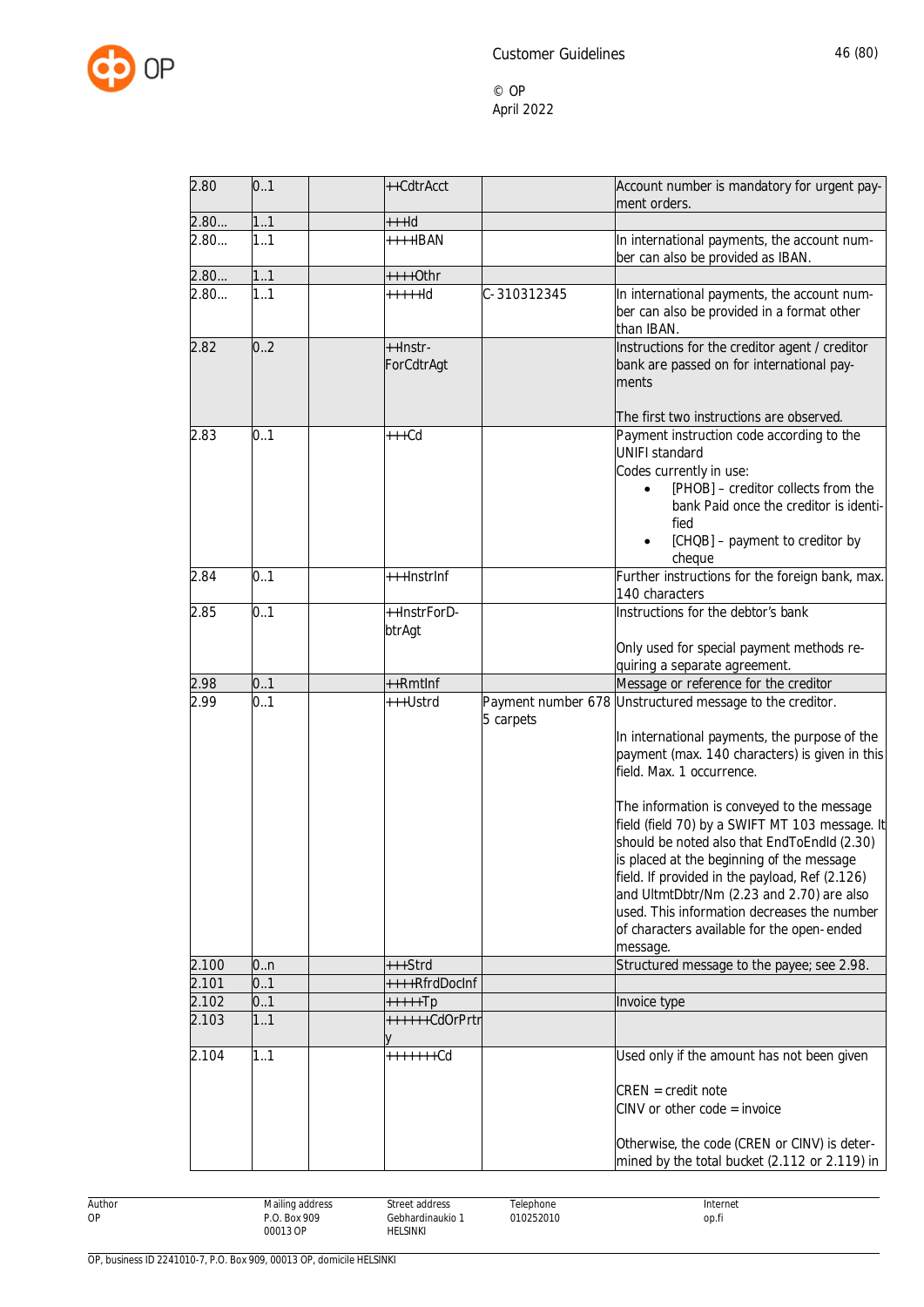

|       |     |                              | which the amount of the invoice or credit note<br>has been entered.                                                                                                                  |
|-------|-----|------------------------------|--------------------------------------------------------------------------------------------------------------------------------------------------------------------------------------|
| 2.109 | 0.1 | ++++RfrdDocAm                | Amount and currency of the invoice or credit<br>note                                                                                                                                 |
| 2.112 | 0.1 | $++++CdtNo-$<br>teAmt        | Credit note amount                                                                                                                                                                   |
|       |     | $++++-CdtNo-$<br>teAmt 'Ccy' | Currency of credit note                                                                                                                                                              |
| 2.119 | 0.1 | +++++RmtdAmt                 | Invoice amount                                                                                                                                                                       |
|       |     |                              | If the invoice type is CINV or some other code<br>(excl. CREN), this element is to be used.                                                                                          |
|       |     |                              | In international payments, the invoice amount<br>is placed in the 'camt' message to the debtor.<br>This datum is not passed on to the creditor or<br>the debtor's account statement. |
|       |     | +++++RmtdAmt<br>'Ccv'        | Currency of invoice                                                                                                                                                                  |
| 2.120 | 0.1 | ++++CdtrRefInf               | Creditor reference information - i.e., invoice or<br>credit note reference                                                                                                           |
| 2.121 | 0.1 | $++++$ Tp                    |                                                                                                                                                                                      |
| 2.122 | 1.1 | ++++++CdOrPrtr               |                                                                                                                                                                                      |
| 2.123 | 1.1 |                              | If field 2.126 contains a domestic or RF refer-<br>ence, the value SCOR is given in this field.                                                                                      |
| 2.125 | 0.1 | $+++++$                      | Indicator of which standards-based reference<br>number is in use                                                                                                                     |
| 2.126 | 0.1 | $++++-Ref$                   | Creditor reference - e.g., Finnish reference<br>number                                                                                                                               |
|       |     |                              | The information is conveyed to the message<br>field (field 70) by a SWIFT MT 103 message.                                                                                            |

### 3.8 Zero value date payment

Zero value date payments are transferred from the sender to the recipient's covering bank with the value for the same day.

The zero value date payment data is indicated by a C2B message at the PmtInf level, where the value of the element SvcLvl/Cd must be SDVA. The value date of the payment is stated at the CdtTrfTxInf level in an element InstrForDbtrAgt (index 2.85, Instructions for the payer's bank).

Payments are always urgent payment orders. (InstrPrty=HIGH).

| Index | Qty | Man-<br>da-<br>tory *<br>(=X) | Element | <b>Example content of zero</b><br>value date payment | <b>Description</b> |
|-------|-----|-------------------------------|---------|------------------------------------------------------|--------------------|
|-------|-----|-------------------------------|---------|------------------------------------------------------|--------------------|

| Author<br>. | $\cdots$<br>Mailing address<br>the contract of the contract of the<br>. | street address<br>. | elephone<br>$\sim$ $\sim$ | Internet<br>. |
|-------------|-------------------------------------------------------------------------|---------------------|---------------------------|---------------|
| OP          | <b>Box 909</b><br>$\sim$                                                | iebhardinaukio<br>. | 010252010<br>.            | OD.I.         |
|             | 00013 OP<br>.                                                           | LSINKI              |                           |               |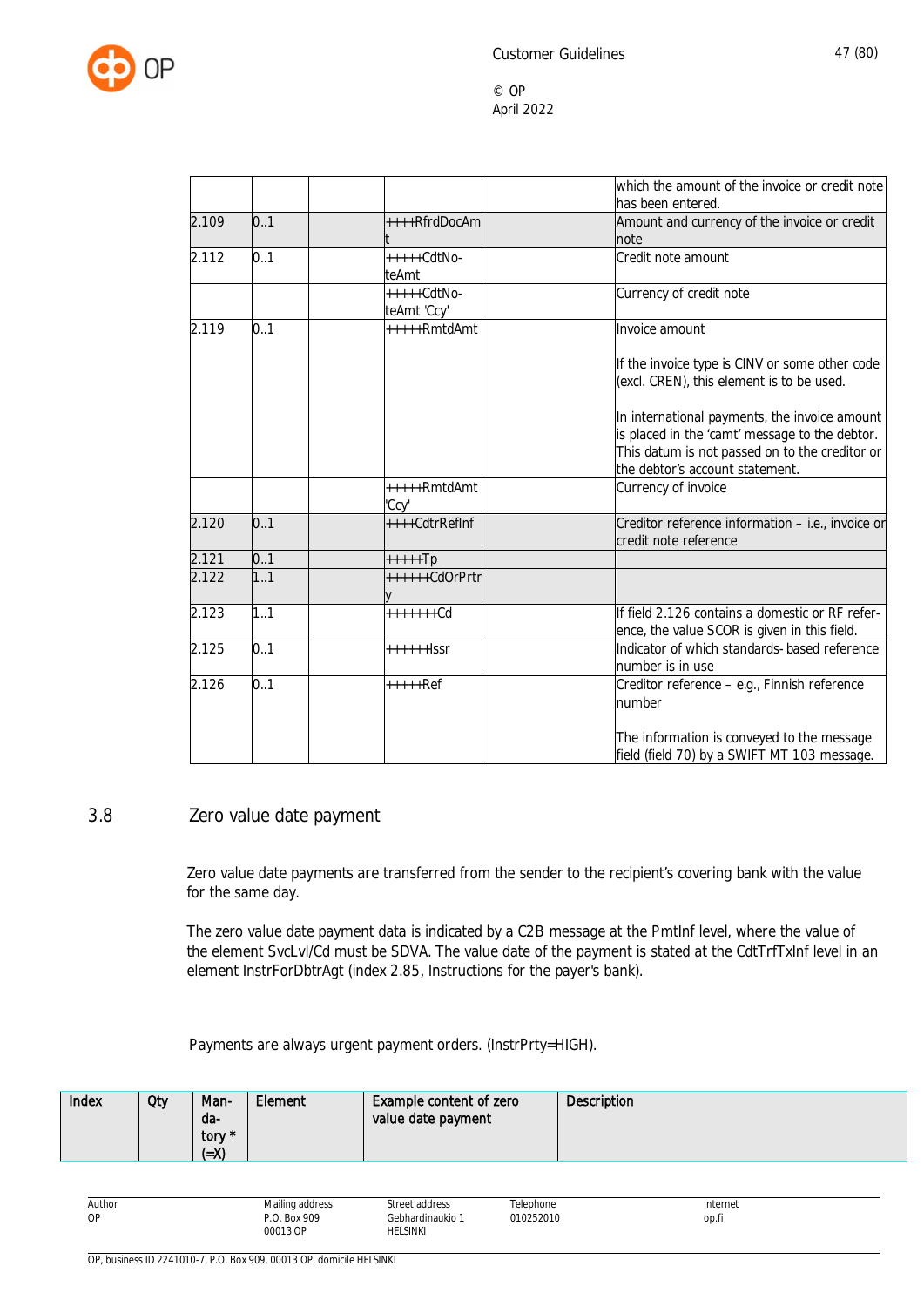

| ments and the debit information.<br>Mandatory reference assigned by the payer to identify<br>+PmtInfld<br>2.1<br>20120102-123456-01<br>1.1<br>payment batch, passed on to the messages for the payer<br>and account statement. Not passed on to the creditor.                  |  |
|--------------------------------------------------------------------------------------------------------------------------------------------------------------------------------------------------------------------------------------------------------------------------------|--|
|                                                                                                                                                                                                                                                                                |  |
| The only code allowed for zero value date payment is<br>+PmtMtd<br><b>TRF</b><br>2.2<br>1.1<br>TRF.                                                                                                                                                                            |  |
| 2.6<br>0.1<br>+PmtTpInf<br>Not mandatory.                                                                                                                                                                                                                                      |  |
| The only code allowed for zero value date payment is<br>2.7<br>0.1<br>++InstrPrty<br>HIGH.                                                                                                                                                                                     |  |
| The information is primaly checked from element 2.32. If<br>it is empty, the information contained in this element (if<br>any) is used for the transaction.                                                                                                                    |  |
| 2.8<br>0.1<br>++SvcLvl                                                                                                                                                                                                                                                         |  |
| <b>SDVA</b><br>2.9<br>The only code allowed for zero value date payment is<br>$+++Cd$<br>1.1<br>SDVA.                                                                                                                                                                          |  |
| +ReqdExctnDt<br>1.1<br>2012-05-10<br>The due date is the date when the payment data must<br>2.17<br>be processed by OP.                                                                                                                                                        |  |
| A requested execution date may be up to 364 days in the<br>future.                                                                                                                                                                                                             |  |
| $+Dbtr$<br>2.19<br>1.1<br>Mandatory payer information                                                                                                                                                                                                                          |  |
| 2.19<br>The bank passes on the payer's name used in the C2B<br>Firma Oy<br>0.1<br>$++Nm$<br>agreement.                                                                                                                                                                         |  |
| 2.19<br>0.1<br>++PstlAdr                                                                                                                                                                                                                                                       |  |
| The country code is mandatory for the payer's address if<br>2.19<br>0.1<br>$+++Ctry$<br>an address is given.                                                                                                                                                                   |  |
| 2.19<br>The bank passes on the payer's address used in the C2B<br>0.5<br>+++AdrLine<br>agreement.                                                                                                                                                                              |  |
| $\mathsf{X}$<br>2.19<br>0.1<br>Debtor ID<br>$++Id$                                                                                                                                                                                                                             |  |
| 2.19<br>1.1<br>+++OrgId                                                                                                                                                                                                                                                        |  |
| 2.19<br>0.2<br>$++++$ Othr                                                                                                                                                                                                                                                     |  |
| 2.19<br>1.1<br>The customer provides the payment identifier, which the<br>$++++Id$<br>12345678900<br>bank uses to link the payload to a service agreement -<br>i.e., checks to which customer the payload belongs.<br>Payment identifier, 9-11 characters, is mandatory and it |  |
| is not passed on to the creditor.                                                                                                                                                                                                                                              |  |
| 0.1<br>2.19<br>+++++SchmeNm                                                                                                                                                                                                                                                    |  |
| 2.19<br><b>BANK</b><br>$+++++Cd$<br>The 'BANK' value indicates that a payment identifier is<br>1.1<br>provided in the 'Id' field.                                                                                                                                              |  |
| 2.20<br>11<br>Mandatory<br>+DbtrAcct                                                                                                                                                                                                                                           |  |
| 11<br>2.20<br>$+Hd$                                                                                                                                                                                                                                                            |  |
| 2.20<br>1.1<br>$+++IBAN$<br>FI2550001520322972<br>In zero value date payment the debit account in OP must<br>always be in IBAN format.                                                                                                                                         |  |
| Currency of the debit account<br>2.20<br>0.1<br>$++Ccy$                                                                                                                                                                                                                        |  |
| 2.21<br>11<br>+DbtrAgt<br>Payer's bank information, mandatory                                                                                                                                                                                                                  |  |
| 2.21<br>11<br>++ FinInstnId                                                                                                                                                                                                                                                    |  |
| 2.21<br><b>OKOYFIHH</b><br>0.1<br>$++.BIC$<br>BIC code for debtor's bank                                                                                                                                                                                                       |  |
| The codes permitted are SHAR, CRED and DEBT. Code<br>2.24<br>0.1<br>+ChrgBr<br><b>SHAR</b><br>values SLEV and TYHJÄ (empty) are ahanged to SHAR.                                                                                                                               |  |

| Author | Mailing address  | Street address                                              | Telephone | Internet |
|--------|------------------|-------------------------------------------------------------|-----------|----------|
| OP     | . Box 909<br>n n | `ebhardinaukio                                              | 010252010 | OD.fi    |
|        | 00013 OP         | HELSINKI<br>the contract of the contract of the contract of |           |          |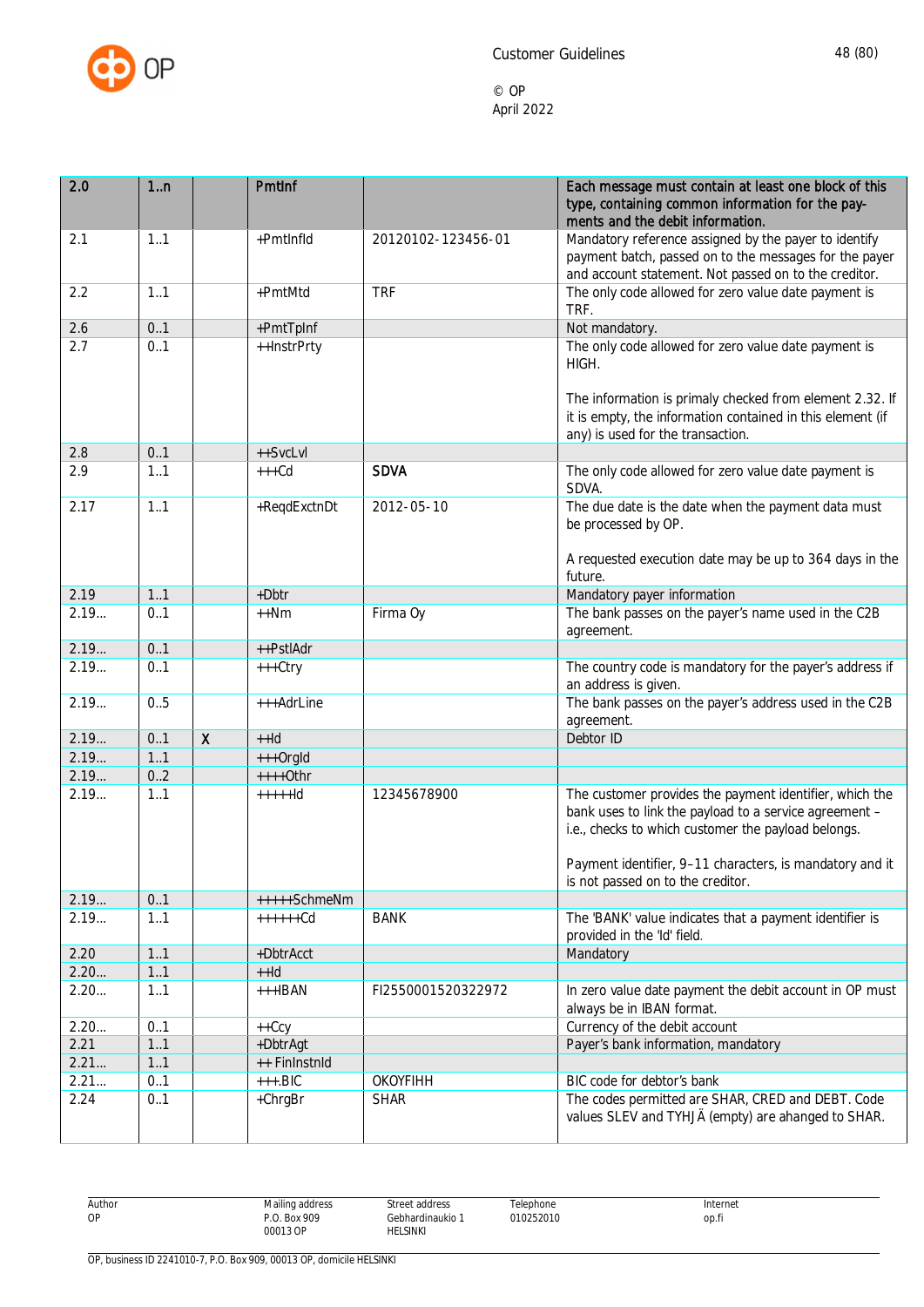

| 1n<br>+CdtTrfTxInf<br>Credit transfer transaction<br>At least one block of this kind is required<br>2.27<br>information<br>1.1<br>2.28<br>++Pmtld<br>Mandatory payment identification.<br>0.1<br>Identification assigned to the payment by the payer,<br>2.29<br>+++InstrId<br>passed on to the messages for the payer and bank state-<br>ment (customer's own information) - not passed on to<br>the creditor.<br>Mandatory end-to-end reference, or unique identification<br>1.1<br>+++EndToEndId<br>2.30<br>9834454645554699<br>assigned by the debtor to identify the transaction - al-<br>ways passed on to the creditor but passed on to the<br>debtor only for individual payments<br>In the absence of this information, the bank will indicate<br>NOTPROVIDED.<br>EndToEndId is passed on by a SWIFT MT103 message to<br>the message field (field 70), line 1, preceded by '/ROC/'<br>('Ordering Customer Reference').<br>0.1<br>Payment type information for the bank<br>2.31<br>++PmtTpInf<br><b>HIGH</b><br>The only code allowed for zero value date payments is<br>2.32<br>0.1<br>+++InstrPrty<br>HIGH.<br>The information is primarily retrieved from this element.<br>If this element has no value, the value in element 2.7 (if<br>any) is used for the transaction.<br>2.42<br>1.1<br>As mandatory information, the amount payable.<br>$++Amt$<br>Instructed amount payable.<br>2.43<br>1.1<br>250.90<br>+++InstdAmt<br>2.43<br><b>USD</b><br>1.1<br>+++InstdAmt<br>Currency of the amount instructed.<br>attribuutti 'Ccy'<br>2.47<br>0.1<br>++XchgRateInf<br>Exchange rate information<br>Currency trade deal number - i.e., exchange rate refer-<br>+++CtrctId<br>2.50<br>0.1<br>ence, which is used only in international payments.<br>The charge bearer code is primarily checked from this el-<br>0.1<br>2.51<br>++ChrgBr<br>ement. If this element is empty, the value in element<br>2.24 is used for the transaction.<br>The codes permitted for zero value date payments are<br>SHAR, DEBT and CRED. Code values SLEV and TYHJÄ<br>(empty) are changed to SHAR.<br>Instructions for the creditor's bank<br>2.77<br>0.1<br>++CdtrAgt<br>2.77<br>+++FinInstnId<br>1.1<br>2.77<br>$++++BIC$<br>IRVTUS3N<br>BIC code for creditor's bank<br>0.1<br>2.77<br>++++ClrSysMmbl<br>Clearingcode<br>0.1<br>d<br>2.77<br>$++++Mmbld$<br>The clearing code of the creditor's bank can be given, if<br>11<br>the BIC is not known.<br>The clearing code must be given according to the ISO<br>standard.<br>The name and address of the creditor's bank are manda-<br>tory in connection with a clearing code.<br>The name of the creditor's bank is mandatory if a BIC<br>2.77<br>0.1<br>$+++Nm$<br>code is not provided. |  |  | The charge bearer code can be given for each individual<br>transaction in element 2.51. If there is no transaction-<br>specific charge bearer code, it is checked from this field. |
|----------------------------------------------------------------------------------------------------------------------------------------------------------------------------------------------------------------------------------------------------------------------------------------------------------------------------------------------------------------------------------------------------------------------------------------------------------------------------------------------------------------------------------------------------------------------------------------------------------------------------------------------------------------------------------------------------------------------------------------------------------------------------------------------------------------------------------------------------------------------------------------------------------------------------------------------------------------------------------------------------------------------------------------------------------------------------------------------------------------------------------------------------------------------------------------------------------------------------------------------------------------------------------------------------------------------------------------------------------------------------------------------------------------------------------------------------------------------------------------------------------------------------------------------------------------------------------------------------------------------------------------------------------------------------------------------------------------------------------------------------------------------------------------------------------------------------------------------------------------------------------------------------------------------------------------------------------------------------------------------------------------------------------------------------------------------------------------------------------------------------------------------------------------------------------------------------------------------------------------------------------------------------------------------------------------------------------------------------------------------------------------------------------------------------------------------------------------------------------------------------------------------------------------------------------------------------------------------------------------------------------------------------------------------------------------------------------------------------------------|--|--|------------------------------------------------------------------------------------------------------------------------------------------------------------------------------------|
|                                                                                                                                                                                                                                                                                                                                                                                                                                                                                                                                                                                                                                                                                                                                                                                                                                                                                                                                                                                                                                                                                                                                                                                                                                                                                                                                                                                                                                                                                                                                                                                                                                                                                                                                                                                                                                                                                                                                                                                                                                                                                                                                                                                                                                                                                                                                                                                                                                                                                                                                                                                                                                                                                                                                        |  |  |                                                                                                                                                                                    |
|                                                                                                                                                                                                                                                                                                                                                                                                                                                                                                                                                                                                                                                                                                                                                                                                                                                                                                                                                                                                                                                                                                                                                                                                                                                                                                                                                                                                                                                                                                                                                                                                                                                                                                                                                                                                                                                                                                                                                                                                                                                                                                                                                                                                                                                                                                                                                                                                                                                                                                                                                                                                                                                                                                                                        |  |  |                                                                                                                                                                                    |
|                                                                                                                                                                                                                                                                                                                                                                                                                                                                                                                                                                                                                                                                                                                                                                                                                                                                                                                                                                                                                                                                                                                                                                                                                                                                                                                                                                                                                                                                                                                                                                                                                                                                                                                                                                                                                                                                                                                                                                                                                                                                                                                                                                                                                                                                                                                                                                                                                                                                                                                                                                                                                                                                                                                                        |  |  |                                                                                                                                                                                    |
|                                                                                                                                                                                                                                                                                                                                                                                                                                                                                                                                                                                                                                                                                                                                                                                                                                                                                                                                                                                                                                                                                                                                                                                                                                                                                                                                                                                                                                                                                                                                                                                                                                                                                                                                                                                                                                                                                                                                                                                                                                                                                                                                                                                                                                                                                                                                                                                                                                                                                                                                                                                                                                                                                                                                        |  |  |                                                                                                                                                                                    |
|                                                                                                                                                                                                                                                                                                                                                                                                                                                                                                                                                                                                                                                                                                                                                                                                                                                                                                                                                                                                                                                                                                                                                                                                                                                                                                                                                                                                                                                                                                                                                                                                                                                                                                                                                                                                                                                                                                                                                                                                                                                                                                                                                                                                                                                                                                                                                                                                                                                                                                                                                                                                                                                                                                                                        |  |  |                                                                                                                                                                                    |
|                                                                                                                                                                                                                                                                                                                                                                                                                                                                                                                                                                                                                                                                                                                                                                                                                                                                                                                                                                                                                                                                                                                                                                                                                                                                                                                                                                                                                                                                                                                                                                                                                                                                                                                                                                                                                                                                                                                                                                                                                                                                                                                                                                                                                                                                                                                                                                                                                                                                                                                                                                                                                                                                                                                                        |  |  |                                                                                                                                                                                    |
|                                                                                                                                                                                                                                                                                                                                                                                                                                                                                                                                                                                                                                                                                                                                                                                                                                                                                                                                                                                                                                                                                                                                                                                                                                                                                                                                                                                                                                                                                                                                                                                                                                                                                                                                                                                                                                                                                                                                                                                                                                                                                                                                                                                                                                                                                                                                                                                                                                                                                                                                                                                                                                                                                                                                        |  |  |                                                                                                                                                                                    |
|                                                                                                                                                                                                                                                                                                                                                                                                                                                                                                                                                                                                                                                                                                                                                                                                                                                                                                                                                                                                                                                                                                                                                                                                                                                                                                                                                                                                                                                                                                                                                                                                                                                                                                                                                                                                                                                                                                                                                                                                                                                                                                                                                                                                                                                                                                                                                                                                                                                                                                                                                                                                                                                                                                                                        |  |  |                                                                                                                                                                                    |
|                                                                                                                                                                                                                                                                                                                                                                                                                                                                                                                                                                                                                                                                                                                                                                                                                                                                                                                                                                                                                                                                                                                                                                                                                                                                                                                                                                                                                                                                                                                                                                                                                                                                                                                                                                                                                                                                                                                                                                                                                                                                                                                                                                                                                                                                                                                                                                                                                                                                                                                                                                                                                                                                                                                                        |  |  |                                                                                                                                                                                    |
|                                                                                                                                                                                                                                                                                                                                                                                                                                                                                                                                                                                                                                                                                                                                                                                                                                                                                                                                                                                                                                                                                                                                                                                                                                                                                                                                                                                                                                                                                                                                                                                                                                                                                                                                                                                                                                                                                                                                                                                                                                                                                                                                                                                                                                                                                                                                                                                                                                                                                                                                                                                                                                                                                                                                        |  |  |                                                                                                                                                                                    |
|                                                                                                                                                                                                                                                                                                                                                                                                                                                                                                                                                                                                                                                                                                                                                                                                                                                                                                                                                                                                                                                                                                                                                                                                                                                                                                                                                                                                                                                                                                                                                                                                                                                                                                                                                                                                                                                                                                                                                                                                                                                                                                                                                                                                                                                                                                                                                                                                                                                                                                                                                                                                                                                                                                                                        |  |  |                                                                                                                                                                                    |
|                                                                                                                                                                                                                                                                                                                                                                                                                                                                                                                                                                                                                                                                                                                                                                                                                                                                                                                                                                                                                                                                                                                                                                                                                                                                                                                                                                                                                                                                                                                                                                                                                                                                                                                                                                                                                                                                                                                                                                                                                                                                                                                                                                                                                                                                                                                                                                                                                                                                                                                                                                                                                                                                                                                                        |  |  |                                                                                                                                                                                    |
|                                                                                                                                                                                                                                                                                                                                                                                                                                                                                                                                                                                                                                                                                                                                                                                                                                                                                                                                                                                                                                                                                                                                                                                                                                                                                                                                                                                                                                                                                                                                                                                                                                                                                                                                                                                                                                                                                                                                                                                                                                                                                                                                                                                                                                                                                                                                                                                                                                                                                                                                                                                                                                                                                                                                        |  |  |                                                                                                                                                                                    |
|                                                                                                                                                                                                                                                                                                                                                                                                                                                                                                                                                                                                                                                                                                                                                                                                                                                                                                                                                                                                                                                                                                                                                                                                                                                                                                                                                                                                                                                                                                                                                                                                                                                                                                                                                                                                                                                                                                                                                                                                                                                                                                                                                                                                                                                                                                                                                                                                                                                                                                                                                                                                                                                                                                                                        |  |  |                                                                                                                                                                                    |
|                                                                                                                                                                                                                                                                                                                                                                                                                                                                                                                                                                                                                                                                                                                                                                                                                                                                                                                                                                                                                                                                                                                                                                                                                                                                                                                                                                                                                                                                                                                                                                                                                                                                                                                                                                                                                                                                                                                                                                                                                                                                                                                                                                                                                                                                                                                                                                                                                                                                                                                                                                                                                                                                                                                                        |  |  |                                                                                                                                                                                    |
|                                                                                                                                                                                                                                                                                                                                                                                                                                                                                                                                                                                                                                                                                                                                                                                                                                                                                                                                                                                                                                                                                                                                                                                                                                                                                                                                                                                                                                                                                                                                                                                                                                                                                                                                                                                                                                                                                                                                                                                                                                                                                                                                                                                                                                                                                                                                                                                                                                                                                                                                                                                                                                                                                                                                        |  |  |                                                                                                                                                                                    |
|                                                                                                                                                                                                                                                                                                                                                                                                                                                                                                                                                                                                                                                                                                                                                                                                                                                                                                                                                                                                                                                                                                                                                                                                                                                                                                                                                                                                                                                                                                                                                                                                                                                                                                                                                                                                                                                                                                                                                                                                                                                                                                                                                                                                                                                                                                                                                                                                                                                                                                                                                                                                                                                                                                                                        |  |  |                                                                                                                                                                                    |
|                                                                                                                                                                                                                                                                                                                                                                                                                                                                                                                                                                                                                                                                                                                                                                                                                                                                                                                                                                                                                                                                                                                                                                                                                                                                                                                                                                                                                                                                                                                                                                                                                                                                                                                                                                                                                                                                                                                                                                                                                                                                                                                                                                                                                                                                                                                                                                                                                                                                                                                                                                                                                                                                                                                                        |  |  |                                                                                                                                                                                    |
|                                                                                                                                                                                                                                                                                                                                                                                                                                                                                                                                                                                                                                                                                                                                                                                                                                                                                                                                                                                                                                                                                                                                                                                                                                                                                                                                                                                                                                                                                                                                                                                                                                                                                                                                                                                                                                                                                                                                                                                                                                                                                                                                                                                                                                                                                                                                                                                                                                                                                                                                                                                                                                                                                                                                        |  |  |                                                                                                                                                                                    |
|                                                                                                                                                                                                                                                                                                                                                                                                                                                                                                                                                                                                                                                                                                                                                                                                                                                                                                                                                                                                                                                                                                                                                                                                                                                                                                                                                                                                                                                                                                                                                                                                                                                                                                                                                                                                                                                                                                                                                                                                                                                                                                                                                                                                                                                                                                                                                                                                                                                                                                                                                                                                                                                                                                                                        |  |  |                                                                                                                                                                                    |

| Author<br><b>OP</b> | .<br>Mailing address<br>the contract of the contract of<br>.<br>Box 909<br>D O<br>00013 OP | Stree<br>. addr∆cc<br>uuuroo<br>.<br>Gebhardinaukio<br><b>HELSINKI</b> | elephone<br>010252010<br>. | Internet<br>.<br>op.fi |
|---------------------|--------------------------------------------------------------------------------------------|------------------------------------------------------------------------|----------------------------|------------------------|
|                     |                                                                                            |                                                                        |                            |                        |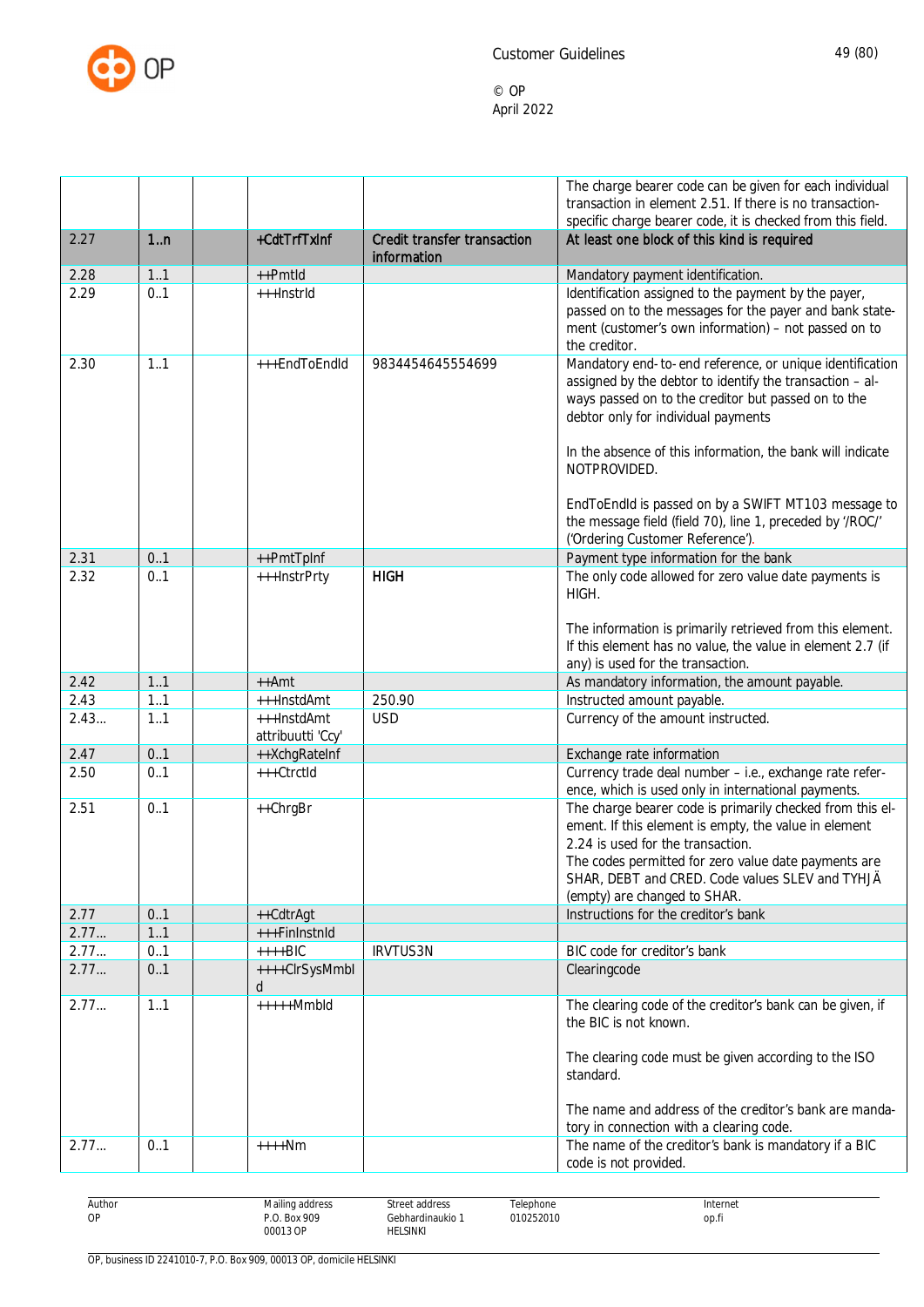

| 2.77  | 0.1 |              | ++++PstlAdr            |                                   |                                                                                                                                                                                                                                                                                                                                                                                                                                                                  |
|-------|-----|--------------|------------------------|-----------------------------------|------------------------------------------------------------------------------------------------------------------------------------------------------------------------------------------------------------------------------------------------------------------------------------------------------------------------------------------------------------------------------------------------------------------------------------------------------------------|
| 2.77  | 0.1 |              | $++++-ctry$            |                                   | The country code of the creditor's bank is mandatory if<br>the PstlAdr element is used.                                                                                                                                                                                                                                                                                                                                                                          |
| 2.77  | 0.5 |              | +++++AdrLine           |                                   | The address of the creditor's bank is mandatory if the                                                                                                                                                                                                                                                                                                                                                                                                           |
|       |     |              |                        |                                   | BIC code is not provided.                                                                                                                                                                                                                                                                                                                                                                                                                                        |
| 2.79  | 0.1 | $\mathsf{X}$ | $++Cdtr$               |                                   | Creditor's name and address                                                                                                                                                                                                                                                                                                                                                                                                                                      |
| 2.79  | 0.1 | $\pmb{\chi}$ | $+++Nm$                | Ewing Oil                         | Creditor's name is mandatory                                                                                                                                                                                                                                                                                                                                                                                                                                     |
| 2.79  | 0.1 |              | +++PstlAdr             |                                   | Creditor's postal addres                                                                                                                                                                                                                                                                                                                                                                                                                                         |
| 2.79  | 0.1 |              | $++++$ Ctry            | US                                | Creditor's country code is mandatory if creditor's address<br>is provided.                                                                                                                                                                                                                                                                                                                                                                                       |
| 2.79  | 0.4 |              | ++++AdrLine            | 5th Avenue                        | Max 2 address lines. In international payments, the cred-<br>itor's address is mandatory.                                                                                                                                                                                                                                                                                                                                                                        |
|       |     |              |                        | Dallas TEXAS                      |                                                                                                                                                                                                                                                                                                                                                                                                                                                                  |
| 2.80  | 0.1 |              | ++CdtrAcct             |                                   | The account number can be in the IBAN-, BBAN- or<br>Proprietary format.                                                                                                                                                                                                                                                                                                                                                                                          |
| 2.80  | 1.1 |              | $++$ -Id               |                                   |                                                                                                                                                                                                                                                                                                                                                                                                                                                                  |
| 2.80  | 1.1 |              | $+++$ <b>BAN</b>       |                                   | The account number is given in IBAN format.                                                                                                                                                                                                                                                                                                                                                                                                                      |
| 2.80  | 1.1 |              | $++++$ Othr            |                                   |                                                                                                                                                                                                                                                                                                                                                                                                                                                                  |
| 2.80  | 1.1 |              | $++++$                 | 9876543210                        | The account number can be provided in a format other<br>than IBAN.                                                                                                                                                                                                                                                                                                                                                                                               |
| 2.82  | 0.2 |              | ++Instr-<br>ForCdtrAgt |                                   | Instructions for the creditor's bank - passed on for inter-<br>national payments.                                                                                                                                                                                                                                                                                                                                                                                |
| 2.83  | 0.1 |              | $+++Cd$                |                                   | The first two instructions are observed.<br>Payment instruction code according to the UNIFI stand-                                                                                                                                                                                                                                                                                                                                                               |
|       |     |              |                        |                                   | ard<br>Codes currently in use:<br>[PHOB] - creditor collects from the bank Paid once the<br>creditor is identified<br>[CHQB] - payment to creditor by cheque                                                                                                                                                                                                                                                                                                     |
| 2.84  | 0.1 |              | +++InstrInf            |                                   | Further instructions for the foreign bank, max. 140 char-<br>acters                                                                                                                                                                                                                                                                                                                                                                                              |
| 2.85  | 0.1 |              | ++InstrForD-<br>btrAgt | <b>SAME DAY VALUE</b><br>14.04.12 | Instructions for the payer's bank<br>For zero value date payments the value date information<br>is given in the format: SAME DAY VALUE dd.mm.yy                                                                                                                                                                                                                                                                                                                  |
|       | 0.1 |              | ++Rmtlnf               |                                   | Message or reference for the creditor                                                                                                                                                                                                                                                                                                                                                                                                                            |
| 2.99  | 0.1 |              | +++Ustrd               | Invoice 5656                      | Unstructured message to the payee.<br>The purpose of the payment (max. 140 characters) is<br>given in this field.<br>The information is conveyed to the message field (field<br>70) by a SWIFT MT 103 message. Note also that<br>EndToEndId (2.30) is placed at the beginning of the mes-<br>sage field. If provided in the payload, Ref (2.126) is also<br>used. This information decreases the number of charac-<br>ters available for the open-ended message. |
| 2.100 | 0.n |              | $+++Strd$              |                                   | Structured message to the payee.                                                                                                                                                                                                                                                                                                                                                                                                                                 |
| 2.101 | 0.1 |              | ++++RfrdDocInf         |                                   |                                                                                                                                                                                                                                                                                                                                                                                                                                                                  |
| 2.102 | 0.1 |              | $++++$                 |                                   | Invoice type                                                                                                                                                                                                                                                                                                                                                                                                                                                     |
| 2.103 | 11  |              | ++++++CdOrPrtr         |                                   |                                                                                                                                                                                                                                                                                                                                                                                                                                                                  |
|       |     |              |                        |                                   |                                                                                                                                                                                                                                                                                                                                                                                                                                                                  |
|       |     |              |                        |                                   |                                                                                                                                                                                                                                                                                                                                                                                                                                                                  |

| Author  | $\cdots$<br>Mailing address | --<br>Street address | elephone       | Internet |
|---------|-----------------------------|----------------------|----------------|----------|
| ΛE<br>ັ | $9.0.$ Box 909              | Gebhardinaukio 1     | 010252010<br>. | op.fi    |
|         | 00013 OP                    | HELSINKI             |                |          |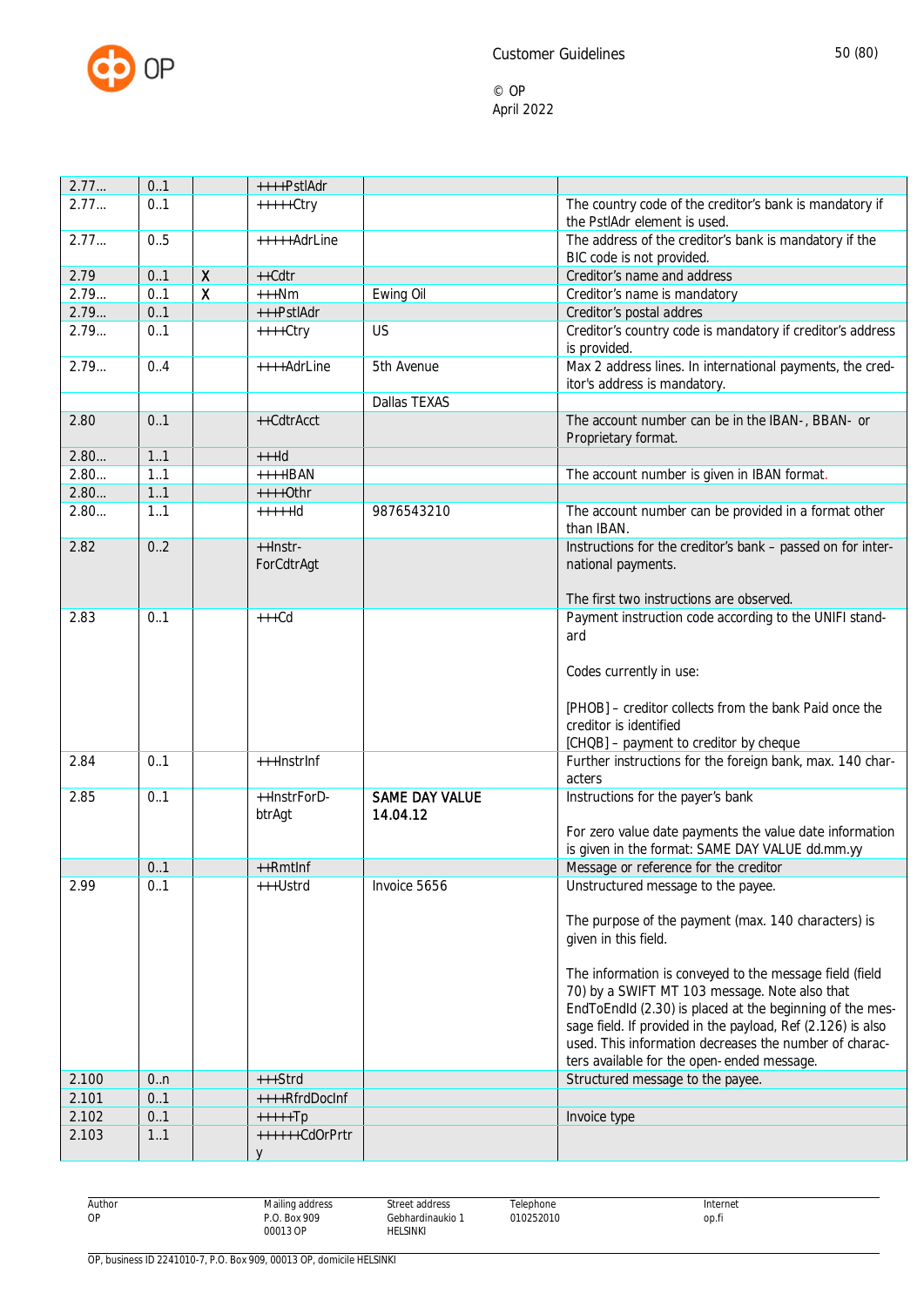

| 2.104 | 1.1 | $+++++Cd$                    | Used only if the amount has not been given.<br>$CREN = credit note$                                                                                                                                                                                                         |
|-------|-----|------------------------------|-----------------------------------------------------------------------------------------------------------------------------------------------------------------------------------------------------------------------------------------------------------------------------|
|       |     |                              | $CINV$ or other code = invoice                                                                                                                                                                                                                                              |
|       |     |                              | Otherwise, the code (CREN, CINV) is determined by in<br>which totals bucket (2.112 or 2.119) the sum of the in-<br>voice or credit note has been entered.                                                                                                                   |
| 2.109 | 0.1 | ++++RfrdDocAm                | Amount and currency of the invoice or credit note                                                                                                                                                                                                                           |
| 2.112 | 0.1 | $++++-CdtNo-$<br>teAmt       | Credit note amount                                                                                                                                                                                                                                                          |
|       |     | $++++-CdtNo-$<br>teAmt 'Ccy' | Credit note currency                                                                                                                                                                                                                                                        |
| 2.119 | 0.1 | $***+RmtdAmt$                | Invoice amount<br>If the invoice type is CINV or some other code (excl.<br>CREN), this element must be used.<br>The invoice amount is placed in the 'camt' message to<br>the payer. This information is not passed on to the<br>creditor or the debtor's account statement. |
|       |     | $++++$ RmtdAmt<br>'Ccy'      | Invoice currency                                                                                                                                                                                                                                                            |
| 2.120 | 0.1 | ++++CdtrRefInf               | Invoice or credit note reference                                                                                                                                                                                                                                            |
| 2.126 | 0.1 | $++++-Ref$                   | Reference<br>The reference is conveyed to the message field (field 70)<br>by a SWIFT MT103message.                                                                                                                                                                          |

## 3.9 Cash pool internal transaction

Information about a fund transfer within the group is indicated by a C2B message at the CdtTrfTxInf level in an element InstrForDbtrAgt using the code INTC. In addition to this, the SvcLvl/Cd element's value at PmtInf level must be SDVA.

Cash pool internal transactions are always urgent payment orders (InstrPrty=HIGH).

| Index | Qty            | Man-<br>da-<br>tory*<br>(=X) | Element      | <b>Example content of Cash</b><br>pool internal transaction | <b>Description</b>                                                                                                                                                       |
|-------|----------------|------------------------------|--------------|-------------------------------------------------------------|--------------------------------------------------------------------------------------------------------------------------------------------------------------------------|
| 2.0   | 1 <sub>n</sub> |                              | Pmtlnf       |                                                             | Each message must contain at least one block of this<br>type, containing common information for the pay-<br>ments and the debit information.                             |
| 2.1   | 1.1            |                              | $+$ PmtInfld | 20120102-123456-01                                          | Mandatory reference assigned by the payer to identify<br>payment batch, passed on to the messages for the payer<br>and account statement. Not passed on to the creditor. |
| 2.2   | 1.1            |                              | $+PmtMtd$    | <b>TRF</b>                                                  | The code allowed for Cash pool internal transactions is<br>TRF.                                                                                                          |
| 2.6   | 0.1            |                              | +PmtTpInf    |                                                             | Not mandatory                                                                                                                                                            |
| 2.7   | 0.1            |                              | ++InstrPrty  |                                                             | The only code allowed for Cash pool internal transactions<br>is HIGH.                                                                                                    |

| Author | address<br>Mai<br>the contract of the contract of | stre<br>. uull CSS                                                 | Telephone | Internet |
|--------|---------------------------------------------------|--------------------------------------------------------------------|-----------|----------|
| OF     | <b>Box 909</b><br>$D^{\circ}$<br>$\cdot$          | iebhardinaukio                                                     | 010252010 | op.fi    |
|        | 000130<br>$\cap$                                  | <b>HELSINKI</b><br>the contract of the contract of the contract of |           |          |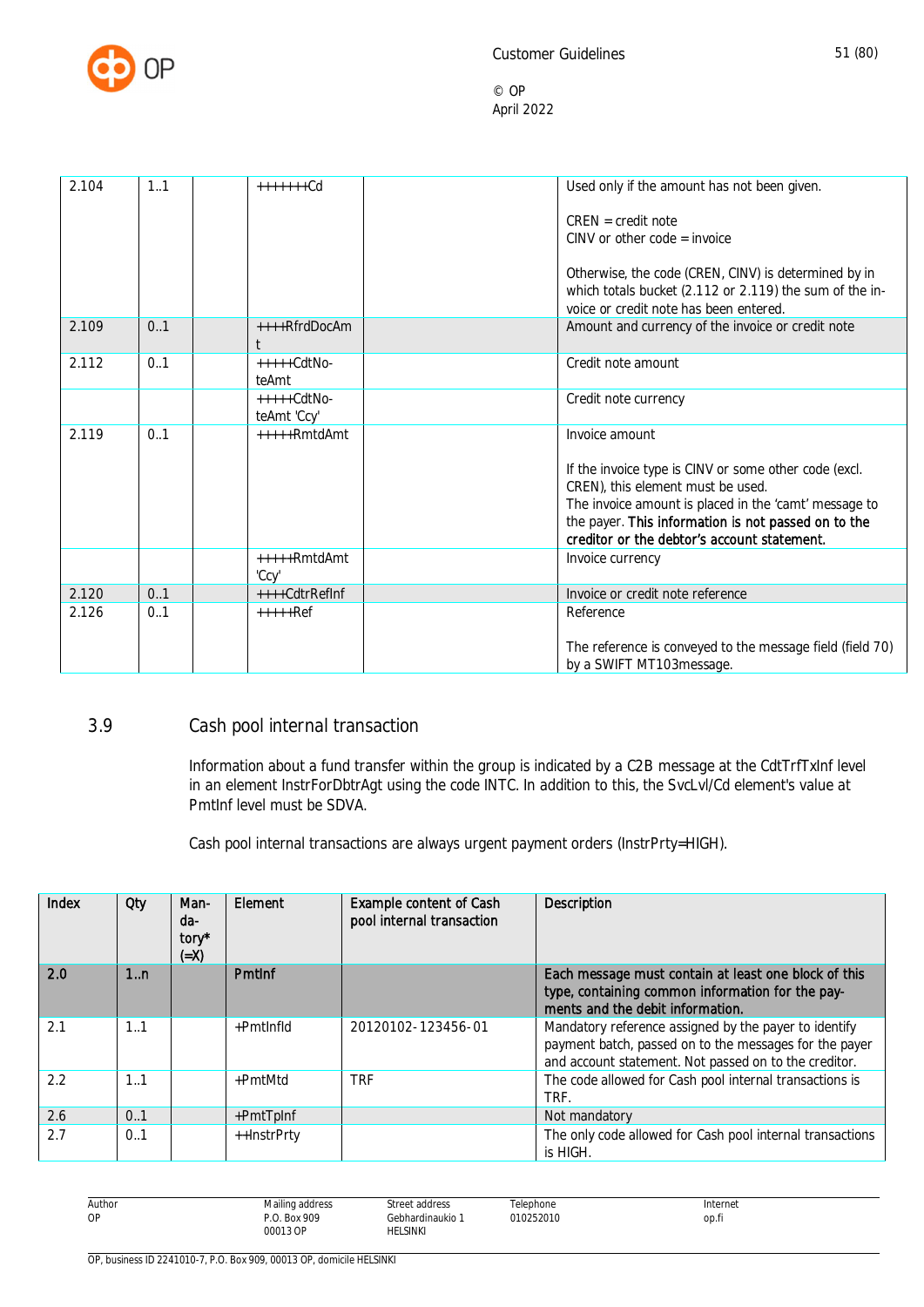

|      |     |              |               |                                            | The information is primaly checked from element 2.32. If<br>it is empty, the information contained in this element (if<br>any) is used for the transaction                                                        |
|------|-----|--------------|---------------|--------------------------------------------|-------------------------------------------------------------------------------------------------------------------------------------------------------------------------------------------------------------------|
| 2.8  | 0.1 |              | ++SvcLvl      |                                            |                                                                                                                                                                                                                   |
| 2.9  | 1.1 |              | $+++Cd$       | <b>SDVA</b>                                | The only code allowed for cash pool internal transactions<br>is SDVA.                                                                                                                                             |
| 2.17 | 1.1 |              | +ReqdExctnDt  | 2012-05-10                                 | The requested execution date can be set up to 365 cal-<br>enderdays in the future.                                                                                                                                |
| 2.19 | 1.1 |              | +Dbtr         |                                            | Mandatory payer information                                                                                                                                                                                       |
| 2.19 | 0.1 |              | $++Nm$        | Firma Oy                                   | The bank passes on the payer's name used in the C2B<br>agreement.                                                                                                                                                 |
| 2.19 | 0.1 |              | ++PstlAdr     |                                            |                                                                                                                                                                                                                   |
| 2.19 | 0.1 |              | +++Ctry       |                                            | The country code is mandatory for the payer's address if<br>an address is given                                                                                                                                   |
| 2.19 | 0.5 |              | +++AdrLine    |                                            | The bank passes on the payer's address used in the C2B<br>agreement.                                                                                                                                              |
| 2.19 | 0.1 | $\mathsf{X}$ | $++Id$        |                                            | Debtor ID                                                                                                                                                                                                         |
| 2.19 | 1.1 |              | +++OrgId      |                                            |                                                                                                                                                                                                                   |
| 2.19 | 0.2 |              | $++++$ Othr   |                                            |                                                                                                                                                                                                                   |
| 2.19 | 1.1 |              | $++++$        | 12345678900                                | The customer provides the payment identifier, which the<br>bank uses to link the payload to a service agreement -<br>i.e., checks to which customer the payload belongs.                                          |
|      |     |              |               |                                            | Payment identifier (9-11 characters) is mandatory and is<br>not passed on to the creditor.                                                                                                                        |
| 2.19 | 0.1 |              | +++++SchmeNm  |                                            |                                                                                                                                                                                                                   |
| 2.19 | 1.1 |              | $+++++Cd$     | <b>BANK</b>                                | The 'BANK' value indicates that a payment identifier is<br>provided in the 'Id' field.                                                                                                                            |
| 2.20 | 1.1 |              | +DbtrAcct     |                                            | Mandatory                                                                                                                                                                                                         |
| 2.20 | 1.1 |              | $++Id$        |                                            |                                                                                                                                                                                                                   |
| 2.20 | 1.1 |              | $+++IBAN$     | FI2550001520322972                         | In cash pool internal transactions the debit account must<br>always be in OP group and in IBAN format.                                                                                                            |
| 2.20 | 0.1 |              | $++Ccy$       |                                            | Currency of the debit account                                                                                                                                                                                     |
| 2.21 | 1.1 |              | +DbtrAgt      |                                            | Payer's bank information, mandatory                                                                                                                                                                               |
| 2.21 | 1.1 |              | ++ FinInstnId |                                            |                                                                                                                                                                                                                   |
| 2.21 | 0.1 |              | $++.BIC$      | <b>OKOYFIHH</b>                            | BIC code for debtor's bank                                                                                                                                                                                        |
| 2.24 | 0.1 |              | +ChrgBr       | <b>SHAR</b>                                | The codes permitted are SHAR, CRED and DEBT. Code<br>values SLEV and TYHJÄ (empty) are ahanged to SHAR.                                                                                                           |
|      |     |              |               |                                            | The charge bearer code can be given for each individual<br>transaction in element 2.51. If there is no transaction-<br>specific charge bearer code, it is checked from this field.                                |
| 2.27 | 1n  |              | +CdtTrfTxInf  | Credit transfer transaction<br>information | At least one block of this kind is required                                                                                                                                                                       |
| 2.28 | 11  |              | ++Pmtld       |                                            | Mandatory payment identification                                                                                                                                                                                  |
| 2.29 | 0.1 |              | +++InstrId    |                                            | Identification assigned to the payment by the payer,<br>passed on to the messages for the payer and bank state-<br>ment (customer's own information) - not passed on to<br>the creditor.                          |
| 2.30 | 1.1 |              | +++EndToEndId | 9834454645554699                           | Mandatory end-to-end reference is unique identification<br>assigned by the debtor to identify the transaction - al-<br>ways passed on to the creditor but passed on to the<br>debtor only for individual payments |

| Author<br>.                           | $\cdots$<br>Mailing address<br>the contract of the contract of<br>. | street address<br>$\sim$<br>.<br>. | elephone      | Internet<br>. |  |
|---------------------------------------|---------------------------------------------------------------------|------------------------------------|---------------|---------------|--|
| ОP<br>the contract of the contract of | : 909<br><b>Box</b><br>ח ח<br>$\cdot$                               | ∔ebhardinaukio∶                    | 01025201<br>. | op.fi         |  |
|                                       | 00013 OP<br>.                                                       | <b>IELSINKI</b>                    |               |               |  |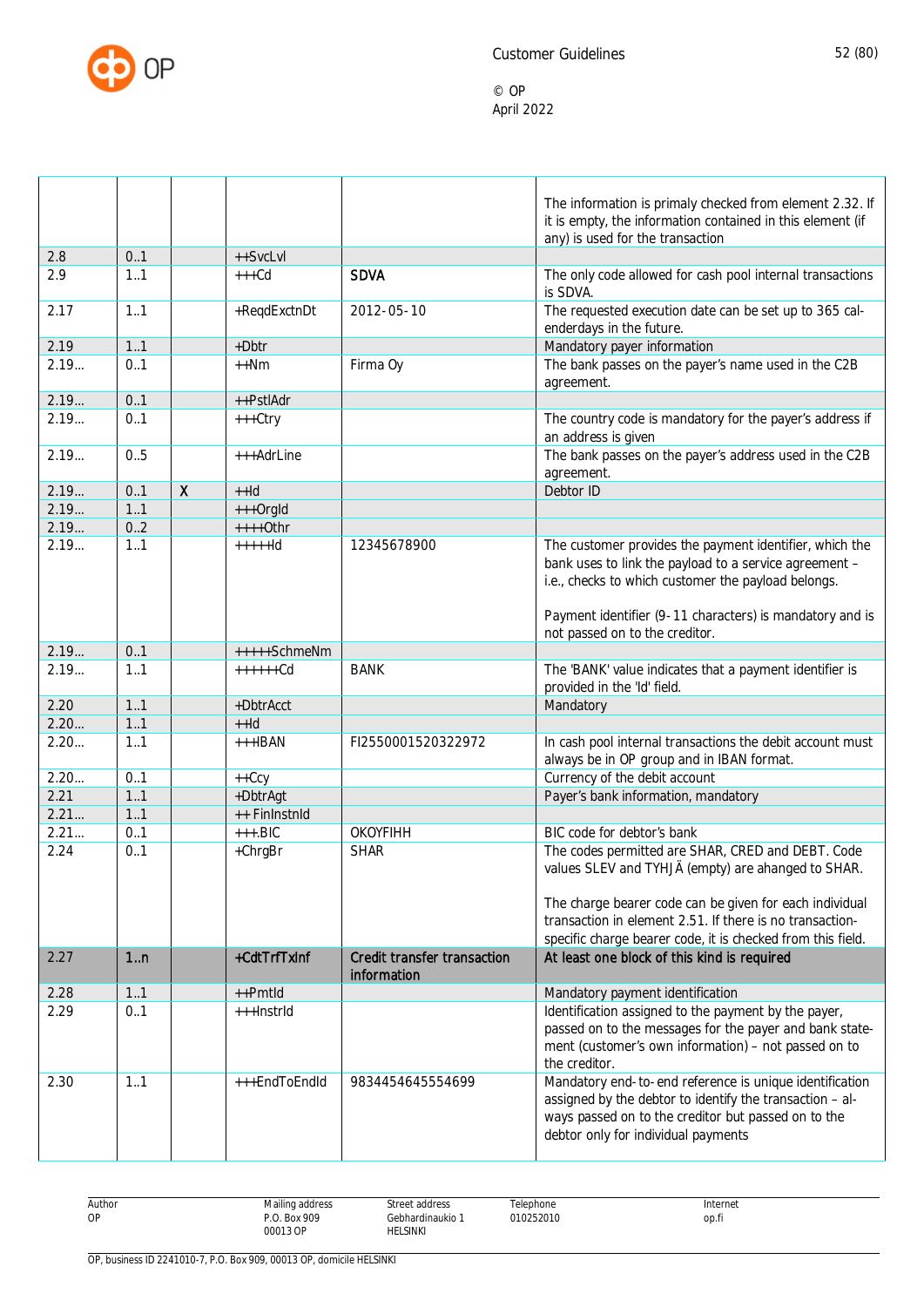

|      |     |                           |                     |                     | In the absence of this information, the bank will indicate                                                       |
|------|-----|---------------------------|---------------------|---------------------|------------------------------------------------------------------------------------------------------------------|
|      |     |                           |                     |                     | NOTPROVIDED.                                                                                                     |
|      |     |                           |                     |                     |                                                                                                                  |
|      |     |                           |                     |                     |                                                                                                                  |
|      |     |                           |                     |                     | EndToEndId is passed on by a SWIFT MT103 message to<br>the message field (field 70), line 1, preceded by '/ROC/' |
|      |     |                           |                     |                     | ('Ordering Customer Reference').                                                                                 |
| 2.31 | 0.1 |                           | ++PmtTpInf          |                     | Payment type information for the bank                                                                            |
| 2.32 | 0.1 |                           | +++InstrPrty        | <b>HIGH</b>         | The only code allowed for Cash pool internal transactions                                                        |
|      |     |                           |                     |                     | is HIGH.                                                                                                         |
|      |     |                           |                     |                     |                                                                                                                  |
|      |     |                           |                     |                     | The information is primarily retrieved from this element.                                                        |
|      |     |                           |                     |                     | If this element has no value, the value in element 2.7 (if                                                       |
|      |     |                           |                     |                     | any) is used for the transaction.                                                                                |
| 2.42 | 1.1 |                           | $++Amt$             |                     | As mandatory information, the amount payable.                                                                    |
| 2.43 | 1.1 |                           | +++InstdAmt         | 250.90              | Instructed amount payable.                                                                                       |
| 2.43 | 1.1 |                           | +++InstdAmt         | <b>SEK</b>          | Currency of the amount                                                                                           |
|      |     |                           | attribuutti 'Ccy'   |                     |                                                                                                                  |
| 2.47 | 0.1 |                           | ++XchgRateInf       |                     | Exchange rate information                                                                                        |
| 2.50 | 0.1 |                           | $+++C$ trctId       |                     | Currency trade deal number - i.e., exchange rate refer-<br>ence, which is used only in international payments.   |
| 2.51 | 0.1 |                           | ++ChrgBr            |                     | The charge bearer code is primarily checked from this el-                                                        |
|      |     |                           |                     |                     | ement. If this element is empty, the value in element                                                            |
|      |     |                           |                     |                     | 2.24 is used for the transaction.                                                                                |
|      |     |                           |                     |                     |                                                                                                                  |
|      |     |                           |                     |                     | The codes allowed for cash pool internal transactions are                                                        |
|      |     |                           |                     |                     | SHAR, CRED and DEBT. Code values SLEV and TYHJÄ                                                                  |
|      |     |                           |                     |                     | (empty) are changed to SHAR.                                                                                     |
| 2.77 | 0.1 |                           | ++CdtrAgt           |                     | Instructions for the creditor's bank                                                                             |
| 2.77 | 1.1 |                           | +++FinInstnId       |                     |                                                                                                                  |
| 2.77 | 0.1 |                           | $++++BIC$           | <b>HANDSESS</b>     | BIC code for creditor's bank                                                                                     |
| 2.77 | 0.1 |                           | ++++ClrSysMmbl<br>d |                     | Clearing code                                                                                                    |
| 2.77 | 1.1 |                           | $++++Mmbld$         |                     | The clearing code of the creditor's bank can be given if                                                         |
|      |     |                           |                     |                     | the BIC is not known. The clearing code must be given                                                            |
|      |     |                           |                     |                     | according to the ISO standard.                                                                                   |
|      |     |                           |                     |                     |                                                                                                                  |
|      |     |                           |                     |                     | The name and address of the creditor's bank are manda-                                                           |
|      |     |                           |                     |                     | tory in connection with a clearing code.                                                                         |
| 2.77 | 0.1 |                           | $++++Nm$            |                     | The name of the creditor's bank is mandatory if a BIC<br>code is not given.                                      |
| 2.77 | 0.1 |                           | ++++PstlAdr         |                     |                                                                                                                  |
| 2.77 | 0.1 |                           | $++++Ctry$          |                     | The country code of the creditor's bank is mandatory if                                                          |
|      |     |                           |                     |                     | the PstlAdr element is used.                                                                                     |
| 2.77 | 0.5 |                           | $++++$ AdrLine      |                     | The address of the creditor's bank is mandatory if a BIC                                                         |
|      |     |                           |                     |                     | code is not given.                                                                                               |
| 2.79 | 0.1 | $\pmb{\mathsf{X}}$        | $++Cdtr$            |                     | Creditor's name and address                                                                                      |
| 2.79 | 0.1 | $\boldsymbol{\mathsf{X}}$ | $+++Nm$             | Firma Consulting Ab | Creditor's name is mandatory                                                                                     |
| 2.79 | 0.1 |                           | +++PstlAdr          |                     | Creditor's postal address                                                                                        |
| 2.79 | 0.1 |                           | $++++$ Ctry         | <b>SE</b>           | Creditor's country code is mandatory if the creditor's ad-                                                       |
|      |     |                           |                     |                     | dress is provided. Does not apply to money orders.                                                               |
| 2.79 | 0.4 |                           | ++++AdrLine         | Strandvägen 14      | Max 2 address lines. The creditor's address is mandatory.                                                        |
|      |     |                           |                     | Stockholm           |                                                                                                                  |
| 2.80 | 0.1 |                           | ++CdtrAcct          |                     | The account number can be in the IBAN-, BBAN- or                                                                 |
|      |     |                           |                     |                     | Proprietary-format.                                                                                              |

Author OP

Street address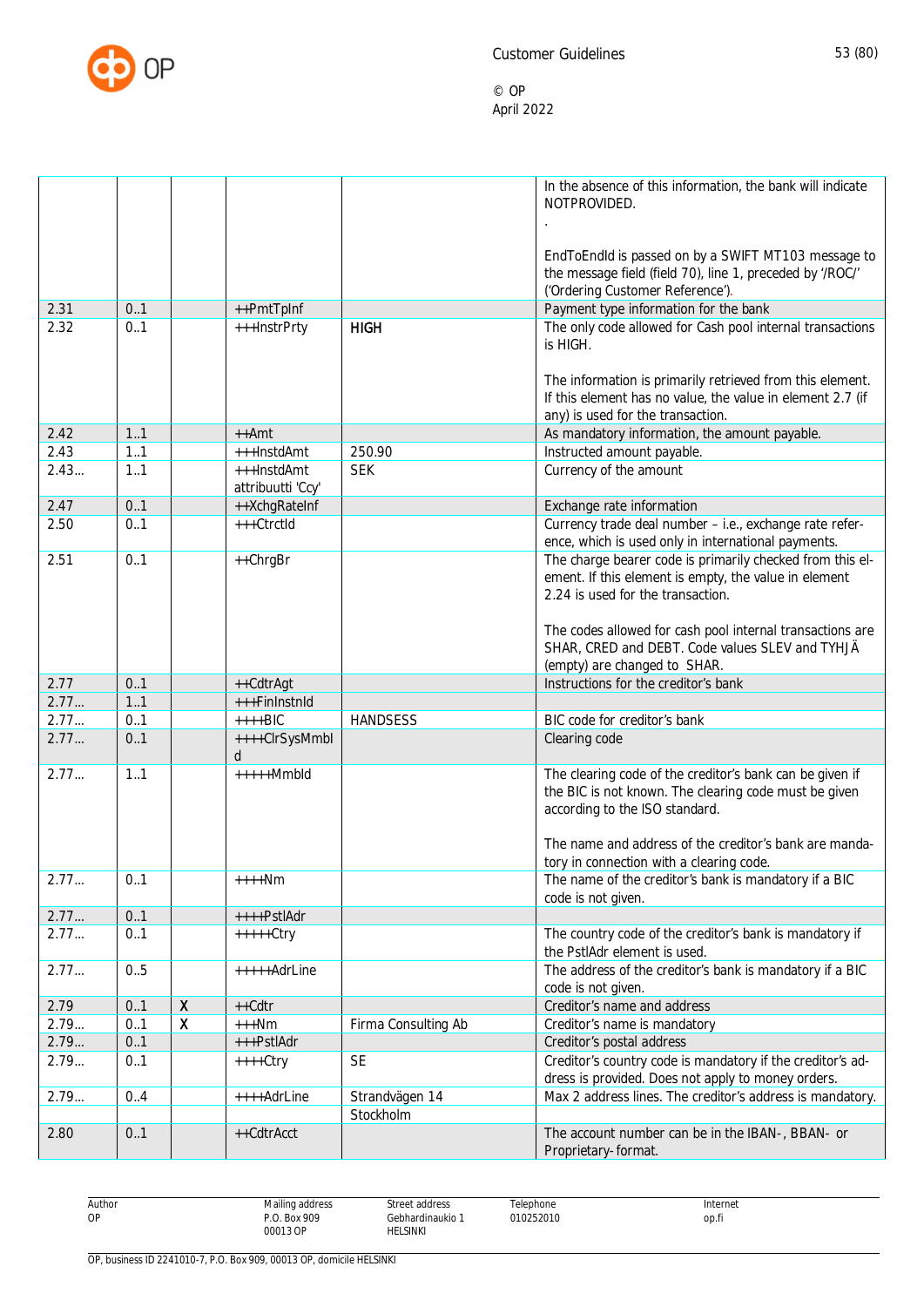

| 2.80  | 1.1 | $++$ -Id                     |                        |                                                                                                                          |
|-------|-----|------------------------------|------------------------|--------------------------------------------------------------------------------------------------------------------------|
| 2.80  | 1.1 | $+++$ <b>IBAN</b>            | SE35500000000549100000 | The account number in IBAN format.                                                                                       |
|       |     |                              | 03                     |                                                                                                                          |
| 2.80  | 1.1 | $++++$ Othr                  |                        |                                                                                                                          |
| 2.80  | 1.1 | $+++++Id$                    |                        | The account number in a format other than IBAN.                                                                          |
| 2.82  | 0.2 | ++Instr-                     |                        | Instructions for the creditor's bank - passed on for inter-                                                              |
|       |     | ForCdtrAgt                   |                        | national payments.<br>The first two instructions are observed.                                                           |
| 2.83  | 0.1 | $+++Cd$                      |                        | Payment instruction code according to the UNIFI stand-                                                                   |
|       |     |                              |                        | ard                                                                                                                      |
|       |     |                              |                        |                                                                                                                          |
|       |     |                              |                        | Codes currently in use:                                                                                                  |
|       |     |                              |                        |                                                                                                                          |
|       |     |                              |                        | [PHOB] - creditor collects from the bank. Paid once the                                                                  |
|       |     |                              |                        | creditor is identified                                                                                                   |
|       |     |                              |                        | [CHQB] - payment to creditor by cheque                                                                                   |
| 2.84  | 0.1 | +++InstrInf                  |                        | Further instructions for the foreign bank, max. 140 char-<br>acters                                                      |
| 2.85  | 0.1 | ++InstrForD-                 | /INTC/SAME DAY VALUE   | Instructions for the payer's bank                                                                                        |
|       |     | btrAgt                       | 14.04.12               |                                                                                                                          |
|       |     |                              |                        | For cash pool internal zero value date transactions the                                                                  |
|       |     |                              |                        | value date information is given in the format:                                                                           |
|       |     |                              |                        | /INTC/SAME DAY VALUE dd.mm.yy                                                                                            |
| 2.98  | 0.1 | ++Rmtlnf                     |                        | Message or reference for the creditor                                                                                    |
| 2.99  | 0.1 | +++Ustrd                     | Invoice 5656           | Unstructured message to the payee.                                                                                       |
|       |     |                              |                        | The purpose of the payment (max. 140 characters) is                                                                      |
|       |     |                              |                        | given in this field.                                                                                                     |
|       |     |                              |                        |                                                                                                                          |
|       |     |                              |                        | The information is conveyed to the message field (field                                                                  |
|       |     |                              |                        | 70) by a SWIFT MT 103 message. Note also that                                                                            |
|       |     |                              |                        | EndToEndId (2.30) is placed at the beginning of the mes-                                                                 |
|       |     |                              |                        | sage field. If provided in the payload, Ref (2.126) is also<br>used in this field. This information decreases the number |
|       |     |                              |                        | of characters available for the open-ended message                                                                       |
| 2.100 | 0.n | $+++Strd$                    |                        | Structured message to the payee.                                                                                         |
| 2.101 | 0.1 | ++++RfrdDocInf               |                        |                                                                                                                          |
| 2.102 | 0.1 | $++++$ Tp                    |                        | Invoice type                                                                                                             |
| 2.103 | 1.1 | ++++++CdOrPrtr               |                        |                                                                                                                          |
|       |     | V                            |                        |                                                                                                                          |
| 2.104 | 1.1 | $+++++Cd$                    |                        | Used only if the amount has not been given.                                                                              |
|       |     |                              |                        | $CREN = credit note$                                                                                                     |
|       |     |                              |                        | CINV or other $code = invoice$                                                                                           |
|       |     |                              |                        |                                                                                                                          |
|       |     |                              |                        | Otherwise, the code (CREN, CINV) is determined by in                                                                     |
|       |     |                              |                        | which totals bucket (2.112 or 2.119) the sum of the in-                                                                  |
|       |     |                              |                        | voice or credit note has been entered.                                                                                   |
| 2.109 | 0.1 | ++++RfrdDocAm                |                        | Amount and currency of the invoice or credit note                                                                        |
| 2.112 | 0.1 | $++++CdtNo-$<br>teAmt        |                        | Credit note amount                                                                                                       |
|       |     | $++++-CdtNo-$<br>teAmt 'Ccy' |                        | Credit note currency                                                                                                     |
| 2.119 | 0.1 | +++++RmtdAmt                 |                        | Invoice amount                                                                                                           |
|       |     |                              |                        |                                                                                                                          |

| Author<br>. | Mailing address<br>the contract of the contract of<br>. | Street address<br>.                                         | elephone  | Internet |
|-------------|---------------------------------------------------------|-------------------------------------------------------------|-----------|----------|
| OP          | P.O. Box 909                                            | Gebhardinaukio                                              | 010252010 | op.t     |
|             | 00013 OP<br>.                                           | HELSINKI<br>the contract of the contract of the contract of |           |          |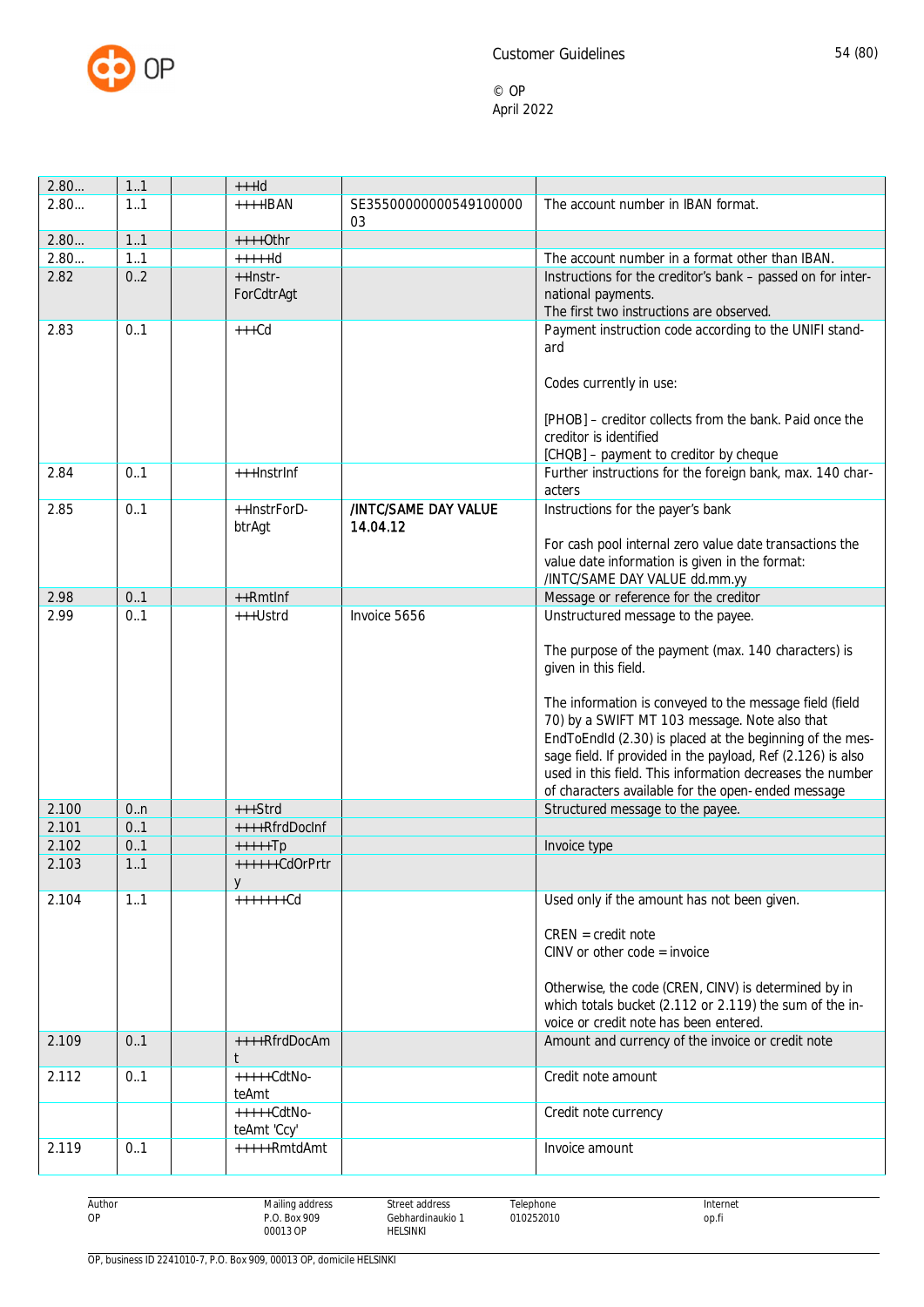

|       |     |                | If the invoice type is CINV or some other code (excl.     |
|-------|-----|----------------|-----------------------------------------------------------|
|       |     |                | CREN), this element must be used.                         |
|       |     |                | The invoice amount is placed in the 'camt' message to     |
|       |     |                | the payer. This information is not passed on to the       |
|       |     |                | creditor or the debtor's account statement.               |
|       |     | +++++RmtdAmt   | Invoice currency                                          |
|       |     | 'Ccy'          |                                                           |
| 2.120 | 0.1 | ++++CdtrRefInf | Invoice or credit note reference                          |
| 2.126 | 0.1 | $***+Ref$      | Reference                                                 |
|       |     |                |                                                           |
|       |     |                | The reference is conveyed to the message field (field 70) |
|       |     |                | by a SWIFT MT103message.                                  |

# 3.10 International payment – international payment instruction

| Index             | <b>Oty</b> | tory*<br>$(X=)$ | Manda- Element | Example content of interna-<br>tional payment instruction | <b>Description</b>                                                                                                                                                         |
|-------------------|------------|-----------------|----------------|-----------------------------------------------------------|----------------------------------------------------------------------------------------------------------------------------------------------------------------------------|
| 2.0               | 1n         |                 | PmtInf         |                                                           | Each message must contain at least one block of this kind<br>that contains common information for the transfers and<br>the debit information                               |
| 2.1               | 1.1        |                 | +PmtInfld      | 20180102-123456-01                                        | Mandatory identifier assigned by debtor to identify a pay-<br>ment batch, passed on to the messages for the debtor and<br>account statement. Not passed on to the creditor |
| 2.2               | 1.1        |                 | +PmtMtd        | <b>TRF</b>                                                | TRF or TRA allowed.                                                                                                                                                        |
|                   | 0.1        |                 | +PmtTpInf      |                                                           | Not mandatory                                                                                                                                                              |
| $\frac{2.6}{2.7}$ | 0.1        |                 | ++InstrPrty    | <b>NORM</b>                                               | Urgency of payment - the codes allowed are:                                                                                                                                |
|                   |            |                 |                |                                                           | NORM - processed by the debtor's bank as a normal pay-<br>ment order                                                                                                       |
|                   |            |                 |                |                                                           | HIGH - processed by the debtor's bank as an urgent pay-<br>ment order; does not require that the creditor's bank pro-<br>cess the transfer as an urgent payment order      |
|                   |            |                 |                |                                                           | The information is primarily retrieved from element 2.32. If<br>it is empty, the information contained in this element (if any)<br>is used for the transaction.            |
| 2.17              | 1.1        |                 | +ReqdExctnDt   | 2018-05-10                                                | The requested execution date - mandatory - may be, at<br>max., 364 days in the future                                                                                      |
| 2.19              | 1.1        |                 | +Dbtr          |                                                           | Mandatory debtor information                                                                                                                                               |
| 2.19              | 0.1        |                 | $+$ + $Nm$     | Firma Co                                                  | The bank passes on the debtor's name used in the C2B<br>agreement                                                                                                          |
| 2.19              | 0.1        |                 | ++PstlAdr      |                                                           |                                                                                                                                                                            |
| 2.19              | 0.1        |                 | +++Ctry        |                                                           | The country code is mandatory for the debtor's address if an<br>address is given                                                                                           |
| 2.19              | 0.5        |                 | +++AdrLine     |                                                           | The bank passes on the debtor's address used in the C2B<br>agreement                                                                                                       |
| 2.19              | 0.1        | x               | $+$ -Id        |                                                           | Debtor ID                                                                                                                                                                  |
| 2.19              | 1.1        |                 | +++OrgId       |                                                           |                                                                                                                                                                            |
| 2.19              | 0.2        |                 | $***+0$ thr    |                                                           |                                                                                                                                                                            |
| 2.19              | 1.1        |                 | +++++ld        | 12345678900                                               | The customer provides the payment identifier, which the<br>bank uses to link the payload to a C2B service agreement -<br>i.e., checks which customer's payload this is.    |

| Author | ւilinα<br>oonhha ı<br>ט ט<br>the contract of the contract of<br>. | Street address<br>.                                         | elephone  | Internet |
|--------|-------------------------------------------------------------------|-------------------------------------------------------------|-----------|----------|
| OP     | . Box 909<br>ח מ<br>.U                                            | Gebhardinaukio 1                                            | )10252010 | op.h     |
|        | 00013 OP<br>.                                                     | HELSINKI<br>the contract of the contract of the contract of |           |          |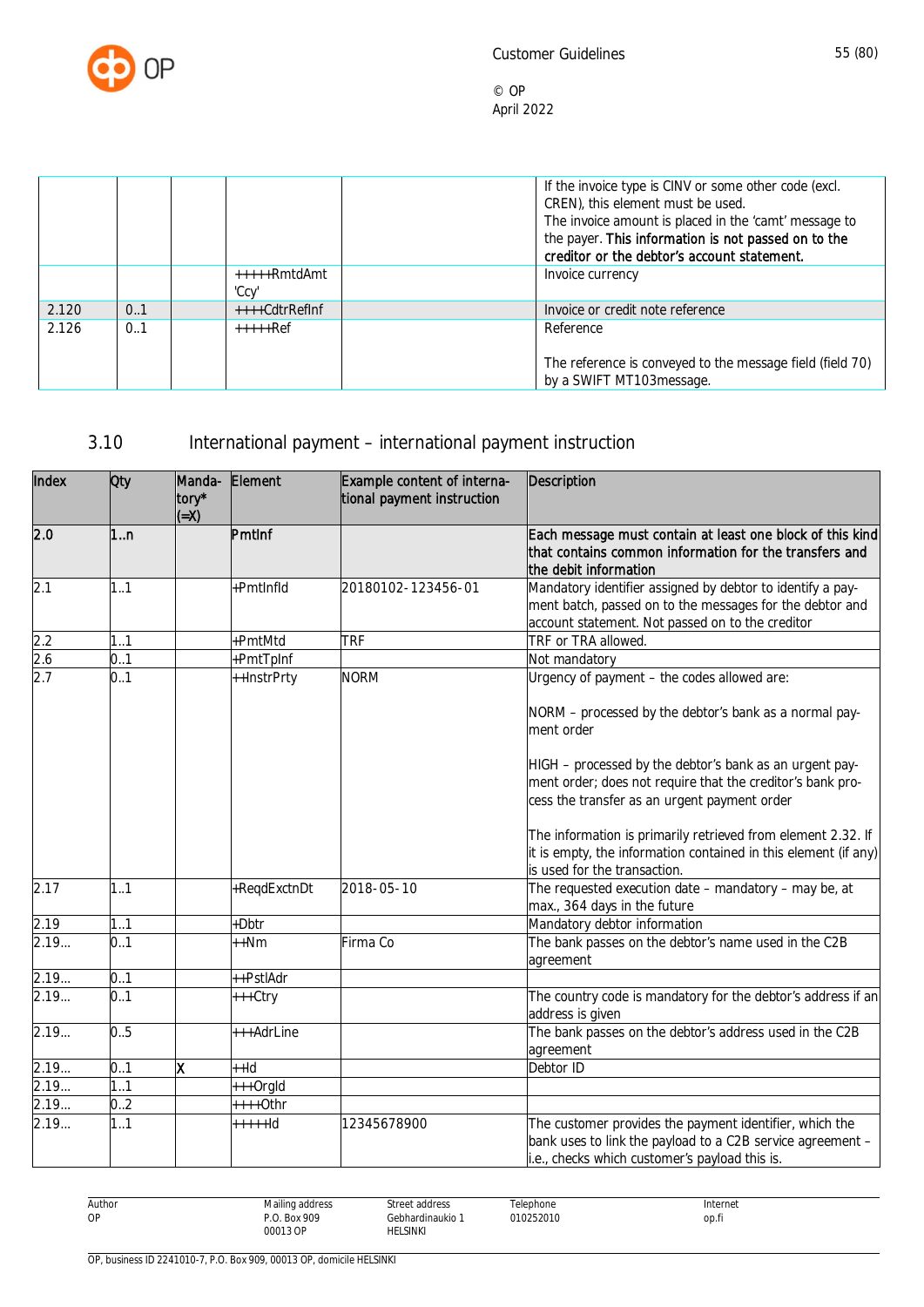

|                   |               |                                     |                      | Payment identifier (9-11 char.), mandatory datum, not<br>passed on to the creditor.                                                                                                                              |
|-------------------|---------------|-------------------------------------|----------------------|------------------------------------------------------------------------------------------------------------------------------------------------------------------------------------------------------------------|
| 2.19              | 0.1           | +++++SchmeNm                        |                      |                                                                                                                                                                                                                  |
| 2.19              | 1.1<br>(Or    | ++++++Cd                            | <b>BANK</b>          | The 'BANK' value indicates that a payment identifier is pro-<br>vided in the 'Id' field.                                                                                                                         |
| 2.20              | 1.1           | +DbtrAcct                           |                      | Mandatory                                                                                                                                                                                                        |
| 2.20              | 1.1           | $++Id$                              |                      |                                                                                                                                                                                                                  |
| 2.20              | 1.1<br>(Or    | $++IBAN$                            | AT611904300234573201 | The debit account can be entered as IBAN.                                                                                                                                                                        |
| 2.20              | 1.1<br>$Or\}$ | $***Other$                          |                      |                                                                                                                                                                                                                  |
| 2.20              | 1.1           | ++++ld                              |                      | The debit account can also be provided as BBAN (numbers<br>and letters) or in a proprietary format (letters, numbers and<br>punctuation marks).                                                                  |
| 2.20              | 0.1           | $++Ccy$                             | <b>EUR</b>           | Currency of the debit account                                                                                                                                                                                    |
| 2.21              | 11            | +DbtrAgt                            |                      | Debtor's bank information, mandatory                                                                                                                                                                             |
| 2.21              | 11            | ++ FinInstnId                       |                      |                                                                                                                                                                                                                  |
| $\overline{2.21}$ | 0.1           | $+++.BIC$                           | <b>BKAUATWW</b>      | <b>BIC</b>                                                                                                                                                                                                       |
| 2.24              | 0.1           | +ChrgBr                             | <b>SHAR</b>          | The charge bearer code - can be given for each individual<br>transaction if there is no transaction-specific charge bearer<br>code, it is checked from this field<br>The codes allowed are SHAR, DEBT, and CRED. |
|                   |               |                                     |                      | Code values SLEV and TYHJÄ (empty) are changed to SHAR.                                                                                                                                                          |
| 2.27              | 1.n           | +CdtTrfTxInf                        | formation            | Credit transfer transaction in- At least one block of this kind is required                                                                                                                                      |
| 2.28              | 1.1           | ++Pmtld                             |                      | Mandatory payment identification                                                                                                                                                                                 |
| 2.30              | 11            | +++EndToEndId                       | 9834454645554699     | The reference of the IPI is conveyed in this element                                                                                                                                                             |
| 2.31              | 0.1           | ++PmtTpInf                          |                      | Payment type information for the bank                                                                                                                                                                            |
| 2.32              | 0.1           | +++InstrPrty                        | <b>NORM</b>          | NORM or HIGH allowed.<br>The information is primarily retrieved from this element. If<br>this element has no value, the value in element 2.7 (if any)<br>is used for the transaction.                            |
| 2.42              | 1.1           | ++Amt                               |                      | Amount instructed                                                                                                                                                                                                |
| 2.43              | 1.1           | +++InstdAmt                         | 45000.00             | Amount payable                                                                                                                                                                                                   |
| 2.43.             | 1.1           | +++InstdAmt attri-EUR<br>bute 'Ccy' |                      | Currency of the amount instructed                                                                                                                                                                                |
| 2.47              | 01            | ++XchgRateInf                       |                      | Exchange rate information                                                                                                                                                                                        |
| 2.50              | 0.1           | +++CtrctId                          |                      | Currency exchange deal number - i.e., rate reference, which<br>is used only in international payments                                                                                                            |
| 2.51              | 0.1           | ++ChrgBr                            | <b>SHAR</b>          | The charge bearer code is determined primarily at transac-<br>tion level                                                                                                                                         |
|                   |               |                                     |                      | The codes allowed are SHAR, DEBT, and CRED.<br>Code values SLEV and TYHJÄ (empty) are changed to SHAR.                                                                                                           |
| 2.77              | 0.1           | ++CdtrAgt                           |                      |                                                                                                                                                                                                                  |
| 2.77              | 1.1           | +++FinInstnId                       |                      |                                                                                                                                                                                                                  |
| 2.77              | 0.1           | ++++BIC                             | <b>OKOYFIHH</b>      | BIC code for creditor's bank                                                                                                                                                                                     |
| 2.77              | 0.1           | ++++ClrSysMmbld                     |                      | Clearing code                                                                                                                                                                                                    |
| 2.77              | 1.1           | $++++Mmbld$                         |                      | The clearing code of the creditor's bank can be given if the<br>BIC is not known;                                                                                                                                |

Author OP Mailing address P.O. Box 909 00013 OP Street address Gebhardinaukio 1 HELSINKI Telephone 010252010 Internet op.fi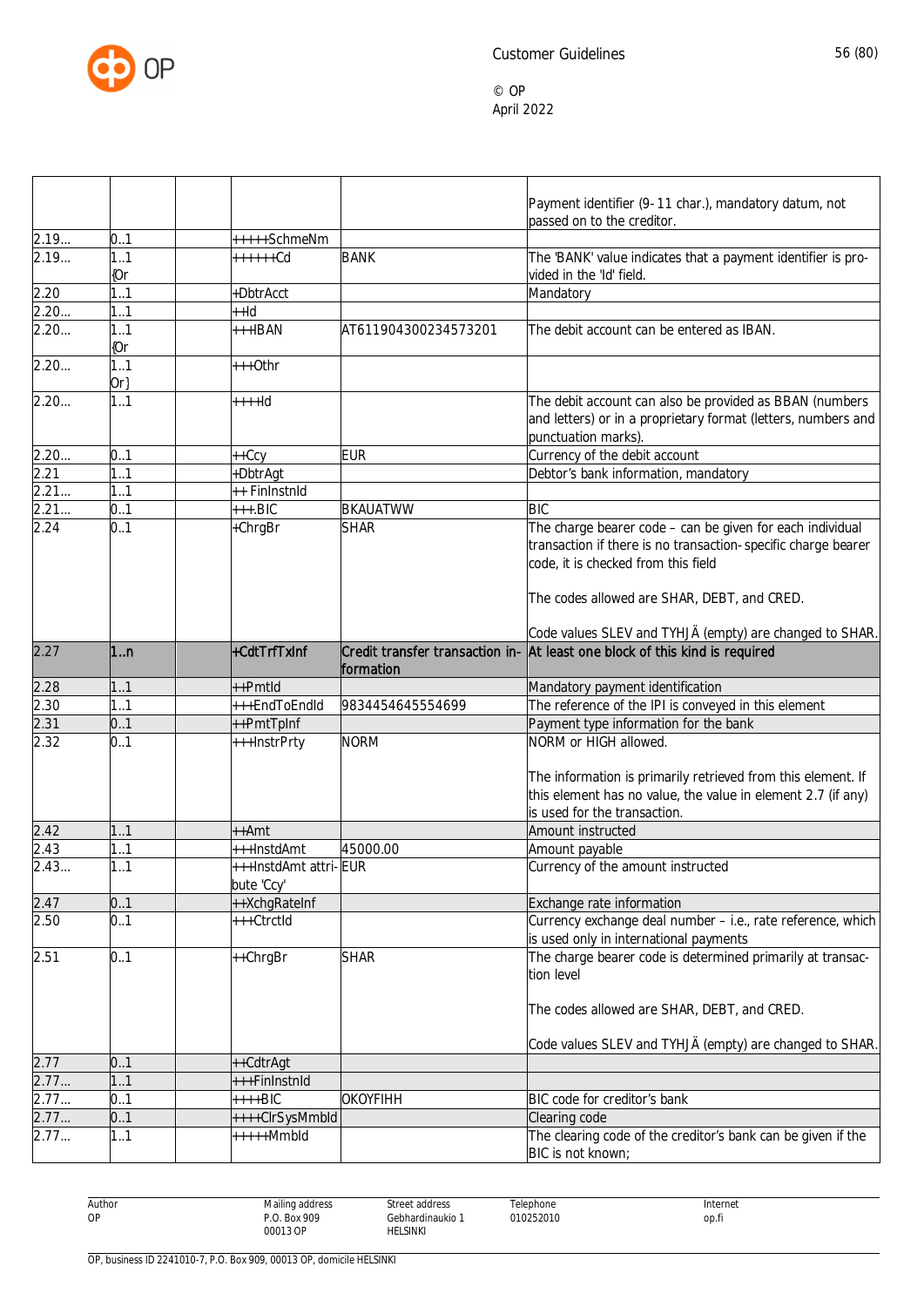

|       |     |   |                   |                    | The clearing code must be given according to the ISO stand-<br>lard                                                                                                          |
|-------|-----|---|-------------------|--------------------|------------------------------------------------------------------------------------------------------------------------------------------------------------------------------|
|       |     |   |                   |                    | The name and address of the creditor's bank are mandatory<br>in connection with a clearing code.                                                                             |
| 2.77  | 0.1 |   | $***Nm$           |                    | The name of the creditor's bank is mandatory if a BIC code<br>is not provided.                                                                                               |
| 2.77  | 0.1 |   | ++++PstlAdr       |                    |                                                                                                                                                                              |
| 2.77  | 0.1 |   | $++++Ctry$        |                    | The country code of creditor's bank is mandatory if an ad-<br>dress is given                                                                                                 |
| 2.77  | 0.5 |   | $++++$ AdrLine    |                    | The name of the creditor's bank is mandatory if a BIC code<br>is not provided                                                                                                |
| 2.79  | 0.1 | x | $++Cdtr$          |                    | Creditor's name and address                                                                                                                                                  |
| 2.79  | 0.1 | X | $***Nm$           | Firma Oy           | Creditor's name is mandatory                                                                                                                                                 |
| 2.79  | 0.1 |   | +++PstlAdr        |                    | Creditor's postal address                                                                                                                                                    |
| 2.79  | 0.1 |   | ++++Ctry          | l۴۱                | Creditor's country code is mandatory                                                                                                                                         |
| 2.79  | 0.4 |   | ++++AdrLine       | Teollisuuskatu 1   | Creditor's address is mandatory.                                                                                                                                             |
|       |     |   |                   | 00550 Helsinki     |                                                                                                                                                                              |
|       |     |   |                   | <b>FINLAND</b>     |                                                                                                                                                                              |
| 2.80  | 0.1 |   | ++CdtrAcct        |                    | Account number is mandatory.                                                                                                                                                 |
| 2.80  | 11  |   | $++$ -Id          |                    |                                                                                                                                                                              |
| 2.80  | 1.1 |   | $++++IBAN$        | FI2550001520322972 | Account number can be entered as IBAN.                                                                                                                                       |
| 2.80  | 1.1 |   | $***+Othr$        |                    |                                                                                                                                                                              |
| 2.80  | 1.1 |   | $+ + + + +$ Id    |                    | The account number can also be provided in a format other<br>than IBAN.                                                                                                      |
| 2.85  | 0.1 |   | ++InstrForDbtrAgt |                    | Instructions for the debtor's bank.<br>Code can be SDVA, URGP, INTC or CORT.<br>This information is passed to the creditor's agent in the<br>message MT101 in the field 23E. |
| 2.98  | 0.1 |   | $++Rmtlnf$        |                    | Message or reference for the creditor                                                                                                                                        |
| 2.99  | 0.1 |   | +++Ustrd          | Invoice 5656       | Unstructured message to the creditor                                                                                                                                         |
| 2.100 | 0n  |   | $***strd$         |                    | Reference for the creditor.                                                                                                                                                  |
| 2.120 | 0.1 |   | ++++CdtrRefInf    |                    |                                                                                                                                                                              |
| 2.126 | 0.1 |   | $***+Ref$         |                    | Reference                                                                                                                                                                    |

## 4 Bank C2B response and message description

- 4.1 Report on technical validation
	- The structure of the C2B payment message is accepted (technical validation): Message 'GroupStatus' is ACTC.
	- A payment message is rejected:<br>- Message 'GroupStatus' is RI
		- Message 'GroupStatus' is RJCT.
- 4.2 Report on payload content validation
	- All transactions in the payment message are accepted:
		- Message Group Status is ACCP.
		- Message 'PaymentInformationStatus' for each batch is ACCP.

| Author | Mailing address           | Street address                    | Telephone | Internet |
|--------|---------------------------|-----------------------------------|-----------|----------|
| OP     | . Box 909<br>D O<br>00013 | Gebhardinaukio<br><b>HELSINKI</b> | 010252010 | op.fi    |
|        | .                         |                                   |           |          |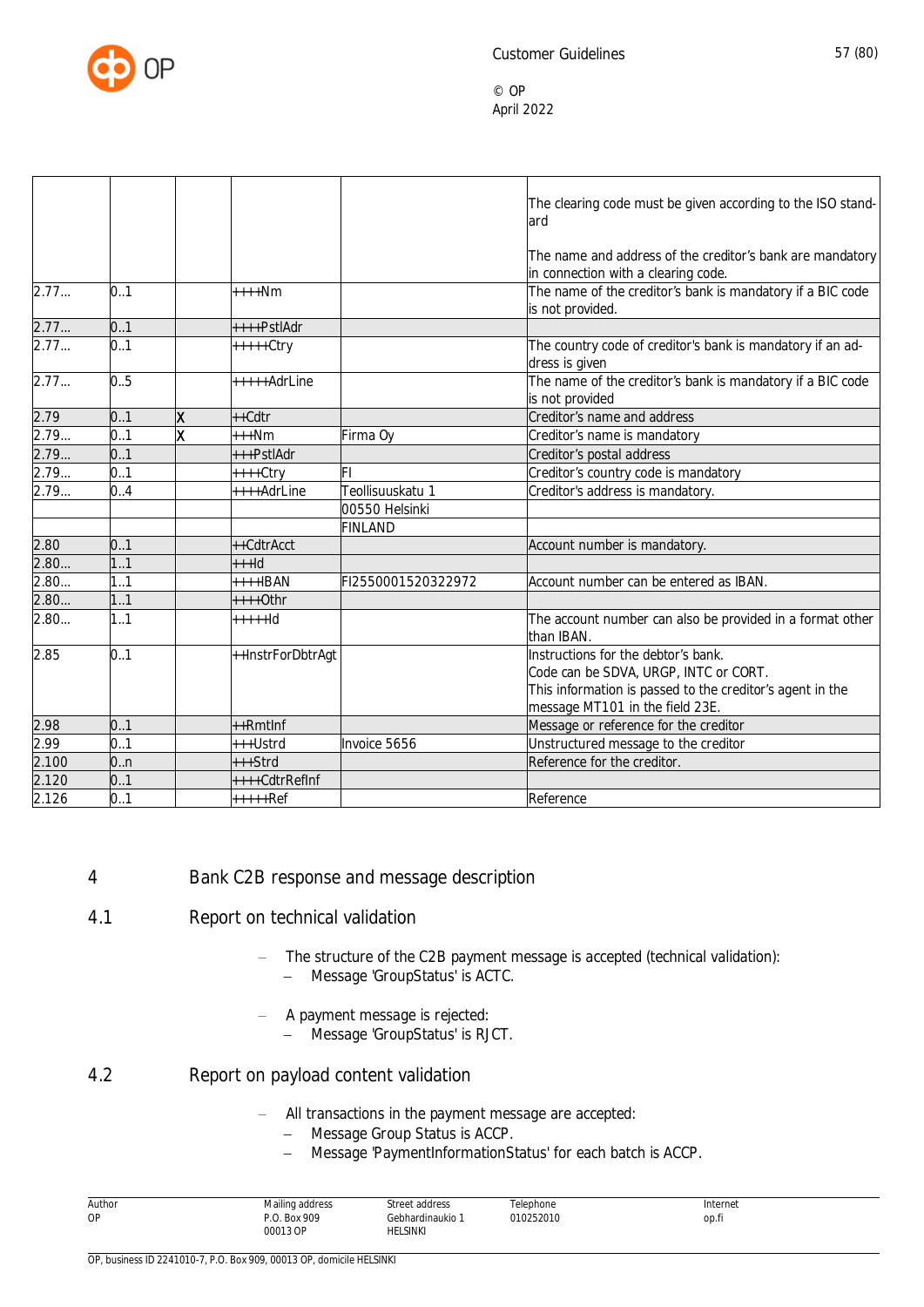

- Some batches are rejected and some accepted:
	- Message 'GroupStatus' is PART.
	- Message 'PaymentInformationStatus' for each accepted batch is ACCP.
	- Message 'PaymentInformationStatus' for each rejected batch is RJCT.
- All batches in the message are rejected:
	- Message 'GroupStatus' is RJCT.
	- Message 'PaymentInformationStatus' for each batch is RJTC.
- Some payments in a batch are rejected:
	- Message 'GroupStatus' is PART.
	- Message 'PaymentInformationStatus' for each rejected batch is PART.
	- Message 'TransactionStatus' for the rejected credit transfer transaction is RJCT.

#### 4.3 Payment status report ('pain')

A 'pain' status report is always created for transactions that were rejected or had insufficient funds. When entering into the agreement, the customer selects whether the responsewill also report successfully paid batches.

- The (debiting) batch of the payment initiation message remains with the payments with insufficient funds:
	- The Group Status of the response message is PDNG, and the Transaction Status of each/the (debiting) batch / payment with insufficient funds is PDNG.
	- Once funds arrive to the account so that all payments can be debited, a response in which Group Status is ACSP and Transaction Status is ACSP is created.
	- At 9.20 p.m. at the end of the day on the due date/processing date, a response in which Group Status and Transaction Status are RJCT is formed of the payments that ultimately failed due to insufficient funds.
- All transactions in the payment message are accepted:
	- The Group Status of the response message and the Transaction Status of each batch is ACSP.
	- Instructed Amount is the total amount of the successful batch. '

#### insufficient funds:

- The Group Status of the response message is PART.
- The Transaction Status of each fully accepted batch is ACSP.
- Other information of the accepted transactions is not reported in the response message.
- The information of individually accepted payments are not reported in the response message.
- The Transaction Status of each rejected batch/payment is RJCT.
- The Transaction Status of each batch for which there were insufficient funds is PDNG.
- All batches in the payment initiation message are rejected:
	- The Group Status of the response message and the Transaction Status of each batch is RJCT.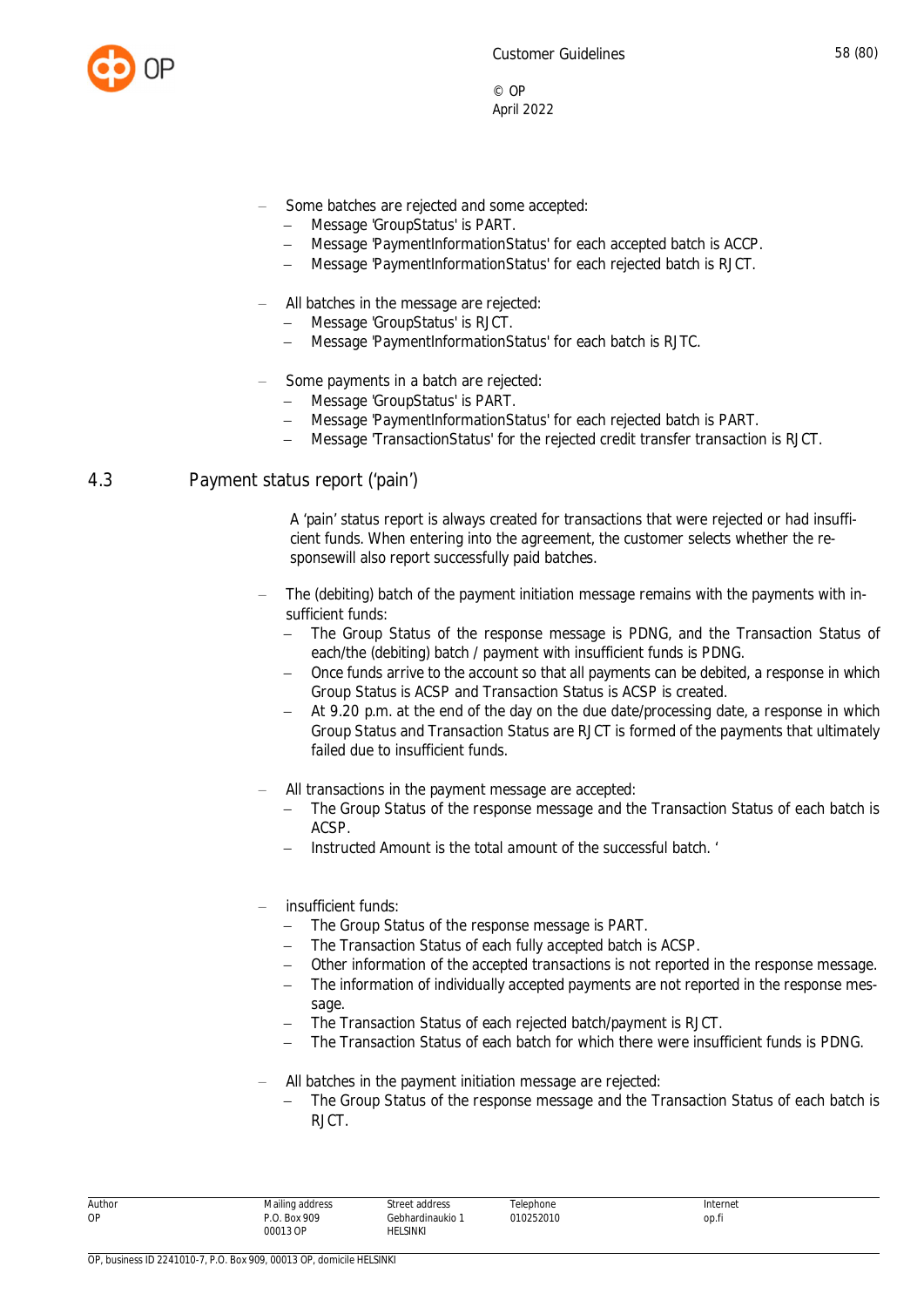

- If the payload includes payments/batches with a due date in the future, the Group Status of the current day's response is PART; this also applies if the payload contains only accepted payments/batches with a Transaction Status ACSP. If, at the end of the current day, all payments/batches in the payload have been rejected, the Group Status is RJCT.
	- There was no time for processing all payments in the batch on the same day. This can happen, when a batch contains SEPA credit transfers and international payments and the batch arrives at the bank after the international payment cut-off time at 5 p.m. The international payments are then given the next day's date as the due date, and they will be processed in the same way as the processing of batches with several due dates described above.

| Index | Oty | Element                  | <b>Description</b>                                                                 |
|-------|-----|--------------------------|------------------------------------------------------------------------------------|
|       | 11  | CstmrPmtStsRpt           | Message root                                                                       |
| 1.0   | 11  | GrpHdr                   |                                                                                    |
| 1.1   | 1.1 | +Msgld                   | Unique ID assigned by the bank to the response payload                             |
| 1.2   | 11  | +CreDtTm                 | Creation date and time of response message                                         |
| 2.0   | 1.1 | <b>OrgnIGrpInfAndSts</b> |                                                                                    |
| 2.1   | 11  | +OrgnlMsgld              | Identification from the original pain.001.001.03 message (Msgld)                   |
| 2.2   | 11  | +OrgnlMsgNmld            | Type of original message (pain.001.001.03)                                         |
|       |     | +OrgnlCreDtTm            | Timestamp from the original message's CreDtTm                                      |
|       |     | +OrgnINbOfTxs            | Number of transactions in the original message                                     |
| 2.6   | 0.1 | +GrpSts                  | Payload status code                                                                |
|       |     |                          | ACSP - all batches in the payload have been processed successfully                 |
|       |     |                          | ACCP - payload is accepted for processing                                          |
|       |     |                          | ACTC - technical validation has succeeded                                          |
|       |     |                          | RJCT - all batches in the payload are rejected                                     |
|       |     |                          | PART - some batches in the payload have been processed successfully and            |
|       |     |                          | some rejected, some transactions in at least one batch will be processed later,    |
|       |     |                          | or the payload contains batches that specify different requested execution dates   |
| 2.7   | 0.1 | +StsRsnInf               | More detailed description of status data                                           |
| 2.9   | 0.1 | $++Rsn$                  |                                                                                    |
| 2.10  | 11  | $***$ Cd                 | Rejection reason code                                                              |
| 2.12  | 0.1 | ++AddtlInf               | Error description (optional), to provide additional information for the above code |
| 3.0   | 0n  | OrgnlPmtInfAndSts        |                                                                                    |
| 3.1   | 1.1 | +OrgnlPmntInfld          | Unique batch identifier given by the customer; from the payload field              |
| 3.2   | 0.1 | +OrgnINbOfTxs            | Number of transactions in the batch                                                |
| 3.3   | 0.1 | +OrgnlCtrlSum            | Control sum of the transactions in the batch                                       |
| 3.4   | 0.1 | +PmtInfSts               | Batch status code                                                                  |
|       |     |                          | ACSP - batch has been processed successfully                                       |
|       |     |                          | ACCP - batch is accepted for processing                                            |
|       |     |                          | RJCT - batch rejected                                                              |
|       |     |                          | PART - some transactions in the batch have been processed successfully and         |
|       |     |                          | some rejected, some transactions are awaiting processing or some transactions      |
|       |     |                          | are not accepted for processing.                                                   |
| 3.5   | 0.1 | +StsRsnInf               |                                                                                    |
| 3.7   | 0.1 | $++Rsn$                  |                                                                                    |
| 3.8   | 1.1 | $***$ Cd                 | Rejection reason code                                                              |
| 3.10  | 0.1 | ++AddtlInf               | Error description (optional), to provide additional information for the above code |
| 3.11  | 0n  | +NbOfTxsPerSts           |                                                                                    |
| 3.12  | 11  | ++DtldNbOfTxs            | Status code-specific number of transactions                                        |
| 3.13  | 1.1 | ++DtldSts                | Status code                                                                        |
| 3.14  | 0.1 | ++DtldCtrlSum            | Status code-specific control sum of transactions                                   |
| 3.15  | 0n  | +TxInfAndSts             | Status of individual payments                                                      |
| 3.17  | 0.1 | ++Orgnllnstrld           | Unique payment identifier given by the customer; from the 'Instrid' field of the   |
|       |     |                          | pain.001.001.03 message                                                            |

Author OP

Street address Gebhardinaukio 1 Telephone 010252010

HELSINKI

OP, business ID 2241010-7, P.O. Box 909, 00013 OP, domicile HELSINKI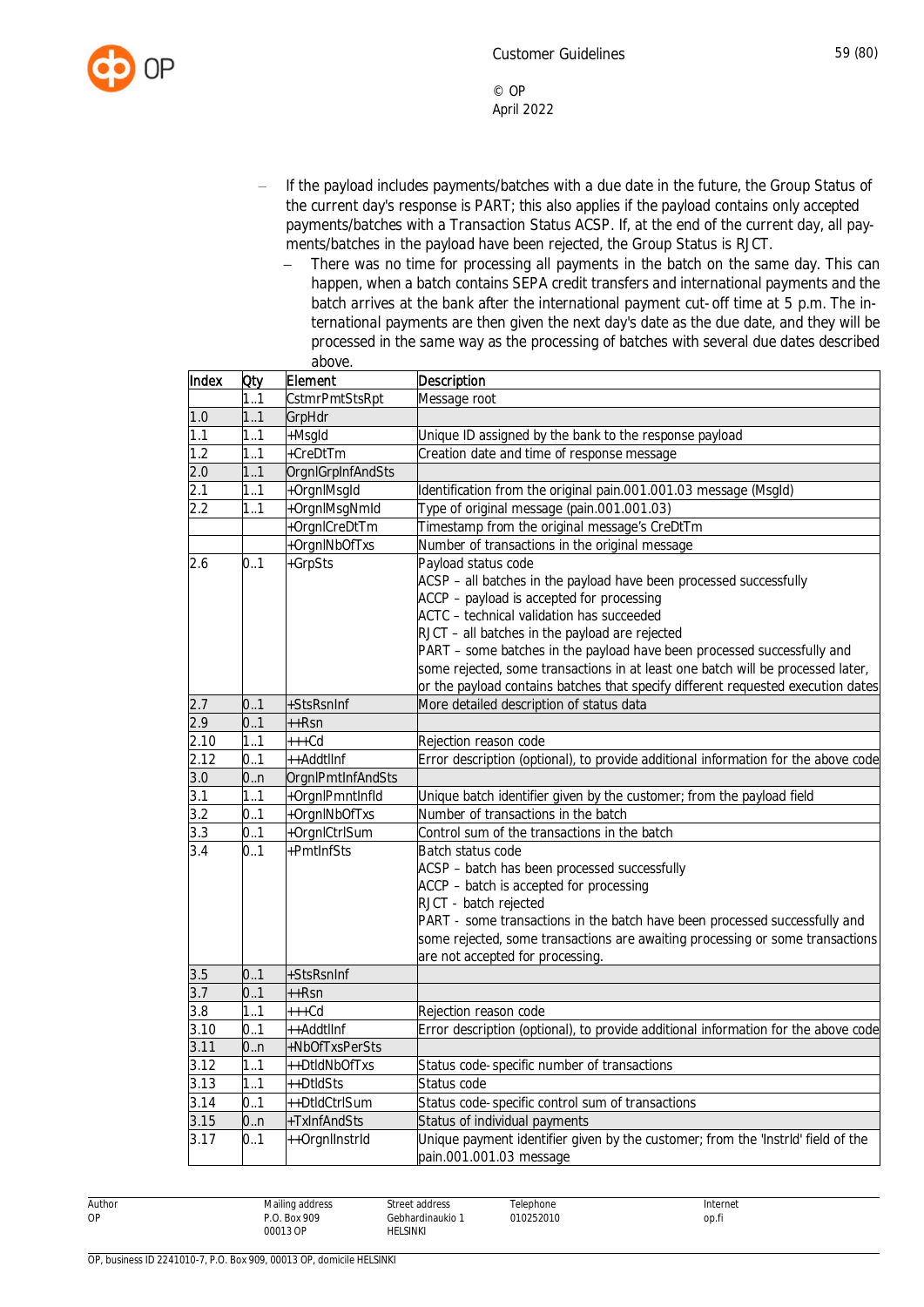

| 3.18  | 0.1 | ++OrgnlEndToEndId | From the 'EndToEndId' field of the pain.001.001.03 message                         |
|-------|-----|-------------------|------------------------------------------------------------------------------------|
| 3.19  | 0.1 | $++TxSts$         | Transaction status code                                                            |
|       |     |                   | RJCT - transaction rejected                                                        |
|       |     |                   | PDNG - transaction awaiting processing                                             |
| 3.20  | 0.1 | $++StsRsnInf$     |                                                                                    |
| 3.22  | 0.1 | $+++Rsn$          |                                                                                    |
| 3.23  | 1.1 | $++++$ Cd         | Rejection reason code                                                              |
| 3.25  | 0.1 | $++$ Addtllnf     | Error description (optional), to provide additional information for the above code |
| 3.32  | 0.1 | ++OrgnITxRef      |                                                                                    |
| 3.34  | 0.1 | $+++Amt$          |                                                                                    |
| 3.35  | 1.1 | $+++$ lnstdAmt    | <b>Transaction amount</b>                                                          |
| 3.41  | 0.1 | +++RegdExctnDt    | Requested execution date                                                           |
|       |     | +++UltmtDbtr      | Original debtor                                                                    |
|       |     | $***Nm$           | Name                                                                               |
|       |     | +++Dbtr           | Debtor                                                                             |
|       |     | $***Nm$           | Name                                                                               |
| 3.122 | 0.1 | $+++DbrA.$        | Debtor's account                                                                   |
| 3.122 | 1.1 | $+++Id$           |                                                                                    |
| 3.122 | 1.1 | $++++IBAN$        | Account number in IBAN format                                                      |
| 3.122 | 1.1 | $***++O$ thr      | Account number in other than IBAN format                                           |
|       |     | +++Cdtr           | Creditor                                                                           |
|       |     | $***Nm$           | Name                                                                               |
| 3.128 | 0.1 | $+++CdtrAcct$     | Creditor's account                                                                 |
| 3.128 | 1.1 | $++++$            |                                                                                    |
| 3.128 | 1.1 | $++++IBAN$        | Account number in IBAN format                                                      |
| 3.128 | 1.1 | +++++0thr         | Account number in other than IBAN format                                           |
|       |     | +++UltmtCdtr      | Ultimate creditor                                                                  |
|       |     | $***Nm$           | Name                                                                               |

# Rejection codes

| AB05             | Clearing process aborted due to timeout  | Maksu hylkääntyi sallitun käsittelyajan ylittyessä saajapankissa. Voit                   |
|------------------|------------------------------------------|------------------------------------------------------------------------------------------|
|                  | at the Beneficiary PSP (Creditor Agent). | yrittää myöhemmin uudestaan.                                                             |
| AB09             | Transaction failed due to error at the   | Maksu hylkääntyi vastaanottajapankin virheen vuoksi. Voit yrittää                        |
|                  | creditor agent. Please try again later.  | myöhemmin uudestaan.                                                                     |
| ACO1             | Incorrect account number                 | Incorrect account number                                                                 |
| ACO1             | Incorrect payee's account                | Incorrect payee's account                                                                |
| ACO1             | Payee's account missing                  | Payee's account missing                                                                  |
| ACO1             | Incorrect payer's account                | Incorrect payer's account                                                                |
| ACO4             | <b>Account closed</b>                    | <b>Account closed</b>                                                                    |
| ACO4             | Payee's account closed. Please contact   | Payee's account closed. Please contact the beneficiary.                                  |
|                  | the beneficiary.                         |                                                                                          |
| ACO <sub>5</sub> | Account closed or inactive.              | Tili suljettu tai ei käytössä.                                                           |
| ACO6             | Account deactivated                      | Account deactivated                                                                      |
| AGO1             | Account not found in the agreement       | Account not found in the agreement                                                       |
| AGO1             |                                          | Transaction forbidden on this type of ac- Transaction forbidden on this type of account. |
|                  | count                                    |                                                                                          |
| AGO1             | Account not found in the agreement       | Account not found in the agreement                                                       |
| AM03             | Incorrect currency                       | Incorrect currency                                                                       |
| AM03             | Non-processable currency                 | Invalid currency code                                                                    |
| AM04             | Insufficient funds on the account        | Insufficient funds on the account                                                        |
| AM05             | Double data                              | Duplicate data                                                                           |
| AM05             | Dublicate payment                        | Dublicate payment                                                                        |
| AM09             | Incorrect amount                         | Incorrect amount                                                                         |

Author OP

Street address Gebhardinaukio 1 Telephone 010252010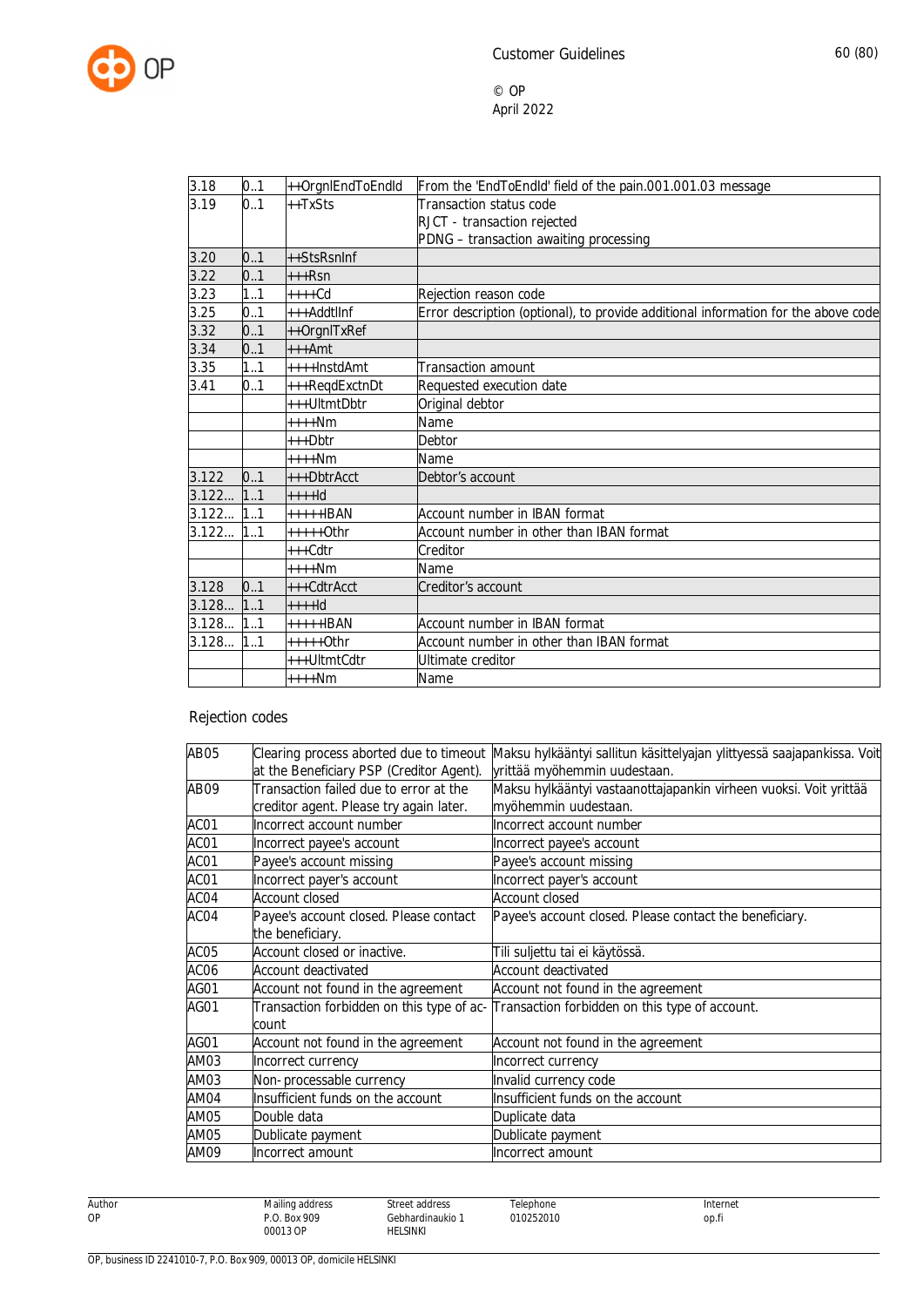

| AM18        | Invalid Number Of Transactions                                                                  | Invalid number of transactions (used for urgent payments)                                             |
|-------------|-------------------------------------------------------------------------------------------------|-------------------------------------------------------------------------------------------------------|
| AM23        | Transaction amount exceeds settlement                                                           | Maksun summa ylittää sallitun rajan.                                                                  |
|             | limit.                                                                                          |                                                                                                       |
| BE04        | Payee's address missing                                                                         | Payee's address missing                                                                               |
| <b>BE06</b> | Payee's name missing                                                                            | Payee's name missing                                                                                  |
| CNOR        | Beneficiary bank not reachable by SCT<br><b>INST</b>                                            | Maksunsaajan pankki ei vastaanota SEPA pikasiirtoja                                                   |
| DS04        | The order was rejected.                                                                         | The order was rejected by the bank side (for reasons concerning                                       |
|             |                                                                                                 | content).                                                                                             |
| DT01        | Incorrect due date                                                                              | Incorrect due date                                                                                    |
| ED01        | Incorrect payee bank's BIC                                                                      | Incorrect payee bank's BIC                                                                            |
| FF01        | Technical problem. Please contact cus-<br>tomer support.                                        | Tekninen virhe. Voit yrittää myöhemmin uudestaan. Jos ongelma<br>jatkuu, ota yhteys asiakaspalveluun. |
| MS03        | Reason not specified. Please contact the<br>beneficiary about how to settle the<br>transaction. | Tunnistamaton virhe. Ota yhteys maksun saajaan.                                                       |
| <b>NARR</b> | Debtor Id missing                                                                               | Payment identifier missing                                                                            |
| <b>NARR</b> | Incorrect service level                                                                         | Incorrect service level (not in use for international payments)                                       |
| <b>NARR</b> | Incorrect category purpose                                                                      | Incorrect category purpose (not in use for international payments)                                    |
| <b>NARR</b> | Incorrect charge bearer                                                                         | Incorrect charge bearer code (not in use for international pay-                                       |
|             |                                                                                                 | ments)                                                                                                |
| <b>NARR</b> | Sender not permitted                                                                            | Sender not permitted                                                                                  |
| <b>NARR</b> | Incorrect urgency level                                                                         | Incorrect urgency level (not in use for international payments)                                       |
| <b>NARR</b> | Incorrect payer's bank                                                                          | Incorrect payer's bank                                                                                |
| <b>NARR</b> | Incorrect payment method                                                                        | Incorrect payment method (not in use for international payments)                                      |
| <b>NARR</b> | Debit account not possible at the mo-<br>ment                                                   | Debit account not possible at the moment                                                              |
| <b>NARR</b> | Payer's account may not be a foreign<br>bank's account                                          | Payer's account may not be a foreign bank's account                                                   |
| <b>NARR</b> | Incorrect delivery method                                                                       | Incorrect delivery method                                                                             |
| <b>NARR</b> | Incorrect payee bank's clearing code                                                            | Incorrect payee bank's clearing code                                                                  |
| <b>NARR</b> | Payee bank's address missing                                                                    | Payee bank's address missing                                                                          |
| <b>NARR</b> | ing                                                                                             | Payee bank's name and/or address miss-Payee bank's name and/or address missing                        |
| <b>NARR</b> | Incorrect payee bank's country code                                                             | Incorrect payee bank's country code                                                                   |
| <b>NARR</b> | Incorrect payee's country code                                                                  | Incorrect payee's country code                                                                        |
| <b>NARR</b> | Incorrect account type for periodic pay-                                                        | Incorrect account type for a periodic payment (not in use for inter-                                  |
|             | ment                                                                                            | national payments)                                                                                    |
| NARR        | Incorrect reference                                                                             | Incorrect reference                                                                                   |
| NARR        | Money order service agreement missing                                                           | Money order service agreement missing (not in use for interna-<br>tional payments)                    |
| <b>NARR</b> | Too many elements of supplementary<br>information                                               | Too many elements of supplementary information                                                        |
| <b>NARR</b> | Too much supplementary information                                                              | Supplementary information too long                                                                    |
| <b>NARR</b> |                                                                                                 | Payment removed at customer's request Payment removed at customer's request                           |
| NARR        | Payer has several agreements                                                                    | Payer has several agreements                                                                          |
| <b>NARR</b> | Payment to payee failed                                                                         | Payment to payee failed                                                                               |
| <b>NARR</b> | Account not found                                                                               | Account not found                                                                                     |
| NARR        | Payee's account not found                                                                       | Payee's account not found                                                                             |
| <b>NARR</b> | Error in IBAN-BIC checking                                                                      | Error in IBAN-BIC checking                                                                            |
| NARR        |                                                                                                 | No account number permitted on cheque No account number permitted on cheque                           |
| NARR        | Incorrect payee bank's information                                                              | Incorrect payee bank's information                                                                    |
| <b>NARR</b> | Incomplete payee's name or address                                                              | Incomplete payee's name or address                                                                    |
| <b>NARR</b> | Incorrect payee information                                                                     | Incorrect payee information                                                                           |
| <b>NARR</b> | Double payment                                                                                  | Duplicate payment                                                                                     |

Author OP

Street address Gebhardinaukio 1 Telephone 010252010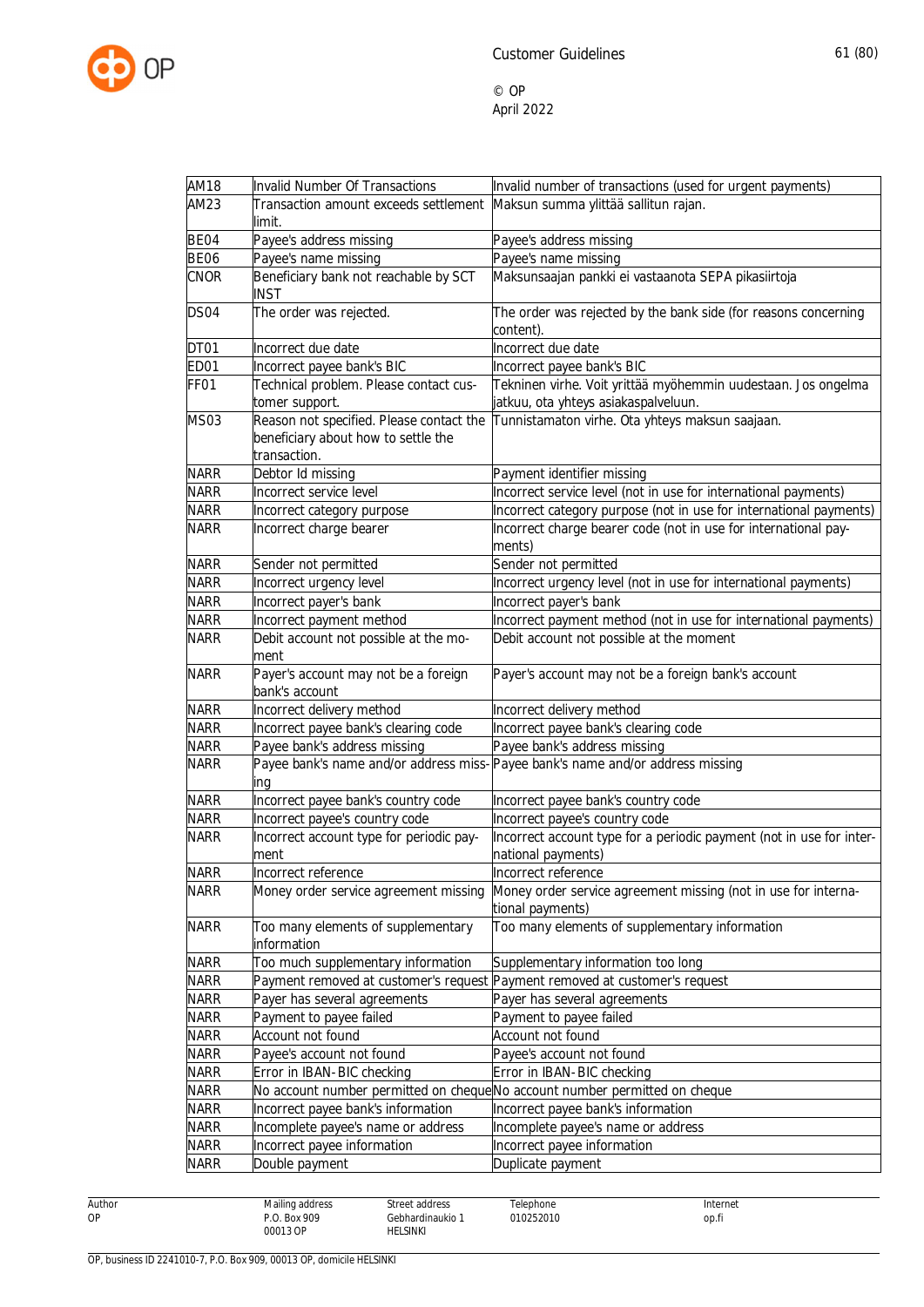

| <b>NARR</b> | Incomplete message information           | Incomplete message information                          |  |  |
|-------------|------------------------------------------|---------------------------------------------------------|--|--|
| <b>NARR</b> | Incorrect payment instrument             | Incorrect payment instrument                            |  |  |
| <b>NARR</b> | Reference number mandatory               | Reference number mandatory                              |  |  |
| <b>NARR</b> | Payment to chosen country not permit-    | Payment to chosen country not permitted                 |  |  |
|             | ted                                      |                                                         |  |  |
| <b>NARR</b> | Wrong length of payee account number     | Wrong length of payee account number                    |  |  |
| <b>NARR</b> | Wrong BIC for payment order/urgent       | Wrong BIC for payment order/urgent payment order        |  |  |
|             | payment order                            |                                                         |  |  |
| <b>NARR</b> | <b>IBAN/BIC combination not allowed</b>  | <b>IBAN/BIC combination not allowed</b>                 |  |  |
| <b>NARR</b> | Payment awaiting processing              | Payment awaiting processing                             |  |  |
| <b>NARR</b> | AOS2 invoice specifications not allowed  | AOS2-laskuerittelyt eivät sallittuja SEPA pikasiiroilla |  |  |
|             | for SEPA Instant Credit Tranfers         |                                                         |  |  |
| RC01        | Bank Identifier Code (BIC) is incorrect. | Virheellinen BIC.                                       |  |  |
| RR01        | Missing debtor account or identification | Maksajan tili puuttuu.                                  |  |  |
| <b>RR02</b> | Debtor's name or address is missing.     | Maksajan nimi tai osoite puuttuu.                       |  |  |
| RR03        | Creditor's name or address is missing.   | Saajan nimi tai osoite puuttuu.                         |  |  |
| TM01        | Invalid Cut Off Time                     | Cut-off time passed (used for urgent payments)          |  |  |

## 4.4 Report on processed payments ('camt')

When entering into the agreement, the customer selects whether 'camt' notifications will be created for successfully processed international payments, successfully processed SEPA credit transfers, successfully processed SEPA credit transfers, and international payments, or not at all.

| Index | Element name                                 | Element                 | Oty   | Example content               | Description                                                                                         |
|-------|----------------------------------------------|-------------------------|-------|-------------------------------|-----------------------------------------------------------------------------------------------------|
| 1.0   | GroupHeader                                  | <grphdr></grphdr>       | [11]  |                               | Each message contains one GrpHdr element<br>that contains the common information for the<br>message |
| 1.1   | +MessageIdentifi- <msgld><br/>cation</msgld> |                         | [11]  | 457587587                     | Unique ID given by the bank to response data                                                        |
| 1.2   | +CreationDate-<br>Time                       | <credttm></credttm>     | [11]  | 2018-02-<br>11T18:12:02+03:00 | Message creation timestamp                                                                          |
| 1.3   | +MessageReci-<br>pient                       | <msgrcpt></msgrcpt>     | [0.1] |                               |                                                                                                     |
| 1.3   | ++Identification                             | $<$ ld $>$              | [0.1] |                               |                                                                                                     |
| 1.3   | +++Organisatio-<br>nIdentification           | <orgld></orgld>         | [11]  |                               |                                                                                                     |
| 1.3   | $***+Other$                                  | <0thr>                  | [0n]  |                               |                                                                                                     |
| 1.3   | +++++ldentifi-<br>cation                     | $<$ ld $>$              | [11]  | 1245678900                    | <b>Receiver ID</b>                                                                                  |
| 1.3   | +++++Sche-<br>maName                         | <schmenm>[01]</schmenm> |       |                               |                                                                                                     |
| 1.3   | $+++++Code$                                  | $<$ Cd $>$              | [11]  | <b>BANK</b>                   |                                                                                                     |
| 2.0   | Notification                                 | <ntfctn></ntfctn>       | [1n]  |                               | Common information for the notification                                                             |
| 2.1   | +Identification                              | $<$ ld $>$              | [11]  | 4575875871                    | Notification identifier                                                                             |
| 2.4   | +CreationDate-<br><b>Time</b>                | <credttm></credttm>     | [11]  | 2018-02-<br>11T18:00:02+03:00 | Creation time of notification by the bank                                                           |
| 2.10  | +Account                                     | ACC                     | [11]  |                               |                                                                                                     |
| 2.10  | $+$ -Id                                      | $<$ ld $>$              | [11]  |                               |                                                                                                     |
| 2.10  | $+++IBAN$                                    | $<$ IBAN $>$            | [11]  | 72                            | FI25500015203229Debtor's account in IBAN format                                                     |
| 2.10  | $+++0$ ther                                  | $<$ Othr $>$            | [11]  |                               |                                                                                                     |
| 2.10  | ++++Identification <ld></ld>                 |                         | [11]  |                               | Debtor's account in other than IBAN format                                                          |

Author OP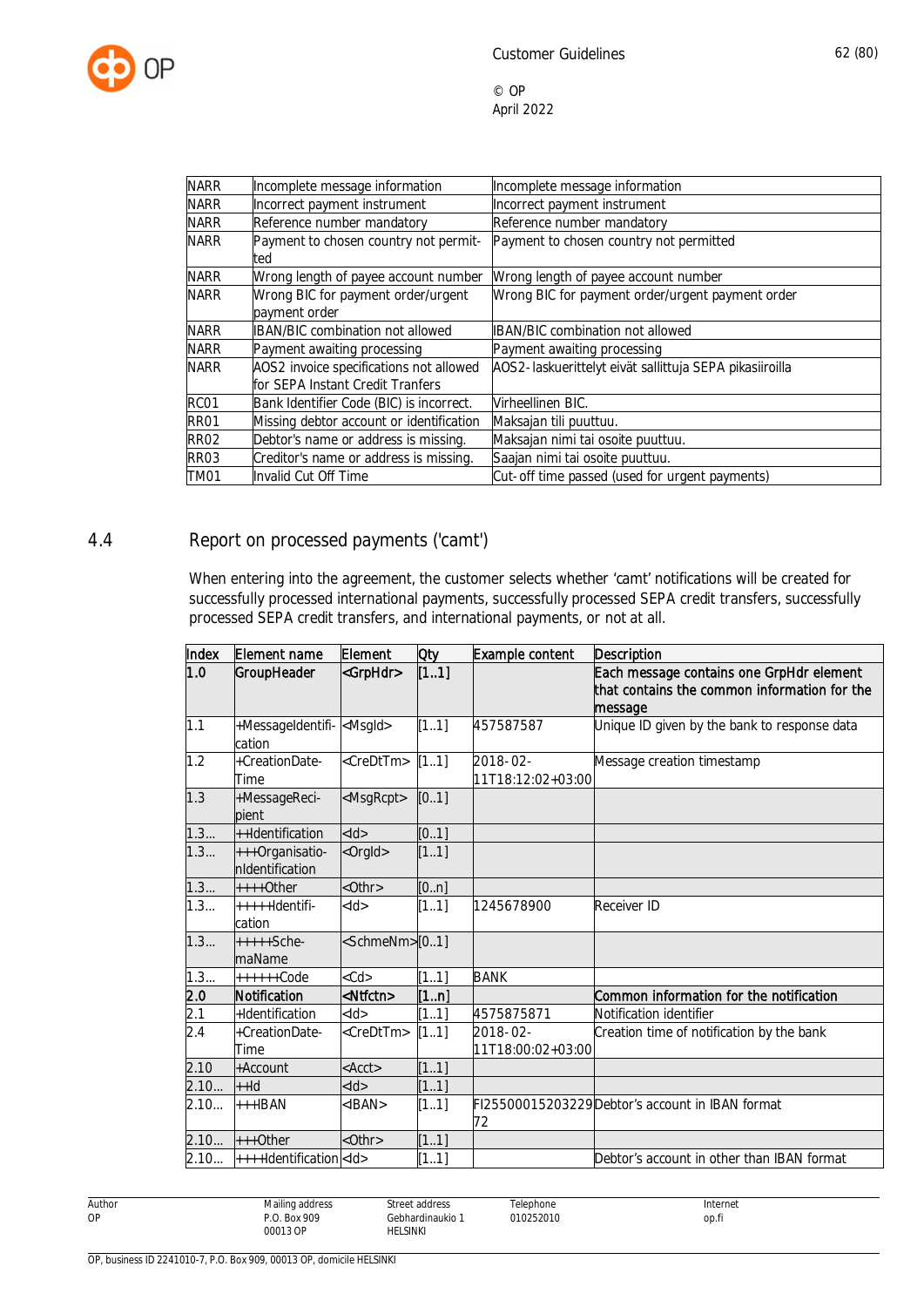

| 1.2.11 | ++Currency                                           | $<$ Ccy $>$                                                                                                                                     | [0.1]       | <b>EUR</b>             | Currency of the debtor's account                                                                                         |
|--------|------------------------------------------------------|-------------------------------------------------------------------------------------------------------------------------------------------------|-------------|------------------------|--------------------------------------------------------------------------------------------------------------------------|
| 2.10   | +Servicer                                            | <svcr></svcr>                                                                                                                                   | [0.1]       |                        |                                                                                                                          |
| 2.10   | ++FinancialInsti-<br>tutionIdentifi-<br>cation       | <fininstnid> [11]</fininstnid>                                                                                                                  |             |                        |                                                                                                                          |
| 2.10   | $++BIC$                                              | $-BIC$                                                                                                                                          | [0.1]       | <b>OKOYFIHH</b>        | Bank issuing the message                                                                                                 |
| 2.56   | +Entry                                               | <ntry></ntry>                                                                                                                                   | [0n]<br>1.1 |                        | Common information for processed transac-<br><b>tions</b><br>In practice, there is always only one Entry level.          |
| 2.58   | ++Amount                                             | <amt></amt>                                                                                                                                     | [11]        | 250                    | Amount for processed transactions                                                                                        |
| 2.58   |                                                      | $<$ CCy $>$                                                                                                                                     | [11]        | XXX                    | Currency for processed transactions                                                                                      |
|        |                                                      |                                                                                                                                                 |             |                        | Because the amount may be composed of trans-<br>actions in different currencies, the currency code<br>value used is XXX. |
| 2.59   | ++CreditDebitIn-<br>dicator                          | <cdtdbtind>[11]</cdtdbtind>                                                                                                                     |             | <b>DBIT</b>            | Indicator that this is a debit tranaction                                                                                |
| 2.61   | ++Status                                             | $<$ Sts>                                                                                                                                        | [11]        | <b>BOOK</b>            | The status of transactions in a notification is al-<br>ways BOOK                                                         |
| 2.62   | ++BookingDate                                        | <bookgdt></bookgdt>                                                                                                                             | [0.1]       |                        |                                                                                                                          |
| 2.62   | +++Date                                              | $<$ Dt $>$                                                                                                                                      | [11]        | 2018-11-02             | Payment date                                                                                                             |
| 2.64   | ++AccountServi-<br>cerReference                      | <acctsvcrref[01]< td=""><td></td><td></td><td>Transaction identifier for a bundled SEPA credit<br/>transfer transaction</td></acctsvcrref[01]<> |             |                        | Transaction identifier for a bundled SEPA credit<br>transfer transaction                                                 |
| 2.71   | ++BankTransacti- <bktxcd><br/>onCode</bktxcd>        |                                                                                                                                                 | [11]        |                        |                                                                                                                          |
| 2.77   | +++Proprietary                                       | <prtry></prtry>                                                                                                                                 | [0.1]       |                        |                                                                                                                          |
| 2.78   | $***$ Code                                           | $<$ Cd $>$                                                                                                                                      | [11]        | Debiting               | Standard text                                                                                                            |
| 2.115  | ++Entry Details                                      | <ntrydtls></ntrydtls>                                                                                                                           | [0n]<br>11  |                        | In practice, there is always only one Entry De-<br>tails level                                                           |
| 2.116  | $++$ Batch                                           | <btch></btch>                                                                                                                                   | [01]        |                        |                                                                                                                          |
| 2.118  | ++++PaymentIn-<br>formationIdentifi-<br>cation       | <pmtlnfld></pmtlnfld>                                                                                                                           | [01]        | 20180101-<br>123456-01 | The PmtInfld data from the 'pain.001' message                                                                            |
| 2.119  | ++++Numbe-<br>rOfTransactions                        | <nboftxs></nboftxs>                                                                                                                             | [01]        |                        | Total number of transactions in the original pay-<br>ment batch                                                          |
| 2.122  | +++Transaction- <txdtls><br/><b>Details</b></txdtls> |                                                                                                                                                 | [0n]        |                        | Details of an individual processed transaction                                                                           |
|        | $2.123$ $++++$ References $\leq$ Refs>               |                                                                                                                                                 | [0.1]       |                        |                                                                                                                          |
| 2.124  | $+++++Messa-$<br>geldentification                    | <msgld></msgld>                                                                                                                                 | [0.1]       |                        | Contents of Msgld data in Pain.001 message                                                                               |
| 2.125  | $++++$ Account-<br>ServicerReference>                | <acctsvcrref[01]< td=""><td></td><td></td><td><b>Archive ID</b></td></acctsvcrref[01]<>                                                         |             |                        | <b>Archive ID</b>                                                                                                        |
| 2.127  | +++++Instructio-<br>nIdentification                  | <lnstrld></lnstrld>                                                                                                                             | [0.1]       |                        | Contents of Instrid data in Pain.001 message                                                                             |
| 2.128  | +++++EndToEn-<br>dIdentification                     | <endtoen-<br><math>d</math>ld<math>&gt;</math></endtoen-<br>                                                                                    | [01]        |                        | 983445464555469 Contents of EndToEndld data in Pain.001 mes-<br>sage                                                     |
| 2.136  | ++++AmountDe-<br>tails                               | <amtdtls></amtdtls>                                                                                                                             | [01]        |                        | Amount details for the transaction                                                                                       |
|        | $2.136$ +++++lnst-<br>ructedAmount                   | <instdamt></instdamt>                                                                                                                           | [0.1]       |                        |                                                                                                                          |
|        | $2.136$ ++++++Amount                                 | <amt></amt>                                                                                                                                     | [01]        | USD 1328,80            | Amount payable in the currency specified by the<br>customer, Ccy the same as SourceCurrency                              |
|        | 2.136 ++++++Curren-<br>cyExchange                    | <ccyxchg></ccyxchg>                                                                                                                             | [01]        |                        | Exchange rate information                                                                                                |

Author OP

Telephone 010252010

Street address Gebhardinaukio 1 HELSINKI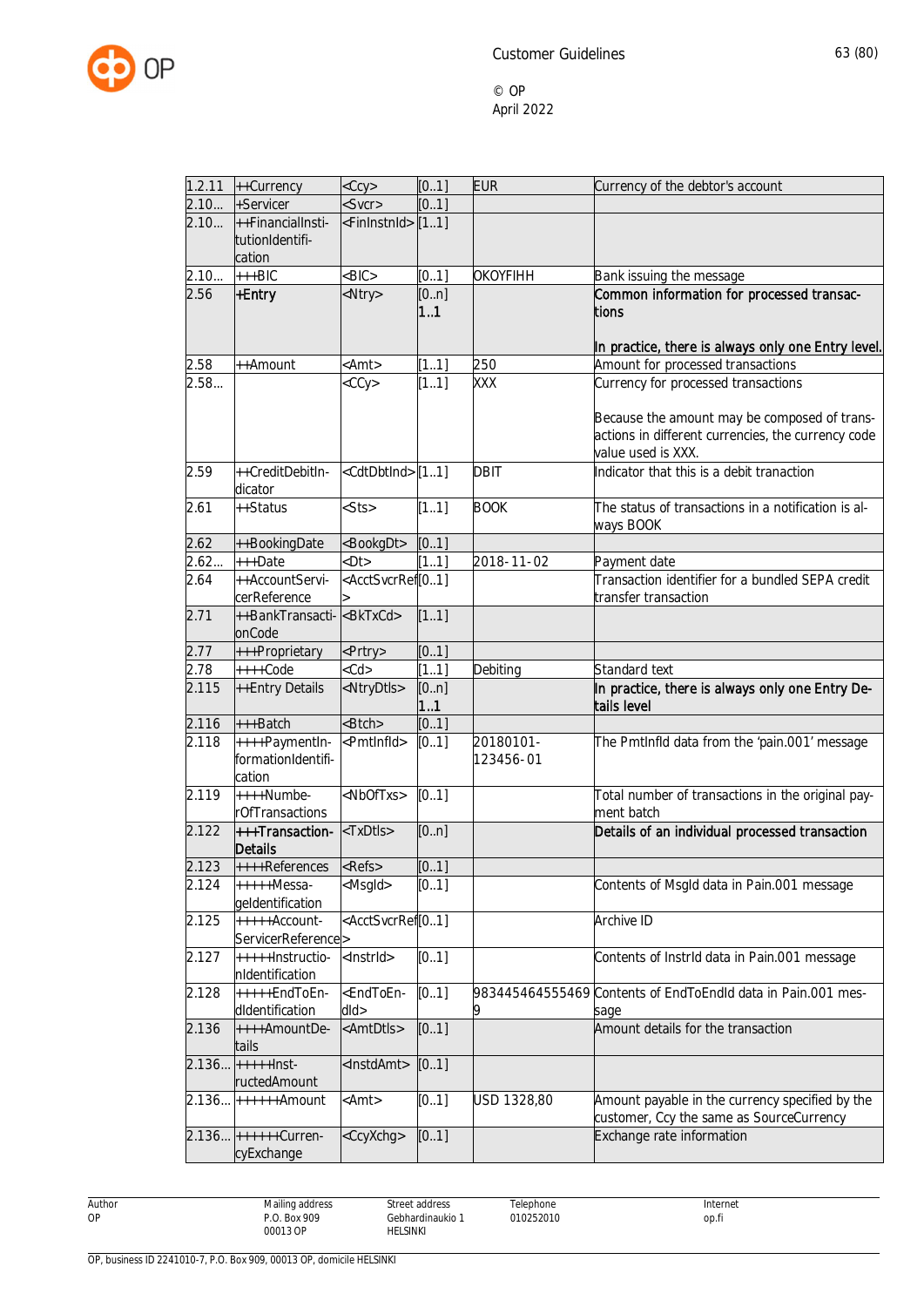

|        | 2.136 ++++++Sour-<br>ceCurrency                                    | <ssrccy></ssrccy>                   | [11]  | <b>USD</b>                    | Currency of the amount instructed                                                          |
|--------|--------------------------------------------------------------------|-------------------------------------|-------|-------------------------------|--------------------------------------------------------------------------------------------|
|        | 2.136 ++++++++Target- <trgtccy><br/>Currency</trgtccy>             |                                     | [0.1] | <b>EUR</b>                    | Always EUR                                                                                 |
|        | 2.136 ++++++++UnitCur- <unitccy><br/>rency</unitccy>               |                                     | [0.1] | <b>EUR</b>                    | Always EUR                                                                                 |
|        | 2.136 <sup> +++++++</sup> Exchan- <xchgrate><br/>geRate</xchgrate> |                                     | [11]  | 1.328800                      | Exchange rate                                                                              |
|        | tIdentification                                                    |                                     | [0.1] |                               | Foreign exchange trading reference                                                         |
|        | 2.136. +++++Transactio- <txamt><br/>nAmount</txamt>                |                                     | [01]  |                               |                                                                                            |
|        | $2.136.$ ++++++Amount                                              | <amt> Attri-[11]<br/>bute Ccy</amt> |       | EUR 1000,00                   | Amount to be debited in the customer's account<br>currency, Ccy the same as TargetCurrency |
|        | 2.136 ++++++Curren-<br>cyExchange                                  | <ccyxchg></ccyxchg>                 | [01]  |                               | Exchange rate information                                                                  |
|        | $2.136.$ +++++++Sour-<br>ceCurrency                                | <scrccy></scrccy>                   | [11]  | <b>EUR</b>                    | <b>Always EUR</b>                                                                          |
| 2.136. | $+++++Target-$<br>Currency                                         | <trgtccy></trgtccy>                 | [01]  | <b>EUR</b>                    | Currency of the debit account                                                              |
| 2.136. | $ $ +++++++UnitCur- $ $ <unitccy><br/>rency</unitccy>              |                                     | [01]  | <b>EUR</b>                    | Currency of the debit account                                                              |
|        | 2.136. $ $ +++++++Exchan- $ $ <xchgrate><br/>geRate</xchgrate>     |                                     | [11]  | 1.000000                      | Exchange rate                                                                              |
|        | 2.136. ++++++++Contrac- <ctrctid><br/>tIdentification</ctrctid>    |                                     | [01]  |                               | Foreign exchange trading reference                                                         |
|        | 2.136 +++++CounterVa- <cntrva-<br><b>lueAmount</b></cntrva-<br>    | IAmt>                               | [01]  |                               |                                                                                            |
|        | $2.136$ ++++++Amount                                               | <amt> Attri-[11]<br/>bute Ccy</amt> |       | EUR 1328.80                   | Counter value always in EUR                                                                |
|        | 2.136 ++++++Curren-<br>cyExchange                                  | <ccyxchg></ccyxchg>                 | [01]  |                               | Exchange rate information                                                                  |
| 2.136  | $++***+Sour-$<br>ceCurrency                                        | <scrccy></scrccy>                   | [11]  | <b>EUR</b>                    | <b>Always EUR</b>                                                                          |
| 2.136  | $+$ +++++++Target-<br>Currency                                     | <trgtccy></trgtccy>                 | [01]  | <b>EUR</b>                    | <b>Always EUR</b>                                                                          |
|        | 2.136. ++++++++UnitCur- <unitccy><br/>rency</unitccy>              |                                     | [01]  | <b>EUR</b>                    | <b>Always EUR</b>                                                                          |
|        | 2.136 ++++++++Exchan- <xchgrate> [11]<br/>geRate</xchgrate>        |                                     |       | 1.000000                      | Exchange rate constant 1.000000                                                            |
| 2.136. | $+$ ++++++Quotati- $ $ <qtndt><br/>onDate</qtndt>                  |                                     | [01]  | 2018-02-<br>11T14:12:02+03:00 | Time of currency conversion                                                                |
| 2.152  | ++++Charges                                                        | <chrgs></chrgs>                     | [0n]  |                               |                                                                                            |
| 2.154  | +++++Amount                                                        | <amt></amt>                         | [11]  | 0.00                          | Always 0.00                                                                                |
| 2.160  | +++++Bearer                                                        | $-Br$                               | [01]  | <b>SHAR</b>                   | Charge bearer code                                                                         |
| 2.179  | ++++RelatedPar-<br>ties                                            | <ritdpties></ritdpties>             | [01]  |                               | Payment parties                                                                            |
| 2.181  | $++++-Dektor$                                                      | <dbtr></dbtr>                       | [0.1] |                               |                                                                                            |
| 2.181. | $++++$ -Mame                                                       | $<$ Nm $>$                          | [0.1] | Firma Oy                      | Name of the Debtor                                                                         |
| 2.181  | $+$ +++++ $\text{Identity}$<br>cation                              | $<$ ld $>$                          | [01]  |                               | Debtor's identification data                                                               |

Author OP

Street address Gebhardinaukio 1 HELSINKI

Telephone 010252010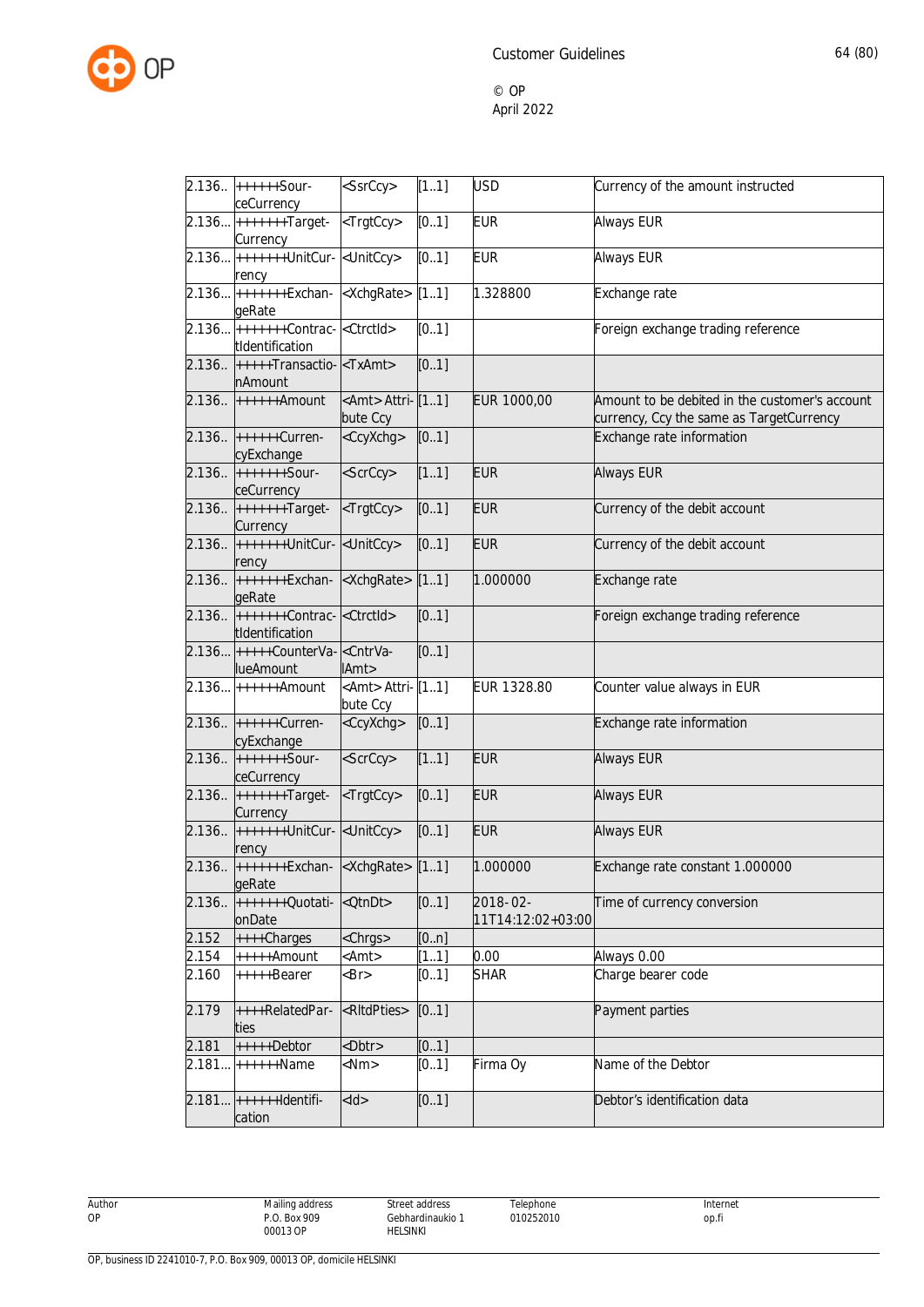

|        | 2.181 ++++++++0rgani-<br>sationIdentifi-<br>cation                     | <orgld></orgld>             | [11]  |                   |                                                                     |
|--------|------------------------------------------------------------------------|-----------------------------|-------|-------------------|---------------------------------------------------------------------|
|        | 2.181 +++++++++0ther                                                   | <0thr>                      | [0n]  |                   |                                                                     |
|        | 2.181 ++++++++++lden-<br>tification                                    | $<$ ld>                     | [11]  | 12345678900       | Debtor ID                                                           |
| 2.183  | +++++Ultima-<br>teDebtor                                               | <ultmtdbtr>[01]</ultmtdbtr> |       |                   |                                                                     |
|        | $2.183$ ++++++Name                                                     | $<$ Nm $>$                  | [01]  |                   | Name of original debtor                                             |
| 2.184  | $+++++Creditor$                                                        | <cdtr></cdtr>               | [01]  |                   |                                                                     |
|        | 2.184 ++++++Name                                                       | $<$ Nm $>$                  | [0.1] | Ewing Oil         | Creditor's name                                                     |
|        | 2.184 +++++++Posta-<br><b>IAddress</b>                                 | <pstladr></pstladr>         | [01]  |                   |                                                                     |
|        | 2.184 ++++++++Country < Ctry>                                          |                             | [01]  | <b>US</b>         | Country code of creditor's bank                                     |
|        | 2.184 ++++++++Address- <adrline><br/>Line</adrline>                    |                             | [07]  | 5th Avenue        | Creditor's address                                                  |
| 2.184  | $+$ ++++++ $+$ Address- $\leq$ AdrLine><br>Line                        |                             |       | <b>Dallas</b>     |                                                                     |
|        | $2.184$ +++++++Address- $\overline{\overline{\text{AdrLine}}}$<br>Line |                             |       | <b>TEXAS 1234</b> |                                                                     |
| 2.184  | $+$ ++++++ $+$ Address- $\leq$ AdrLine><br>Line                        |                             |       | <b>USA</b>        |                                                                     |
|        | $2.184$ ++++++ldentifi-<br>cation                                      | $<$ ld $>$                  | [01]  |                   | Creditor's identification data                                      |
|        | 2.184 ++++++++0rgani-<br>sation Identifi-<br>cation                    | <orgld></orgld>             | [11]  |                   |                                                                     |
|        | 2.184 +++++++++BICOr-<br><b>BEI</b>                                    | <bicorbei></bicorbei>       | [0.1] |                   | <b>BIC</b> or <b>BEI</b>                                            |
|        | 2.184 +++++++++0ther                                                   | <0thr>                      | [0n]  |                   |                                                                     |
|        | 2.184 ++++++++++lden-<br>tification                                    | $<$ ld>                     | [11]  |                   | Corporate customer's ID                                             |
|        | $2.184$ +++++++Priva-<br>teldentification                              | <prvtid></prvtid>           | [11]  |                   |                                                                     |
|        | $2.184$ +++++++++0ther                                                 | <0thr>                      | [0n]  |                   |                                                                     |
| 2.184  | $+++++++lden-$<br>tification                                           |                             | [11]  |                   | Private customer's ID                                               |
| 2.185  | +++++CreditorAc- <cdtracct><br/>count</cdtracct>                       |                             | [0.1] |                   |                                                                     |
|        | 2.185 +++++++ Identifi-<br>cation                                      | $<$ ld $>$                  | [11]  |                   |                                                                     |
| 2.185  | +++++++IBAN                                                            | $<$ IBAN $>$                | [11]  |                   | Creditor's account in IBAN format                                   |
| 2.185. | $+***++Other$                                                          | <0thr>                      | [11]  |                   |                                                                     |
| 2.185… | $+++++++$ -Identifi- <ld><br/>cation</ld>                              |                             | [11]  | 9876543210        | Creditor's non-IBAN account                                         |
| 2.186  | +++++Ultima-<br>teCreditor                                             | <ultmtcdtr>[01]</ultmtcdtr> |       |                   |                                                                     |
| 2.186. | ++++++Name                                                             | $<$ Nm $>$                  | [01]  |                   | Name of ultimate creditor (not used in interna-<br>tional payments) |
| 2.191  | ++++RelatedA-<br>gents                                                 | <ritdagts></ritdagts>       | [01]  |                   |                                                                     |
| 2.193  | +++++CreditorA-<br>gent                                                | <cdtragt></cdtragt>         | [01]  |                   | Creditor's bank details                                             |

Author OP

Gebhardinaukio 1 Telephone 010252010

Street address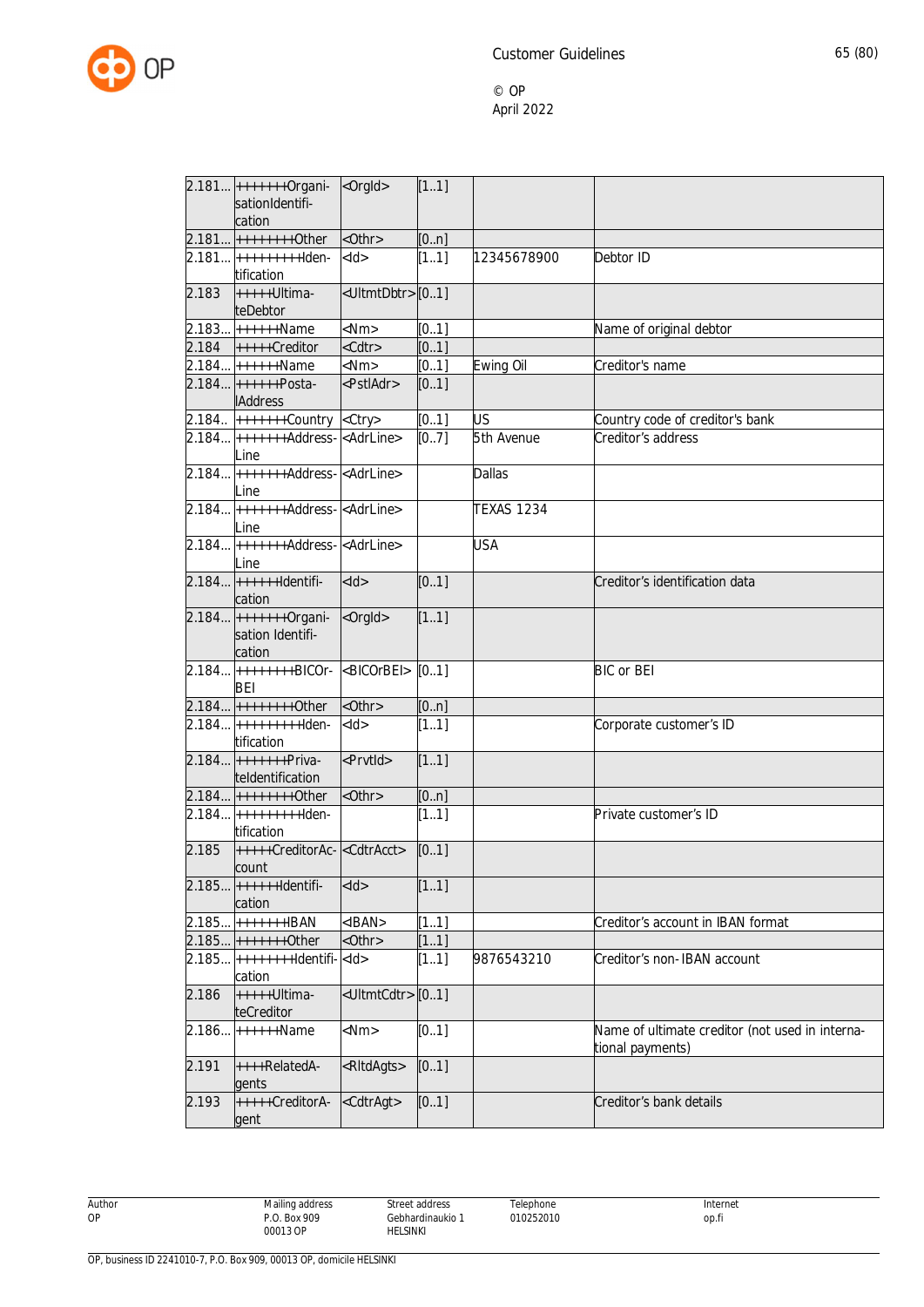

|       | 2.193 ++++++Finan-                                             | <fininstnid> [11]</fininstnid>                                                                          |       |                 |                                                  |
|-------|----------------------------------------------------------------|---------------------------------------------------------------------------------------------------------|-------|-----------------|--------------------------------------------------|
|       | cialInstitutio-                                                |                                                                                                         |       |                 |                                                  |
|       | nIdentification                                                |                                                                                                         |       |                 |                                                  |
|       | 2.193 +++++++BIC                                               | $<$ BIC $>$                                                                                             | [01]  | <b>IRVTUS3N</b> | BIC code for creditor's bank                     |
|       | 2.193 +++++++Clea-                                             | <clrsysmmb<sup>[01]</clrsysmmb<sup>                                                                     |       |                 |                                                  |
|       | ringSystemMem- Id>                                             |                                                                                                         |       |                 |                                                  |
|       | berIdentification                                              |                                                                                                         |       |                 |                                                  |
|       |                                                                |                                                                                                         |       |                 |                                                  |
| 2.193 | $+ + + + + + + +$ Mem-                                         | <mmbld></mmbld>                                                                                         | [11]  |                 | Clearing code for creditor's bank                |
|       | berIdentification                                              |                                                                                                         |       |                 |                                                  |
|       | 2.193 +++++++Name                                              | $<$ Nm $>$                                                                                              | [01]  |                 | Name of creditor's bank                          |
|       | 2.193 +++++++Posta-                                            | <pstladr></pstladr>                                                                                     | [01]  |                 |                                                  |
|       | <b>IAddress</b>                                                |                                                                                                         |       |                 |                                                  |
| 2.193 | ++++++++Address <adrline></adrline>                            |                                                                                                         | [07]  |                 | Address of creditor's bank                       |
|       | Line                                                           |                                                                                                         |       |                 |                                                  |
| 2.204 | ++++Purpose                                                    | <purp></purp>                                                                                           | [01]  |                 | Purpose of payment                               |
| 2.205 | $++++$ Code                                                    | $<$ Cd $>$                                                                                              | [11]  |                 | Additional information on the purpose of the     |
|       |                                                                |                                                                                                         |       |                 | credit transfer from the debtor to the creditor  |
|       |                                                                |                                                                                                         |       |                 |                                                  |
| 2.214 | ++++Remittan-                                                  | <rmtlnf></rmtlnf>                                                                                       | [01]  |                 |                                                  |
|       | ceInformation                                                  |                                                                                                         |       |                 |                                                  |
| 2.215 | +++++Unstructu- <ustrd></ustrd>                                |                                                                                                         | [0n]  | Invoice 5656    | Unstructured message to the creditor             |
|       | red                                                            |                                                                                                         |       |                 |                                                  |
| 2.216 | +++++Structured <strd></strd>                                  |                                                                                                         | [0n]  |                 | Structured message to the creditor               |
|       |                                                                |                                                                                                         | 0.9   |                 |                                                  |
|       |                                                                |                                                                                                         |       |                 | In practice, there may not be more than nine     |
|       |                                                                |                                                                                                         |       |                 | structured messages.                             |
| 2.217 | $+++++Referred-$                                               | <rfrddocinf [0n]<="" td=""><td></td><td></td><td>Credit note information</td></rfrddocinf>              |       |                 | Credit note information                          |
|       | DocumentInfor-                                                 |                                                                                                         |       |                 |                                                  |
|       | mation                                                         |                                                                                                         |       |                 |                                                  |
|       |                                                                |                                                                                                         |       |                 |                                                  |
| 2.218 | $+++++Type$                                                    | $<$ Tp>                                                                                                 | [01]  |                 |                                                  |
| 2.219 | $++++++CO-$                                                    | <cdorprtry>[11]</cdorprtry>                                                                             |       |                 |                                                  |
|       | deOrProprietary                                                |                                                                                                         |       |                 |                                                  |
| 2.219 | +++++++++Code                                                  | $<$ Cd $>$                                                                                              | [11]  |                 | RfrdDocInf/RfrdDocTp/Cd information in the       |
|       |                                                                |                                                                                                         |       |                 | Pain.001 message that can be either CREN or      |
|       |                                                                |                                                                                                         |       |                 | <b>CINV</b>                                      |
| 2.225 | $ $ ++++++Referred- $ $ <rfrddocam<math> [01]</rfrddocam<math> |                                                                                                         |       |                 |                                                  |
|       | DocumentAmountt>                                               |                                                                                                         |       |                 |                                                  |
| 2.228 | $***+++Cre-$                                                   | <cdtno-< td=""><td>[01]</td><td></td><td>CdtNoteAmt information content in Pain.001</td></cdtno-<>      | [01]  |                 | CdtNoteAmt information content in Pain.001       |
|       | ditNoteAmount                                                  | teAmt>                                                                                                  |       |                 | message                                          |
| 2.235 | +++++++Remit-                                                  | <rmtdamt> [01]</rmtdamt>                                                                                |       |                 | RmtdAmt information content in Pain.001 mes-     |
|       |                                                                |                                                                                                         |       |                 |                                                  |
|       | tedAmount                                                      |                                                                                                         |       |                 | sage                                             |
| 2.236 | ++++++Creditor-                                                | <cdtrrefinf>[01]</cdtrrefinf>                                                                           |       |                 |                                                  |
|       | ReferenceInfor-                                                |                                                                                                         |       |                 |                                                  |
|       | mation                                                         |                                                                                                         |       |                 |                                                  |
| 2.237 | $+++++Type$                                                    | $<$ Tp $>$                                                                                              | [0.1] |                 |                                                  |
|       | ++++++++Co-                                                    | <cdorprtry>[11]</cdorprtry>                                                                             |       |                 |                                                  |
|       | deOrProprietary                                                |                                                                                                         |       |                 |                                                  |
| 2.239 | +++++++++Code                                                  | $<$ Cd $>$                                                                                              | [11]  |                 | The 'Cd' information from the 'pain.001' message |
| 2.242 | +++++++Refe-                                                   | $Ref$                                                                                                   | [0.1] |                 | CdtrRef information content in Pain.001 message  |
|       | rence                                                          |                                                                                                         |       |                 |                                                  |
| 2.245 | $+++++Addi-$                                                   | <addtlrn-< td=""><td>[01]</td><td></td><td>AddtlRmtInf information content in Pain.001</td></addtlrn-<> | [01]  |                 | AddtlRmtInf information content in Pain.001      |
|       |                                                                |                                                                                                         |       |                 |                                                  |
|       | tionalRemittan-                                                | tInf>                                                                                                   |       |                 | message                                          |
|       | ceInformation                                                  |                                                                                                         |       |                 |                                                  |
| 2.246 | ++++RelatedDa-                                                 | <ritddts></ritddts>                                                                                     | [01]  |                 |                                                  |
|       | tes                                                            |                                                                                                         |       |                 |                                                  |

Author OP

Telephone 010252010

Street address Gebhardinaukio 1 HELSINKI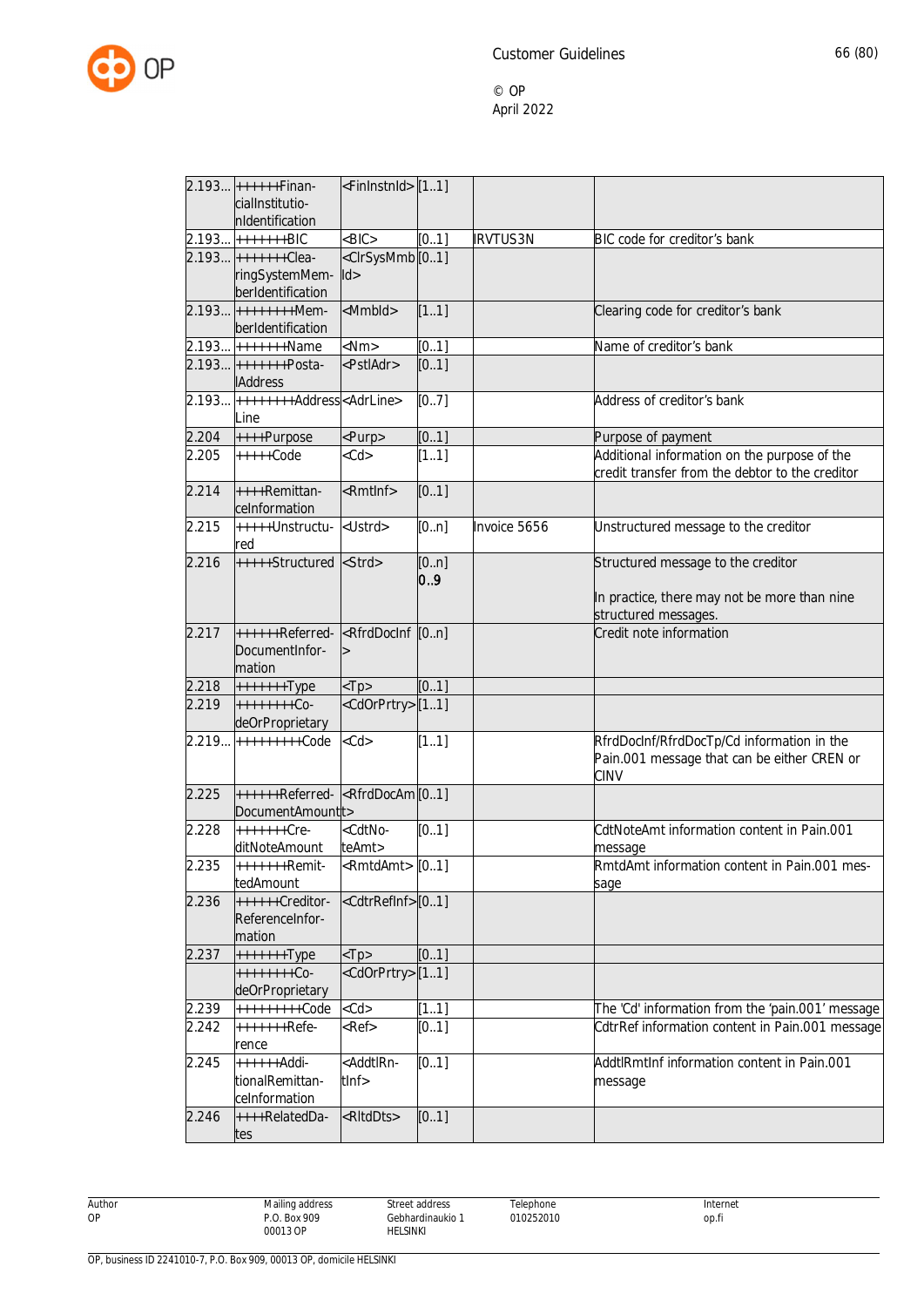

| 2.247 | $+$ ++++ $A$ cceptan- $\leq$ AccptncDtT $[01]$ |                                                                                              | 2018-11-02 | Transaction-specific payment date           |
|-------|------------------------------------------------|----------------------------------------------------------------------------------------------|------------|---------------------------------------------|
|       | ceDateTime                                     | lm>                                                                                          |            | This is the same as on batch level in 2.62. |
| 2.250 | $+++++$ Inter-                                 | <lntrbksttlml[01]< td=""><td></td><td>International settlement date</td></lntrbksttlml[01]<> |            | International settlement date               |
|       | bankSettlement- Dt>                            |                                                                                              |            |                                             |
|       | Date                                           |                                                                                              |            |                                             |

# 4.5 Response message to a real-time C2B SEPA instant payment initiation message and the reasons of rejection

| Index            | Oty | Element                | Example content    | <b>Description</b>                                                                                                                                                      |
|------------------|-----|------------------------|--------------------|-------------------------------------------------------------------------------------------------------------------------------------------------------------------------|
|                  | 1.1 | CstmrPmtStsRpt         |                    | Message root                                                                                                                                                            |
| 1.0              | 11  | GrpHdr                 |                    |                                                                                                                                                                         |
| 1.1              | 11  | +Msgld                 | 1316771523490      | Unique ID assigned by the bank to the response<br>payload                                                                                                               |
| 1.2              | 11  | +CreDtTm               |                    | 2018-09-23T12:52:03.490+03:00 Creation date and time of response message                                                                                                |
| 2.0              | 11  | OrgnlGrpInfAndSts      |                    |                                                                                                                                                                         |
| 2.1              | 11  | +OrgnlMsgld            | 20180901-0000001   | Identification from the original pain.001.001.03<br>message (Msgld)                                                                                                     |
| 2.2              | 1.1 | +OrgnlMsgNmld          | pain.001.001.03    | Type of original message (pain.001.001.03)                                                                                                                              |
| 2.6              | 0.1 | +GrpSts                | <b>ACSC</b>        | Payload status code<br>ACSC - payload performed successfully<br>RJCT - payload rejected<br>PDNG - payload status 'Pending'                                              |
| 2.7              | 0.1 | +StsRsnInf             |                    | More detailed description of status data                                                                                                                                |
| 2.8              | 0.1 | ++Orgtr                |                    |                                                                                                                                                                         |
| $\overline{2.8}$ | 1.1 | $++$ -Id               |                    |                                                                                                                                                                         |
| 2.8              | 1.1 | $++++$ Orgld           |                    |                                                                                                                                                                         |
| 2.8              | 11  | $++++-0$ thr           |                    |                                                                                                                                                                         |
| 2.8              | 1.1 | $+++++Id$              |                    | WSC username Used only if technical validation<br>fails.                                                                                                                |
| 2.9              | 0.1 | $++Rsn$                |                    |                                                                                                                                                                         |
| 2.10             | 11  | $+++Cd$                |                    | Rejection reason code                                                                                                                                                   |
| 2.12             | 0.1 | ++AddtlInf             |                    | Error description (optional), to provide additional<br>information for the above code                                                                                   |
| 3.0              | 0n  | Org-<br>nlPmtInfAndSts |                    |                                                                                                                                                                         |
| 3.1              | 1.1 | +OrgnlPmntInfld        | 20180920-123456-01 | Unique batch identifier given by the customer<br>from the payload field                                                                                                 |
| 3.2              | 0.1 | +OrgnINbOfTxs          | $\mathbf{1}$       | Number of transactions in the batch<br>For urgent payments, 1 in all cases                                                                                              |
| 3.3              | 0.1 | +OrgnlCtrlSum          | 10000.00           | Control sum of the transactions in the batch                                                                                                                            |
| 3.4              | 0.1 | +PmtInfSts             | <b>ACSC</b>        | Batch status code<br>ACSC - batch has been processed successfully<br>RJCT - batch rejected<br>PDNG - batch status 'Pending'                                             |
| 3.5              | 0.1 | +StsRsnInf             |                    |                                                                                                                                                                         |
| 3.7              | 01  | $++Rsn$                |                    |                                                                                                                                                                         |
| $\overline{3.8}$ | 11  | $+++Cd$                |                    | Rejection reason code<br>For urgent payments, batch-level rejection reason<br>code in use if error detected in batch-level or<br>contract information validation check. |
| 3.10             | 0.1 | ++AddtlInf             |                    | Error description (optional), to provide additional<br>information for the above code                                                                                   |
| 3.11             | 0n  | +NbOfTxsPerSts         |                    |                                                                                                                                                                         |

Author OP

Street address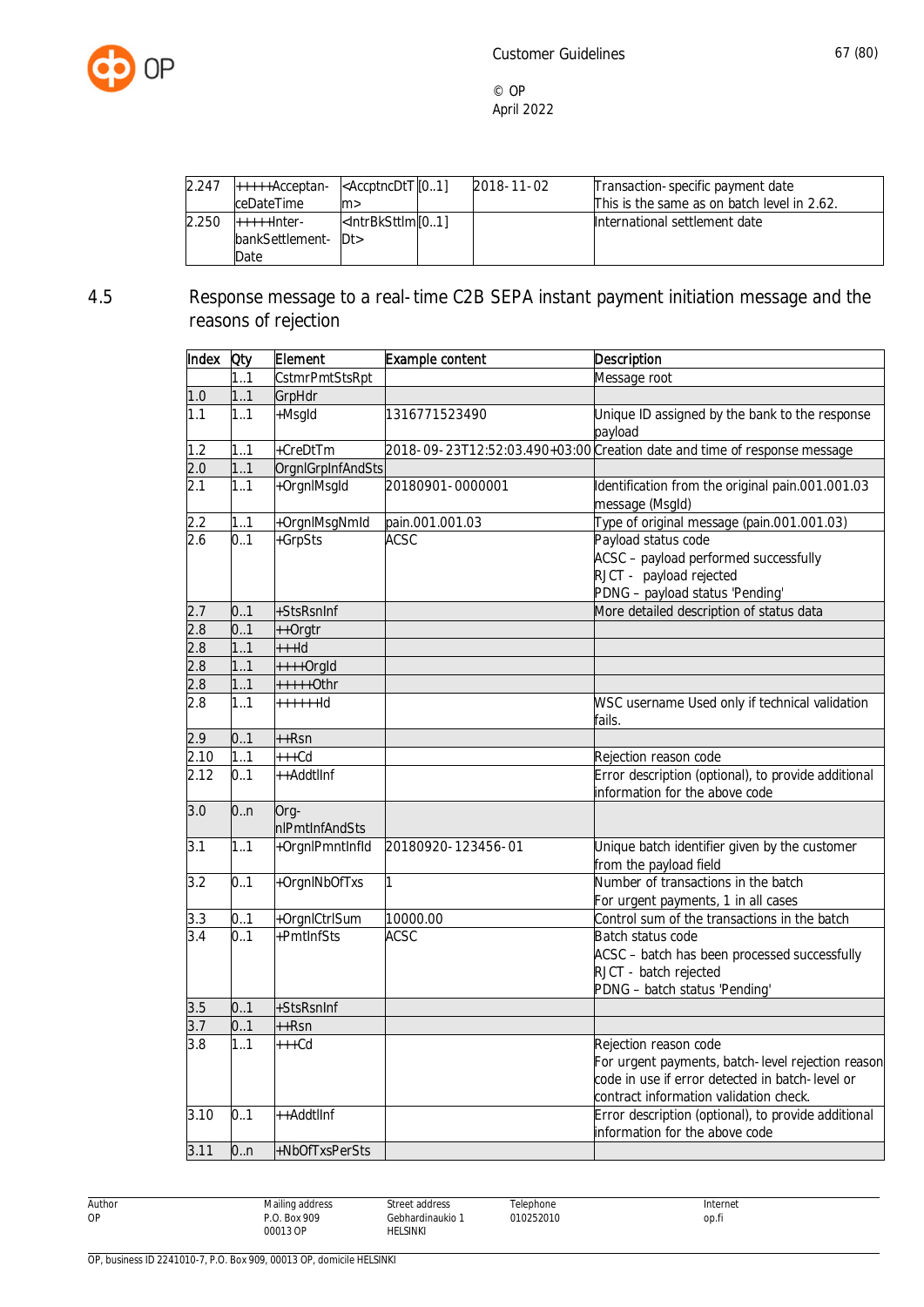

| 3.12        | 1.1 | ++DtldNbOfTxs  | 1                                | Status code-specific number of transactions; for    |
|-------------|-----|----------------|----------------------------------|-----------------------------------------------------|
|             |     |                |                                  | urgent payments, 1 in all cases.                    |
| 3.13        | 11  | ++DtldSts      | <b>ACSP</b>                      | Status code                                         |
| 3.14        | 0.1 | ++DtldCtrlSum  | 10000.00                         | Status code-specific control sum of transactions;   |
|             |     |                |                                  | for urgent payments, the same as the amount of      |
|             |     |                |                                  | the individual transaction.                         |
| 3.15        | 0n  | +TxInfAndSts   |                                  | Status of individual payments                       |
| 3.17        | 0.1 | ++Orgnllnstrld |                                  | Unique payment identifier given by the customer;    |
|             |     |                |                                  | from the 'Instrid' field of the pain.001.001.03     |
|             |     |                |                                  | message                                             |
| 3.18        | 0.1 |                | ++OrgnlEndToEn- 9834454645554699 | From the 'EndToEndId' field of the                  |
|             |     | blb            |                                  | pain.001.001.03 message                             |
| 3.19        | 0.1 | ++TxSts        | <b>ACSC</b>                      | Transaction status code                             |
|             |     |                |                                  | ACSC - payment transaction executed success-        |
|             |     |                |                                  | fully                                               |
|             |     |                |                                  | RJCT - transaction rejected                         |
|             |     |                |                                  | PDNG - transaction status 'Pending'                 |
| 3.20        | 0.1 | ++StsRsnInf    |                                  |                                                     |
| 3.22        | 0.1 | $++Rsn$        |                                  |                                                     |
| 3.23        | 1.1 | $++++$ Cd      |                                  | Reason code for the 'Rejected' or 'Pending' status. |
| 3.25        | 0.1 | +++Addtllnf    |                                  | Error description (optional), to provide additional |
|             |     |                |                                  | information for the above code                      |
| 3.30        | 0.1 | ++AcctSvcrRef  | 593728B70003                     | Transaction identifier, assigned only to successful |
|             |     |                |                                  | tranactions                                         |
| 3.32        | 0.1 | ++OrgnITxRef   |                                  |                                                     |
| 3.34        | 0.1 | $***Amt$       |                                  |                                                     |
| 3.35        | 1.1 | ++++InstdAmt   | 10000.00                         | Transaction amount                                  |
| 3.41        | 0.1 | +++RegdExctnDt | 2018-09-19                       | Requested execution date                            |
| 3.122       | 0.1 | +++DbtrAcct    |                                  | Debtor's account                                    |
| 3.122.11.1  |     | $++++ld$       |                                  |                                                     |
| 3.122111    |     | $***+IBAN$     | FI2550001520322972               | Account number in IBAN format                       |
| $3.128$ 0.1 |     | $++CdtrAcct$   |                                  | Creditor's account                                  |
| 3.128.11.1  |     | $++++ld$       |                                  |                                                     |
| 3.128.11.1  |     | +++++IBAN      | FI2112345600000785               | Account number in IBAN format                       |

Reason of rejection codes due to real-time urgent C2B instant payment

| AB05             | Clearing process aborted due to timeout at the Beneficiary PSP (Creditor Agent).          |  |  |  |
|------------------|-------------------------------------------------------------------------------------------|--|--|--|
| AB <sub>09</sub> | Transaction failed due to error at the creditor agent. Please try again later.            |  |  |  |
| ACO1             | Incorrect account number.                                                                 |  |  |  |
| ACO4             | Beneficiary account closed. Please contact the beneficiary.                               |  |  |  |
| ACO <sub>5</sub> | Account closed or inactive.                                                               |  |  |  |
| AGO1             | Transaction forbidden on this type of account.                                            |  |  |  |
| AM04             | Insufficient funds on the account.                                                        |  |  |  |
| AM05             | Duplicate payment.                                                                        |  |  |  |
| AM23             | Transaction amount exceeds settlement limit.                                              |  |  |  |
| BE <sub>04</sub> | Creditor's address is missing.                                                            |  |  |  |
| <b>CNOR</b>      | Beneficiary bank not reachable by SCT INST                                                |  |  |  |
| DS <sub>04</sub> | The order was rejected by the bank side (for reasons concerning content).                 |  |  |  |
| DT <sub>01</sub> | Invalid due date.                                                                         |  |  |  |
| FF <sub>01</sub> | Technical problem. Please contact customer support.                                       |  |  |  |
| MS03             | Reason not specified. Please contact the beneficiary about how to settle the transaction. |  |  |  |
| RC <sub>01</sub> | Bank Identifier Code (BIC) is incorrect.                                                  |  |  |  |

Author OP

Telephone 010252010

Street address Gebhardinaukio 1 HELSINKI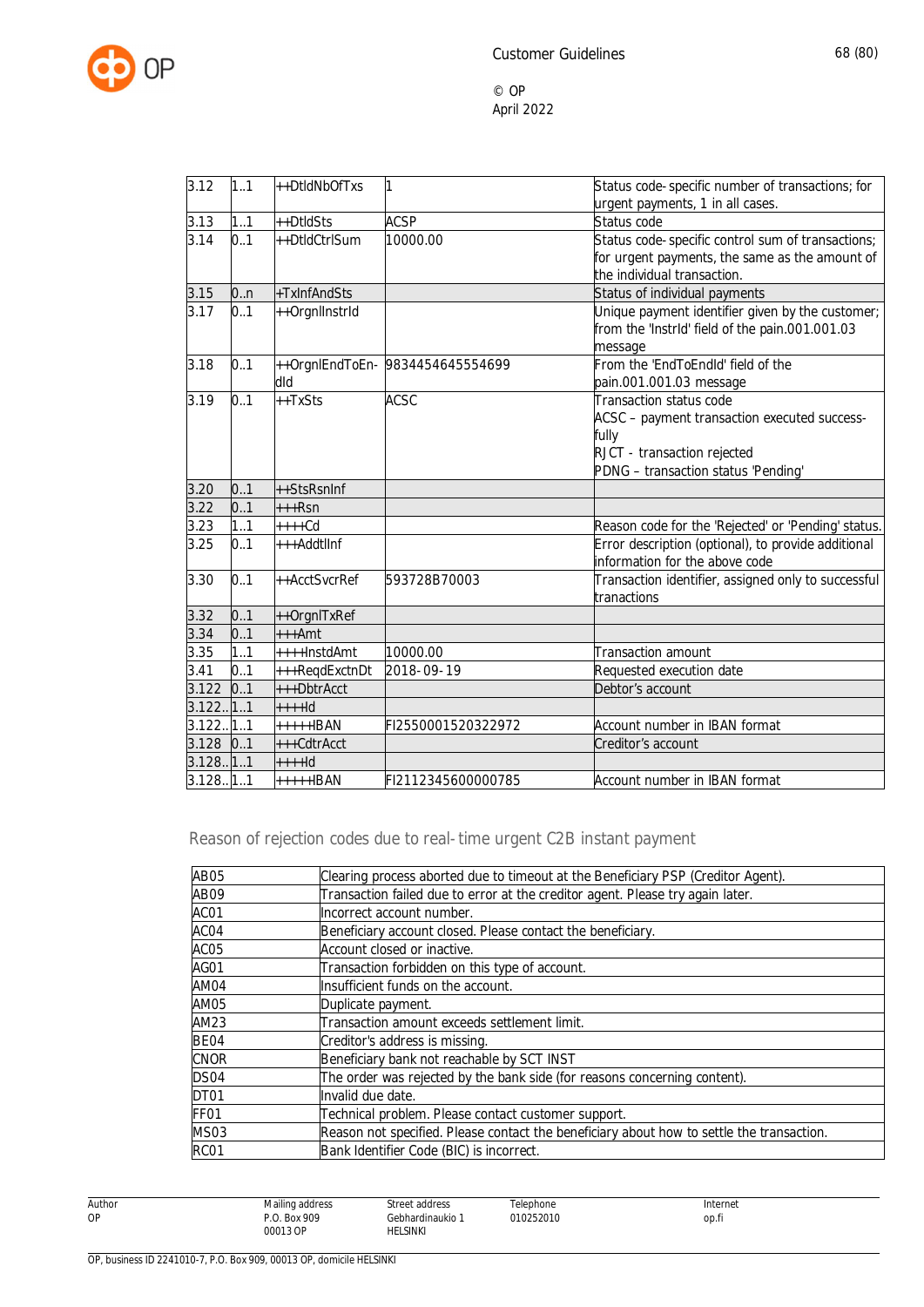

| RRO1                                                     | Missing debtor account or identification |
|----------------------------------------------------------|------------------------------------------|
| RR <sub>02</sub><br>Debtor's name or address is missing. |                                          |
| RRO3                                                     | Creditor's name or address is missing.   |

# 5 C2B cancellation request (camt.055.001.01)

With the C2B cancellation request message, it is possible to cancel payment batches consisting of C2B SEPA payments or international payments, or individual C2B SEPA payments or international payments pending for the requested execution date. Cancellation requests concerning the entire payload are not possible; the entire payload can be cancelled by cancelling the batches included in the payload. A C2B cancellation request initiated by the customer is processed using the Web Services channel. A service fee according to the service price list in force applies to the cancellation.

The C2B cancellation request message is an international ISO 20022 message in XML format. The schema for the cancellation request sent to the bank is camt.055.001.01. The sent payload is validated against the schema by technical means. If the payload validation returns an error, the customer is given the following responses:

- If the Web Services channel schema validation finds an error, the customer is given the '12 schema validation failed' error message during the session. You can get a more detailed description of the reason for the rejection by calling the Corporate and Credit Transfer Services, tel. +358 100 05151) or by validating the payload using, for example, the validation service provided by XMLdation.com.
- If mandatory information is missing from a received cancellation request, the customer will receive a single 'camt.029' response with no batch or payment level.
- If the entire batch or all individual payments are rejected, the customer will receive a single 'camt.029' response.
- If the entire batch or all individual payments are approved, the customer will receive a single 'camt.029' response.
- If some of the batches or individual payments are rejected and approved, the customer will receive a single 'camt.029' response containing both the rejected and approved payment batches or payments.
- A bank employee can also manually cancel transactions pending for the requested execution date.

| Autho |
|-------|
| υ     |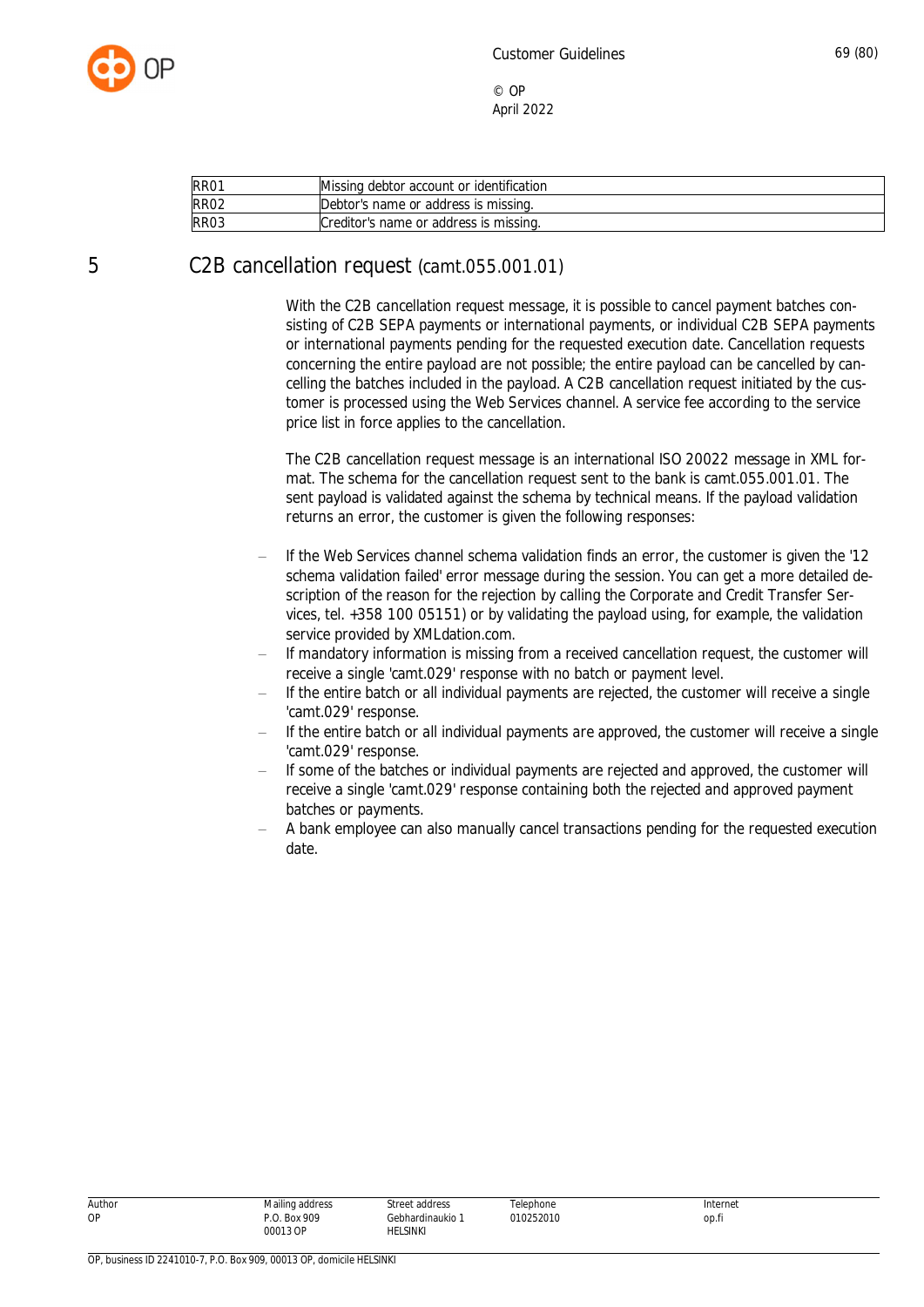

 $\overline{a}$ 

© OP April 2022

#### Structure of the cancellation request message



- common parts of message presented in black; to be provided in all cases
- elements associated with the payment (<OrgnlPmtInfAndCxl>) presented in blue; to be provided in all cases
- elements associated with the individual payment <TxInf>; to be provided only for the cancellation of individual payments

| Index    | Element name                        | Element             | <b>Oty</b> | Example content | <b>Description</b>                                                                                                                                                                                                   |
|----------|-------------------------------------|---------------------|------------|-----------------|----------------------------------------------------------------------------------------------------------------------------------------------------------------------------------------------------------------------|
| 1.0      | Assignment                          | <assgnmt></assgnmt> | [11]       |                 | Each message has one Assgnmt<br>block that contains the common<br>information for the message                                                                                                                        |
| 1.1      | +Identification                     | $<$ ld $>$          | [11]       | 45758758743544  | Unique ID given by customer to<br>the cancellation request message                                                                                                                                                   |
| 1.2      | +Assigner                           | <assgnmt></assgnmt> | [11]       | Company Ltd     | Information of the sender of the<br>cancellation request message                                                                                                                                                     |
| 1.3      | ++Party                             | Pty                 | [11]       |                 |                                                                                                                                                                                                                      |
| 1.5.1.   | +++Name                             | $<$ Nm $>$          | [01]       |                 | Name of debtor company                                                                                                                                                                                               |
| 1.5.1.   | +++Identification                   | $<$ ld $>$          | [11]       |                 |                                                                                                                                                                                                                      |
| 1.5.1.   | ++++OrganisationIdentifi-<br>cation | <orgld></orgld>     | [11]       |                 |                                                                                                                                                                                                                      |
| 1.5.1.   | $***+O$ ther                        | <0thr>              | [0n]       |                 |                                                                                                                                                                                                                      |
| 1.5.1.16 | $+++++$ Identification              | $<$ ld $>$          | [11]       |                 | Payment identifier; mandatory<br>datum to be provided in element<br>4.26 for each batch, or in here, if<br>the cancellation request pertains<br>to an individual initiation message<br>under the payment identifier. |
| 1.5.1.17 | ++++++SchemeName                    | <schmenm></schmenm> | [0.1]      |                 |                                                                                                                                                                                                                      |
| 1.5.1.18 | $+++++Code$                         | $<$ Cd $>$          | [11]       |                 | Value: BANK                                                                                                                                                                                                          |
| 1.5      | +Assignee                           | <assgne></assgne>   | [11]       |                 |                                                                                                                                                                                                                      |
| 1.7      | ++Agent                             | <agt></agt>         | [11]       |                 |                                                                                                                                                                                                                      |

| ır<br>Ш<br>$\sim$<br>۰. |
|-------------------------|
| ۰.                      |

Gebhardinaukio 1 **Telephone** 010252010

Street address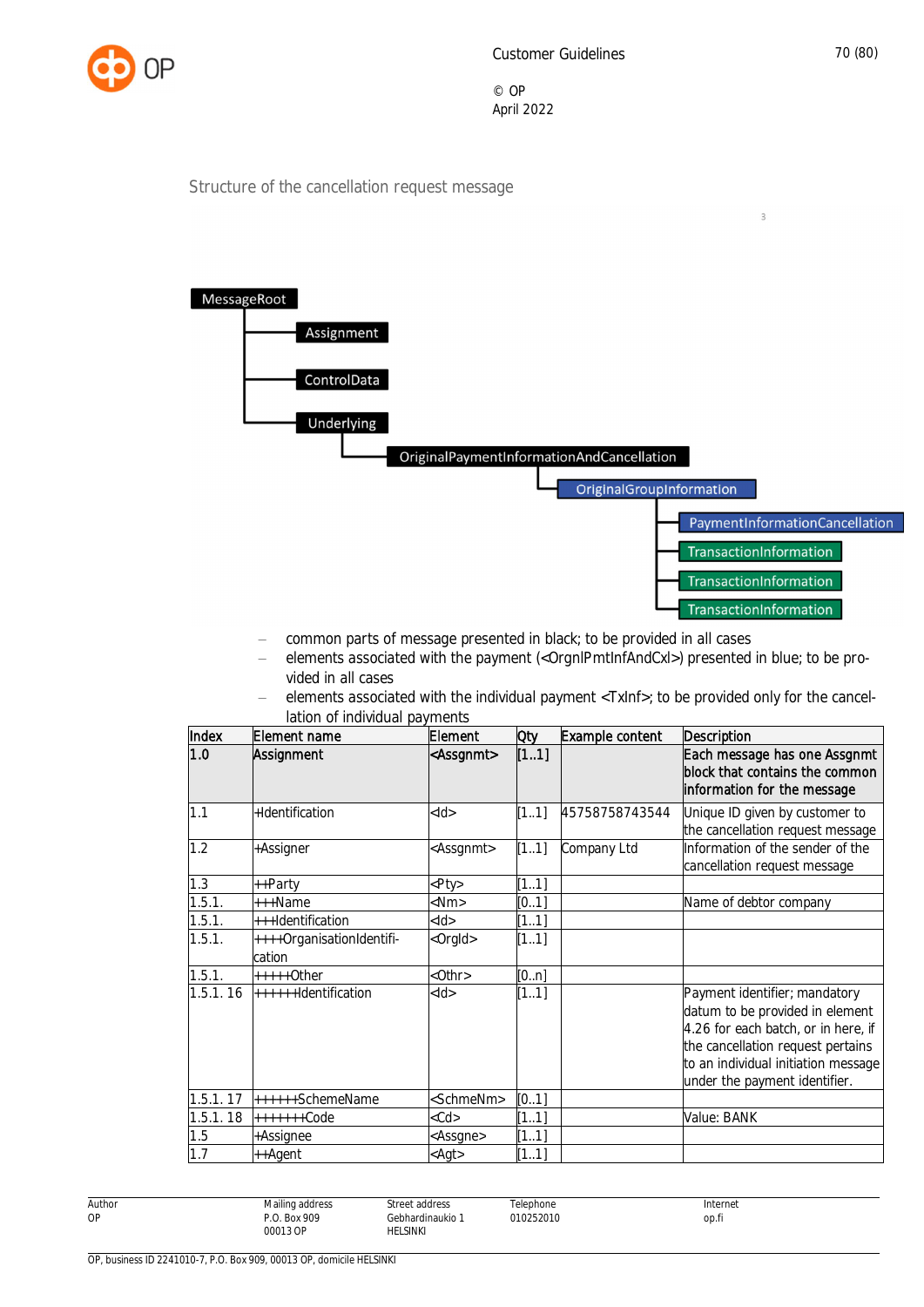

| 1.2.1.0 | +++FinancialInstitutionIdenti- <fininstnid></fininstnid> |                                                                                                                           | [11]  |                               |                                                                                                                                                                                                                                                                                                    |
|---------|----------------------------------------------------------|---------------------------------------------------------------------------------------------------------------------------|-------|-------------------------------|----------------------------------------------------------------------------------------------------------------------------------------------------------------------------------------------------------------------------------------------------------------------------------------------------|
|         | fication                                                 |                                                                                                                           |       |                               |                                                                                                                                                                                                                                                                                                    |
| 1.2.1.1 | $+++BIC$                                                 |                                                                                                                           | [0.1] | OKOYFIHH                      | Receiver of cancellation request;<br>standard value: OKOYFIHH                                                                                                                                                                                                                                      |
| 1.8     | +CreationDateTime                                        | <credttm></credttm>                                                                                                       | [11]  | $2017 - 12 -$<br>17T09:30:47Z | Timestamp for message creation<br>time                                                                                                                                                                                                                                                             |
| 3.0     | ControlData                                              | <ctrldata></ctrldata>                                                                                                     | [01]  |                               | Control data for the cancellation<br>message. If provided, the number<br>must correspond to the number<br>of transactions cancelled by the<br>message and the amount must<br>correspond to the total amount of<br>the transactions to be cancelled                                                 |
| 3.1     | +NumberOfTransactions                                    | <nboftxs></nboftxs>                                                                                                       | [11]  |                               | Number of transactions to be<br>cancelled                                                                                                                                                                                                                                                          |
| 3.2     | +ControlSum                                              | <ctrlsum></ctrlsum>                                                                                                       | [01]  |                               | Total amount of transactions to<br>be cancelled                                                                                                                                                                                                                                                    |
| 4.0     | Underlying                                               | <undrlyg></undrlyg>                                                                                                       | [1n]  |                               | Information of the transaction un-<br>derlying the cancellation; one item<br>per message                                                                                                                                                                                                           |
| 4.1     | +OriginalGroupInformati-<br>onAndCancellation            | <orgnlgrpin-<br>fAndCxl&gt;</orgnlgrpin-<br>                                                                              | [0.1] |                               | Elements 4.9 - 4.13 relate to the<br>identification of the original mes-<br>sage                                                                                                                                                                                                                   |
| 4.2     | ++GroupCancellationIdentifi-<br>cation                   | <grpcxlld></grpcxlld>                                                                                                     | [0.1] |                               | Identifier assigned by sender to<br>the cancellation request                                                                                                                                                                                                                                       |
| 4.9     | ++OriginalMessageIdentifi-<br>cation                     | <orgnlmsgld></orgnlmsgld>                                                                                                 | [11]  |                               | Identifier assigned by sender to<br>the original message                                                                                                                                                                                                                                           |
| 4.10    | ++OriginalMessageNameiden-<br>tification                 | $-$ Org $-$<br>nlMsgNmld>                                                                                                 | [11]  | pain.001.01.02                | Type and version of the original<br>message sent by customer                                                                                                                                                                                                                                       |
| 4.11    | ++OriginalCreationDateTime                               | <orgnic-<br>eDtTm&gt;</orgnic-<br>                                                                                        | [0.1] | 2017-12-17T<br>9:30:47Z       | Creation time and date of the<br>original message sent by cus-<br>tomer                                                                                                                                                                                                                            |
| 4.12    | ++NumberOfTransactions                                   | <nboftxs></nboftxs>                                                                                                       | [01]  | $\overline{2}$                | Number of transactions in the<br>original message                                                                                                                                                                                                                                                  |
| 4.13    | ++ControlSum                                             | <ctrlsum></ctrlsum>                                                                                                       | [01]  | 1234.00                       | Total amount of transactions in<br>the original message                                                                                                                                                                                                                                            |
| 4.14    | ++GroupCancellation                                      | <grpcxl></grpcxl>                                                                                                         | [01]  | False                         | The cancellation request message<br>is processed by default as if the<br>cancellation of one or multiple in-<br>dividual payments or batches<br>were requested, irrespective of<br>whether the 'Group Cancellation'<br>element is included in the mes-<br>sage.<br>The information of at least one |
| 4.21    | +OriginalPaymentInformati-                               | <org-< td=""><td>[0n]</td><td></td><td>batch must be provided (4.2.1).<br/>Information of the original batch</td></org-<> | [0n]  |                               | batch must be provided (4.2.1).<br>Information of the original batch                                                                                                                                                                                                                               |
|         | onAndCancellation                                        | nlPmtInfAnd-<br>CxI>                                                                                                      |       |                               | the cancellation of which is re-<br>quested.                                                                                                                                                                                                                                                       |
| 4.22    | ++PaymentCancellationIdenti-<br>fication                 | <pmtcxlld></pmtcxlld>                                                                                                     | [0.1] |                               | dentifier of the batch cancellation<br>request                                                                                                                                                                                                                                                     |
| 4.23    | ++Case                                                   | <case></case>                                                                                                             | [01]  |                               | Data group must be provided, if<br>no payment identifier is given in<br>element 1.3. Information is pri-<br>marily checked from this element.                                                                                                                                                      |

Author OP

Street address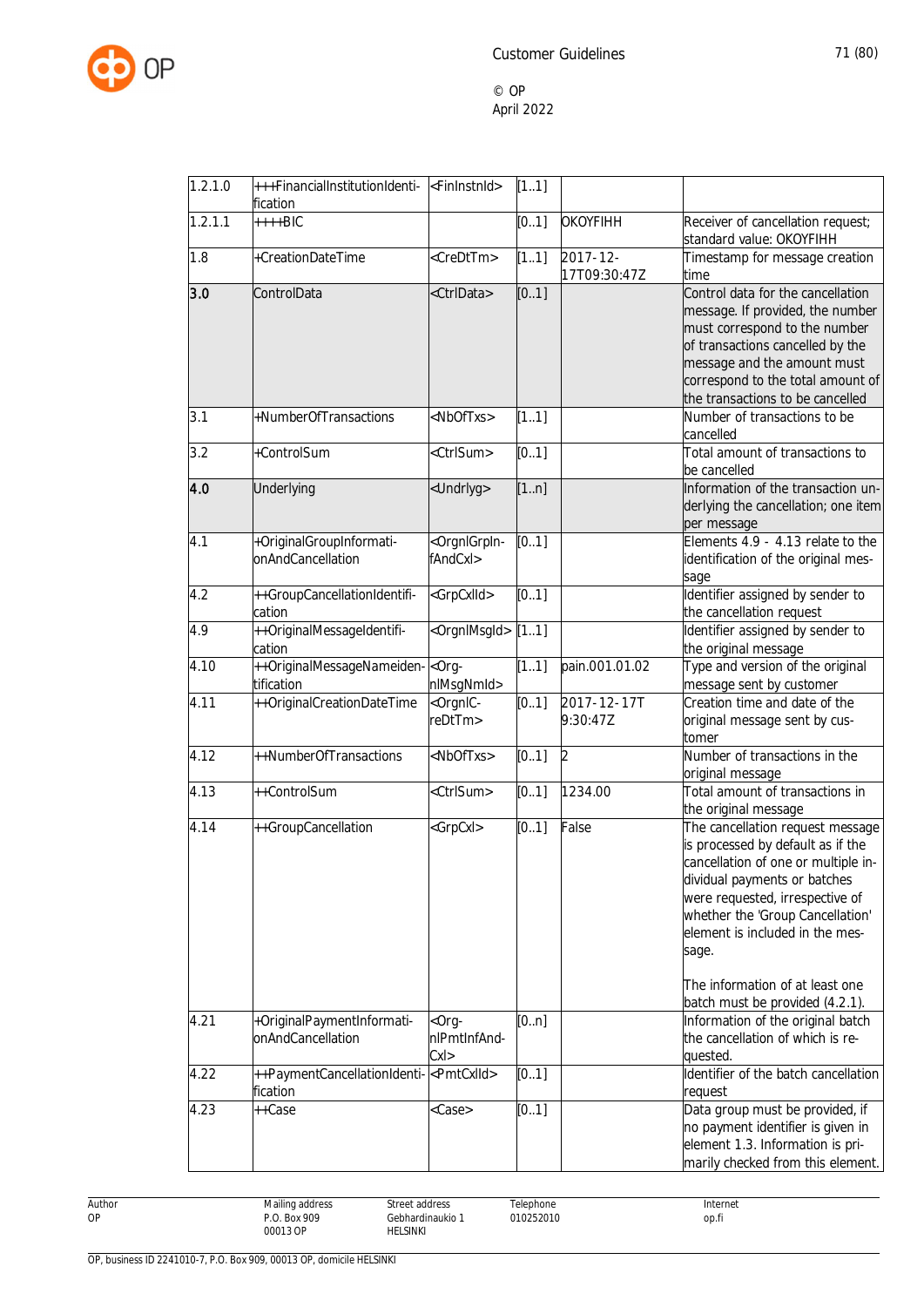

| 4.24   | +++Identification                                                                                                                                             | $<$ ld>                           | [11]  |             |                                                                                                                                                                                   |
|--------|---------------------------------------------------------------------------------------------------------------------------------------------------------------|-----------------------------------|-------|-------------|-----------------------------------------------------------------------------------------------------------------------------------------------------------------------------------|
| 4.25   | +++Creator                                                                                                                                                    | <cretr></cretr>                   | [11]  |             | Information of the creator of the<br>cancellation request                                                                                                                         |
| 4.26   | ++++Party                                                                                                                                                     | <pty></pty>                       | [11]  |             |                                                                                                                                                                                   |
| 5.1.12 | +++++Identification                                                                                                                                           | $<$ ld>                           | [11]  |             |                                                                                                                                                                                   |
| 5.1.13 | ++++++OrganisationIdentifi-<br>cation                                                                                                                         | <orgld></orgld>                   | [11]  |             |                                                                                                                                                                                   |
| 5.1.15 | $+++++Other$                                                                                                                                                  | $<$ Othr $>$                      | [0n]  |             |                                                                                                                                                                                   |
| 5.1.16 | ++++++++Identification                                                                                                                                        | $<$ ld>                           | [11]  | 12345678900 | The elements associated with the<br>payment identifier must be pro-<br>vided here, if the message con-<br>tains cancellation requests related<br>to multiple payment identifiers. |
|        |                                                                                                                                                               |                                   |       |             | The payment identifier can be<br>given message-specifically in ele-<br>ment 1.3.                                                                                                  |
| 5.1.17 | +++++++++SchemeName                                                                                                                                           |                                   | [0.1] |             |                                                                                                                                                                                   |
| 5.1.18 | ++++++++++Code                                                                                                                                                |                                   | [11]  |             | Value: BANK                                                                                                                                                                       |
| 4.29   | ++OriginalPaymentInformati-<br>onIdentification                                                                                                               | $-$ Org $-$<br>nlPmtInfld>        | [11]  |             | The identifier of the original batch<br>sent by customer is mandatory<br>datum to be provided in the can-<br>cellation request message in all<br>cases.                           |
| 4.34   | ++NumberOfTransactions                                                                                                                                        | <nboftxs></nboftxs>               | [0.1] | 2           | Mandatory. This number must<br>correspond to the number of<br>transactions to be cancelled from<br>the batch.                                                                     |
| 4.35   | ++ControlSum                                                                                                                                                  | <ctrlsum></ctrlsum>               | [01]  | 1234.00     | Mandatory. This amount must<br>correspond to the total amount of<br>transactions to be cancelled from<br>the batch.                                                               |
| 4.36   | ++PaymentInformationCan-<br>cellation                                                                                                                         | <pmtlnfcxl></pmtlnfcxl>           | [0.1] | True        | Cancellation request pertains to<br>the entire batch; information of<br>individual transactions (4.43) not<br>permitted.                                                          |
|        |                                                                                                                                                               |                                   |       | False       | Cancellation request pertains to<br>one or multiple individual transac-<br>tions: information of the individual<br>transactions (4.43) mandatory.                                 |
|        | payment. One of the following elements must appear: 4.51, 4,52, or 6.1.495                                                                                    |                                   |       |             | At least one piece of the identifying information on the original payment is mandatory when cancelling an individual                                                              |
| 4.43   | ++TransactionInformation                                                                                                                                      | $<$ TxInf $>$                     | [0n]  |             | Information related to the cancel-<br>lation of an individual payment.                                                                                                            |
| 4.44   | +++CancellationIdentification                                                                                                                                 | <cxlld></cxlld>                   | [0.1] |             | Identifier for the cancellation of an<br>individual transaction.                                                                                                                  |
| 4.51   | +++OriginalInstructionIdentifi- < OrgnIInstrId> [01]<br>cation                                                                                                |                                   |       |             | Identifier assigned by sender to<br>the original payment.                                                                                                                         |
| 4.52   | +++OriginalEndToEndIdentifi- <org-<br>cation</org-<br>                                                                                                        | nlEndToEn-<br>dld>                | [01]  |             | Identifier passed on to creditor in<br>the original payment.                                                                                                                      |
| 4.53   | +++OriginalInstructedAmount                                                                                                                                   | <org-<br>nllnstrAmt&gt;</org-<br> | [0.1] | 1234.00     | Amount of the original payment                                                                                                                                                    |
| 4.53   | +++OriginalInstructedAmount <org-< td=""><td>nllnstrAmt&gt;</td><td>[0.1]</td><td><b>EUR</b></td><td>Currency code of the original pay-<br/>ment</td></org-<> | nllnstrAmt>                       | [0.1] | <b>EUR</b>  | Currency code of the original pay-<br>ment                                                                                                                                        |

Author OP

Gebhardinaukio 1 Telephone 010252010

Street address

HELSINKI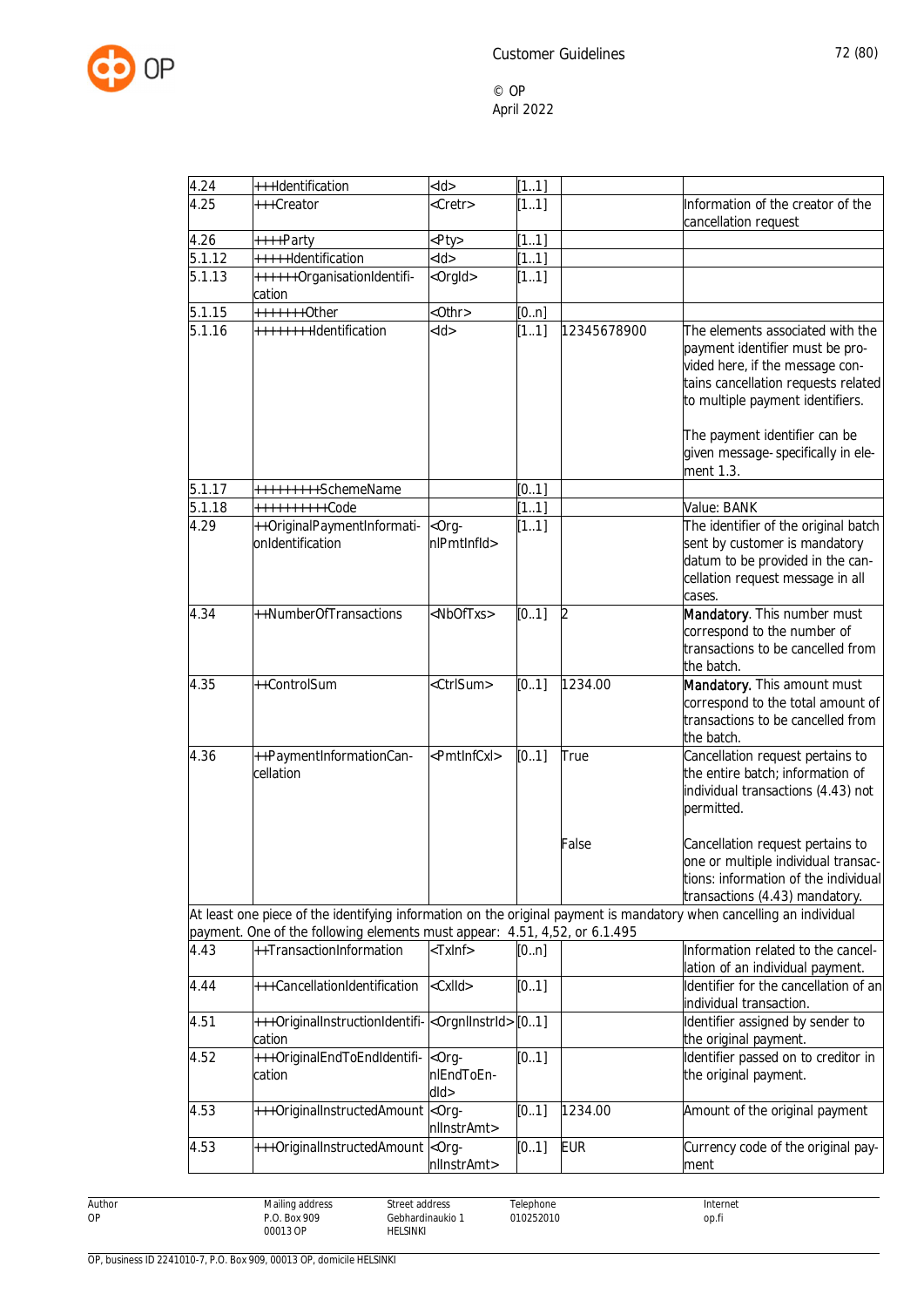

|         |                                                                   | attribuutti Ccy           |       |                                                                                                                                                                                                |
|---------|-------------------------------------------------------------------|---------------------------|-------|------------------------------------------------------------------------------------------------------------------------------------------------------------------------------------------------|
| 4.54    | +++OriginalRequestedExecuti- <org-<br>onDate</org-<br>            | nlReqdExc-<br>tnDt        | [0.1] | Requested execution date of the<br>original payment                                                                                                                                            |
| 4.62    | ++OriginalTransactionRefe-<br>rence                               | <orgnitxref></orgnitxref> | [0.1] | Reference information of creditor,<br>debtor, accounts, etc. of the pay-<br>ment to be cancelled.                                                                                              |
| 6.1.467 | $++$ RemittanceInformation                                        | $\epsilon$ Rmtlnf $>$     | [01]  | Remittance information of the<br>original payment; only one (1)<br>structured element permitted.<br>Structured invoice details (=AOS2)<br>rejected upon receipt, not entered<br>to processing. |
| 6.1.469 | $+++$ Structured                                                  | <strd></strd>             | [0.1] |                                                                                                                                                                                                |
| 6.1.489 | +++++CreditorReferenceInfor- <cdtrrefinf><br/>mation</cdtrrefinf> |                           | [0.1] |                                                                                                                                                                                                |
| 6.1.490 | $+++++Type$                                                       | $<$ Tp>                   | [0.1] |                                                                                                                                                                                                |
| 6.1.491 | +++++++CodeOrProprietary                                          | <cdorprtry></cdorprtry>   | [11]  |                                                                                                                                                                                                |
| 6.1.473 | $+++++Code$                                                       | $<$ Cd $>$                | [11]  | Value: SCOR                                                                                                                                                                                    |
| 6.1.495 | $+***+Reference$                                                  | $Ref$                     |       | Reference of the original payment<br>transaction.                                                                                                                                              |
| 6.1.626 | $+++$ Debtor                                                      | $<$ Dbtr $>$              | [0.1] | Debtor                                                                                                                                                                                         |
| 6.1.627 | $+++$ Name                                                        | $<$ Nm $>$                | [0.1] |                                                                                                                                                                                                |
| 6.1.669 | $++$ DebtorAccount                                                | <dbtracct></dbtracct>     | [0.1] |                                                                                                                                                                                                |
| 6.1.670 | $+++$ Identification                                              | $<$ ld $>$                | [11]  |                                                                                                                                                                                                |
| 6.1.671 | $++++IBAN$                                                        | $<$ IBAN $>$              | [11]  | Debtor's account number in IBAN<br>format                                                                                                                                                      |
| 6.1.791 | +++Creditor                                                       | <cdtr></cdtr>             | [0.1] | Creditor                                                                                                                                                                                       |
| 6.1.792 | $+++$ Name                                                        | $<$ Nm $>$                | [0.1] | Creditor's name                                                                                                                                                                                |
| 6.1.834 | +++CreditorAccount                                                | <cdtracct></cdtracct>     | [0.1] |                                                                                                                                                                                                |
| 6.1.835 | $+++$ Identification                                              | $<$ ld $>$                | [11]  |                                                                                                                                                                                                |
| 6.1.836 | $++++IBAN$                                                        | $<$ IBAN $>$              | [11]  | Creditor's account number in<br><b>IBAN</b> format                                                                                                                                             |

Author OP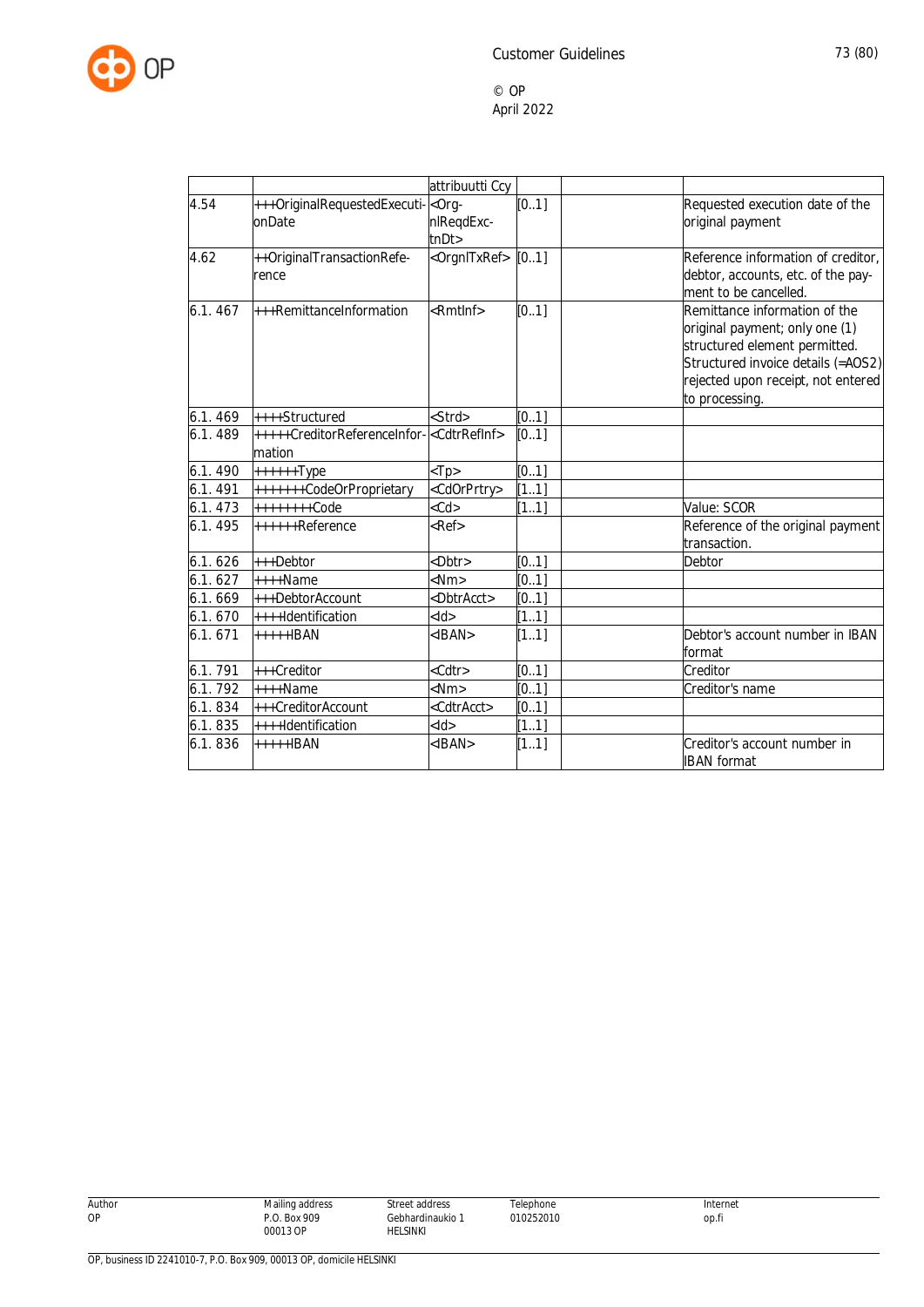

## 6 Response to C2B cancellation request (camt.029.001.03)



- common parts of message presented in black; to be provided in all cases
- elements associated with the payment <OrgnlPmtInfAndSts> presented in blue; to be provided in all cases
- elements associated with the individual payment <TxInfAndSts>; to be provided only for the cancellation of individual payments

| Index  | Element name                               | Element                   | 0ty   | Example content | <b>Description</b>                                                                                     |
|--------|--------------------------------------------|---------------------------|-------|-----------------|--------------------------------------------------------------------------------------------------------|
| 1.0    | Assignment                                 | <assgnmt></assgnmt>       | [11]  |                 | Each message has one Assgnmt<br>block that contains the common<br>information for the message          |
| 1.1    | +Identification                            | $<$ ld $>$                | [11]  | 45758758743544  | Identifier assigned by bank to re-<br>sponse message.                                                  |
| 1.2    | +Assigner                                  | <assgnmt></assgnmt>       | [11]  |                 |                                                                                                        |
| 1.4    | ++Agent                                    | $\langle$ Agt $\rangle$   | 1.1   |                 |                                                                                                        |
| 2.1.0  | +++FinancialInstitutionIdenti-<br>fication | <fininstnid></fininstnid> | [11]  |                 |                                                                                                        |
| 2.1.1  | $++++$ BIC                                 | >BIC                      | [0.1] | <b>OKOYFIHH</b> | Sender of response message;<br>OKOYFIHH in all cases.                                                  |
| 1.5    | +Assignee                                  | <assgne></assgne>         | [11]  |                 |                                                                                                        |
| 1.6    | ++Party                                    | <pty></pty>               | [11]  |                 |                                                                                                        |
| 5.1.0  | $+++Name$                                  | $<$ Nm $>$                | [0.1] | Company Ltd     | Information of the receiver of re-<br>sponse message (= sender of the<br>cancellation request message) |
| 5.1.12 | +++Identification                          | $<$ ld $>$                | [0.1] |                 |                                                                                                        |
| 5.1.13 | ++++OrganisationIdentifi-<br>cation        | <orgld></orgld>           | [11]  |                 |                                                                                                        |
| 5.1.15 | $***+O$ ther                               | $<$ Othr $>$              | [0n]  |                 |                                                                                                        |
| 5.1.16 | ++++++Identification                       | $<$ ld $>$                | [11]  |                 | Payment identifier; from element<br>1.3 in the cancellation request<br>message.                        |
| 5.1.17 | ++++++SchemeName                           | <schmenm></schmenm>       | [01]  |                 |                                                                                                        |

Author Mailing address P.O. Box 909 00013 OP Street address Gebhardinaukio 1 HELSINKI **Telephone** 010252010 Internet op.fi

OP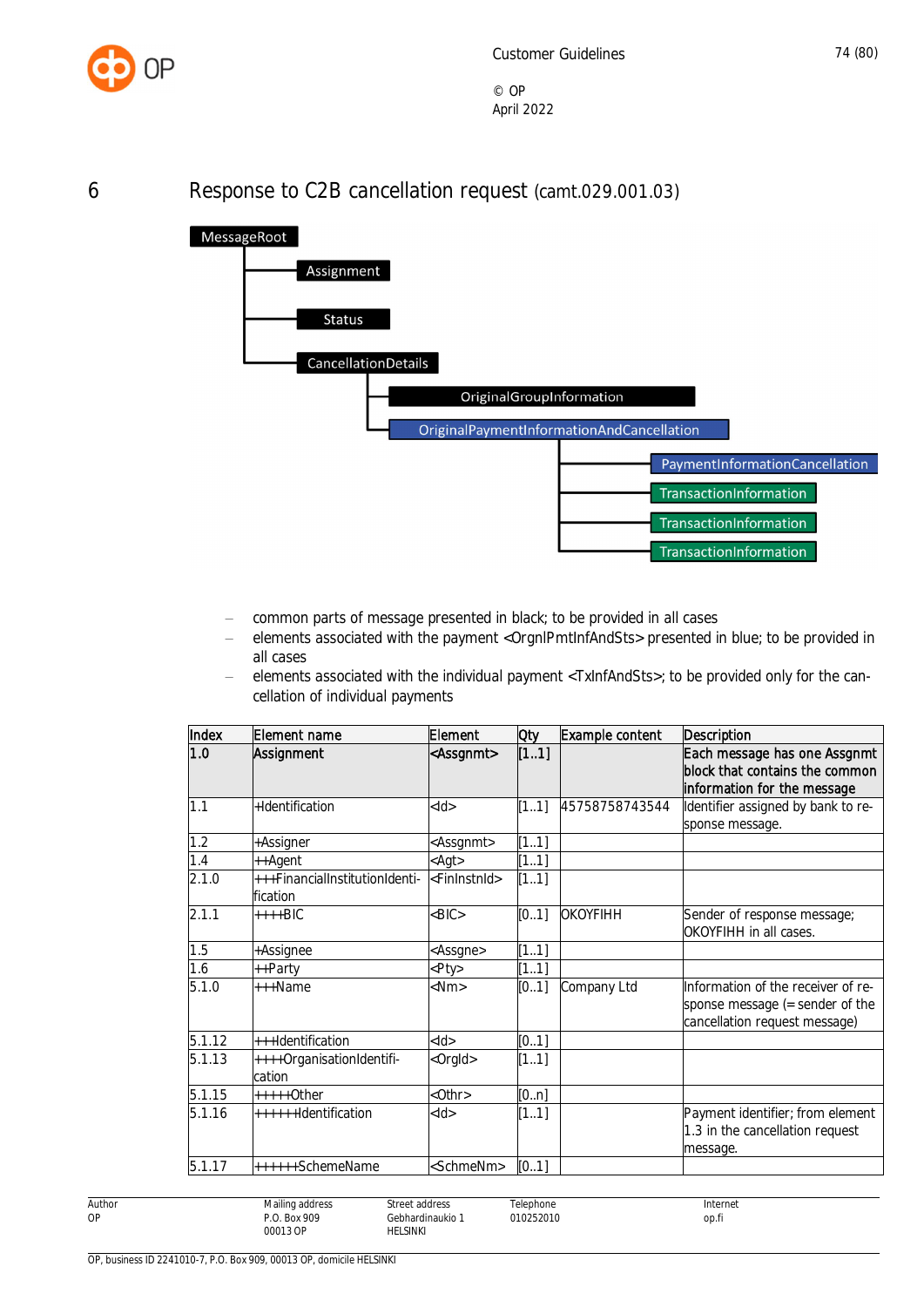

| 5.1.18 | $+++++Code$                                                 | $<$ Cd $>$                                   | [11]  |                               | Value BANK, if payment identifier                                                                                                                                          |
|--------|-------------------------------------------------------------|----------------------------------------------|-------|-------------------------------|----------------------------------------------------------------------------------------------------------------------------------------------------------------------------|
|        |                                                             |                                              |       |                               | is returned in this element.                                                                                                                                               |
| 1.8    | +CreationDateTime                                           | <credttm></credttm>                          | [11]  | $2017 - 12 -$<br>17T09:30:47Z | Message creation timestamp                                                                                                                                                 |
| 3.0    | <b>Status</b>                                               | $<$ Sts>                                     | [11]  |                               | Processing information for the<br>cancellation message                                                                                                                     |
| 3.9    | +AssignmentCancellationCon-<br>firmation                    | <assgnment-<br>CxIConf&gt;</assgnment-<br>   | [11]  | True                          | Constant value: True                                                                                                                                                       |
| 4.0    | CancellationDetails                                         | <cxidtis></cxidtis>                          | [0n]  |                               | In practice, only one instance of<br>this element is generated.                                                                                                            |
| 4.1    | +OriginalGroupInformati-<br>onAndStatus                     | <orgnlgrpin-<br>fAndSts&gt;</orgnlgrpin-<br> | [0.1] |                               |                                                                                                                                                                            |
| 4.2    | ++OriginalGroupCancellatio-<br>nIdentification              | $-$ Org $-$<br>nlGrpCxlld>                   | [0.1] |                               | Identifier of the original cancella-<br>tion request message from ele-<br>ment 4.2.                                                                                        |
| 4.9    | ++OriginalMessageIdentifi-<br>cation                        | <orgnlmsgld></orgnlmsgld>                    | [11]  |                               | Identifier of the original payment<br>initiation message from element<br>4.9.                                                                                              |
| 4.10   | ++OriginalMessageNameiden-<br>tification                    | <org-<br>nlMsgNmld&gt;</org-<br>             | [11]  | pain.001.001.02               | Type and version of the original<br>payment initiation message from<br>element 4.10 in the cancellation<br>request message.                                                |
| 4.11   | ++OriginalCreationDateTime                                  | <orgnic-<br>eDtTm&gt;</orgnic-<br>           | [0.1] | 2017-12-17T<br>9:30:47Z       | Creation time of the original pay-<br>ment initiation message from ele-<br>ment 4.11 in the cancellation re-<br>quest message.                                             |
| 4.12   | ++OriginalNumberOfTransac- <drgnin-<br>tions</drgnin-<br>   | bOfTxs                                       | [0.1] | $\overline{2}$                | Number of transactions in the<br>original payment initiation mes-<br>sage from element 4.12 in the<br>cancellation request message.                                        |
| 4.13   | ++OriginalControlSum                                        | <orgnictrl-<br>Sum&gt;</orgnictrl-<br>       | [01]  | 1234.00                       | Amount of transactions in the<br>original payment initiation mes-<br>sage from element 4.13 in the<br>cancellation request message.                                        |
| 4.14   | ++GroupCancellationStatus                                   | <grpcxists></grpcxists>                      | [0.1] |                               | Status options for the cancellation<br>message:<br><b>ACCR</b> processed successfully<br><b>PACR</b> processed partially success-<br>fully<br>RJCR rejected, not processed |
| 4.15   | ++CancellationStsReasonIn-<br>formation                     | <cxlstsrsninf>[0n]</cxlstsrsninf>            |       |                               | Element included in response<br>message, if the status of cancella-<br>tion request message is RJCR.                                                                       |
| 4.17   | +++Reason                                                   | <rsn></rsn>                                  | [0.1] |                               |                                                                                                                                                                            |
| 4.19   | ++++Proprietary                                             | <prtry></prtry>                              | [11]  |                               | Rejection reason code                                                                                                                                                      |
| 4.20   | +++AdditionalInformation                                    | <addtllnf></addtllnf>                        | [0n]  |                               | Additional information provided by<br>bank in the response                                                                                                                 |
| 4.25   | +OriginalPaymentInformati-<br>onAndStatus                   | <org-<br>nlPmtInfAndSt<br/>S&gt;</org-<br>   | [0n]  |                               | Processing information of the<br>cancellation request for the origi-<br>nal payment batch; to be returned<br>in all cases                                                  |
| 4.26   | ++OriginalPaymentInformati-<br>onCancellationIdentification | <org-<br>nlPmtInfCxlId&gt;</org-<br>         | [0.1] |                               | Identifier of the cancellation re-<br>quest for the original payment<br>batch<br>(element 4.22 in the cancellation                                                         |

Author OP

Street address

HELSINKI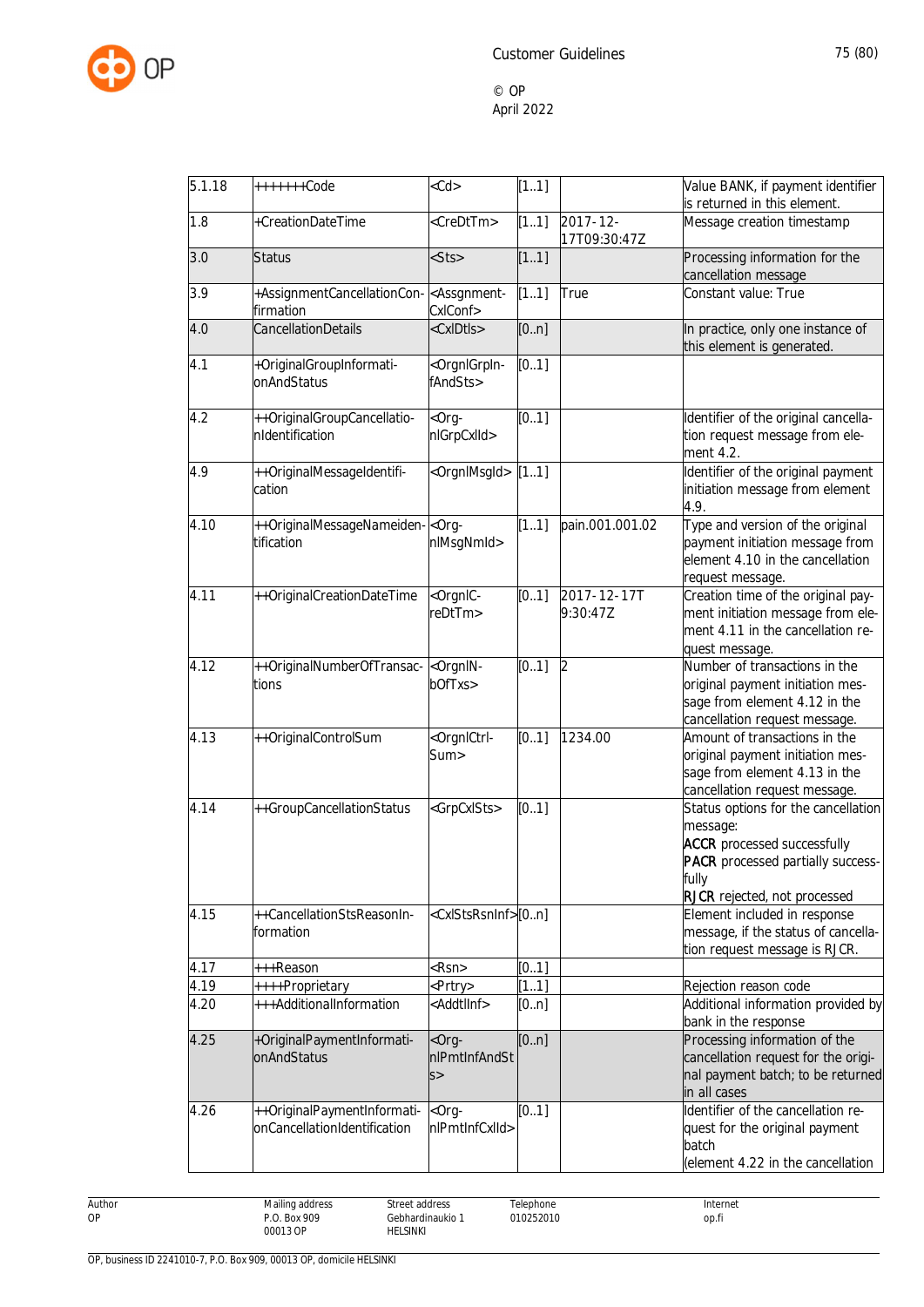

|                    |                                                                               |                                                                                                                                                                                                                                                                         |       |             | request message)                                                                                                                                                                            |
|--------------------|-------------------------------------------------------------------------------|-------------------------------------------------------------------------------------------------------------------------------------------------------------------------------------------------------------------------------------------------------------------------|-------|-------------|---------------------------------------------------------------------------------------------------------------------------------------------------------------------------------------------|
| 4.27               | ++ResolvedCase                                                                | <rslvdcase></rslvdcase>                                                                                                                                                                                                                                                 | [0.1] |             | Information of the original cancel-<br>lation request message from ele-<br>ments 4.23 - 4.27                                                                                                |
| 4.28               | +++Identification                                                             | $<$ ld>                                                                                                                                                                                                                                                                 | [11]  |             |                                                                                                                                                                                             |
| 4.29               | +++Creator                                                                    | <cretr></cretr>                                                                                                                                                                                                                                                         | [11]  |             | Information of the creator of the<br>original cancellation request                                                                                                                          |
| 4.30               | ++++Party                                                                     | <pty></pty>                                                                                                                                                                                                                                                             | [11]  |             |                                                                                                                                                                                             |
| $\overline{5.1.2}$ | +++++Identification                                                           | $<$ ld>                                                                                                                                                                                                                                                                 | [0.1] |             |                                                                                                                                                                                             |
| 5.1.13             | ++++++OrganisationIdentifi-<br>cation                                         | <orgld></orgld>                                                                                                                                                                                                                                                         | [11]  |             |                                                                                                                                                                                             |
| 5.1.15             | +++++++0ther                                                                  | $<$ Othr $>$                                                                                                                                                                                                                                                            | [0n]  |             |                                                                                                                                                                                             |
| 5.1.16             | ++++++++Identification                                                        | $<$ ld $>$                                                                                                                                                                                                                                                              | [11]  | 12345678900 | Payment identifier; from element<br>4.26 in the original cancellation<br>request message                                                                                                    |
| 5.1.17             | ++++++++SchemeName                                                            | <schmenm></schmenm>                                                                                                                                                                                                                                                     | [0.1] |             |                                                                                                                                                                                             |
| 5.1.18             | ++++++++++Code                                                                | $<$ Cd>                                                                                                                                                                                                                                                                 | [11]  |             | Value BANK, if payment identifier<br>is returned in this element.                                                                                                                           |
| 4.33               | ++OriginalPaymentInformati-<br>onIdentification                               | $&$ Org-<br>nlPmtInfld>                                                                                                                                                                                                                                                 | [11]  |             | The identifier of the original batch<br>is returned to customer in the<br>format used in the cancellation<br>request message received<br>in element 4.29                                    |
| 4.38               | ++OriginalNumberOfTransac-<br>tions                                           | <orgnin-<br>bOfTxs&gt;</orgnin-<br>                                                                                                                                                                                                                                     | [0.1] |             | Number received in element 4.34<br>of the original cancellation request<br>message.                                                                                                         |
| 4.39               | ++OriginalControlSum                                                          | <orgnictrl-<br>Sum&gt;</orgnictrl-<br>                                                                                                                                                                                                                                  | [01]  | 1200.00     | Amount received in element 4.35<br>of the original cancellation request<br>message.                                                                                                         |
| 4.40               | ++PaymentInformationCan-<br>cellationStatus                                   | <pmtlnfcxlsts [01]<="" td=""><td></td><td></td><td>Status of cancellation request for<br/>a batch; values:<br/><b>ACCR</b> processed successfully<br/><b>RJCR</b> rejected<br/>NB: This element is empty where<br/>individual transactions are can-</td></pmtlnfcxlsts> |       |             | Status of cancellation request for<br>a batch; values:<br><b>ACCR</b> processed successfully<br><b>RJCR</b> rejected<br>NB: This element is empty where<br>individual transactions are can- |
|                    |                                                                               |                                                                                                                                                                                                                                                                         |       |             | celled.                                                                                                                                                                                     |
| 4.41               | ++CancellationStatusRea-<br>sonInformation                                    | <cxlstsrsninf>[0n]</cxlstsrsninf>                                                                                                                                                                                                                                       |       |             | Reason information for the rejec-<br>tion of a batch if status RJCR                                                                                                                         |
| 4.43               | +++Reason                                                                     | <rsn></rsn>                                                                                                                                                                                                                                                             | [01]  |             |                                                                                                                                                                                             |
| 4.45               | ++++Proprietary                                                               | <prtry></prtry>                                                                                                                                                                                                                                                         | [11]  |             | Rejection reason code                                                                                                                                                                       |
| 4.46               | +++AdditionalInformation                                                      | <addtlinf></addtlinf>                                                                                                                                                                                                                                                   | [0n]  |             | Additional information on rejection<br>reason                                                                                                                                               |
| 4.51               | ++TransactionInformati-<br>onAndStatus                                        | <txinfandsts>[0n]</txinfandsts>                                                                                                                                                                                                                                         |       |             | Information concerning the can-<br>cellation of individual payment<br>transactions                                                                                                          |
| 4.52               | +++CancellationStatusIdentifi- <cxlstsid><br/>cation</cxlstsid>               |                                                                                                                                                                                                                                                                         | [0.1] |             | Identifier for the cancellation of<br>individual transaction from ele-<br>ment 4.44 in the cancellation re-<br>quest message                                                                |
| 4.59               | +++OriginalInstructionIdentifi- <orgniinstrid> [01]<br/>cation</orgniinstrid> |                                                                                                                                                                                                                                                                         |       |             | Identifier of the original payment<br>initiation message from element<br>4.51.                                                                                                              |
| 4.60               | +++OriginalEndToEndIdentifi-<br>cation                                        | <org-<br>nlEndToEndId&gt;</org-<br>                                                                                                                                                                                                                                     | [0.1] |             | Identifier of the original payment<br>initiation message from element<br>4.52 in the cancellation request                                                                                   |

Author OP

HELSINKI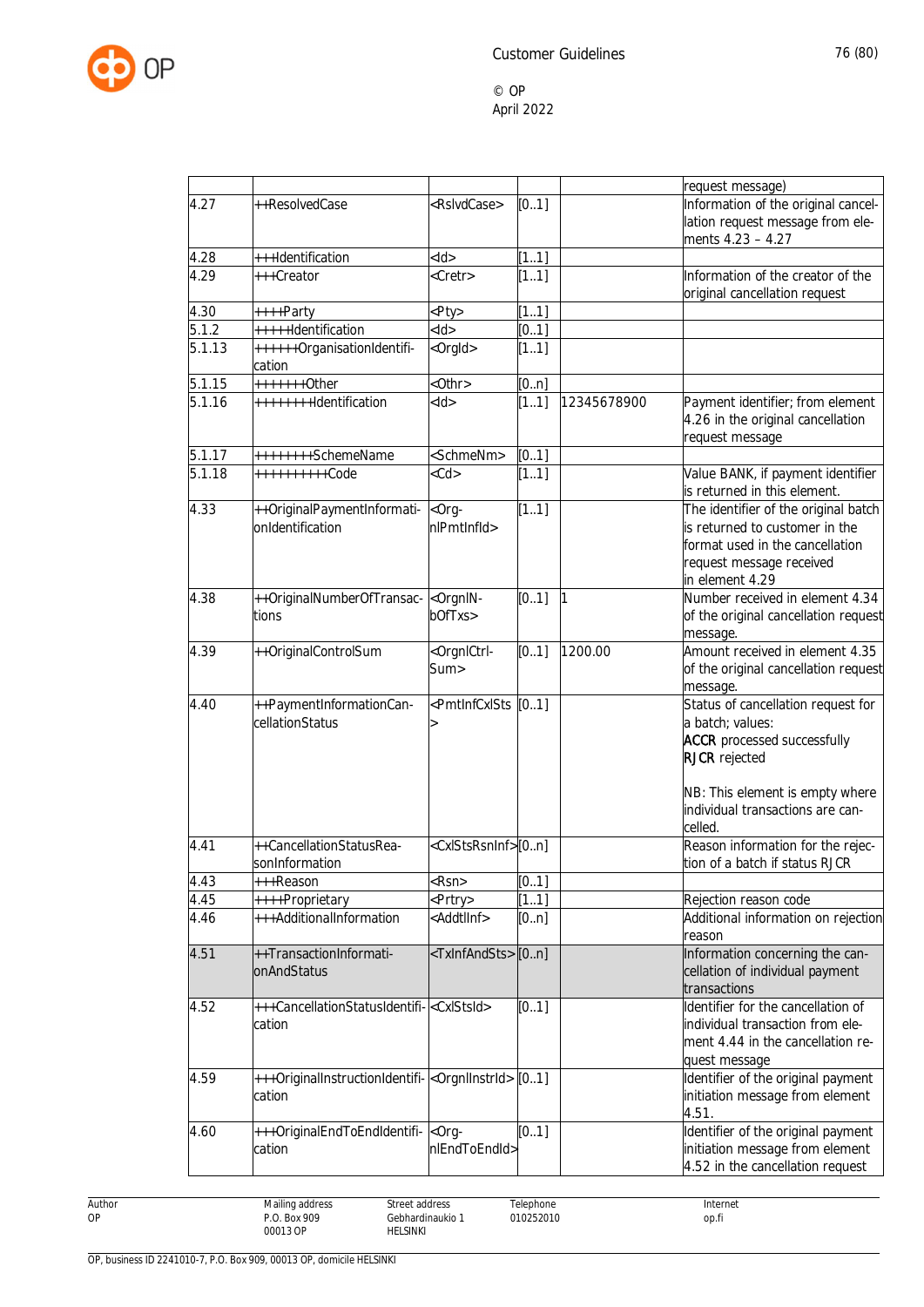

|         |                                                                                                                                                                                                                                                   |                                   |       |            | message.                                                                                                                                    |
|---------|---------------------------------------------------------------------------------------------------------------------------------------------------------------------------------------------------------------------------------------------------|-----------------------------------|-------|------------|---------------------------------------------------------------------------------------------------------------------------------------------|
| 4.61    | +++TransactionCancellationS- <txcxlsts><br/>tatus</txcxlsts>                                                                                                                                                                                      |                                   | [0.1] |            | Status of cancellation request for<br>individual transaction; values:<br><b>ACCR</b> processed successfully<br><b>RJCR</b> rejected         |
| 4.62    | +++CancellationStatusRea-<br>sonInformation                                                                                                                                                                                                       | <cxlstsrsninf>[0n]</cxlstsrsninf> |       |            | Reason information for the rejec-<br>tion of individual transaction if<br>status RJCR                                                       |
| 4.64    | ++++Reason                                                                                                                                                                                                                                        | <rsn></rsn>                       | [0.1] |            |                                                                                                                                             |
| 4.65    | +++++Proprietary                                                                                                                                                                                                                                  | <prtry></prtry>                   | [11]  |            | Rejection reason code                                                                                                                       |
| 4.67    | ++++AdditionalInformation                                                                                                                                                                                                                         | <addtlinf></addtlinf>             | [0n]  |            | Additional information on rejection<br>reason                                                                                               |
| 4.68    | +++OriginalInstructedAmount <org-< td=""><td>nllnstrAmt&gt;</td><td>[0.1]</td><td>1234.00</td><td>Amount of the original payment<br/>from element 4.53 in the cancel-<br/>lation request message.</td></org-<>                                    | nllnstrAmt>                       | [0.1] | 1234.00    | Amount of the original payment<br>from element 4.53 in the cancel-<br>lation request message.                                               |
| 4.68    | +++OriginalInstructedAmount <org-< td=""><td>nllnstrAmt&gt;<br/>attribuutti Ccy</td><td>[0.1]</td><td><b>EUR</b></td><td>Currency code of the original pay-<br/>ment<br/>from element 4.53 of the cancel-<br/>lation request message</td></org-<> | nllnstrAmt><br>attribuutti Ccy    | [0.1] | <b>EUR</b> | Currency code of the original pay-<br>ment<br>from element 4.53 of the cancel-<br>lation request message                                    |
| 4.69    | +++OriginalRequestedExecuti- <org-<br>onDate</org-<br>                                                                                                                                                                                            | nlReqdExc-<br>tnDt                | [0.1] |            | Requested execution date of the<br>original payment from element<br>4.54 in the cancellation request<br>message.                            |
| 4.71    | +++OriginalTransactionRefe-<br>rence                                                                                                                                                                                                              | <orgnitxref></orgnitxref>         | [01]  |            | Reference information on the<br>payment transaction cancelle, ac-<br>counts, etc., from element 4.62 in<br>the cancellation request message |
| 6.1.467 | +++RemittanceInformation                                                                                                                                                                                                                          | <rmtlnf></rmtlnf>                 | [0.1] |            | Remittance information of the<br>original payment                                                                                           |
| 6.1.469 | ++++Structured                                                                                                                                                                                                                                    | <strd></strd>                     | [0.1] |            |                                                                                                                                             |
| 6.1.489 | +++++CreditorReferenceInfor- <cdtrrefinf><br/>mation</cdtrrefinf>                                                                                                                                                                                 |                                   | [0.1] |            |                                                                                                                                             |
| 6.1.490 | $+++++Type$                                                                                                                                                                                                                                       | $<$ Tp>                           | [0.1] |            |                                                                                                                                             |
| 6.1.491 | +++++++CodeOrProprietary                                                                                                                                                                                                                          | <cdorprtry></cdorprtry>           | [11]  |            |                                                                                                                                             |
| 6.1.473 | $++++++Code$                                                                                                                                                                                                                                      | $<$ Cd>                           | [11]  |            | Value: SCOR                                                                                                                                 |
| 6.1.495 | ++++++Reference                                                                                                                                                                                                                                   | <ref></ref>                       |       |            | Reference of the original payment<br>transaction.                                                                                           |
| 6.1.626 | +++Debtor                                                                                                                                                                                                                                         | <dbtr></dbtr>                     | [0.1] |            | Debtor                                                                                                                                      |
| 6.1.627 | $+++Name$                                                                                                                                                                                                                                         | $<$ Nm $>$                        | [0.1] |            |                                                                                                                                             |
| 6.1.669 | +++DebtorAccount                                                                                                                                                                                                                                  | <dbtracct></dbtracct>             | [0.1] |            |                                                                                                                                             |
| 6.1.670 | ++++Identification                                                                                                                                                                                                                                | $<$ ld $>$                        | [11]  |            |                                                                                                                                             |
| 6.1.671 | $+++++IBAN$                                                                                                                                                                                                                                       | $<$ IBAN $>$                      | [11]  |            | Debtor's account number in IBAN<br>format                                                                                                   |
| 6.1.791 | +++Creditor                                                                                                                                                                                                                                       | <cdtr></cdtr>                     | [0.1] |            | Creditor                                                                                                                                    |
| 6.1.792 | ++++Name                                                                                                                                                                                                                                          | $<$ Nm $>$                        | [0.1] |            | Creditor's name                                                                                                                             |
| 6.1.834 | +++CreditorAccount                                                                                                                                                                                                                                | <cdtracct></cdtracct>             | [0.1] |            |                                                                                                                                             |
| 6.1.835 | ++++Identification                                                                                                                                                                                                                                | $<$ ld $>$                        | [11]  |            |                                                                                                                                             |
| 6.1.836 | $++++IBAN$                                                                                                                                                                                                                                        | $<$ IBAN $>$                      | [11]  |            | Creditor's account number in<br><b>IBAN</b> format                                                                                          |

- Cancellation request rejected in schema validation

- The '12 schema validation failed' message is given immediately during the session.

## - Cancellation request rejected in technical validation

| Author | Mailing address          | Street address                                 | Telephone | Internet |
|--------|--------------------------|------------------------------------------------|-----------|----------|
| OP     | P.O. Box 909<br>00013 OP | Gebhardinaukio <sup>1</sup><br><b>HELSINKI</b> | 010252010 | op.fi    |
|        |                          |                                                |           |          |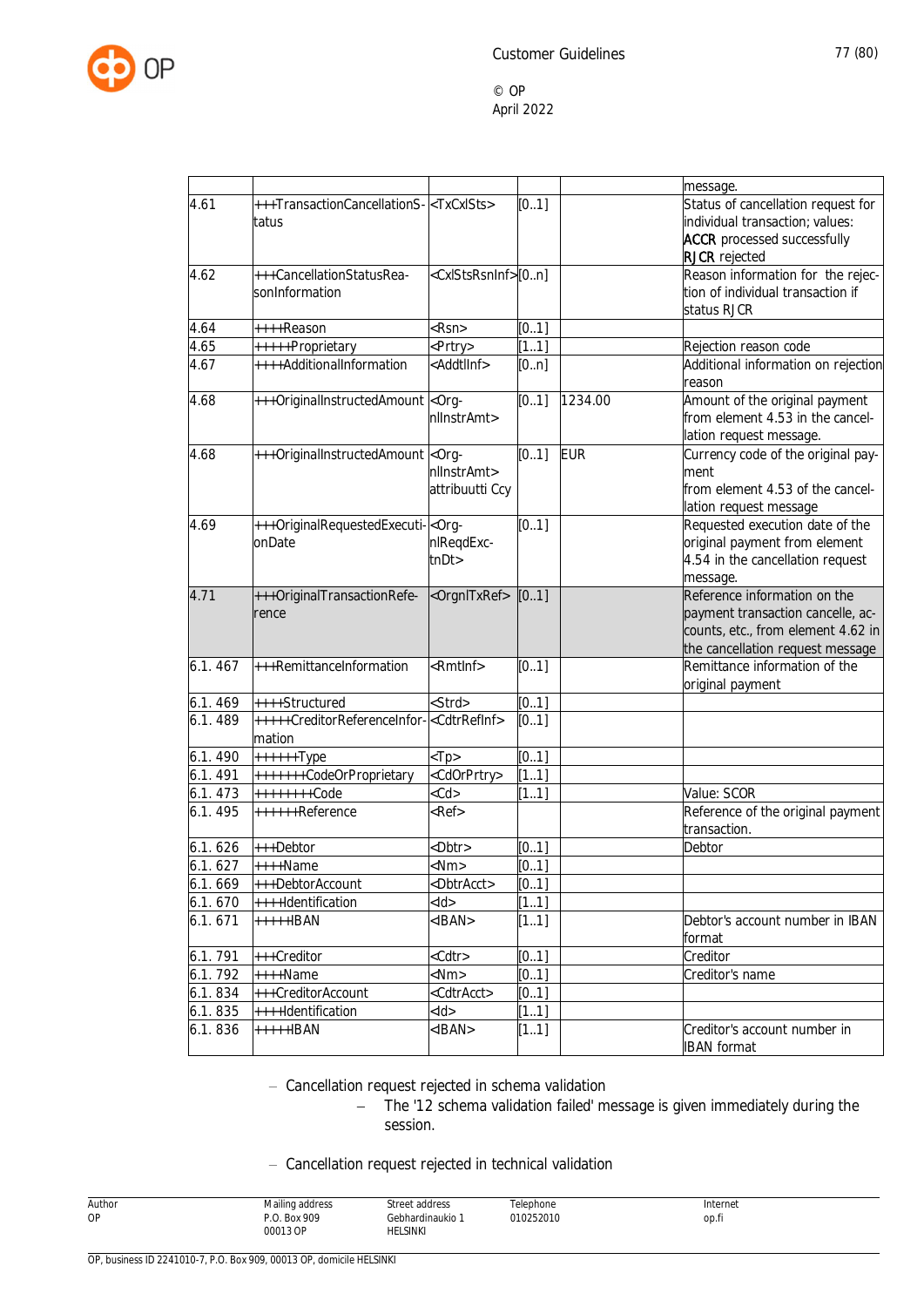

- The 'GroupCancellationStatus' value in the response message is 'RJCT'
- No batch or transaction level information is given.
- Cancellation request accepted:
	- The 'GroupCancellationStatus' value in the response message is 'ACCR'.
	- 'PaymentInformationCancellationStatus' for each accepted batch cancellation request is ACCR.
	- 'TransactionCancellationStatus' for each accepted transaction cancellation request is ACCR.
- Cancellation request partially accepted:
	- The 'GroupCancellationStatus' value in the response message is PACR.
	- 'PaymentInformationCancellationStatus' for each accepted batch cancellation request is ACCR or RJCT.
	- 'TransactionCancellationStatus' for each accepted transaction cancellation request is ACCR or RJCT.
- Cancellation request is rejected:
	- The 'GroupCancellationStatus' value in the response message is RJCR.
	- 'PaymentInformationCancellationStatus' for each rejected batch cancellation request is RJCR.
	- 'TransactionCancellationStatus' for each rejected transaction cancellation request is RJCR.

## Rejection codes

| Message                                           | Description                                       |
|---------------------------------------------------|---------------------------------------------------|
| Account not found in the agreement                | Account not found in the agreement                |
| Debit account not possible at the moment          | Debit account not possible at the moment          |
| Debtor Id missing                                 | Debtor Id missing                                 |
| Double data                                       | Double data                                       |
| Incomplete message information                    | Incomplete message information                    |
| Incomplete transaction identification information | Incomplete transaction identification information |
| Incorrect account                                 | Incorrect account                                 |
| Incorrect category purpose                        | Incorrect category purpose                        |
| Incorrect charge bearer                           | Incorrect charge bearer code value                |
| Incorrect currency                                | Incorrect currency                                |
| Incorrect due date                                | Incorrect due date                                |
| Incorrect payer's bank                            | Incorrect payer's bank                            |
| ncorrect payment method                           | Incorrect payment method                          |
| Incorrect service level                           | Incorrect service level                           |
| Missing agreement                                 | Missing agreement                                 |
| Not allowed sender                                | Sender not allowed                                |

Telephone 010252010

Author OP

Street address Gebhardinaukio 1 HELSINKI

Internet op.fi